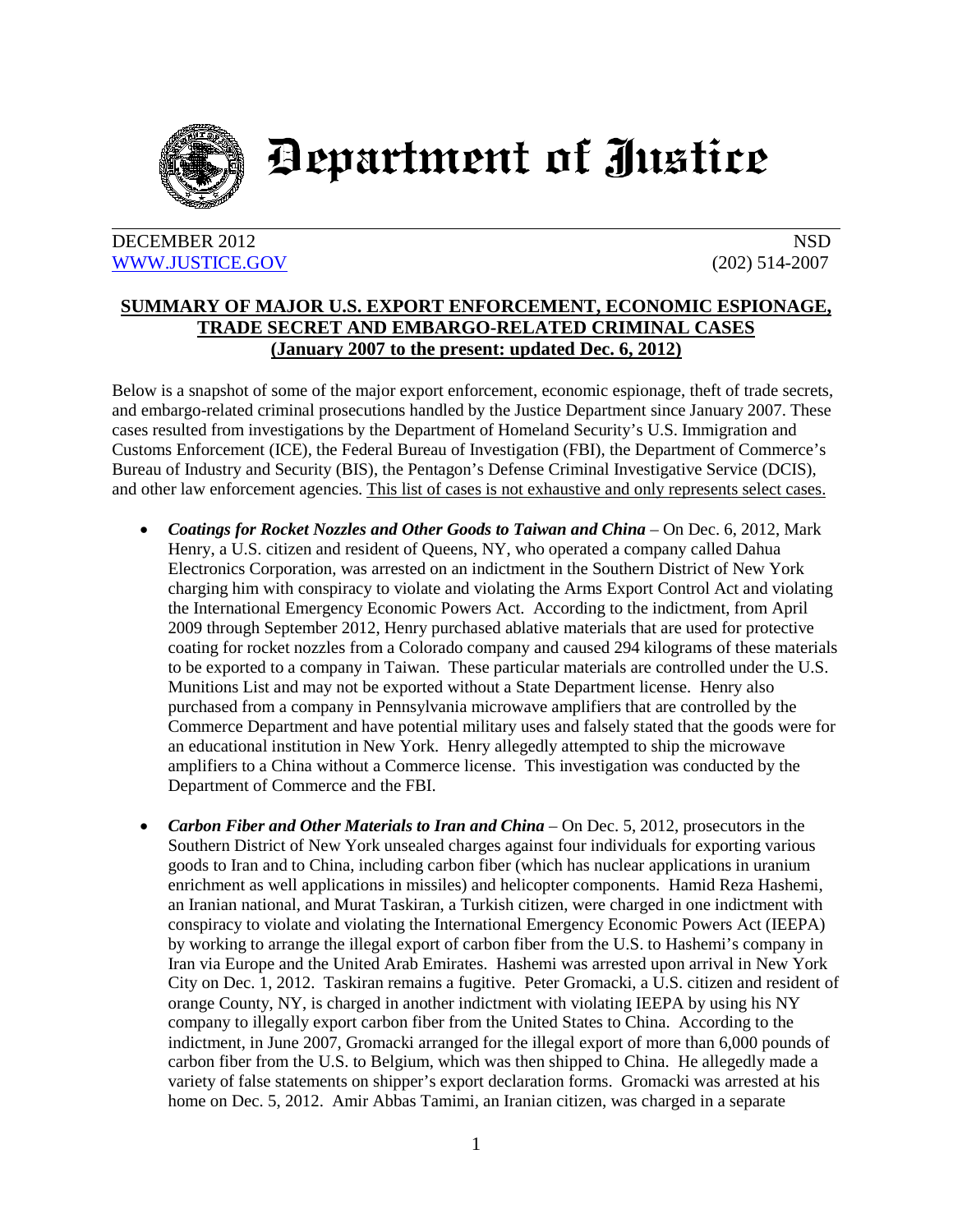indictment with violating IEEPA by working to export helicopter component parts from the U.S. to Iran, via South Korea. The components were for a particular type of helicopter that can be used for military purposes. Tamimi was arrested upon arrival in New York City on Oct. 5, 2012. None of the defendants obtained the requisite approval from the Department of Treasury for such exports. This investigation was conducted by the FBI, ICE, and Department of Commerce.

- *Prohibited Exports to Iran* On Dec. 4, 2012, Markos Baghdasarian pleaded guilty in the District of South Carolina to conspiracy to violate the International Emergency Economic Powers Act and to defraud the United States, violating the Iranian embargo and making false statements. On May 19, 2012, Baghdasarian was arrested in Atlanta prior to boarding a flight to the United Arab Emirates (UAE). Baghdasarian was charged by criminal complaint in the District of South Carolina with exporting goods from the United States to Iran without the required licenses and with making false statements. He was later indicted on June 14, 2012. According to the charges, Baghdasarian served as the manager of Delfin Group USA, a Russian-owned producer of synthetic motor oils, located in North Charleston, South Carolina. From as early as June 13, 2010, until October 12, 2011, Baghdasarian is alleged to have engaged in prohibited transactions with customers in Iran, including Pars Oil, which is an oil company owned by the Government of Iran. He alleged exported to Iran aviation engine oils and polymers valued at \$850,000 and allegedly concealed that Iranian customers were the true recipients of the shipment by falsely asserting that a business entity in the UAE was the ultimate consignee for the goods. The investigation was conducted by ICE and Department of Commerce.
- *Aircraft and Aircraft Components to Iran* On Dec. 3, 2012, Hamid Asefi and Behzad Karimian pleaded guilty in U.S. District Court for the Western District of Kentucky to charges related to the unlawful export of aircraft and aircraft parts from the United States to Iran. Asefi, 68, is a citizen and resident of the Republic of Iran, and is the principal officer of Aster Corp Ltd., an Iranian company with offices in both Iran and the United Kingdom. Karimian, also known as "Tony" Karimian, 53, is a U.S. citizen living in Louisville, who holds a valid Iranian passport and is employed as a Mesaba Airlines pilot. Asefi and Karimian were both charged with conspiracy to violate and violating the International Emergency Economic Powers Act for exporting, selling or causing the export or sale of aircraft and aircraft parts without first having obtained the required license from the U.S. Department of Treasury. Asefi made his initial appearance in U.S. District Court in Louisville on June 1, 2012. Karimian was arrested and made his initial appearance in U.S. District Court in Louisville on June 6, 2012. According to documents filed in the case, Asefi and Karimian conspired to export and/or sell a General Electric CF6-50 aircraft engine and Bell helicopters to entities in Iran. This investigation was conducted by the FBI.
- *Specialty Coatings to Pakistani Nuclear Facility* On Dec. 3, 2012, in the District of Columbia, the China Nuclear Industry Huaxing Construction Co., Ltd. (Huaxing), a corporate entity owned, by the People's Republic of China (PRC), pleaded guilty to conspiracy to violate the International Emergency Economic Powers Act (IEEPA), and three unlawful exports of high performance coatings to a nuclear reactor in Pakistan. It is believed that the plea marks the first time that a PRC corporate entity has entered a plea of guilty in a U.S. criminal export matter. Huaxing was also sentenced to the maximum criminal fine of \$2 million, \$1 million of which was stayed pending its successful completion of five years of corporate probation. The terms of Huaxing's probation require it to implement an export compliance and training program that recognizes Huaxing's obligation to comply with U.S. export laws. In both the criminal and administrative case, Huaxing is accused of conspiring to export, re-export, and transship high-performance epoxy coatings to the Chashma II Nuclear Power Plant in Pakistan, a nuclear reactor owned by the Pakistan Atomic Energy Commission (PAEC), an entity on the Department of Commerce's Entity List. The Huaxing guilty plea is related to the Dec. 21, 2010, guilty plea of PPG Paints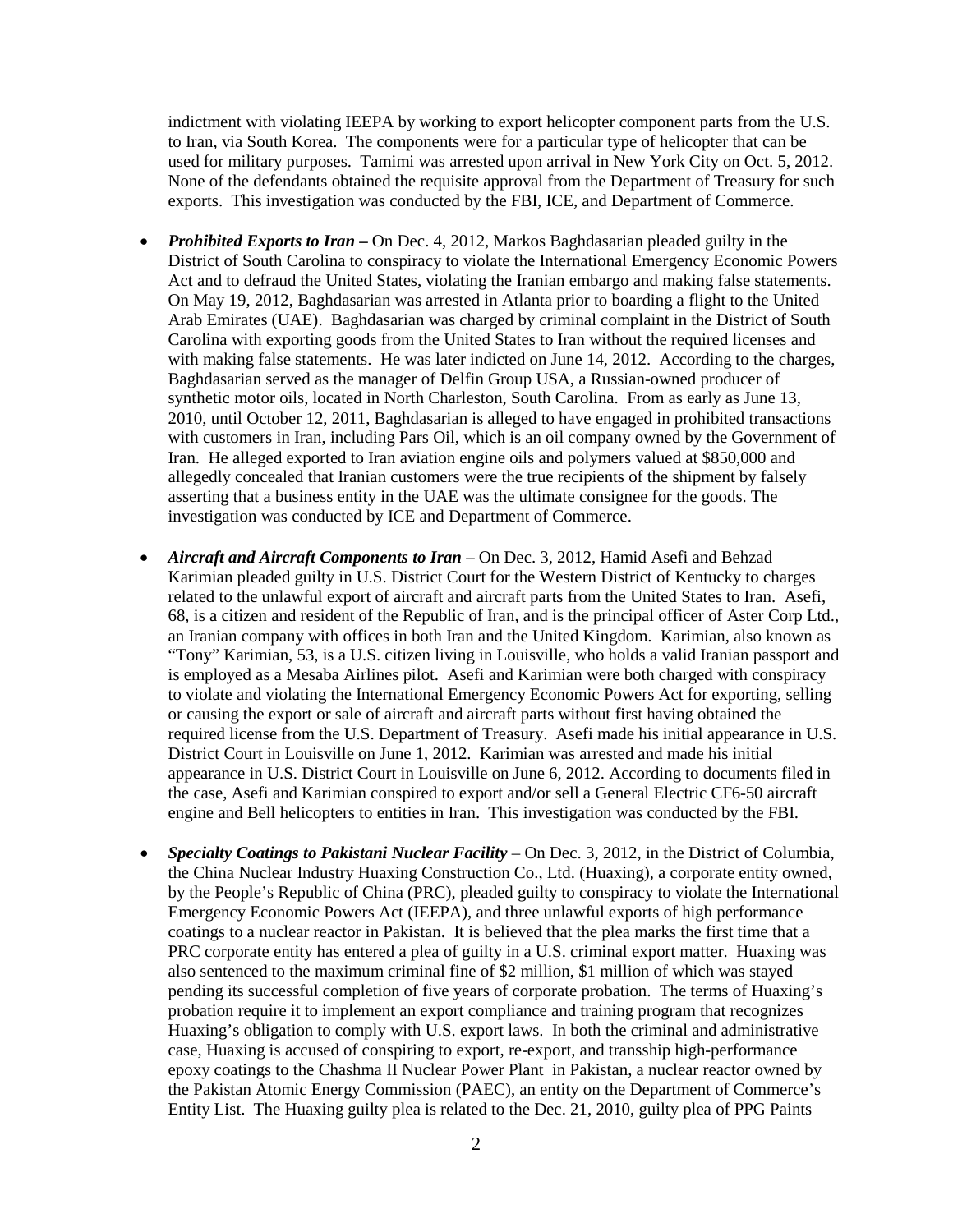Trading Co., Ltd. to a four-count information in the District of Columbia. Together, PPG Paints Trading and its parent company, PPG Industries, Inc., paid \$3,750,000 in criminal and administrative fines and over \$32,000 in restitution. It is also related to the Nov. 15, 2011, guilty plea by Xun Wang to conspiracy to violate IEEPA. Wang**,** a former Managing Director of PPG Paints Trading, was the senior most PPG Paints Trading employee responsible for the unlawful export scheme. According to Huaxing's plea documents, in January 2006, PPG Industries sought an export license for the shipments of coatings to Chashma II. In June 2006, the Department of Commerce denied that license application. Following that denial, Huaxing and its co-conspirators agreed upon a scheme to export, re-export and transship the high-performance epoxy coatings from the U.S. to Chashma II, via a third-party distributor in China, without first having obtained the required export license from the Department of Commerce. From June 2006 through around March 2007, members of the conspiracy falsely stated that the coatings were to be used at a nuclear power plant in China, the export of goods to which would not require a Commerce license. Through these means, Huaxing and its co-conspirators unlawfully exported three shipments of coatings from the U.S. to Chashma II worth approximately \$32,000. The investigation was conducted by BIS.

- *Inertial Navigation Units to the UAE & Turkey*  On Nov. 28, 2012, Junaid Peerani, a resident of Broward County, Fla., and the owner of AEROTEK 2000, INC., was arrested on a criminal complaint in the Southern District of Florida charging him with violations of the International Emergency Economic Powers Act and smuggling. According to the complaint, in March 2011, Peerani attempted to export to the United Arab Emirates an inertial navigation unit that is controlled for export by the Commerce Department for missile technology and anti-terrorism reasons. The item, which is a laser gyro replacement for the mechanical inertial navigation system used on many military transport and commercial aircraft, was seized by U.S. border authorities before departing the United States. Peerani also allegedly attempted to export two additional inertial navigation units to Turkey in Sept. 2012 without obtaining the requisite Commerce Department export license. This investigation was conducted by ICE.
- *Military Antennas to Iran* On Nov. 20, 2012, an indictment in the District of Columbia charging Amin Ravan and his Iranian company, IC Market Iran (IMI), with conspiracy to defraud the United States, smuggling and violating the Arms Export Control Act, was unsealed. Ravan was arrested by authorities in Malaysia on Oct. 10, 2012 and the United States is seeking his extradition. According to the indictment, which was returned under seal on Nov. 16, 2011, Ravan was based in Iran and, at various times, acted as an agent of IMI in Iran and an agent of Corezing International, Pte, Ltd, a company based Singapore that also maintained offices in Hong Kong and China. In late 2006 and early 2007, Ravan allegedly attempted to procure for shipment to Iran export-controlled antennas made by a company in Massachusetts, through an intermediary in Iran. The antennas sought by Ravan were cavity-backed spiral antennas as well as biconical antennas. After this first attempt was unsuccessful, Ravan joined with two co-conspirators at Corezing in Singapore so that Corezing would contact the Massachusetts company and obtain the antennas on behalf of Ravan for shipment to Iran. When Corezing was unable to purchase the antennas from the Massachusetts firm, Corezing then contacted another individual in the United States who was ultimately able to obtain these items from the Massachusetts firm by slightly altering the frequency range of the antennas to avoid detection by the company's export compliance officer. Ultimately, between July and September 2007, a total of 50 cavity-backed spiral antennas and five biconical antennas were exported from the United States to Corezing in Singapore and Hong Kong. No party to these transactions -- including Ravan or IMI -- ever applied for or received a license from the State to export any of these antennas from the United States to Singapore or Hong Kong. This investigation was conducted by ICE, FBI and BIS.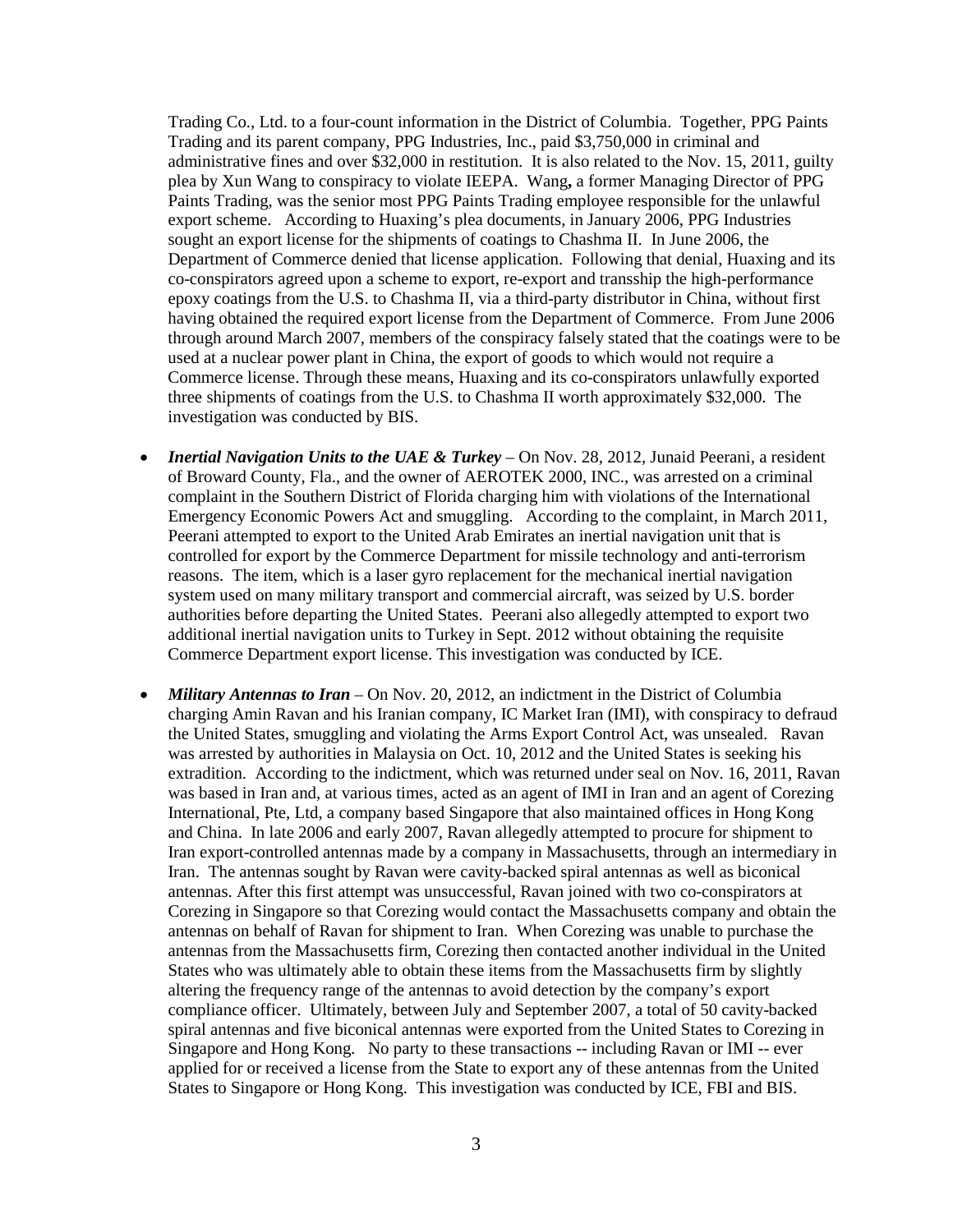- *Military Aircraft Parts to Iran* On Nov. 15, 2012, Alireza Moazami Goudarzi, an Iranian national, was charged in an indictment in the Southern District of New York in connection with a plot to illegally export military and civilian aircraft components from the United States to Iran. Goudarzi was arrested in Malaysia on Oct. 24, 2012 and the United States is seeking his extradition. According to the indictment, in 2010, Goudarzi contacted a U.S. supplier seeking to buy certain civilian aircraft parts for shipment to Iran, and, as an incentive, offered to pay more than market value because of the embargo on sending these parts to Iran. After the supplier referred the solicitation to investigating agents, an undercover agent began corresponding with Goudarzi regarding the proposed purchase, as well as other purchases of aircraft parts that he sought. Those purchases included rotor blades for a particular model of attack helicopter, and most recently, jet engine parts listed on the U.S. Munitions List. Goudarzi met with the UC in person to purchase those parts and made payments to the UC towards their purchase. The indictment charges Goudarzi with conspiracy, money laundering and violations of the Arms Export Control Act and the International Emergency Economic Powers Act. The investigation was conducted by ICE and DCIS
- *Hawk Air Defense Missile Batteries to Iran* On Nov. 1, 2012, British businessman Christopher Tappin, of Orpington, Kent, pleaded guilty in the Western District of Texas to aiding and abetting the illegal export of defense articles in connection with his efforts to export to Iran special components of the Hawk Air Defense Missile. At sentencing, he faces 33 months in prison and a fine of \$11, 357. Tappin admitted that from December 2005 to January 2007, he knowingly aided and abetted others, including his Cyprus-based business associate Robert Gibson, and Robert Caldwell, of Portland, Ore., in an illegal attempt to export Zinc/Silver Oxide Reserve Batteries to Iran. These particular batteries, a special component of the Hawk Air Defense Missile, are designated as defense articles on the U.S. Munitions List and require a license from the U.S. State Department for export from the United States. In October 2006, Tappin wired approximately \$25,000 from a London financial institution to a bank account in the United States as payment for five of the specialized batteries. Using false shipping documentation, Tappin arranged for the transfer of the batteries to the United Kingdom without an export license through his specifically designated freight forwarders in violation of export control regulations. During the investigation, Tappin agreed to reimburse the undercover agent for \$5,000 in fines purportedly being assessed against him by U.S. Customs authorities after they had seized the shipment of batteries. Tappin also caused Caldwell to travel to San Antonio in January 2007 to take delivery of the batteries, ensure that they were shipped to him and to pay the undercover agent \$5,000 for the current fines. On Feb. 7, 2007, Tappin was first charged in a federal indictment with one count each of conspiracy to illegally export defense articles; aiding and abetting the illegal export of defense articles, and conspiracy to conduct illegal financial transaction. Tappin was extradited from the United Kingdom to the United States for prosecution on Feb. 24, 2012. On Nov. 9, 2007, Robert Caldwell was sentenced in the Western District of Texas to 20 months in prison and two years supervised release for his role in the scheme. Robert Gibson was sentenced on Aug. 24, 2007 to a two-year prison term for his role in the scheme. The case was investigated by ICE.
- *Stolen Tactical Laser Illuminators Overseas* On Oct. 30, 2012, Fidel Ignacio Cisneros was sentenced in the Middle District of Florida to 46 months in prison followed by two years supervised release for violating the Arms Export Control Act. Cisneros, a former master sergeant in the U.S. Army pleaded guilty to the charge on July 31, 2012. According to court documents, from 2007 to 2010, Cisneros served as a soldier in the U.S. Army, where he performed various missions in that capacity, in Iraq and elsewhere. During his deployment, Cisneros stole three Acquired Tactical Illuminating Laser Aimers (Atilla 200 lasers), an ACOG rifle scope, and other items. He brought all of the items back to Orlando without first obtaining permission from the Department of Defense. Using his eBay account, Cisneros auctioned one of the Atilla 200 lasers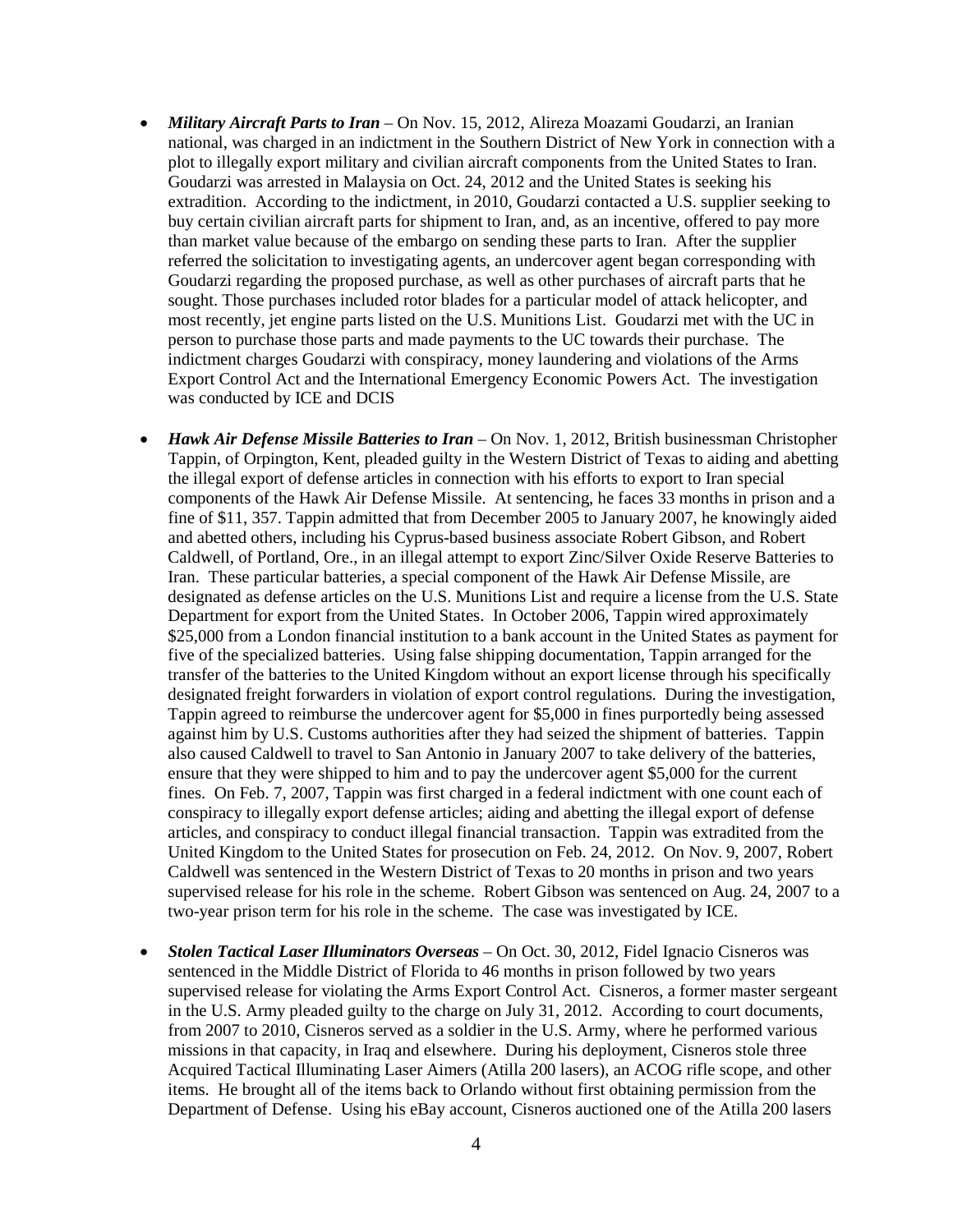to the highest bidder. Cisneros shipped the Atilla-200 laser from Orlando to a Japanese national in Tokyo, in exchange for \$3,200. The Atilla 200 laser requires a State Department license to be exported out of the United States, which Cisneros did not have. In March 2010, Cisneros also auctioned a PEQ AN/PEQ-14 night vision pointer illuminator, which was shipped to California; a Thuraya Hughes 7101 Satellite phone GSM+GPS, which was shipped to Kuwait; a Thuraya Satellite phone docker FDU 2500, which was shipped to California; and a PEQ/Atilla 200 rail mounted laser, which was shipped to Nevada. On Jan. 26, 2011, Cisneros admitted to ICE agents that he knew it was probably wrong to sell the items and that civilians probably were not allowed to possess the items. That same day, agents recovered the remaining Atilla 200 lasers that Cisneros stole from the Army. Federal law enforcement agents in the United States and in Japan subsequently recovered all of the items Cisneros sold. Cisneros was charged in a May 16, 2012 indictment. This investigation was conducted by ICE and DCIS.

- *Military Aircraft Engines to Venezuela* On Oct. 29, 2012, Floyd D. Stilwell of Phoenix, Arizona, pleaded guilty in the District of Arizona to conspiracy to violate the Arms Export Control Act. Stilwell and Marsh Aviation Company of Mesa, Arizona, were indicted on Oct. 28, 2010, for violating the Arms Export Control Act and conspiracy. The indictment alleged that beginning in Nov. 2005 through Feb. 2008, Stilwell Marsh Aviation and others contributed to the export of T-76 military aircraft engines from the United States to Venezuela for use by the Venezuelan Air Force. The T-76 aircraft engine was designed for the OV-10 Bronco Aircraft which is a light armed reconnaissance aircraft specifically suited for counterinsurgency missions. The indictment also alleges that the defendants furnished assistance to members of the Venezuelan Air Force, including training in the assembly, testing, maintenance and use of the T-76 military aircraft engine without the required authorization from the State Department. The investigation was conducted by the FBI, ICE, and the DCIS.
- *Military Aircraft Engines and Components to Venezuelan Air Force* On Oct. 26, 2012, Kirk Drellich, the owner of SkyHigh Accessories, Inc., an aircraft parts company in Florida, was sentenced in the Southern District of Florida to one year and one day in prison and was fined \$50,000, after pleading guilty earlier in the year to conspiracy to violate the Arms Export Control Act (AECA). On July 30, 2012, Victor Brown, an aircraft parts broker in Florida, pleaded guilty in the Southern District of Florida to conspiracy to violate the AECA. On July 27, 2012, Freddy Arguelles, a former Venezuelan Air Force pilot living in the U.S., pleaded guilty to conspiracy to violate the AECA. On July 13, 2012, Alberto Pichardo, an officer of the Venezuelan Air Force who was responsible for control of the Venezuelan Military Acquisitions Office in Doral, Fla., pleaded guilty to conspiracy to violate the AECA. Each of these four defendants was charged on June 25, 2012, with conspiring to violate the AECA in connection with their efforts to export to Venezuela U.S.-origin military aircraft engines and components from Nov. 2008 through Aug. 2010. According to the charges, co-conspirators residing in Venezuela and Spain advised the defendants and other members of the conspiracy of specific defense articles that the Venezuelan Air Force wanted to purchase. Some of the co-conspirators, including Pichardo and Brown, also met with officials of the Venezuelan Air Force regarding these defense articles. The defendants allegedly purchased and obtained the requested defense articles from various U.S. suppliers. The defendants then made arrangements for the shipment of the defense articles to Venezuela. These items included T56 military aircraft engines and components for other military aircraft, including the F-16 fighter jet. Co-conspirators residing in foreign countries paid the defendants and other co-conspirators for their assistance in obtaining the defense articles. This investigation was conducted by the FBI.
- *Military-Sensitive Parts to Iran* On Oct. 24, 2012, Susan Yip, a citizen of Taiwan, was sentenced in the Western District of Texas to two years in federal prison for her role in a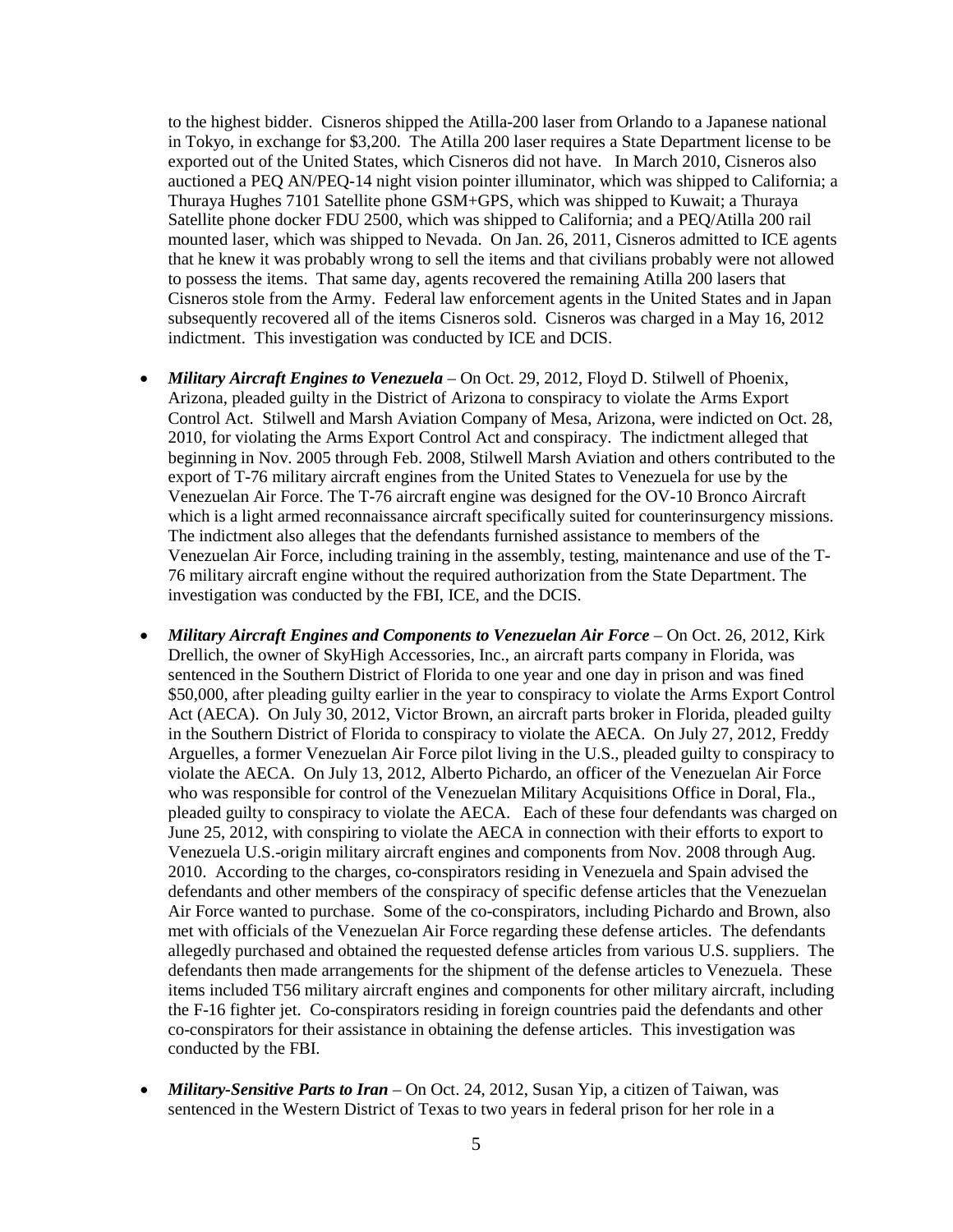conspiracy to obtain and illegally export dual-use parts with military applications to Iran. A 17 count indictment, returned on June 15, 2012 and later unsealed, charged Yip, Mehrdad Foomanie of Iran, and Merdad Ansari of the United Arab Emirates, with conspiracy to violate the Iranian Trade Regulations, conspiracy to launder money and conspiracy to commit wire fraud. On July 20, 2012, Yip pleaded guilty to one count of conspiracy to violate the Iranian Trade Regulations. By pleading guilty, Yip admitted that from 2007 to 2011, she acted as a broker and conduit for Foomanie to buy items in the United States and have them unlawfully shipped to Iran. According to the indictment, Foomanie bought or attempted to buy items in the United States and arranged to have them unlawfully shipped to Iran through his companies in Iran, Hong Kong and China. Ansari allegedly attempted to transship and transshipped cargo obtained from the United States by Yip and Foohmanie using Ansari's company in Dubai. Foohmanie and Ansari remain fugitives. In her plea, Yip admitted to primarily using her companies in Taiwan and in Hong Kong to carry out the fraudulent scheme. The parts Yip obtained and attempted to obtain for Iran were worth millions of dollars, and could be used in such military systems as nuclear weaponry, missile guidance and development, secure tactical radio communication, offensive electronic warfare, military electronic countermeasures and radar warning and surveillance systems. From Oct. 9, 2007, to June 15, 2011, the defendants obtained or attempted to obtain from companies worldwide over 105,000 parts valued at some \$2,630,800 involving more than 1,250 transactions. The defendants conducted 599 transactions with 63 different U.S. companies where they obtained or attempted to obtain parts from U.S. companies without notifying these companies the parts were being shipped to Iran or getting the required U.S. licenses to ship these parts to Iran. The case was investigated by ICE, FBI, DCIS and the Department of Commerce.

- *Military Flight Helmets and Night Vision Goggles to Panama* On Oct. 23, 2012, Martyn Caulfield, a British national illegally present in the United States, was sentenced in the Northern District of Florida to two years in prison after pleading guilty on June 27, 2012 to a five-count information charging him with illegally exporting defense articles, being an alien in possession of a firearm, and money laundering. Caulfield purchased new and used military equipment, including military flight helmets and advanced night vision goggles, and then resold these restricted defense articles over an eBay auction site for export without the required State Department licenses. During online discussions with undercover law enforcement agents, Caulfield agreed to export military flight helmets and night vision goggles to agents posing as buyers from Panama. The shipments were intercepted before they departed the United States. More than \$81,000 was seized and forfeited from Caulfied in connection with the investigation. This investigation was conducted by ICE.
- *Computers and Related Equipment to Iran* **–** On Oct. 18, 2012, in the Middle District of Florida, Mohammad Reza Hajian, a resident of Tampa, was sentenced to four years in prison and ordered to forfeit \$10 million for conspiracy to violate the Iranian Transaction Regulations. On July 11, 2012, Hajian pleaded guilty to conspiracy to export roughly \$10 million worth of computers and related equipment from the United States to Iran through the United Arab Emirates without first obtaining an export license from the Treasury Department. Additionally, Hajian as Chief Executive Officer of his computer companies, Nexiant LLC, RH International LLC, and P & P Computers LLC, pleaded guilty on behalf of the companies to count two of the information, charging these companies with conspiracy to export computers and related equipment to Iran without first obtaining an export license from the Treasury Department. The case was investigated by ICE and the Department of Commerce.
- *Trade Secrets to South Korea* On Oct. 18, 2012, South Korea-based Kolon Industries Inc. and several of its executives and employees were indicted in the Eastern District of Virginia for allegedly engaging in a multi-year campaign to steal trade secrets related to DuPont's Kevlar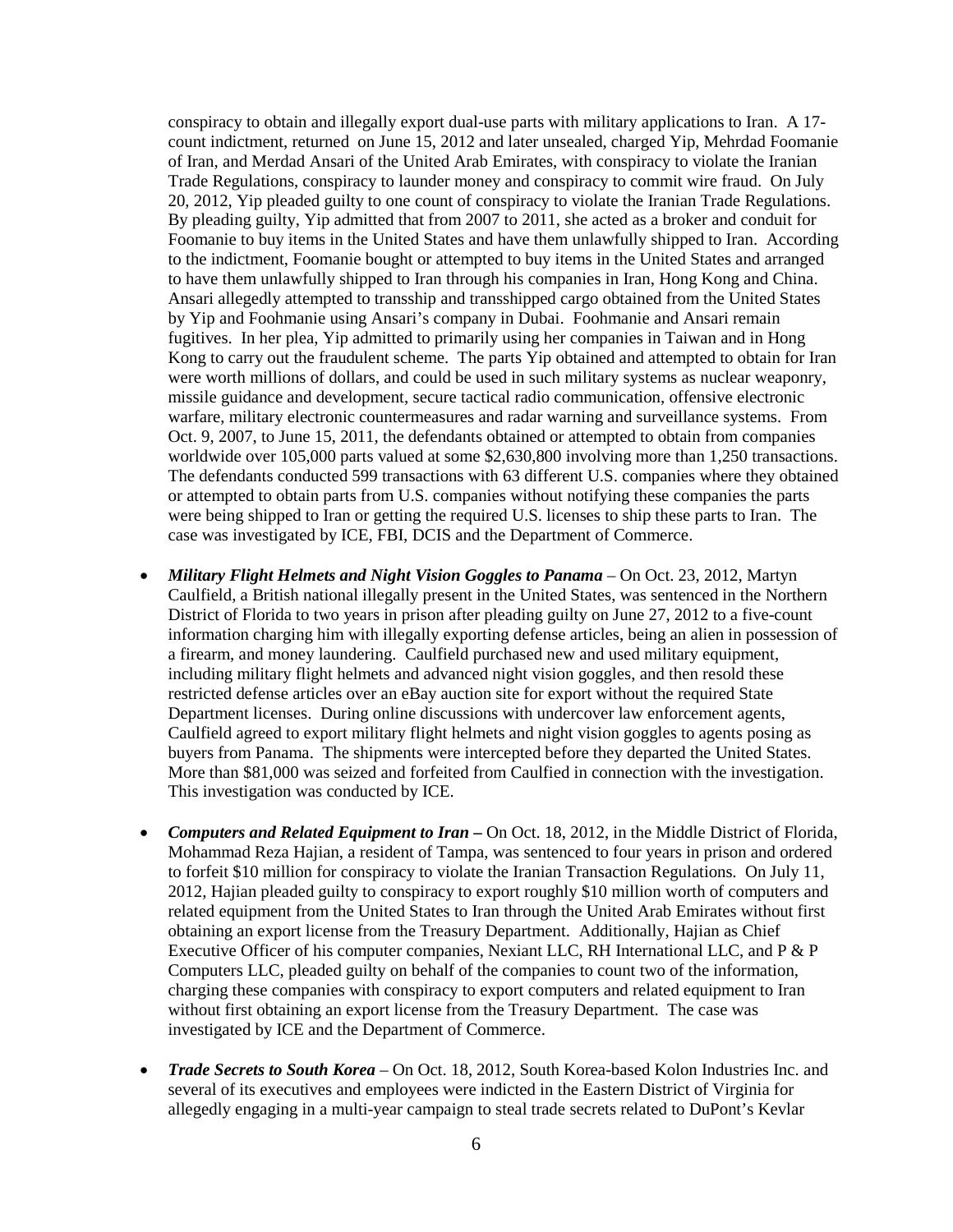para-aramid fiber and Teijin Limited's Twaron para-aramid fiber. The indictment seeks forfeiture of at least \$225 million in proceeds from the alleged theft of trade secrets from Kolon's competitors and charges Kolon with one count of conspiring to convert trade secrets, four counts of theft of trade secrets and one count of obstruction of justice. Kolon makes a product called Heracron, which is a recent entrant into the para-aramid fiber market as a competitor to products called Kevlar and Twaron. Para-aramid fibers are used to make, for example, body armor, fiberoptic cables and automotive and industrial products. Kevlar is produced by E. I. du Pont de Nemours and Company (DuPont), one of the largest chemical companies in the United States. For decades, Kevlar has competed against Twaron, a para-aramid fiber product produced by Teijin Limited, one of the largest chemical companies in Japan. According to the indictment, from July 2002 through February 2009, Kolon allegedly sought to improve its Heracron product by targeting current and former employees at DuPont and Teijin and hiring them to serve as consultants, then asking these consultants to reveal information that was confidential and proprietary. The indictment alleges that in July 2002, Kolon obtained confidential information related to an aspect of DuPont's manufacturing process for Kevlar, and within three years Kolon had replicated it. This successful misappropriation of DuPont's confidential information, the indictment alleges, spurred Kolon leadership to develop a multi-phase plan in November 2005 to secure additional trade secret information from its competitors, by targeting people with knowledge of both pre-1990 para-aramid technology and post-1990 technologies. Kolon is alleged to have retained at least five former DuPont employees as consultants. Kolon allegedly met with these people individually on multiple occasions from 2006 through 2008 to solicit and obtain sensitive, proprietary information that included details about DuPont's manufacturing processes for Kevlar, experiment results, blueprints and designs, prices paid to suppliers and new fiber technology. This investigation was conducted by the FBI.

- *Sensitive Microwave Amplifiers to China and India* -- On Oct. 17, 2012, Timothy Gormley, an export coordinator at a U.S. firm that manufactures microwave amplifiers, pleaded guilty in the Eastern District of Pennsylvania to illegally exporting amplifiers that are controlled for national security reasons due to their applications in military systems, including radar jamming and weapons guidance systems. Gormley was charged in an Aug. 9, 2012, criminal information. The information alleged that between 2007 and 2011, Gormley failed to obtain the required Commerce Department license on behalf of the company for 56 shipments sent to destinations requiring such licenses for the shipment of these goods. The information cited specific shipments of amplifiers from the United States to customers in India and China that Gormley caused without the required export license. This investigation was conducted by the Department of Commerce.
- *Firearms to China* On Oct. 4, 2012, Zhifu Lin, a Chinese national and resident of West Virginia, pleaded guilty in the Eastern District of New York to violating the Arms Export Control Act and to illegal weapons trafficking. Lin's plea came after Joseph Debose, a resident of North Carolina and former Staff Seargent in a U.S. Special Forces National Guard Unit, pleaded guilty on Sept. 6, 2012 to violating the Arms Export Control Act. Lin, Debose and others exported multiple shipments of firearms from the U.S. to China by secreting them in packages and transporting them to shipping companies, including one in Queens, N.Y., to be sent to China. The weapons included numerous semiautomatic handguns, rifles, and shotguns. The smuggling scheme came to light after authorities in China seized a package containing firearms with defaced serial numbers shipped from Queens, N.Y. Thereafter, U.S. agents traveled to China and examined the firearms. Using forensic techniques, agents learned that one of the seized weapons had originally been purchased in North Carolina. Among the weapons seized in China were those Debose provided to his associates for export. On May 20, 2012, Debose was arrested in Smithfield, N.C., pursuant to a May 17, 2012 criminal complaint charging him with illegally exporting firearms to China without the required licenses. Lin and another Chinese national Lila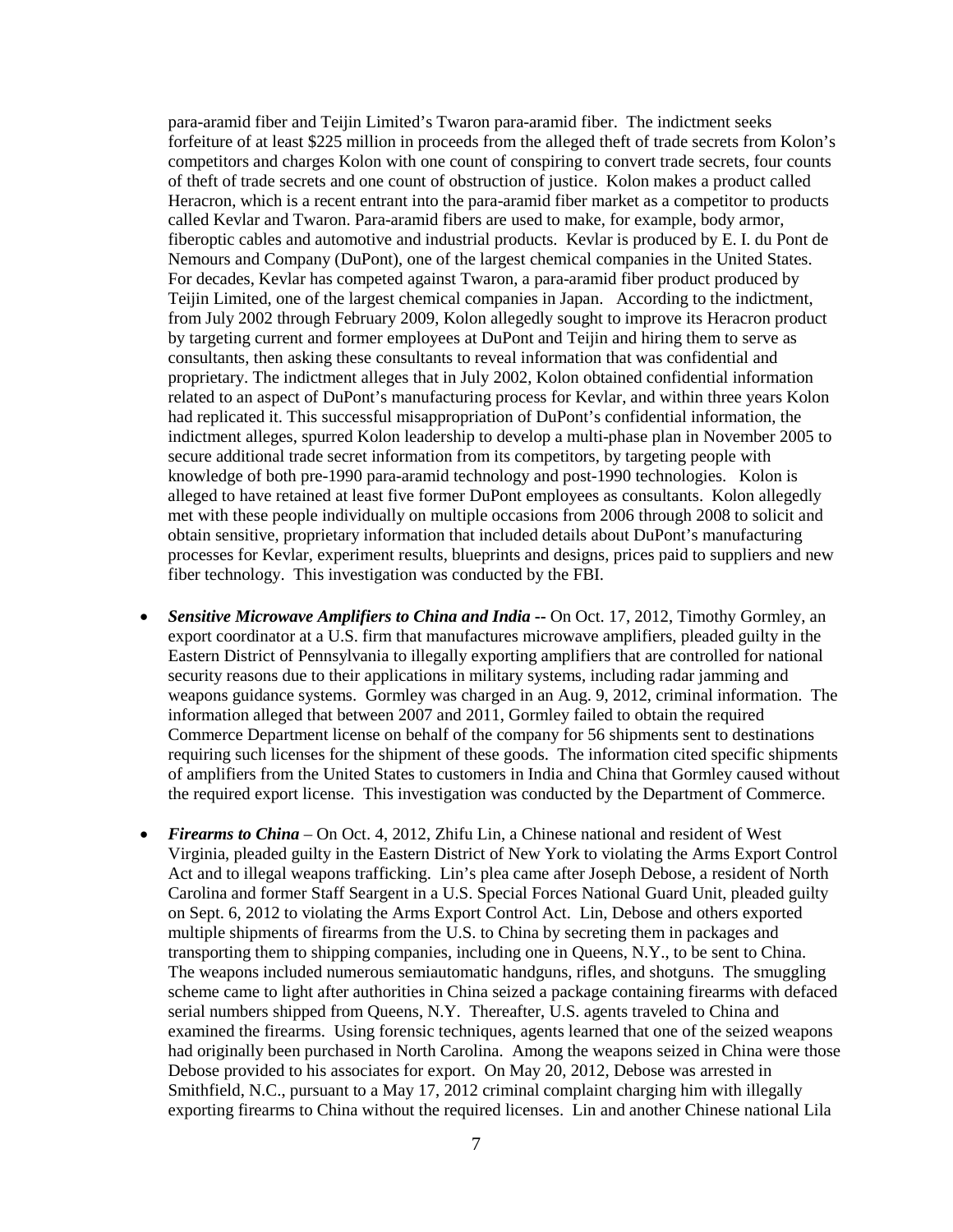Li, were also arrested and charged in connection with the case in an April 16, 2012 indictment in the Eastern District of New York. This investigation was conducted by ICE, ATF, IRS and BIS

- *Controlled Microelectronics to Russian Military and Intelligence Agencies* On Oct. 3, 2012, an indictment was unsealed in the Eastern District of New York charging 11 members of a Russian procurement network operating in the United States and Russia, as well as a Houstonbased export company, Arc Electronics Inc., and a Moscow-based procurement firm, Apex System L.L.C. ,with illegally exporting high-tech microelectronics from the United States to Russian military and intelligence agencies. Alexander Fishenko, an owner and executive of both the American and Russian companies, is also charged with operating as an unregistered agent of the Russian government inside the U.S. by illegally procuring the microelectronics on behalf of the Russian government. The microelectronics allegedly exported to Russia are subject to U.S. controls due to their potential use in a wide range of military systems, including radar and surveillance systems, weapons guidance systems and detonation triggers. In conjunction with the unsealing of these charges, the Department of Commerce added 165 foreign persons and companies who received, transshipped, or otherwise facilitated the export of controlled commodities by the defendants to its "Entity List." As alleged in the indictment, between October 2008 and the present, Fishenko and the other defendants engaged in a conspiracy to obtain advanced microelectronics from manufacturers and suppliers located in the United States and to export those high-tech goods to Russia, while evading the government export licensing system. The microelectronics shipped to Russia included analog-to-digital converters, static random access memory chips, microcontrollers and microprocessors. The defendants allegedly exported many of these goods, frequently through intermediary procurement firms, to Russian end users, including Russian military and intelligence agencies, and went to great lengths to conceal their procurement activities. The investigation uncovered a Russian Ministry of Defense document designating an Apex subsidiary as a company "certified" to procure and deliver military equipment and electronics. The FBI recovered a letter sent by a specialized electronics laboratory of Russia's Federal Security Service (FSB), Russia's primary domestic intelligence agency, to an Apex affiliate regarding certain microchips obtained for the FSB by Arc. The defendants' principal port of export for these goods was John F. Kennedy International Airport in New York. In addition to Fishenko, Arc and Apex, the indictment also charges Shavkat Abdullaev, Lyudmila Bagdikian, Anastasia Diatlova, Viktoria Klebanova, Alexander Posobilov, Sevinj Taghiyeva, and Svetalina Zagon, who were arrested in Houston on Oct. 2 and Oct 3, 2012. Three others charged in the indictment, Sergey Klinov, Yuri Savin, and Dimitriy Shegurov, were based overseas and were not arrested. The investigation was conducted by the FBI, Department of Commerce (BIS), Naval Criminal Investigative Service (NCIS) and the IRS.
- *Military Technical Data and Trade Secrets to China* On Sept. 26, 2012, Sixing Liu, aka "Steve Liu," a native of China with a PhD in electrical engineering who worked as a senior staff engineer for Space & Navigation, a New Jersey-based division of L-3 Communications, was convicted in the District of New Jersey of exporting sensitive U.S. military technology to China, stealing trade secrets and lying to federal agents. The jury convicted Liu of nine of 11 counts of an April 5, 2012 second superseding indictment, specifically six counts of violating the Arms Export Control Act, one count of possessing stolen trade secrets in violation of the Economic Espionage Act, one count of transporting stolen property, and one count of lying to federal agents. The jury acquitted Liu on two counts of lying to federal agents. According to documents filed in the case and evidence presented at trial, in 2010, Liu stole thousands of electronic files from his employer, L-3 Communications, Space and Navigation Division. The stolen files detailed the performance and design of guidance systems for missiles, rockets, target locators, and unmanned aerial vehicles. Liu stole the files to position and prepare himself for future employment in China. As part of that plan, Liu delivered presentations about the technology at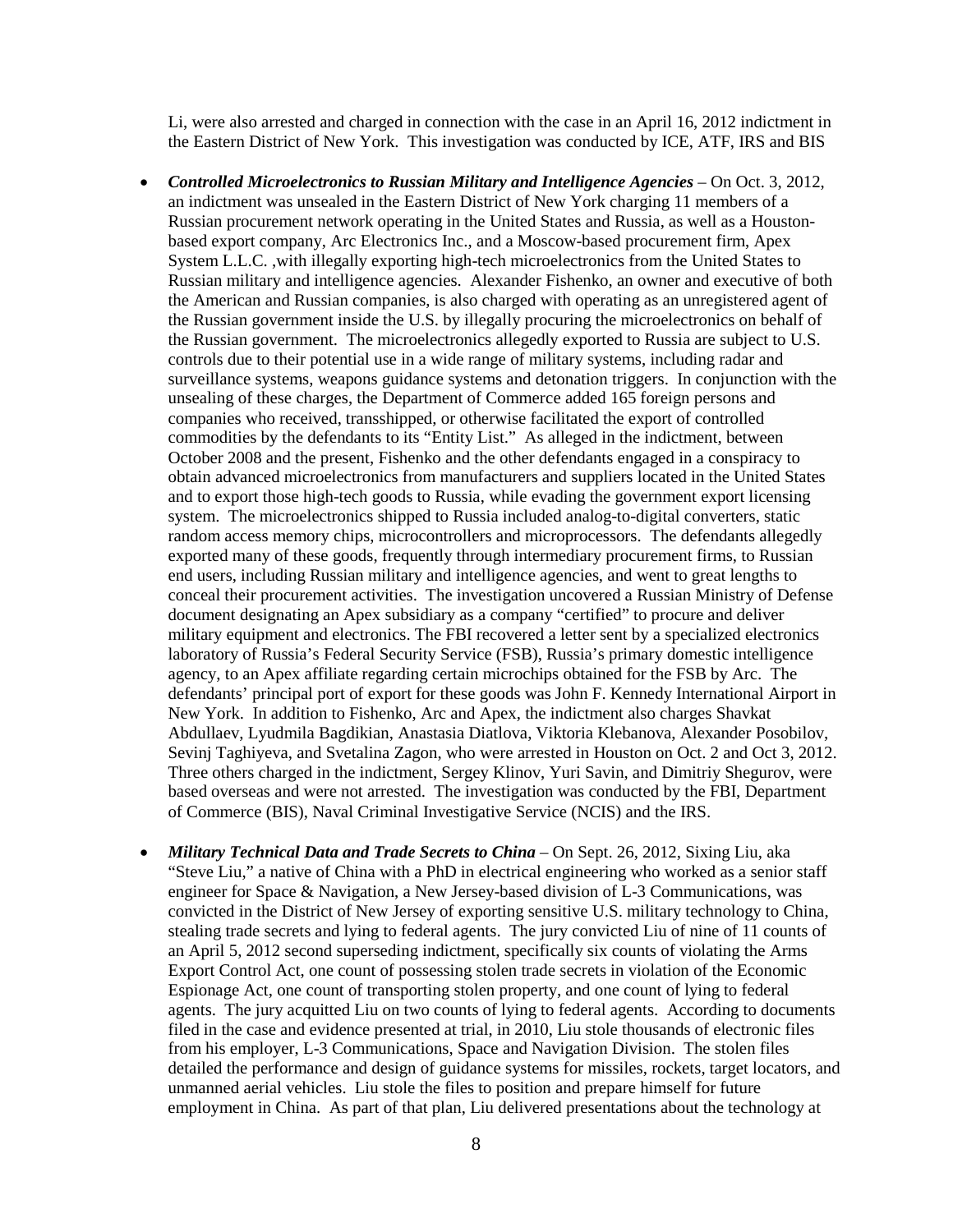several Chinese universities, the Chinese Academy of Sciences, and conferences organized by Chinese government entities. However, Liu was not charged with any crimes related to those presentations. On Nov. 12, 2010, Liu boarded a flight from Newark to China. Upon his return to the United States on Nov. 29, 2010, agents found Liu in possession of a non-work-issued computer found to contain the stolen material. The following day, Liu lied to ICE agents about the extent of his work on U.S. defense technology. The State Department later verified that several of the stolen files on Liu's computer contained technical data that relates to defense items listed on the United States Munitions List. The jury also heard testimony that Liu's company trained him about the United States' export control laws and told him that most of the company's products were covered by those laws. Liu was first arrested on March 8, 201, in Chicago on a complaint in the District of New Jersey charging him with one count of exporting defense-related technical data without a license. The investigation was conducted by the FBI, ICE and CBP.

- *Aerospace-Grade Carbon Fiber to China* On Sept. 26, 2012, a criminal complaint was unsealed in the Eastern District of New York charging Ming Suan Zhang with attempting to illegally export thousands of pounds of aerospace-grade carbon fiber from the United States to China. According to the complaint, Zhang was arrested in the United States after trying to negotiate a deal to acquire the specialized carbon fiber, a high-tech material used frequently in the military, defense and aerospace industries, and which is therefore closely regulated by the U.S. Department of Commerce to combat nuclear proliferation and terrorism. The complaint alleges that Zhang came to the attention of federal authorities earlier this year after two Taiwanese accomplices attempted to locate large quantities of the specialized carbon fiber via remote Internet contacts. In July 2012, Zhang allegedly told an accomplice: "When I place the order, I place one to two tons. However, the first shipment will be for 100 kg [kilograms]." Shortly thereafter, Zhang contacted an undercover law enforcement agent in an effort to finalize the deal to export the carbon fiber from New York to China. In one recorded conversation, Zhang stated that he had an urgent need for the carbon fiber in connection with the scheduled test flight of a Chinese fighter plane. Zhang then arranged a meeting with an undercover agent to take possession of a carbon fiber sample, which was to be shipped to China and analyzed to verify its authenticity. Zhang was subsequently placed under arrest. This investigation was conducted by ICE and BIS.
- *Industrial Supplies for Iranian Petrochemical Companies* On Sept. 26, 2012, Iranian national Saeed Talebi pleaded guilty in the Southern District of New York to conspiring to violate the International Emergency Economic Powers Act (IEEPA) stemming from his work with others to ship to Iran parts and goods for use in industrial operations. The indictment against Talebi was first unsealed on July 12, 2012 and charged him with conspiring to violate IEEPA and conspiring to commit money laundering. Talebi worked to ship industrial goods and parts from U.S.-based firms to Dubai and that these goods were then to be sent to various petrochemical companies located in Iran. In the course of the scheme, Talebi allegedly caused funds to be wired to the United States, including more than \$300,000 that was sent to a bank account in Manhattan. The investigation was conducted by BIS, with assistance from CBP.
- *Theft of Trade Secrets for Potential Use in China* On Sept. 19, 2012, Chunlai Yang, a former senior software engineer for Chicago-based CME Group, Inc., pleaded guilty in the Northern District of Illinois to two counts of theft of trade secrets for stealing source code and other proprietary information while at the same time pursuing plans to improve an electronic trading exchange in China. Yang admitted that he downloaded more than 10,000 files containing CME computer source code that made up a substantial part of the operating systems for the Globex electronic trading platform. The government maintains that the potential loss was between \$50 million and \$100 million. Yang began working for CME Group in 2000 and was a senior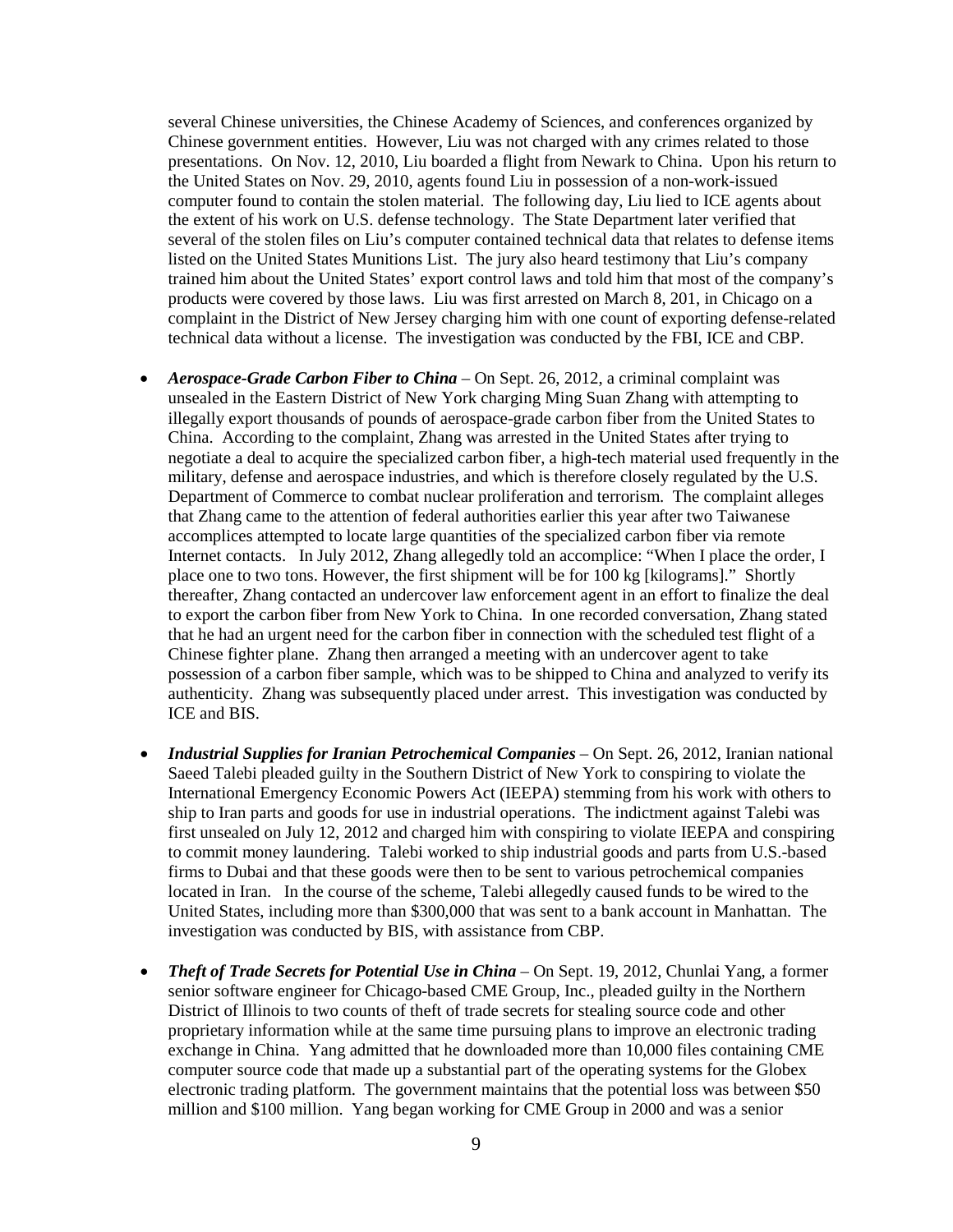software engineer at the time of his arrest. Between late 2010, and June 30, 2011, Yang downloaded more than 10,000 computer files containing CME computer source code from CME's secure internal computer system to his CME-issued work computer. He then transferred many of these files from his work computer to his personal USB flash drives, and then transferred many of these files from his flash drives to his personal computers and hard drives at his home. Yang also admitted that he downloaded thousands of others CME files. Yang admitted that he and two unnamed business partners developed plans to form a business referred to as the Tongmei (Gateway to America) Futures Exchange Software Technology Company (Gateway), whose purpose was to increase the trading volume at the Zhangjiagang, China, chemical electronic trading exchange (the Zhangjiagang Exchange.) The Zhangjiagang Exchange was to become a transfer station to China for advanced technologies companies around the world. Yang expected that Gateway would provide the exchange with technology through written source code to allow for high trading volume, high trading speeds, and multiple trading functions. Yang was indicted on Sept. 28, 2011. This investigation was conducted by the FBI.

- *Trade Secrets to China* On Sept. 4, 2012, Chinese citizens Ji Li Huang and Xiao Guang Qi were charged in a criminal complaint in the Western District of Missouri with attempting to purchase stolen trade secrets stolen from Pittsburgh Corning for the purpose of opening a plant in China to compete with Pittsburgh Corning. Pittsburgh Corning, headquartered in Pittsburgh, manufactures various grades or densities of cellular glass insulation sold under the trade name FOAMGLAS and had recently made technological advances in the formulation and manufacturing process of FOAMGLAS insulation. According to the complaint, the defendants attempted to pay \$100,000 to an FBI cooperating source for confidential and proprietary information stolen from Pittsburgh Corning. The defendants were arrested on Sept. 2, 2012 after meeting with the confidential source who provided them documents that were purportedly stolen trade secrets from the company. The investigation was conducted by the FBI.
- *Motorola Trade Secrets to China* On Aug. 29, 2012, Hanjuan Jin, a former software engineer for Motorola, was sentenced in the Northern District of Illinois to four years in prison for stealing trade secrets from Motorola, specifically Motorola's proprietary iDEN telecommunications technology, for herself and for Sun Kaisens, a company that developed products for the Chinese military. According to court documents filed in the case, Motorola spent more than \$400 million researching and developing iDEN technology in just a matter of years. On Feb. 8, 2012, Jin was found guilty of three counts of stealing trade secrets. Jin, a naturalized U.S. citizen born in China, possessed more than 1,000 electronic and paper Motorola proprietary documents when she was stopped by U.S. authorities at Chicago's O'Hare International Airport as she attempted to travel to China on Feb. 28, 2007. The judge presiding over the case found her not guilty of three counts of economic espionage for the benefit of the government of China and its military. According to the evidence at trial, Jin began working for Motorola in 1998, and took medical leave in February 2006. Between June and November 2006, while still on sick leave, Jin pursued employment in China with Sun Kaisens, a Chinese telecommunications firm that developed products for the Chinese military. Between November 2006 and February 2007, Jin returned to China and did work for Sun Kaisens on projects for the Chinese military. On Feb. 15, 2007, Jin returned to the United States from China and reserved a flight to China scheduled to depart on Feb. 28, 2007. Jin advised Motorola that she was ready to return to work at Motorola, without informing Motorola that she planned to return to China to work for Sun Kaisens. On Feb. 26, 2007, she returned to Motorola, and accessed hundreds of technical documents belonging to Motorola on its secure internal computer network. As she attempted to depart from Chicago to China, authorities seized numerous materials, some of which provided a description of communication feature that Motorola incorporates into its telecommunications products. Authorities also recovered classified Chinese documents describing telecommunication projects for the Chinese military. Jin was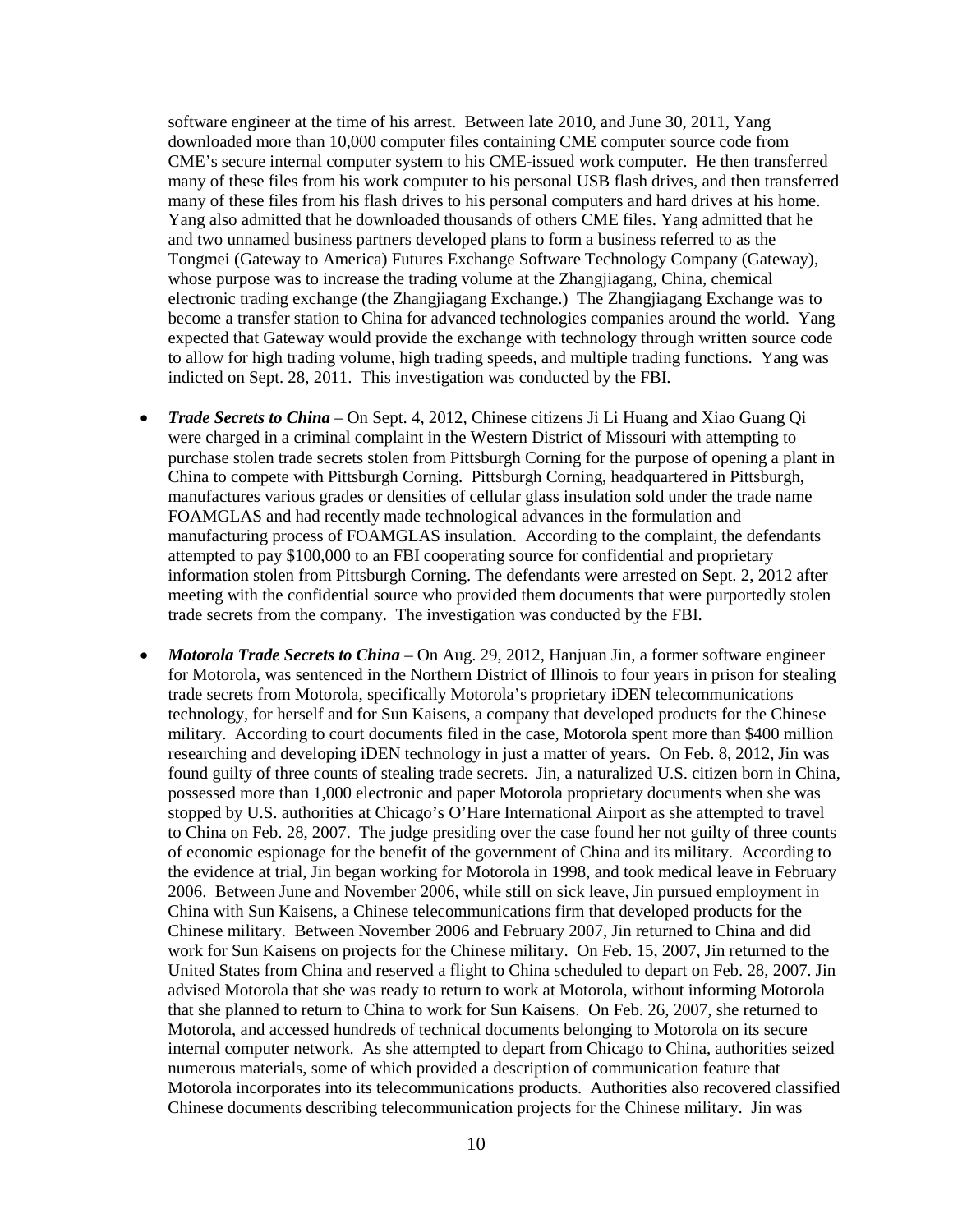charged with theft of trade secrets in an April 1, 2008 indictment. A superseding indictment returned on Dec. 9, 2008 charged her with economic espionage. The investigation was conducted by the FBI, with assistance from U.S Customs and Border Protection.

- *Anti-Aircraft Missile, Anti-Tank Weapons and Machine Guns to Mexican Drug Cartel On* Aug. 22, 2012, Mexican national David Diaz-Sosa was sentenced in the District of Arizona to 25 years in prison after pleading guilty on April 19, 2011, to several violations related to his efforts to acquire military-grade weaponry in the United States for export to Mexico for use by a Mexican drug trafficking organization. Diaz-Sosa pleaded guilty to conspiracy to acquire and export an anti-aircraft missile, conspiracy to possess machine guns and transfer guns for use in a drug trafficking crime as well as methamphetamine violations. In 2009, Diaz-Sosa began negotiating with undercover agents for the purchase of weapons for the Sinaloan Drug Cartel in Mexico, including a Stinger missile, several anti-tank weapons, grenade launchers, grenades, and machine guns. Diaz-Sosa and his associates agreed to exchange cash and methamphetamine as payment for the weapons. On Feb. 17, 2010, Diaz-Sosa and Jorge DeJesus-Casteneda were arrested as they sought to finalize the weapons exchange with undercover agents. Diaz-Sosa, DeJesus-Castaneda, and an additional defendant, Emilia Palomino-Robles, were charged in a sealed indictment on March 16, 2010. Palomino-Robles pleaded guilty on April 13, 2011 to one drug violation, stemming from her role as a money and drug courier in the weapons-for-drugs transaction. On April 27, 2011, DeJesus-Casteneda was convicted of one count of possession with intent to distribute over 500 grams of methamphetamine, but was acquitted of other charges. DeJesus-Casteneda was sentenced on Aug. 3, 2011 to 146 months in prison and five years supervised release. DeJesus-Castenada was sentenced to 146 months incarceration on Aug. 3, 2011. Palomino-Robles was sentenced on March 5, 2012 to 10 years in prison and 5 years supervised release for her role in the scheme. This investigation was conducted by the ATF and the DEA.
- *Defense Services, Training, Technical Data, Body Armor and Ammunition to Foreign Nations* -- On Aug. 7, 2012, a criminal information was unsealed in the Eastern District of North Carolina charging Academi LLC, formerly known as Blackwater Worldwide and Xe Services, LLC, with violating the Arms Export Control Act, the International Emergency Economic Powers Act (IEEPA), as well as federal firearms laws and other violations. A deferred prosecution agreement (DPA) was also unsealed on the same day, in which the company admitted to certain facts set forth in the bill of information and agreed to pay \$7.5 million a fine. The DPA also acknowledged and referenced a \$42 million settlement between the company and the State Department to settle civil violations of the Arms Export Control Act. The criminal information alleged the company violated IEEPA by exporting satellite phones to the Sudan in November 2005 without a license from the Treasury Department. The information also alleged that the company violated arms export laws by proposing to provide security services and a threat assessment to the government of the Sudan; by providing military training to Canadian military and law enforcement officials between 2006 and 2008; by providing technical data related to the construction of armored personnel carriers to individuals from Sweden and Denmark between 2006 and 2008; and by exporting ammunition and body armor to Iraq and Afghanistan between 2004 and 2006 – all without the required State Department export licenses. The information also alleged that Academi possessed automatic weapons without registration or permission and that it falsely represented to the ATF that five firearms were owned by certain individuals, when the weapons had been given as a gift to the King of Jordan and his traveling entourage in June 2005. This case was investigated by the FBI, IRS, ATF, DCIS and ICE.
- *Sensitive Military Encryption Technology to China* On July 31, 2012, Chi Tong Kuok, a resident of Macau, China, pleaded guilty in the Southern District of California to one count of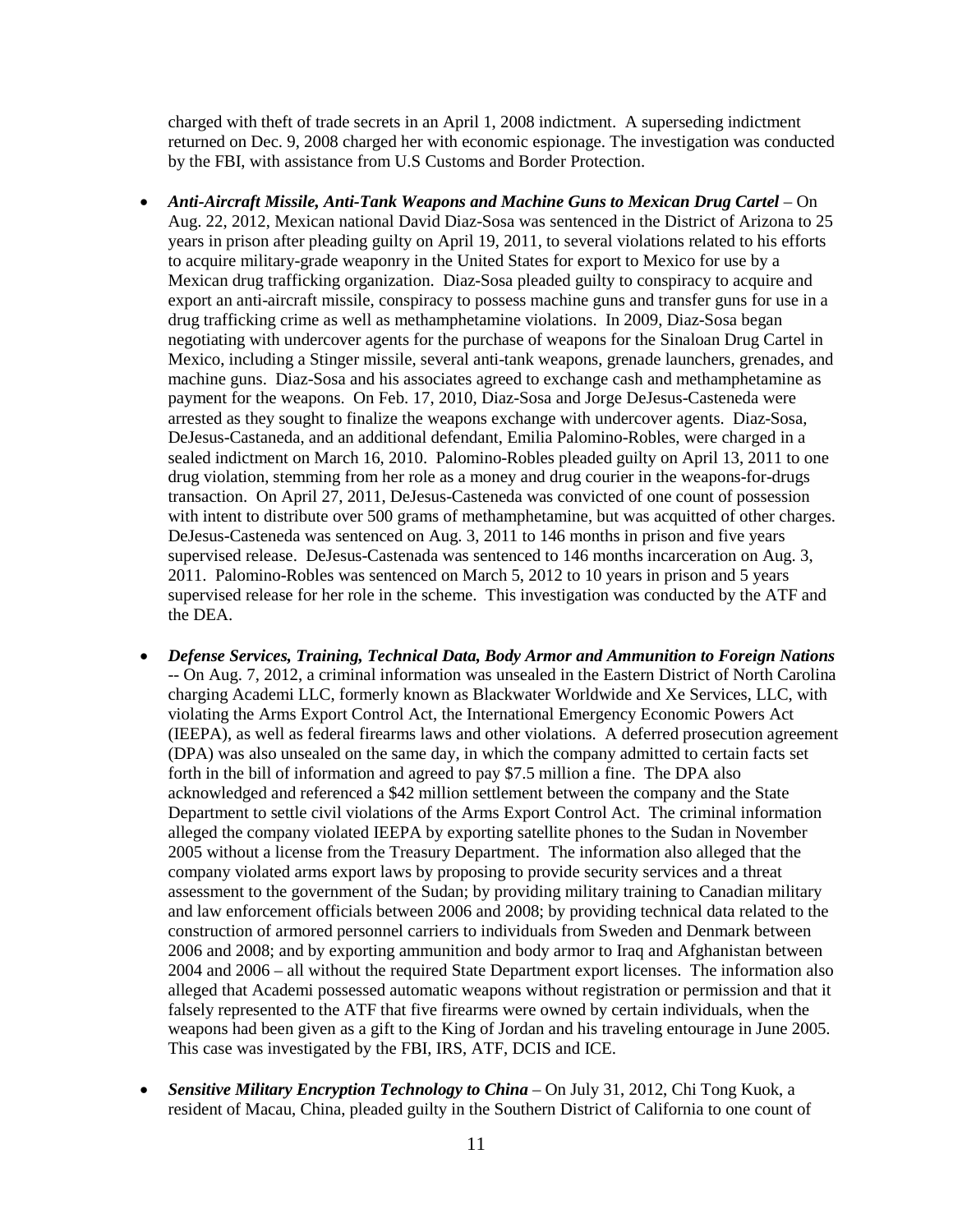conspiracy to illegally export defense articles and to smuggle goods from the United States. According to the guilty plea, Kuok and others conspired to purchase and export from the United States defense articles, including communication, precision location and cryptographic equipment, without a license from the State Department. Kuok also caused \$1,700 to be sent to the United States for the purchase and unlicensed export of a KG-175 Taclane Encryptor. According to court documents, the KG-175 Taclane Encryptor was developed by General Dynamics under a contract with the National Security Agency for use by the U.S. military to encrypt Internet Protocol communications. Kuok was first arrested on June 17, 2009 in Atlanta, Ga., after he arrived from Paris to catch a connecting flight to Panama in order to meet with undercover federal agents to take possession of controlled U.S. technology. A criminal complaint was filed on June 23, 2009 and an indictment returned on July 7, 2009. On May 11, 2010, Kuok was convicted at trial of conspiracy to export defense articles without a license and to smuggle goods to Macau and Hong Kong, China; smuggling goods; attempting to export defense articles without a license; and money laundering. On Sept. 13, 2012, Kuok was sentenced to 96 months in prison. Kuok appealed and in January 2012, the  $9<sup>th</sup>$  U.S. Circuit Court of Appeals vacated Kuok's convictions on counts three and four and remanded to the district court for a new trial on counts one and two. The appeals court ruled that Kuok should have been allowed to put on a defense that he was forced into trying to procure the equipment by the Chinese government. Kuok pleaded guilty before the second trial. This investigation was conducted by ICE and DCIS.

- *Military Gyroscopes to China* On July 30, 2012, Kevin Zhang, aka Zhao Wei Zhang, was arrested as he attempted to enter the United States from Canada at a port of entry in Washington state. Zhang had been charged on Jan. 14, 2011 in a sealed indictment in the Southern District of California with one count of conspiracy to export defense articles (specifically G-200 Dynamically Tuned Gyroscopes) from the United States to China without a license or approval from the State Department. According to the indictment, these particular gyroscopes may be used in tactical missile guidance and unmanned aircraft systems. Zhang allegedly instructed individuals in the U.S. to obtain and export defense articles, including the gyroscopes, to China and allegedly sought to use a courier to smuggle the gyroscopes out of the U.S. The indictment alleges that Zhang, acting on behalf of a client in China, sought to purchase three gyroscopes for \$21,000 from an individual in the United States as a prelude to future purchases of gyroscopes. This investigation was conducted by ICE.
- *TOW Missile Components to Iran* On July 26, 2012, Andro Telemi, a naturalized U.S. citizen from Iran who resided in California, pleaded guilty in the Northern District of Illinois to one count of attempting to illegally export defense articles in connection with his efforts to export TOW and TOW2 missile components to Iran. He was later sentenced on Nov. 30, 2012 to five years probation with 6 months home confinement and electronic monitoring and a \$10,000 fine. Telemi was indicted in December 2009, along with Davoud Baniameri, an Iranian citizen and who lived in Woodland Hills, Calif. A superseding indictment returned in July 2010 charged Telemi, Baniameri and Syed Majid Mousavi, an Iranian citizen living in Iran. According to court documents, sometime before Oct. 2008, Mousavi, based in Iran, contacted Baniameri in California and requested that he purchase Marconi radio test sets for illegal export from the United States to Iran via Dubai. Baniameri purchased these sets from an Illinois company and later exported them to Iran via Dubai. Mousavi also requested that Baniameri purchase and export to Iran, via Dubai, ten connector adaptors for the TOW and TOW2 missile system, which are used on the U.S. Army's Bradley fighting vehicle and the U.S. Marine Corp's AH-1W Cobra attack helicopter. Baniameri later negotiated the purchase of these items from an Illinois company for \$9,450 and directed Telemi to assist him in this effort and to take possession of the items. To facilitate the export of these goods, Baniameri arranged to fly to Iran, but he was arrested before leaving the country. Baniameri conducted business via Pacific Green Valley, a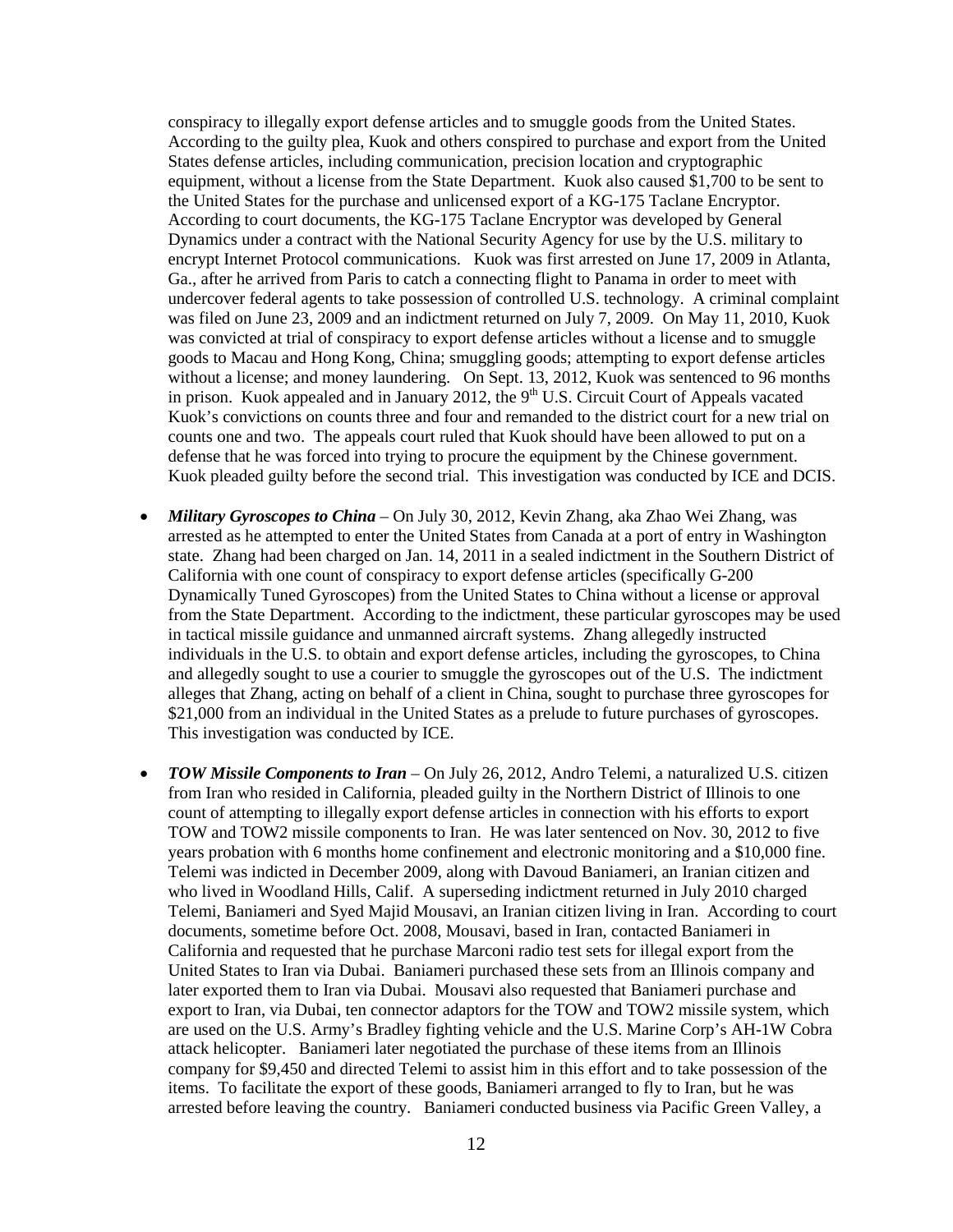firm in California, while Telemi conducted business as Oceanic Import Cars, Inc., a firm in California. On May 31, 2011, Baniameri pleaded guilty to conspiracy to illegally export goods and technology to Iran and to attempt to illegally export defense articles in connection with the TOW missile components and radio test sets. Baniameri was sentenced on Aug. 12, 2011 to 51 months in prison. This investigation was conducted by ICE, DCIS, BIS, and IRS.

- *Assault Rifles to Mexico –* On July 24, 2012, Marino Castro Jr., was sentenced in the Western District of Texas to 20 years in prison followed by three years supervised release after pleading guilty on Dec. 2, 2010 to one count of smuggling and one count of felon in possession of a firearm with an obliterated serial number. According to court records, numerous defendants, under the direction of ringleaders Castro and Edward Levar Davis of Eagle Pass, TX, conspired to illegally purchase firearms from San Antonio area firearms dealers. Once retrieved from straw purchasers, Castro and Davis arranged to transport the firearms to a staging location in Eagle Pass where they were to be smuggled into Mexico to the Los Zetas drug trafficking organization. Between May 2010 and August 2010, authorities intercepted five shipments attributed to this trafficking cell and seized over 200 firearms, including handguns, AK-47 and AR15-style assault rifles and one .50 caliber Barrett sniper rifle. The case was investigated by ICE and ATF.
- *Military-Grade Riflescopes Overseas* On July 13, 2012, Geoffrey Roose was sentenced in the Western District of Washington to 10 months in prison and two years supervised release for his efforts to sell military-grade riflescopes overseas via eBay. Roose was arrested on a complaint on Dec. 6, 2011, indicted on Feb. 22, 2012 and pleaded guilty March 28, 2012 to attempting to violate the Arms Export Control Act. Federal agents learned that Roose had sold exportrestricted rifle scopes to individuals overseas without the required license and warned him that such exports were restricted. Despite the warning, Roose continued to offer the items for sale on eBay with no limitation on their export. He later sold one of the military scopes to an undercover agent who requested that it be sent to Europe. This case was investigated by ICE.
- *Materials for Gas Centrifuges and Other Nuclear-Related Goods to Iran* On July 12, 2012, a grand jury in the District of Columbia returned a superseding indictment charging Parviz Khaki, a citizen of Iran, and Zongcheng Yi, a resident of China, for their alleged efforts to obtain and illegally export to Iran U.S.-origin materials used to construct, operate and maintain gas centrifuges to enrich uranium, including maraging steel, aluminum alloys, mass spectrometers, vacuum pumps and other items. Khaki was also accused of conspiring to procure radioactive source materials from the United States for customers in Iran. The indictment charges Khaki and Yi each with conspiracy to violate the International Emergency Economic Powers Act (IEEPA), conspiracy to defraud the United States, smuggling, illegally exporting U.S. goods to Iran in violation of IEEPA; and conspiracy to commit money laundering. Khaki was arrested on May 24, 2012, by authorities in the Philippines in connection with a U.S. provisional arrest request stemming from a March 8, 2012 indictment in the District of Columbia. Yi, who is purported to be the managing director of Monalila Co. LTD, a toy company in Guangzhou City, China, remains at large. From around October 2008 through January 2011, Khaki, Yi and others allegedly conspired to cause the export of goods from the United States to Iran without a Treasury Department license. In carrying out the conspiracy, Khaki directed Yi and others to contact U.S. companies about purchasing U.S.-origin goods. Yi and other conspirators then purchased goods from various U.S. companies and had the goods exported from the United States through China and Hong Kong to Khaki and others in Iran. Yi and others made false statements to U.S. companies on behalf of Khaki to conceal that Iran was the final destination and end-user of the goods. For example, the indictment alleges that Khaki reached out to an individual in China, as well as to Yi, and to an undercover agent in the United States to obtain 20 tons of C-350 maraging steel from the United States for Khaki's customer in Iran. In late 2008, Khaki also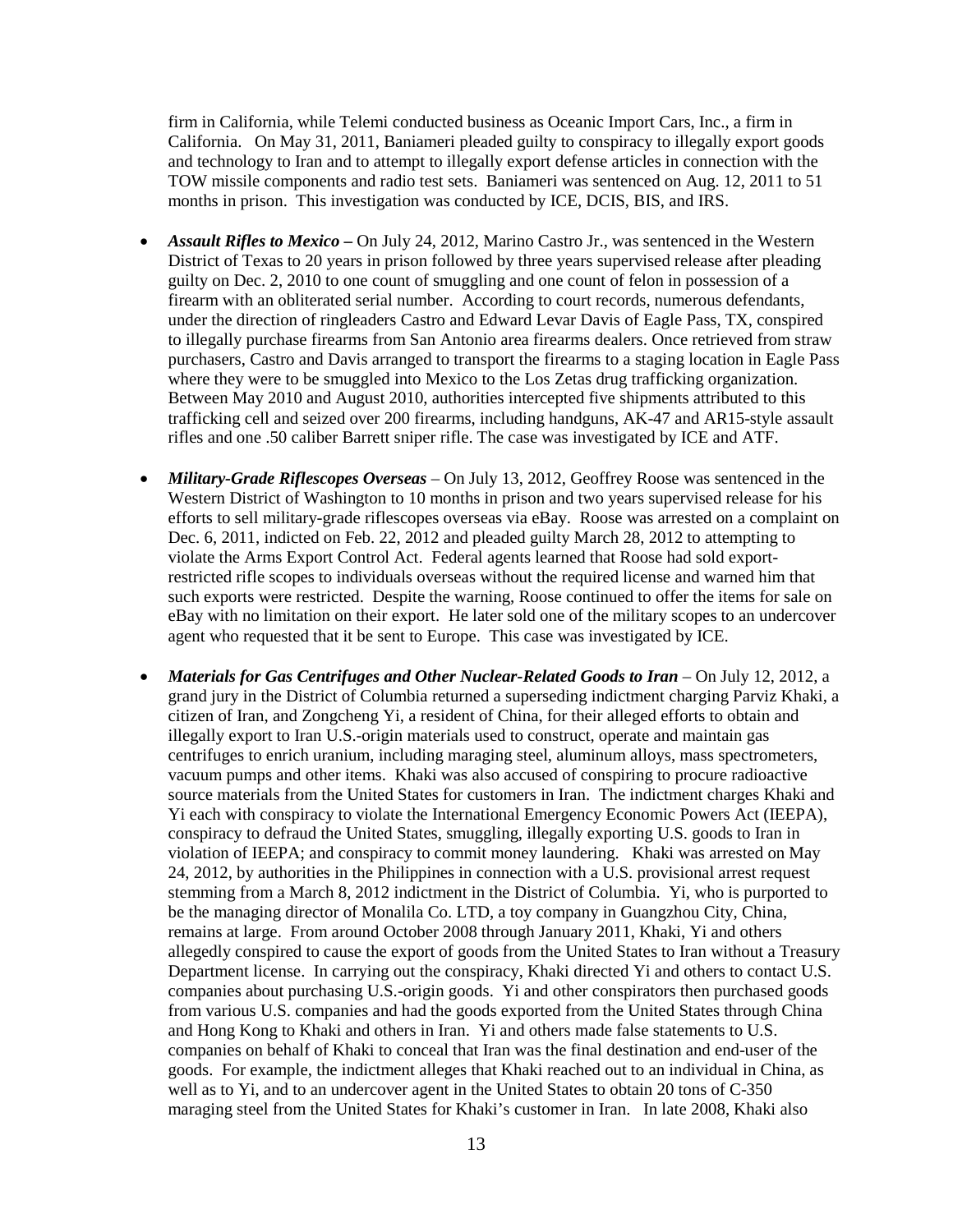reached out to an individual in China about procuring 20 tons of 7075-O aluminum alloy 80mm rods and 20 tons of 7075-T6 aluminum alloy 150 mm rods from the United States or Europe. Khaki also allegedly sought to obtain mass spectrometers from the United States, including a magnetic mass spectrometer for the isotopic analysis of gaseous uranium hexafluoride, which is used in the gas centrifuge process to enrich uranium. Khaki and Yi also conspired to obtain other items from U.S. companies that can be used for gas centrifuges, including measuring instruments, MKS Baratron pressure transducers, vacuum pumps and other accessories, according to the charge. Khaki also allegedly sought to obtain radioactive source materials from the United States, including barium-133 source, europium-152 source, cobalt-57 source, and cadmium-109 source. Finally, the indictment alleges the defendants were able to successfully cause the illegal export of two Twister Speed Lathes as well as nickel alloy 120 wire from the U.S. through China to Iran. This investigation was conducted by ICE.

- *Assault Rifle Magazines to Mexico* On July 9, 2012, Mexican national Teodoro Sanchez-Alejo and Alejandro Rivera-Ruiz of Laredo, Texas, pleaded guilty in the Southern District of Texas to attempting to illegally smuggle a total of 300 assault rifle magazines to Mexico. The magazines were designed for AK-47 type assault rifles and M-16/M-4/AR-15 type assault rifles. The investigation was conducted by ICE, ATF and CBP.
- *Military Software Used For China's First Modern Attack Helicopter* -- On June 28, 2012, in the District of Connecticut, Pratt & Whitney Canada Corp. (PWC), a Canadian subsidiary of Connecticut-based defense contractor United Technologies Corp. (UTC), pleaded guilty to violating the Arms Export Control Act and making false statements in connection with its illegal export to China of U.S.-origin military software that was used in the development of China's first modern military attack helicopter, the Z-10. In addition, UTC, its U.S.-based subsidiary Hamilton Sundstrand Corp. (HSC), and PWC all agreed to pay more than \$75 million as part of a global settlement with the Justice Department and the State Department in connection with various export violations, including those related to the Z-10, and for making false and belated disclosures to the U.S. government about the illegal exports for the Z-10. A three-count criminal information was filed against the companies. Count one charged PWC with violating the Arms Export Control Act for the illegal export of defense articles to China for the Z-10 helicopter. Specifically, in 2002 and 2003 PWC knowingly and willfully caused HSC military software used to test and operate PWC engines to be exported to China for the Z-10 without any U.S. export license. PWC knew from the start of the Z-10 project in 2000 that the Chinese were developing an attack helicopter and that supplying it with U.S.-origin components would be illegal. According to court documents, PWC's illegal conduct was driven by profit. PWC anticipated that its work on the Z-10 attack helicopter in China would open the door to a far more lucrative civilian helicopter market in China potentially worth as much as \$2 billion to PWC. Count two of the information charged PWC, UTC, and HSC with making false statements about these illegal exports to the State Department in their belated disclosures, which did not begin until 2006. Count three charged PWC and HSC for their failure to timely inform the State Department of the unlawful export of defense articles to China, an embargoed nation, as required by U.S. export regulations. This is the first case in which the provisions in count three have been enforced criminally. While PWC pleaded guilty to counts one and two, prosecution of PWC, UTC, and HSC on the other charges is deferred for two years, provided that the companies abide by the terms of a deferred prosecution agreement with the Justice Department. In addition to the resolution of the criminal charges, as part of a global settlement, UTC also resolved over 500 additional administrative charges with the State Department. Those charges involved more than 800 exports in violation of the Arms Export Control Act from the mid-1990s to 2011. In connection with the global settlement with the Justice and State Departments, PWC, UTC, and HSC agreed to pay more than \$75 million in penalties, subject themselves to independent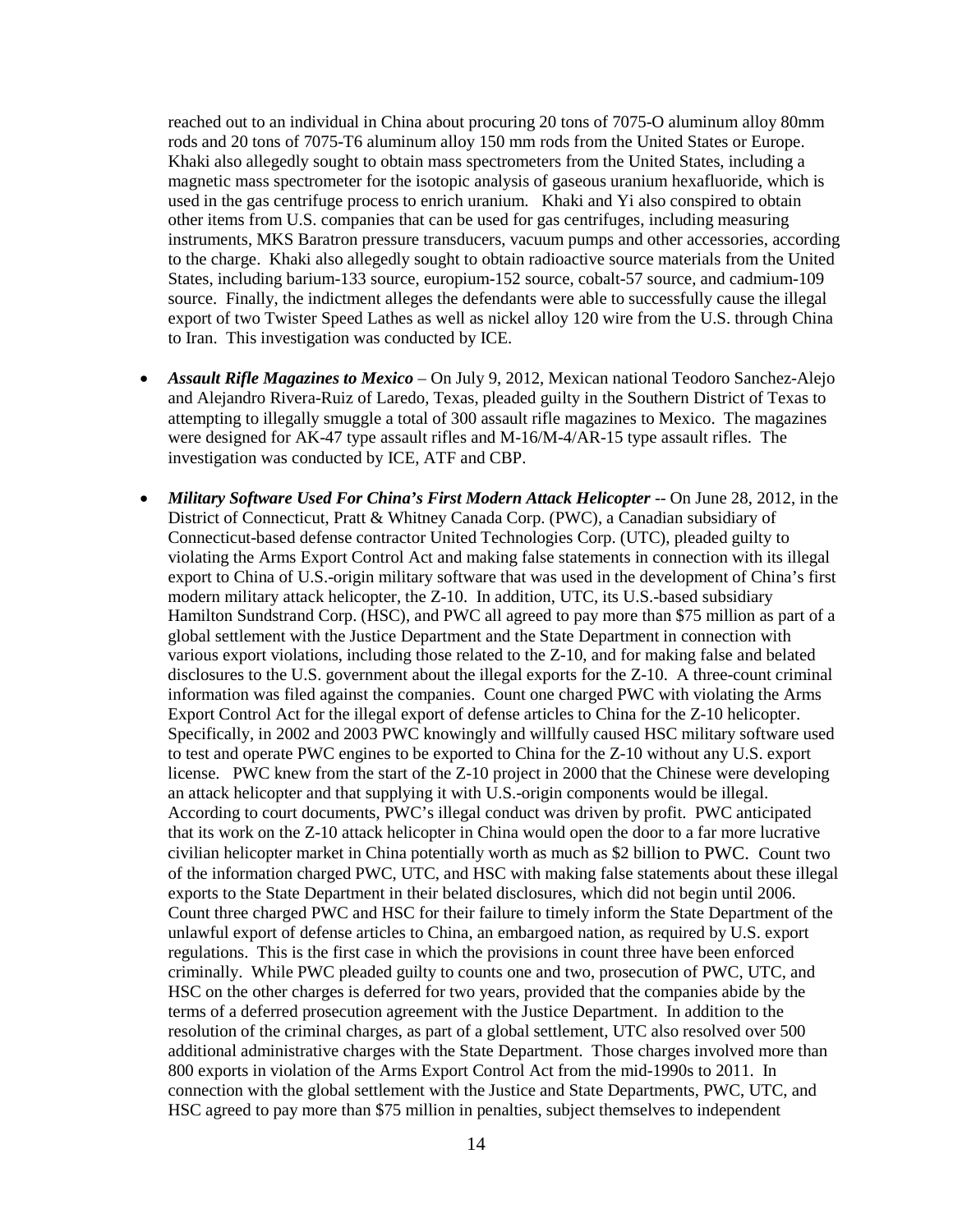monitoring for several years, and be required to comply with an extensive training and remedial action program to strengthen their export compliance. This investigation was conducted by ICE, DCIS, FBI, Commerce and the State Department.

- *Carbon Fiber Material to Iran* On June 21, 2012, Richard Phillips, a resident of the Bronx, N.Y. was sentenced in the Eastern District of New York to 92 months in prison for attempting to export carbon fiber material to Iran in violation of the International Emergency Economic Powers Act. Phillips pleaded guilty to this charge on Jan. 18, 2012. According to court filings, in October 2011, Phillips offered his services and expertise in exporting a spool of carbon fiber to Tehran, Iran, via the Philippines. The two main applications of carbon fiber in specialized technology, including aerospace and nuclear technology, and in general engineering and transportation. After a series of communications with an undercover federal agent in which he was warned of the law regarding exports of carbon fiber to Iran, Phillips insisted on moving forward with the export. He took possession of a spool of carbon fiber which was placed into a shipping container and affixed a label to the contained addressed to the Philippines, where it was to be forwarded to Iran. Phillips was first charged by criminal complaint on Oct. 21, 2011. This investigation was conducted by ICE and the DCIS.
- *\$619 Million Fine Against ING Bank for Transactions with Iran and Cuba* On June 12, 2012, ING Bank, N.V., a global bank based in Amsterdam, agreed to forfeit \$619 million to the Justice Department and the New York County District Attorney's Office for conspiring to violate U.S. sanctions on Iran and Cuba as well as New York state laws by illegally moving more than \$2 billion (via more than 20,000 transactions) through the U.S. financial system on behalf of sanctioned entities in Iran and Cuba. This conduct caused unaffiliated U.S. banks to unwittingly process transactions that should have been blocked or stopped pursuant to Treasury Department regulations. On June 12, 2012, a criminal information was filed in the District of Columbia charging ING Bank with one count of conspiring to violate the International Emergency Economic Powers Act and the Trading with the Enemy Act. ING Bank waived the federal indictment, agreed to the filing of the information, accepted responsibility for its criminal conduct and that of its employees, and agreed to pay \$619 million to the Justice Department and the New York County District Attorney's office under deferred prosecution agreements with each. The fine represented the largest against a financial institution in connection with an investigation into U.S. sanctions and related offenses. The Justice Department's case against ING Bank arose out of ongoing investigations by the National Security Division and U.S. Attorney's Office for the District of Columbia into the illegal export of goods from the United States to sanctioned countries, including Iran. For instance, ING processed payments on behalf of one customer, Aviation Services International B.V. (ASI), a Dutch aviation company which was the subject of a U.S. Commerce Department-initiated criminal investigation, through the United States for trade services relating to the procurement by ASI of dual-use U.S. aviation parts for ASI's Iranian clients. The ING Bank investigation also resulted in part from a criminal referral from OFAC, which was conducting its own probe of ING Bank. The ING Bank investigation was conducted by the FBI, IRS, with assistance from OFAC and the Commerce Department.
- *Firearms to Haiti* On June 5, 2012, Jean Gordy Gedeon, a national of Haiti, pleaded guilty in the Middle District of Florida to smuggling firearms in connection with his efforts to send firearms to Haiti. Gedeon arranged with an undercover agent to purchase eleven firearms that he said he intended to smuggle to Haiti. He was arrested on May 30, 2012 after paying \$1,100 to the undercover agent for four pistols and a machine gun. The case was investigated by ATF.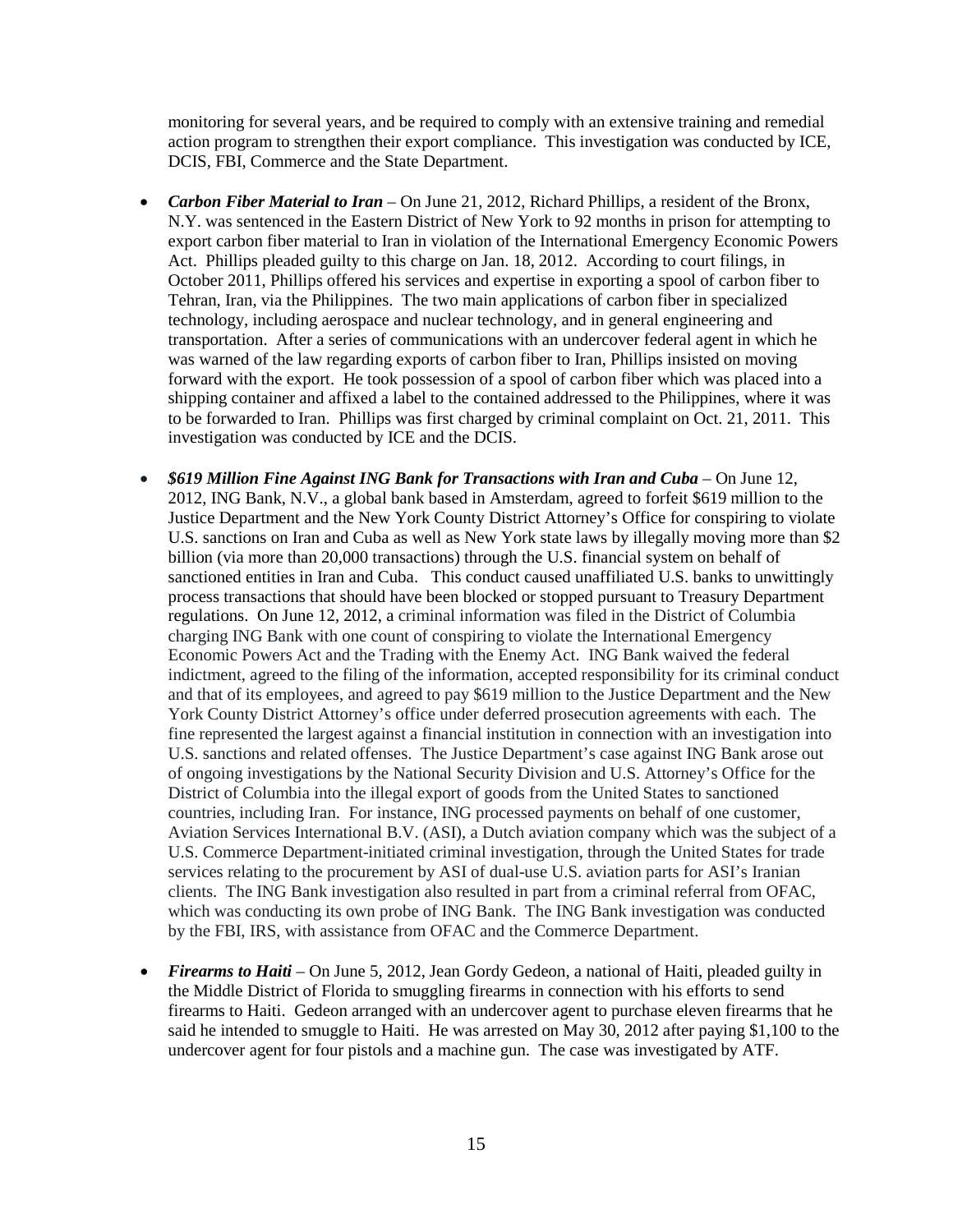- *Pressure Transducers with Nuclear Applications to China and Elsewhere* **--** On May 22, 2012, Qiang Hu, aka Johnson Hu, 47, a Chinese national and resident of Shanghai was arrested after he arrived in Massachusetts for a business meeting. He had been charged in a May 18, 2012 criminal complaint in the District of Massachusetts with conspiracy to illegally export from the United States to China and elsewhere dual-use pressure transducers in violation of the International Emergency Economic Powers Act (IEEPA). The complaint was unsealed after his arrest. The pressure transducers in question, manufactured by MKS Instruments headquartered in Andover, Mass., are controlled for export by the Commerce Department because they can be used in gas centrifuges to enrich uranium and produce weapons-grade uranium, according to the complaint. Specifically, they can be used to measure gas pressure of uranium hexafluoride in centrifuge cascades. According to the complaint, Hu worked as a sales manager for a subsidiary of MKS Instruments in Shanghai, where he has been employed since 2008. Hu and his coconspirators allegedly caused thousands of MKS export-controlled pressure transducers, worth more than \$6.5 million, to be illegally exported from the United States to unauthorized end-users in China and elsewhere using export licenses fraudulently obtained from the Department of Commerce. The complaint alleges that Hu and his co-conspirators used two primary means of deception to export the pressure transducers. First, the conspirators used licenses issued to legitimate MKS business customers to export the pressure transducers to China, and then caused the parts to be delivered to other end-users who were not themselves named on the export licenses or authorized to receive the parts. Second, the conspirators obtained export licenses in the name of a front company and then used these fraudulently obtained licenses to export the parts to China, where they were delivered to the actual end-users. MKS is not a target of the federal investigation into these matters. This investigation was conducted by FBI, ICE, and BIS.
- *Aircraft Components and Other Materials to Iran* On May 15, 2012, Ulrich Davis, a former manager of a Netherlands-based freight forwarding company, was sentenced in the District of New Jersey to six months in prison after pleading guilty on Feb. 6, 2012 to conspiracy to defraud the United States by facilitating the illegal export of goods to Iran. Davis was first arrested on Aug. 6, 2011. In October 2007, the Commerce Department issued a Temporary Denial Order (TDO) denying export privileges to the company of a co-conspirator of Davis. The TDO prohibited any person, including Davis, from directly or indirectly exporting or re-exporting to or on behalf of the co-conspirator. The co-conspirator located in another country, purchased U.S. origin goods from a New Jersey firm for businesses and governmental agencies of Iran. The New Jersey firm was in the business of reselling chemicals, lubricants, sealants and other products used in the aircraft industry. As part of the conspiracy, Davis and his coconspirator directed a New York freight forwarding company to arrange for a trucking company to pick up commodities from the New Jersey company and transport them to New York on behalf of the coconspirator's company. Davis admitted that in November 2007, he completed an air waybill that represented certain acrylic adhesives and spray paint coatings obtained from a New Jersey company were to be forwarded on behalf of the co-conspirator's company to Iran after issuance of the TDO. Davis acknowledged that at no time was any relief, exception, or other authorization sought from the TDO. The investigation was conducted by BIS, ICE, and DCIS.
- *Trade Secrets to Competitors in China* On May 7, 2012, an indictment returned in the District of Utah in April 2012 was unsealed charging two people and two companies with theft of trade secrets, wire fraud, and conspiracy to commit wire fraud in connection with the alleged theft of trade secrets from Orbit Irrigation Products, an irrigation company headquartered in Utah. The defendants are Janice Kuang Capener and Luo Jun, both citizens of China, as well as Sunhills International LLC, a California company established by Capener; and Zhejiang Hongchen Irrigation Equipment Co., LTD, a Chinese company under contract with Orbit. According to court documents, Capener worked at Orbit from June 2003 through Nov. 1, 2009, including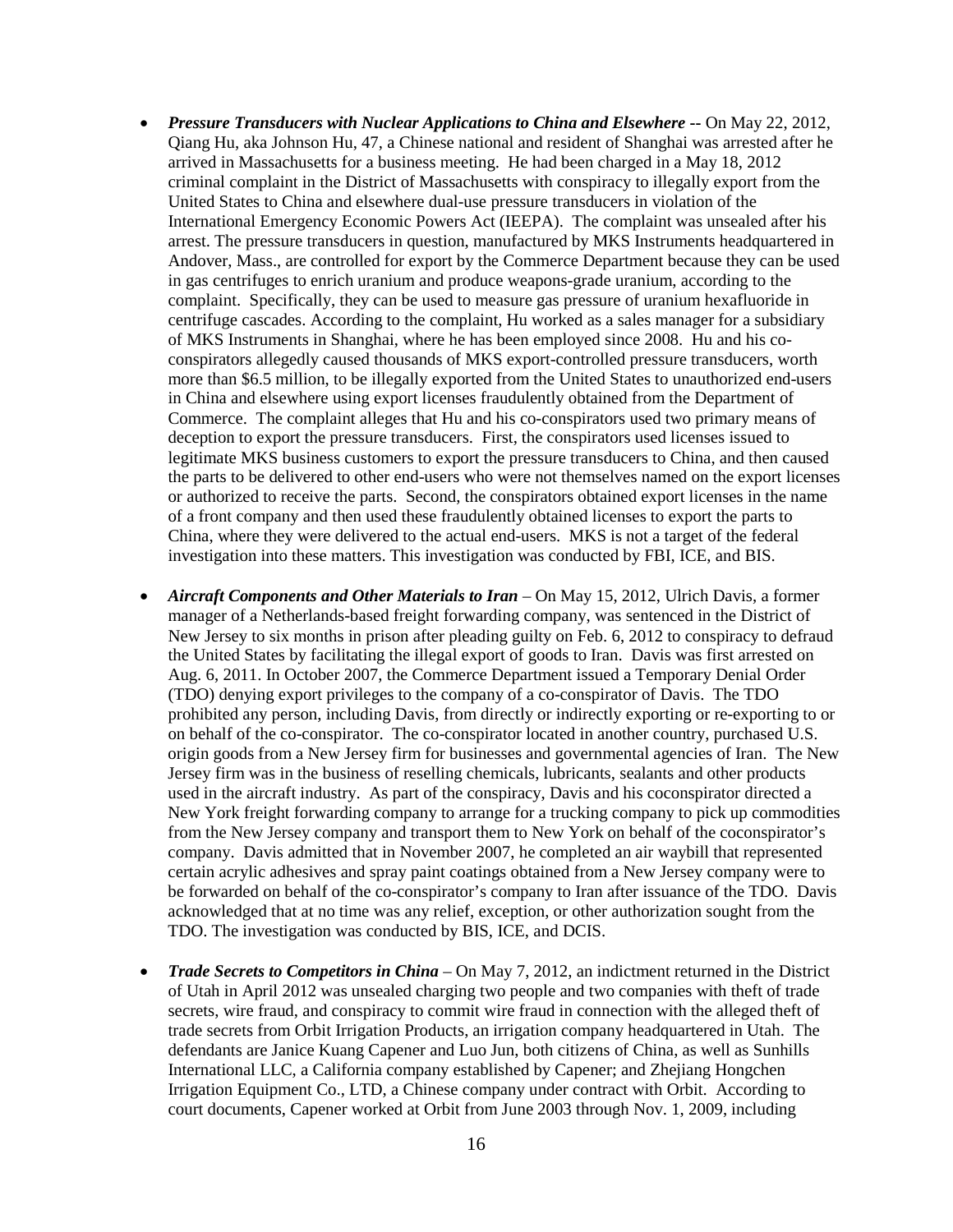serving chief of operations at Orbit's manufacturing plant in Ningbo, China. Capener allegedly stole Orbit trade secrets relating to sales and pricing and used that information for herself and others to the detriment of Orbit. Capener also allegedly worked with Jun, Sunhills International and Zhejiang Hongchen Irrigation Equipment to devise a scheme to undermine Orbit's position in the marketplace using illegally obtained proprietary pricing information. Capener and Jun were arrested on May 4, 2012. This case was investigated by the FBI.

- *Firearms to Nigeria* On May 3, 2012, Olamide Ogunyale was sentenced in the Northern District of Georgia to 8 months in prison, followed by two years of supervised release, for attempting to smuggle firearms to Nigeria. Ogunyale pleaded guilty on Dec. 1, 2012. According to court documents, in April 2011, Ogunyale agreed to help an individual ship 12 firearms and vehicles from the Port of Savannah, Ga., to Nigeria and completed export paperwork without declaring the hidden shipment of weapons. The case was investigated by the ATF and ICE.
- *Drone, Missile and Stealth Technology to China* On April 25, 2012, an amended criminal complaint was unsealed in the District of New Jersey charging Hui Sheng Shen, aka "Charlie," and Huan Ling Chang, aka, "Alice," both Taiwanese nationals, with conspiracy to violate the Arms Export Control Act. Both had previously been arrested on Feb. 25, 2012 in New York in connection with a complaint in New Jersey charging them with conspiring to import and importing crystal methamphetamine from Taiwan to the United States. According to the amended complaint, during negotiations with undercover FBI agents over the meth deal, the defendants asked FBI undercover agents if they could obtain an E-2 Hawkeye reconnaissance aircraft for a customer in China. In subsequent conversations, Shen and Chang allegedly indicated they were also interested in stealth technology for the F-22 fighter jet, as well missile engine technology, and various Unmanned Aerial Vehicles (UAV), including the RQ-11b Raven, a small, hand-launched UAV used by the U.S. Armed Forces. Shen and Chang allegedly stated that their clients were connected to the Chinese government and its intelligence service. According to the complaint, they sent undercover agents a code book to facilitate communications relating to the proposed arms exports and opened a bank account in Hong Kong to receive and disburse funds related to the transactions. On a visit to New York in February 2012, the defendants allegedly examined a Raven RQ-11b UAV and manuals relating to the RQ-4 Global Hawk UAV (provided by undercover FBI agents) that they allegedly intended to export to China. Shen and Chang were arrested shortly thereafter. The export investigation was conducted by the FBI, while ICE was responsible for a parallel investigation into the import of counterfeit goods from China involving other defendants.
- *Thermal Imaging Cameras to China* On April 23, 2012, Jason Jian Liang, the owner and operator of Sanwave International Corporation in Huntington Beach, Calif., was sentenced to 46 months in prison and three years supervised release after pleading guilty on July 18, 2011, in the Central District of California to violations stemming from his illegal exports of thermal imaging cameras to Hong Kong and China. Lian was first indicted on June 2, 2010. An Aug. 18, 2010 superseding indictment charged Liang with illegally exporting more thermal imaging cameras to China without first having obtained the required licenses. The cameras in question were manufactured by L-3 Communications Infrared Products and were designated by the Commerce Department as an export-controlled item that could not be exported to China for national security and regional stability reasons. Ultimately Lian admitted making seven illegal exports of 300-D thermal imaging cameras over a 31-month period. All told, he exported 63 cameras.
- *Ballistic Vests and Ammunition to Mexico* On April 23, 2012, Hector Ayala, former owner of Uniforms of Texas, was arrested pursuant to an April 18, 2012 indictment in the Western District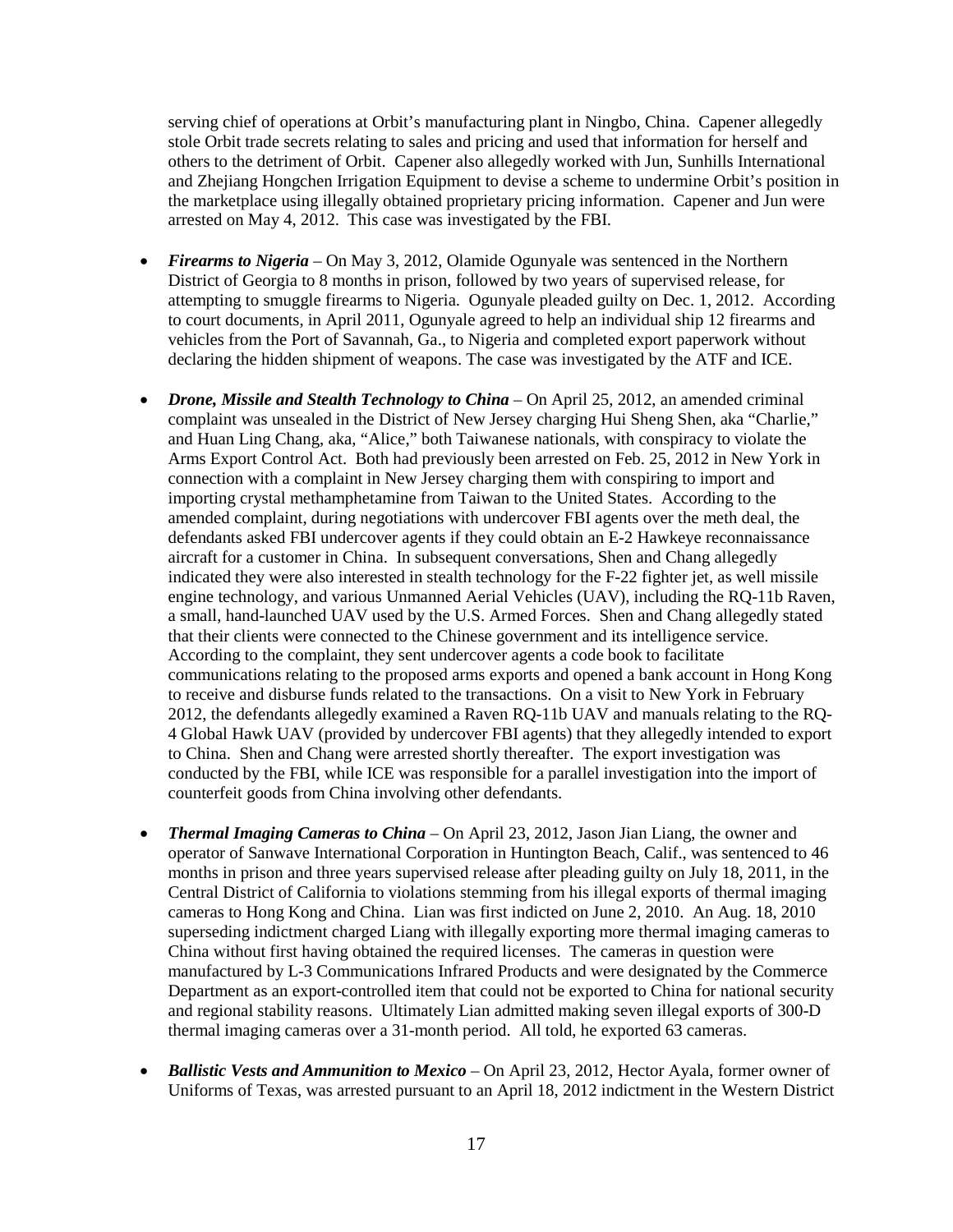of Texas charging him in connection with a scheme to smuggle ballistic vests and ammunition to Mexico and to launder the proceeds. According to the indictment, from Sept. 2009 to Dec. 2011, Ayala facilitated the smuggling of 300 high-capacity ammunition magazines and 800 ballistic vests with ceramic plates from the United States to Mexico and conducted financial transactions with proceeds from the sale of these items. This investigation was conducted by ICE and ATF.

- *Ammunition to Mexico* On April 10, 2012, Eagle Pass, Tex., residents Richard Hesles, Jr. and Damien Hesles were arrested pursuant to an April 4, 2012 indictment in the Western District of Texas charging them with smuggling more than 6,000 rounds of ammunition and hundreds of firearms magazines to Mexico. According to the indictment, the ammunition smuggled by the defendants was designed for various firearms, including AK-47 and AR-15 assault rifles, as well as .50 caliber sniper rifles. The investigation was conducted by ICE and ATF.
- *Ammunition and Night Vision Devices to Mexico* On April 10, 2012, Enrique Gustavo Gonzalez was sentenced in the Southern District of Texas to 36 months in prison and two years supervised release after pleading guilty on Sept. 8, 2010 to arms export violations. In June 2010, officers with the Roma, TX, police department conducted a traffic stop of Gonzalez, where a search of his car revealed 7,260 rounds of ammunition, military night vision goggles, military night vision rifle scopes, infrared illuminators, as well as two .30-06 rifles – all of which are on the U.S. Munitions List. Gonzalez later admitted he was taking the materials to a ranch along the border, where the items would be crossed into Mexico. The investigation was conducted by ICE.
- *Arms to Colombian Terrorists to Kill Americans*  On April 5, 2012, international arms dealer Viktor Bout was sentenced in the Southern District of New York to 25 years in prison, five years of supervised release and ordered to forfeit \$15 million after being convicted on Nov. 2, 2011 of conspiracy to kill U.S. nationals; conspiracy to kill U.S. officers and employees; conspiracy to acquire and use an anti-aircraft missile; and conspiracy to provide material support to the Revolutionary Armed Forces of Colombia (FARC), a designated terrorist organization. Bout was first arrested on March 5, 2008 by Thai authorities in Bangkok, Thailand. On Nov. 17, 2010, after more than two years of legal proceedings in Thailand, Bout was extradited from Thailand to the United States to stand trial on the charges. According to court documents and evidence introduced at trial, between November 2007 and March 2008, Bout agreed to sell to the FARC millions of dollars' worth of weapons – including 700 - 800 surface-to-air missiles (SAMs), more than 20,000 AK-47 firearms, 10 million rounds of ammunition, five tons of C-4 plastic explosives, "ultralight" airplanes outfitted with grenade launchers, and unmanned aerial vehicles. Bout agreed to sell the weapons to two confidential sources working with the DEA (the "CSs"), who represented that they were acquiring them for the FARC, with the specific understanding that the weapons were to be used to attack U.S. helicopters in Colombia. During a covertly recorded meeting in Thailand in 2008, Bout stated to the CSs that he could arrange to airdrop the arms to the FARC in Colombia, and offered to sell two cargo planes to the FARC that could be used for arms deliveries. Bout said that he understood that the CSs wanted the arms to use against American personnel in Colombia, and advised that, "we have the same enemy," referring to the United States. During the meeting, he also offered to provide people to train the FARC in the use of the arms. The investigation was conducted by the DEA.
- *\$4 Million Arms Shipment to Cote d'Ivoire*  On March 26, 2012, Michael Barry Shor, of Alexandria, Va., was sentenced in the Northern District of California to 18 months in prison, after pleading guilty on Aug. 1, 2010 to one count of conspiracy to violate the Arms Export Control Act. In pleading guilty, Shor admitted that, beginning in July 2009 until about April 21, 2010, he conspired with others to illegally export 4,000 Glock 9mm handguns, 200,000 rounds of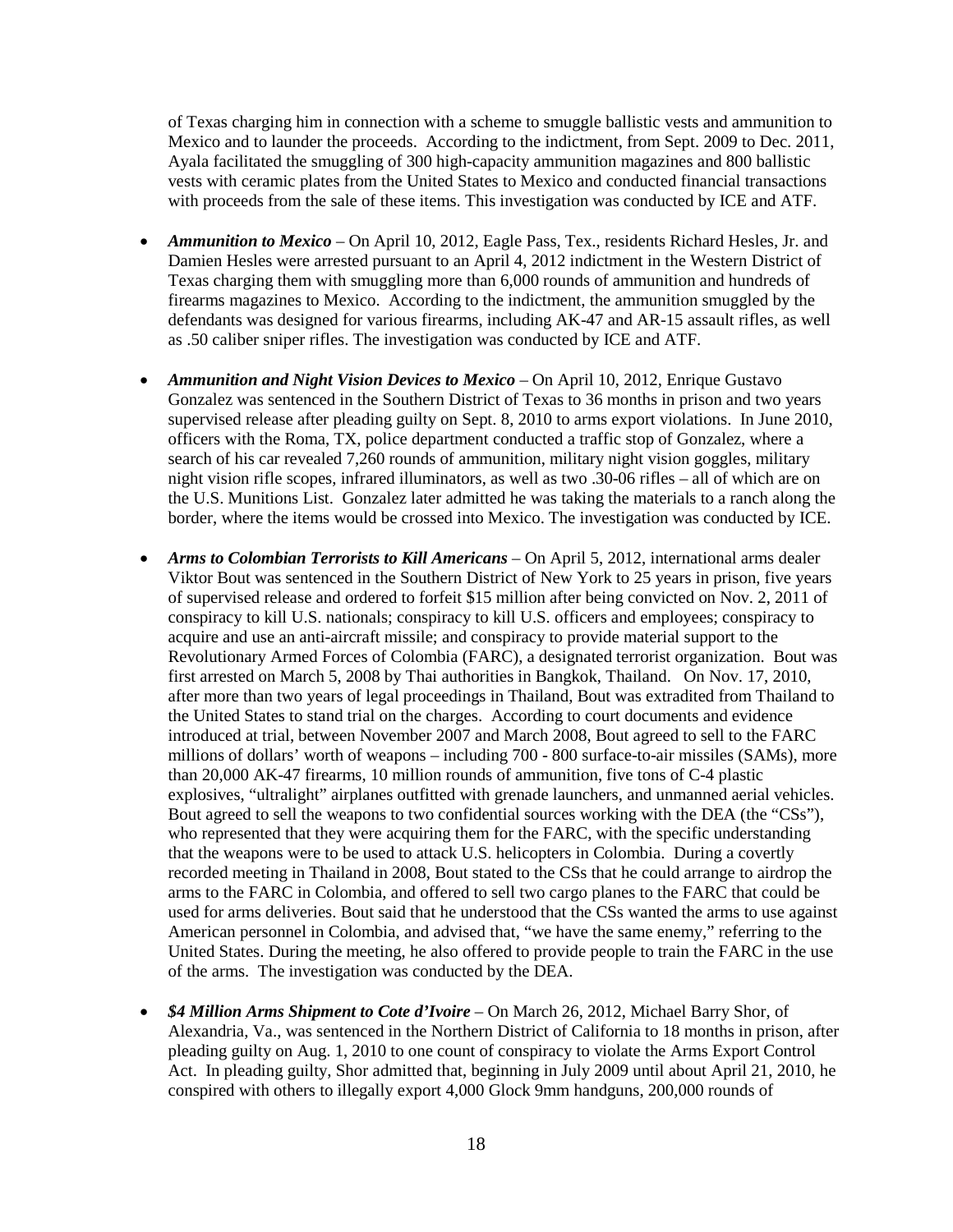ammunition, and 50,000 tear gas grenades from the United States to the Cote d' Ivoire on behalf of the Cote d' Ivoire Defense Ministry, purportedly for use in the 2010 elections in that country. According to court documents filed in the case, federal agents learned in 2009 that Shor, located in the United States, was working to broker the export of arms and ammunition to Cote d'Ivoire. During investigation that ensued, Shor revealed to undercover agents that he was brokering the deal on behalf of the Defense Minister of Cote d' Ivoire. In April 2010, officials in Cote d' Ivoire wire transferred \$1.9 million from a bank in New York to an undercover bank account in San Jose, Calif., as a 50 percent down payment for the shipment of arms and ammunition. Shor was then arrested by ICE agents. After his arrest, ICE agents were provided with information on the identity of several individuals from the Cote d'Ivoire who were assigned to conduct an inspection of a sample of the weapons to be shipped from the United States. On Aug. 31, 2010, Nguessan Yao, a citizen of the Cote d'Ivoire and other co-conspirators were picked up from a location in New York City and were shown 500 9mm pistols, 1,000 tear gas grenades and 100,000 rounds of 9mm ammunition by the agents at a location in New Jersey. A few days later, these conspirators arranged for another \$1.9 million to be wire transferred to a government controlled bank account. Yao was subsequently arrested. On Sept. 22, 2010, both Shor and Yao were charged in a superseding indictment in the Northern District of California with one count of conspiracy to export arms in violation of a United Nations Security Council Arms Embargo, and in violation of a U.S. law and regulation; and one count of attempting to export defense articles. Yao pleaded guilty on Oct. 4, 2011 to conspiracy to violate the Arms Export Control Act and was sentenced on Nov. 22, 2011 to one year and one day in prison. The investigation was conducted by ICE.

- *Military Lasers to Canada* On March 22, 2012, Joel Stone pleaded guilty in the Western District of Texas to receiving stolen property, illegal export of defense articles and money laundering. Stone illegally exported to Canada three stolen U.S. Military Advanced Target Pointer Illuminating Aiming Lasers, which are defense articles on the U.S. Munitions List. Stone was arrested on Feb. 2, 2012 after being charged in a sealed criminal information on Jan. 12, 2012.
- *Night Vision Technology Overseas* On March 5, 2012, Sean Elias Sayegh, a retired Marine Corps staff sergeant who recently worked in the Marine Aviation Supply Office at Edwards Air Force Base in California, was arrested for allegedly lying to the government in connection with a scheme to illegally export military night vision technology overseas. Sayegh, who retired from the Marine Corps in December 2011, was charged in a March 2, 2012 indictment in the Central District of California with four counts of making false statements on customs declaration forms, stating that packages he was shipping contained camera lenses and other camera equipment, when the items were actually laser light interference filters (LIFs). The alleged violations, which occurred between December 2009 and February 2010, involved the shipment of more than 100 LIFs. LIFs, which are used with military night vision goggles, are on the U.S. Munitions List and cannot legally be exported without a license issued by the Department of State. This investigation was conducted by ICE, NCIS, DCIS, the U.S. Postal Inspection Service (USPIS) and U.S. Customs and Border Protection.
- *DuPont Trade Secrets to China* On March 2, 2012, former DuPont scientist Tze Chao pleaded guilty in the Northern District of California to conspiracy to commit economic espionage, admitting that he provided trade secrets concerning DuPont's proprietary titanium dioxide manufacturing process to companies he knew were controlled by the government of the People's Republic of China (PRC). On Feb. 7, 2012, a grand jury in San Francisco returned a superseding indictment charging Chao and four other individuals, as well as five companies, with economic espionage and theft of trade secrets for their roles in a long-running effort to obtain U.S. trade secrets from DuPont for the benefit of companies controlled by the PRC. The five individuals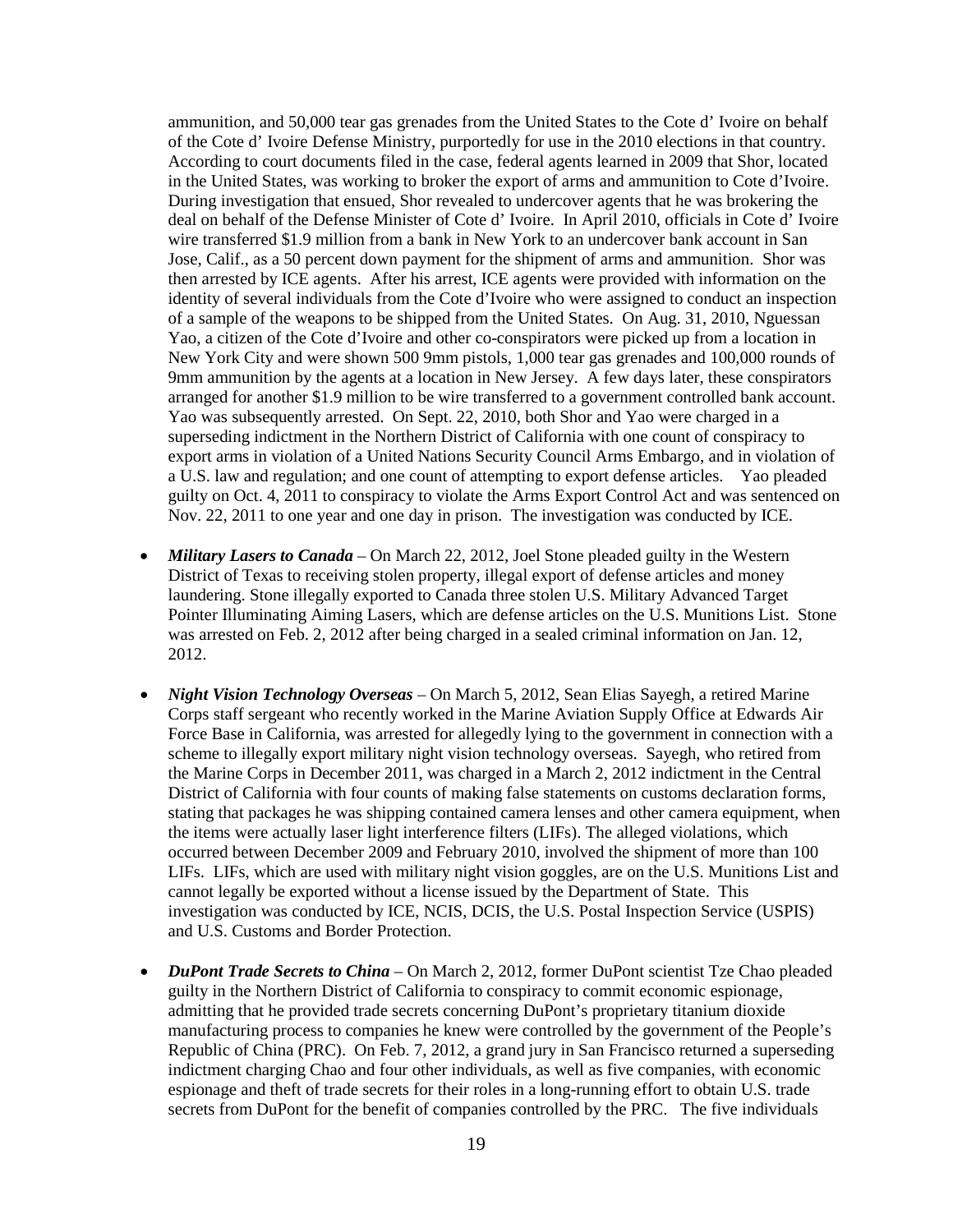named in the indictment were Walter Liew, his wife Christina Liew, Hou Shengdong, Robert Maegerle, and Tze Chao. The five companies named as defendants are Pangang Group Company Ltd; Pangang Group Steel Vanadium Industry Company Ltd; Pangang Group Titanium Industry Company Ltd., Pangang Group International Economic & Trading Co; and USA Performance Technology, Inc. According to the superseding indictment, the PRC government identified as a priority the development of chloride-route titanium dioxide (TiO2) production capabilities. TiO2 is a commercially valuable white pigment with numerous uses, including coloring paint, plastics and paper. To achieve that goal, companies controlled by the PRC government, specifically the Pangang Group companies named in the indictment, and employees of those companies conspired and attempted to illegally obtain TiO2 technology that had been developed over many years of research and development by DuPont. The Pangang Group companies were aided in their efforts by individuals in the United States who had obtained TiO2 trade secrets and were willing to sell those secrets for significant sums of money. Defendants Walter Liew, Christina Liew, Robert Maegerle and Tze Chao allegedly obtained and possessed TiO2 trade secrets belonging to DuPont. Each of these individuals allegedly sold information containing DuPont TiO2 trade secrets to the Pangang Group companies for the purpose of helping those companies develop large-scale chloride route TiO2 production capability in the PRC, including a planned 100,000 ton TiO2 factory at Chongqing, PRC. The Liews, USAPTI, and one of its predecessor companies, Performance Group, entered into contracts worth in excess of \$20 million to convey TiO2 trade secret technology to Pangang Group companies. The Liews allegedly received millions of dollars of proceeds from these contracts. The proceeds were wired through the United States, Singapore and ultimately back into several bank accounts in the PRC in the names of relatives of Christina Liew. The object of the defendants' conspiracy was to convey DuPont's secret chloride-route technology to the PRC companies for the purpose of building modern TiO2 production facilities in the PRC without investing in time-consuming and expensive research and development. DuPont invented the chloride-route process for manufacturing TiO2 in the late-1940s and since then has invested heavily in research and development to improve that production process. The global titanium dioxide market has been valued at roughly \$12 billion, and DuPont has the largest share of that market. This investigation was conducted by the FBI.

• *Military Gyroscopes and Other Technology to Iran* – On Feb. 29, 2012, a federal grand jury in the District of Columbia returned an indictment charging David Levick, an Australian national, and his company, ICM Components Inc., located in Thorleigh, Australia, with conspiring to export sensitive military and other technology from the United States to Iran, including components with applications in missiles, drones, torpedoes and helicopters. The indictment charged Levick and ICM each with one count of conspiracy to defraud the United States and to violate the International Emergency Economic Powers Act (IEEPA) and the Arms Export Control Act; as well as four counts of illegally exporting goods to an embargoed nation in violation of IEEPA; and forfeiture of at least \$199,227.41. Levick and ICM allegedly solicited orders from an Iranian representative of a trading company in Iran. Levick and ICM then placed orders with U.S. companies on behalf of the Iranian representative for U.S. aircraft parts and other goods. Among the items they allegedly sought to procure from the United States were military-grade VG-34 Series Miniature Vertical Gyroscopes – which are used in applications such as helicopter flight systems, target drones, missiles, torpedoes and remotely piloted vehicles -- as well as military-grade K2000 Series Servo Actuators designed for use on aircraft. The defendants also sought precision pressure transducers, emergency floatation system kits -- for use on helicopters – and shock mounted light assemblies. Levick and ICM often used a broker in Florida to place orders for these goods and allegedly concealed the final end-use and end-users of the goods from the U.S. In addition to the conspiracy allegations, the indictment charges the defendants with exporting to Iran four specific shipments involving shock mounted lighted assemblies, precision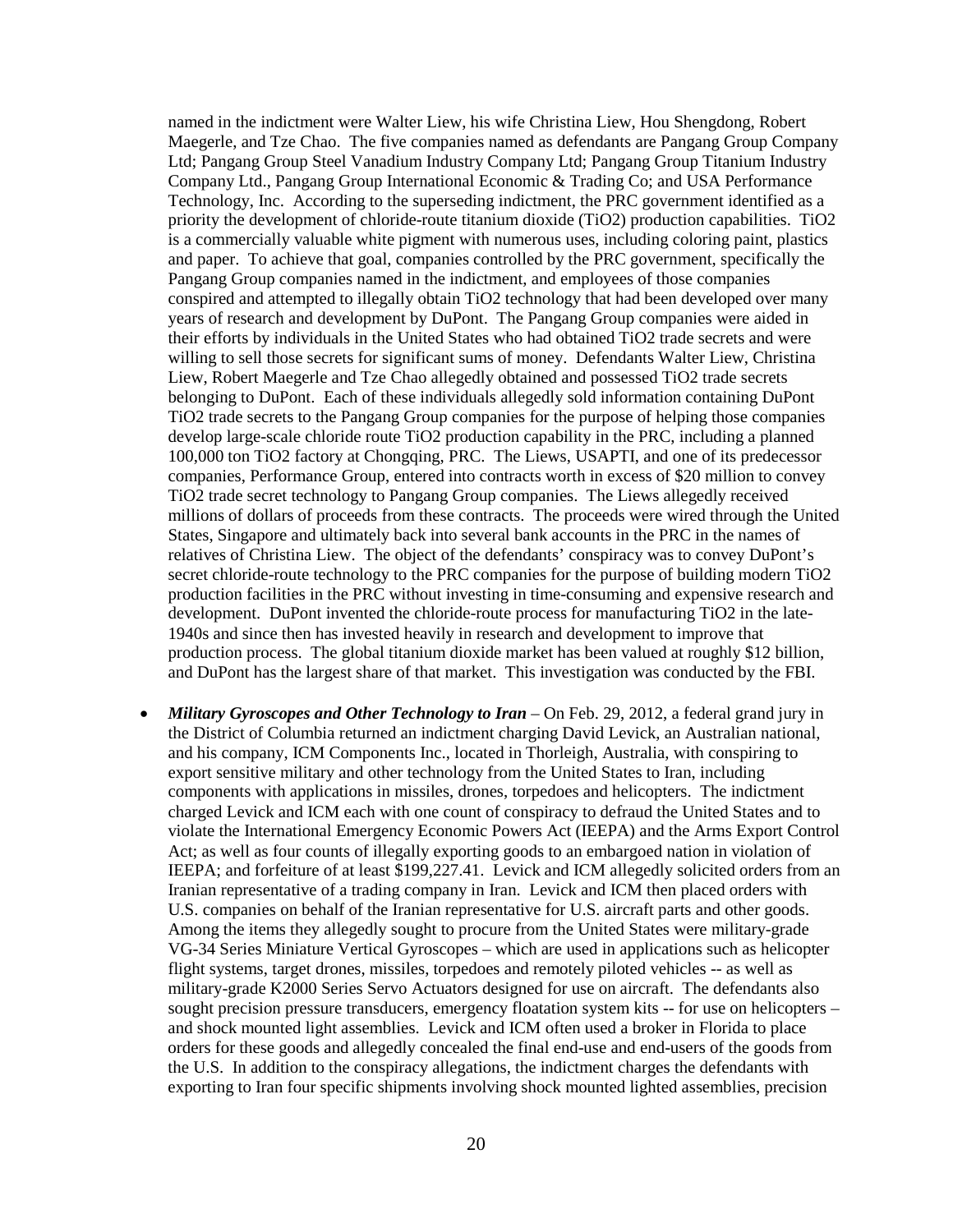pressure transducers and an emergency floatation system kit. Levick remains at large. The investigation was conducted by BIS, FBI, DCIS and ICE.

- *Defense Items to the United Arab Emirates* On Feb. 24, 2012, Andrew Silcox was sentenced to 24 months in prison after pleading guilty on Dec. 15, 2011 in the Western District of Texas to one count of violating the Arms Export Control Act. Silcox was in the business of purchasing surplus Defense Department equipment and reselling it. According to court documents, Silcox sold a Naval Radar Control Unit part (also known as a Sensitivity time Control Generator Assembly) and attempted to sell three others to an undercover agent posing as a broker for a purchaser in the United Arab Emirates. The units Silcox attempted to sell are defense articles that require a State Department license for export. Silcox was arrested in San Antonio on Oct. 21, 2011. This investigation was conducted by ICE and DCIS.
- *Computer-Related Technology to Iran* On Feb. 17, 2012, Jeng "Jay" Shih, was sentenced in the District of Columbia to 18 months in prison, while his Queens, N.Y., company, Sunrise Technologies and Trading Corporation, was sentenced to 24 months corporate probation for conspiracy to illegally export U.S.-origin computers from the United States to Iran through the United Arab Emirates (UAE). Both Shih and his company were also sentenced to forfeiture in the amount of \$1.25 million, for which they are jointly liable. Shih and Sunrise pleaded guilt on Oct. 7, 2011. Three related defendants have also pleaded guilty in the case. On Feb. 16, 2012, Massoud Habibion and his Costa Mesa, Calif., company, Online Micro LLC, pleaded guilty in the District of Columbia to conspiracy to illegally export computers from the United States to Iran through the (UAE). Mohsen Motamedian, a co-owner of Online Micro, pleaded guilty to obstruction of justice. Under the terms of the plea and related civil settlements with BIS and OFAC, Habibion and his company agreed to forfeit \$1.9 million, while Motamedian separately agreed to a \$50,000 monetary penalty. On May 16, 2012, Habibion was sentenced to 13 months in prison, while Motamedian was sentenced to three years supervised release. On April 21, 2011, two separate indictments were returned in the District of Columbia charging Shih and Sunrise, as well as Habibion, Motamedian and Online Micro. The indictments alleged that each of the defendants sold millions worth of laptop computers to a company in Dubai, knowing full well that the computers were ultimately destined for Iran. According to court documents, Shih exported roughly \$700,000 worth of computers per month to Iran through Dubai, while Habibion and Motamedian exported roughly \$300,000 worth of computers per month to Iran through Dubai, by using fake invoices and other concealment techniques. The investigation was conducted by ICE, with assistance from the Department of Commerce and U.S. Customs and Border Protection.
- *Components for IEDs to Iran and Iraq* On Feb. 10, 2012, a Singapore court ruled that four individuals held in Singapore may be extradited to the United States to face prosecution for their alleged roles in conspiracies to defraud the United States, including a conspiracy that allegedly caused 6,000 radio frequency modules to be illegally exported from the United States to Iran via Singapore, at least 16 of which were later found in Improvised Explosive Devices (IEDs) in Iraq. The litigation over extradition continues, after another court in Singapore in August 2012 found that only two of the suspects could be extradited. On Oct. 25, 2011, prosecutors in the District of Columbia unsealed a Sept. 15, 2010 indictment which charged these four individuals, another individual in Iran, and four companies with various violations, including conspiracy to defraud the United States, smuggling, illegal export of goods to Iran, illegal export of defense articles, false statements and obstruction of justice. The charged defendants are Iranian national Hossein Larijani, and his companies Paya Electronics Complex, based in Iran, and Opto Electronics Pte, Ltd., based in Singapore. Also charged was Wong Yuh Lan, an agent of Opto Electronics who was allegedly supervised by Larijani from Iran. The indictment also charges NEL Electronics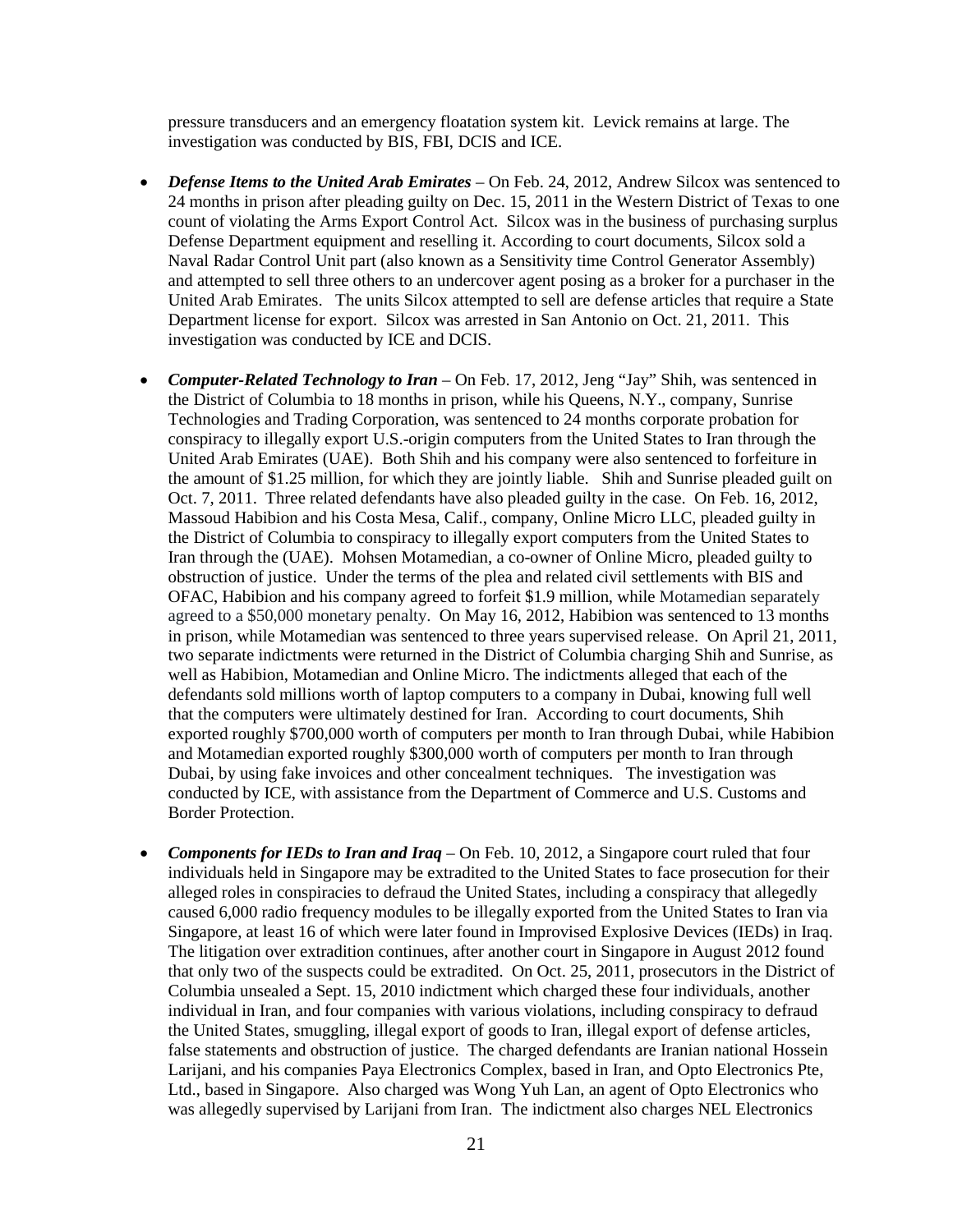Pte. Ltd., a company in Singapore, along with NEL's owner and director, Lim Yong Nam. Finally, the indictment charges Corezing International Pte. Ltd., a company in Singapore that maintained offices in China, as well as Lim Kow Seng, an agent of Corezing, and Hia Soo Gan Benson, a manager, director and agent of Corezing. On Oct. 24, 2011, authorities in Singapore arrested Wong, Nam, Seng and Hia pursuant to a U.S. extradition request. Larijani remains a fugitive in Iran. The indictment alleges that, between June 2007 and February 2008, the defendants fraudulently purchased and caused 6,000 modules to be illegally exported from the Minnesota company through Singapore, and later to Iran, in five shipments, knowing that the export of U.S.-origin goods to Iran was a violation of U.S. law. The defendants allegedly told the Minnesota firm and the U.S. government that a telecommunications project in Singapore was the final destination of the goods. The alleged recipient of all 6,000 modules in Iran was Larijani. The indictment alleges that, in May 2008, December 2008, April 2009, and July 2010, Coalition forces found no less than 16 of these 6,000 modules in Iraq where they were being used as part of the remote detonation devices of unexploded IEDs. The indictment further charges Seng, Hia, and Corezing with a separate fraud conspiracy involving the illegal export of two types of military antenna from the United States. The indictment alleges that these defendants conspired to defraud the United States by causing a total of 55 cavity-backed spiral antennas and biconical antennas to be illegally exported from a Massachusetts company to Singapore and Hong Kong without the required State Department license. Larijani was also charged with false statements in connection with his alleged business dealings with Majid Kakavand, an accused Iranian procurement agent who has been indicted in the United States for illegally exporting goods to Iran, including to military entities in Iran involved in that nation's nuclear and ballistic missile programs. In coordination with the criminal actions, the Commerce Department announced the addition of 15 persons located in China, Hong Kong, Iran and Singapore to the Commerce Department's Entity List in connection with this procurement network. In coordination with the criminal actions by the Justice Department, the Commerce Department announced on Oct. 25, 2011 the addition of 15 persons located in China, Hong Kong, Iran and Singapore to the Commerce Department's Entity List in connection with this procurement network. Among others, Action Global, Amaze International and OEM Hub Co., Ltd., all Hong Kong entities, were added to the Commerce entity list based on information indicating that they served as front companies and were related to the other entities named in this procurement network, including Corezing International. Furthermore, Luo Jie, director of Corezing International, Action Global and Amaze International, was added to the entity list on the basis of information indicating that she was specifically involved in the procurement and attempted procurement of U.S. power amplifiers intended for end-users in China, as well as in the diversion of various U.S.-origin goods through Hong Kong to Iran. Similarly, Zhou Zhenyong, director of Corezing International, was added to the Commerce list based on information that he was involved in the procurement of U.S.-origin items, including U.S.-origin munitions items destined for end-users in China and/or Iran. This investigation was conducted by ICE, FBI and Department of Commerce's BIS.

• *Radiation-Hardened Circuits to China* – On Feb. 3, 2012, Chinese citizen and former California Department of Transportation (Caltrans) engineer Philip Chaohui He made his initial appearance in federal court in the District of Colorado after his arrest in San Francisco in connection with his alleged efforts to export defense articles to China without a State Department license, specifically more than 300 space-qualified and radiation-hardened computer circuits used in satellite communications with a total value of nearly \$550,000. A Dec. 15, 2011 indictment charged He with conspiracy to violate the Arms Export Control Act (AECA) and to smuggle goods; attempted violation of AECA; and smuggling. According to the charges, He, the only employee of an Oakland company called Sierra Electronic Instruments, arranged for the purchase of more than 300 radiation-hardened circuits from Aeroflex, a Colorado manufacturer, in May 2011. He arranged for the purchase after a co-conspirator sent him wire transfers totaling nearly \$490,000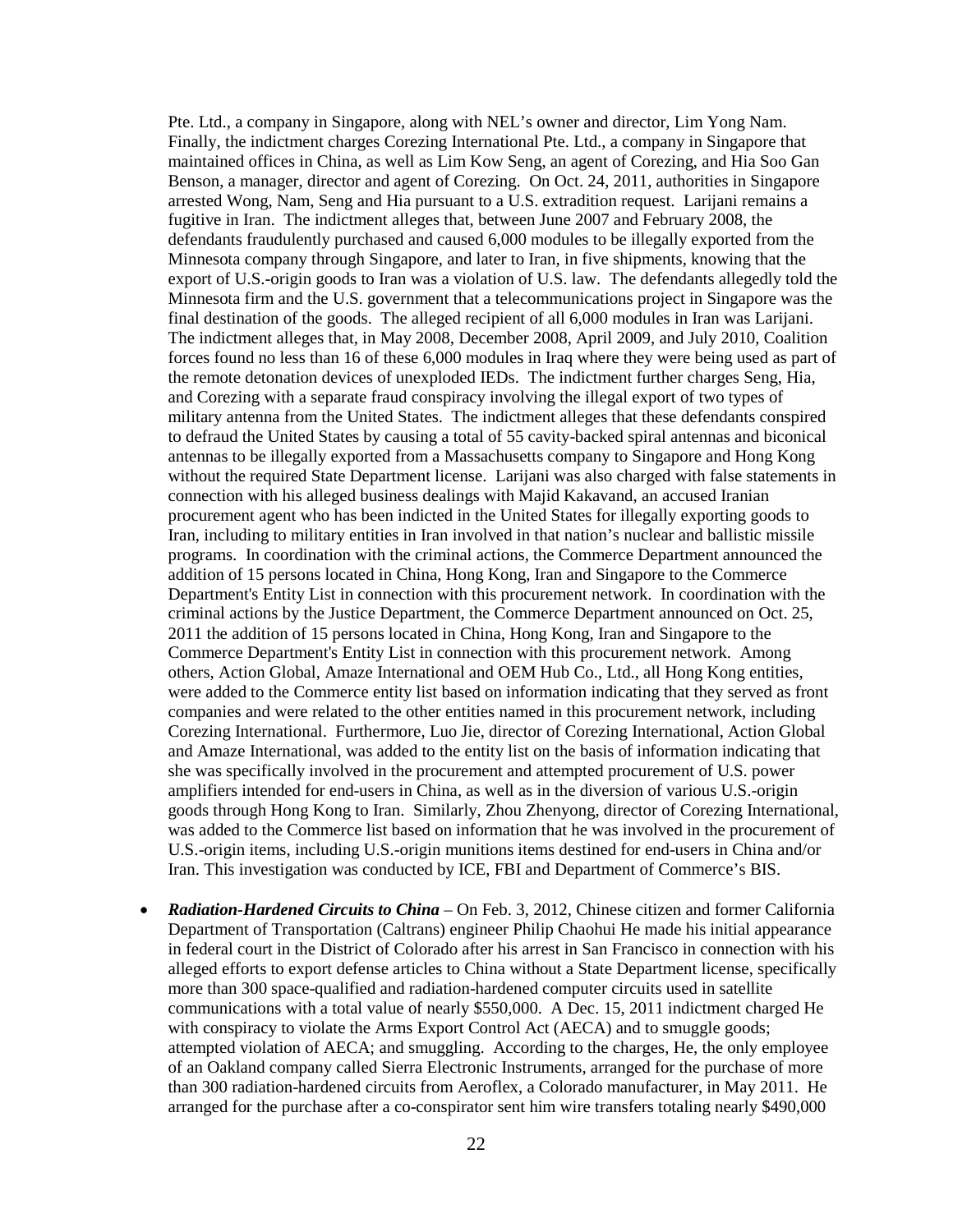from a bank in China. He then provided false certification to Aeroflex that the items would remain in the United States. He received the first shipment of 112 circuits from Aeroflex in July 2011 and later traveled from Mexico to Shanghai in September. In October 2011, he received a second shipment of 200 circuits from Aeroflex. He drove to the Port of Long Beach in December 2011 and met with two men in front of a docked Chinese-flagged ship that was registered to a subsidiary of a China state-owned corporation. The ship had recently arrived from Shanghai and was scheduled to return on Dec. 15, 2011. He had allegedly concealed the 200 circuits in infant formula containers within boxes labeled "milk powder" in the trunk of his vehicle. He was arrested on Dec. 11, 2011 at the Port. This investigation was conducted by ICE and DCIS and Defense Security Service.

- *Military-Grade Thermal Weapon Sight and Rifle Scopes to Eastern Europe* On Feb. 1, 2012, Igor Bobel, of Brooklyn, N.Y., pleaded guilty in the Eastern District of Pennsylvania to one count of smuggling and one count of attempting to illegally export defense articles. Bobel was charged with these violations via criminal information on Dec. 22, 2011. Bobel attempted to export a thermal weapon sight and two rifle scopes -- which are classified as defense articles -- to an Eastern European nation on May 16, 2011, without the required export license from the State Department. Bobel was first arrested on a sealed criminal complaint on July 1, 2011. Bobel was ultimately sentenced on May 11, 2012 to 30 months in prison and three years supervised release. This investigation was conducted by ICE.
- *Military Antennae to Hong Kong & Singapore* On Jan. 20, 2012, Rudolf L. Cheung, the head of research and development at a company in Massachusetts that manufactures antennae, pleaded guilty in the District of Columbia to one count of conspiracy to violate the Arms Export Control Act in connection with the illegal export of 55 military antennae from the United States to Hong Kong and Singapore. Cheung was charged in a criminal information on Dec. 2, 2011. According to court documents, Cheung's company received a query in 2006 from a firm in Singapore seeking two types of military antennae. After the Singapore firm refused to fill out the necessary end-user forms, the export compliance officer at Cheung's company stopped the transaction. Cheung then conspired with an associate at another U.S. company to bypass the export compliance officer at Cheung's company by having the associate purchase the antennae from Cheung's firm and then export them separately to Singapore without a State Department license. The conspiracy resulted in the illegal export, between July and Sept. 2007 of 55 military antennae from the United States to the Hong Kong and Singapore addresses of a company called Corezing International. Corezing, based in Singapore, has been charged in a separate indictment for its role in this particular antennae transaction. Corezing has also been charged for its role in a separate conspiracy involving the illegal export of radio frequency modules from the U.S. to Iran, some of which later ended up in Improvised Explosive Devices in Iraq. This investigation was conducted by ICE, FBI and BIS
- *Trade Secrets to U.S. Subsidiary of Chinese Company* On Jan. 17, 2012, Yuan Li, a former research chemist with the global pharmaceutical company Sanofi-Aventis, pleaded guilty in the District of New Jersey to stealing Sanofi's trade secrets and making them available for sale through Abby Pharmatech, Inc., the U.S. subsidiary of a Chinese chemicals company. According to court documents, Li worked at Sanofi headquarters in Bridgewater, N.J., from August 2006 through June 2011, where she assisted in the development of several compounds (trade secrets) that Sanofi viewed as potential building blocks for future drugs. While employed at Sanofi, Li was a 50 percent partner in Abby, which sells and distributes pharmaceuticals. Li admitted that between Oct. 2008 and June 2011, she accessed internal Sanofi databases and downloaded information on Sanofi compounds and transferred this information to her personal home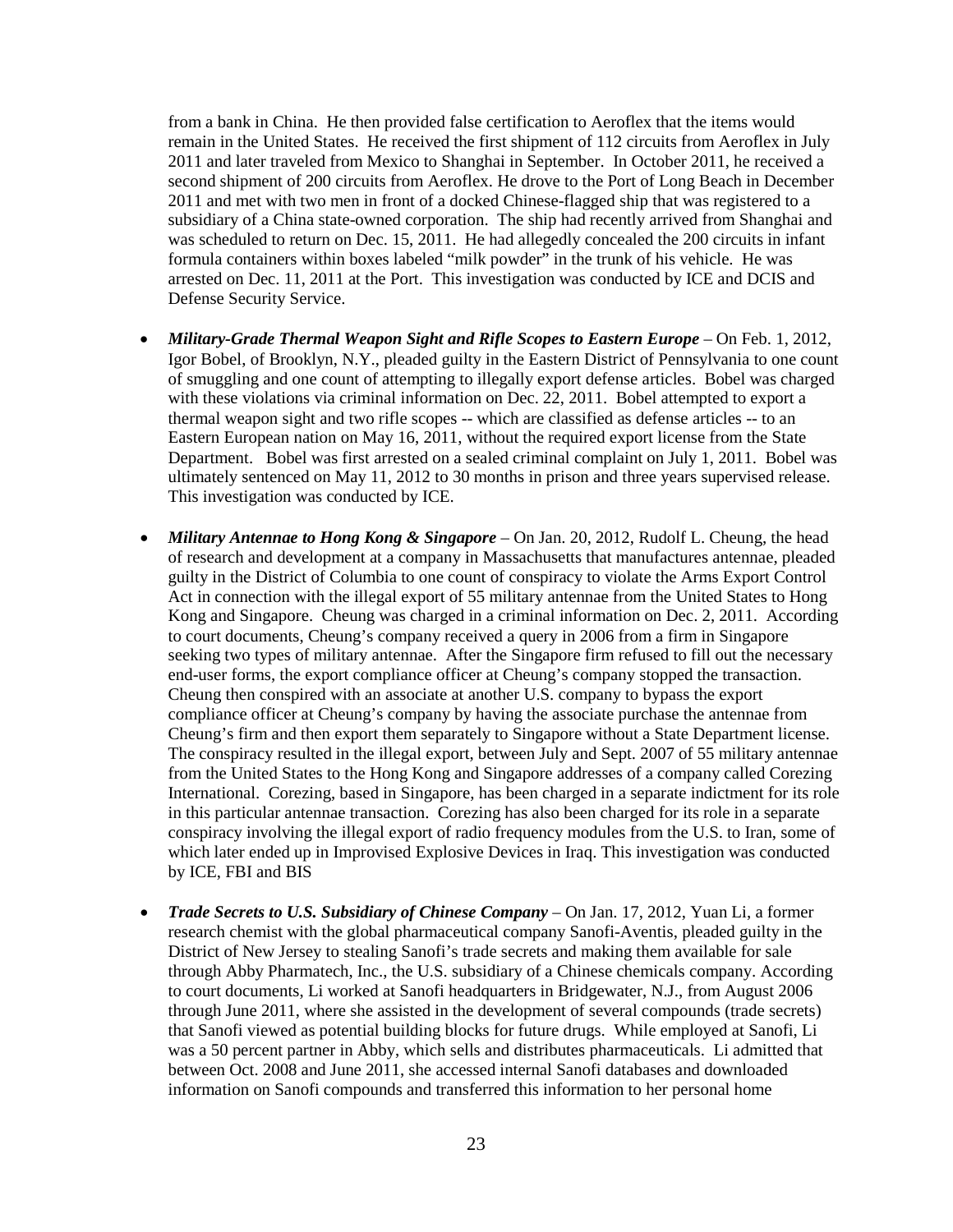computer. She also admitted that she made the stolen compounds available for sale on Abby's website. This investigation was conducted by the FBI.

- *Dow Trade Secrets to China* On Jan. 12, 2012, Wen Chyu Liu, aka David W. Liou, a former research scientist at Dow Chemical Company in Louisiana, was sentenced in the Middle District of Louisiana to 60 months in prison, two years supervised release, a \$25,000 fine and was ordered to forfeit \$600,000. Liu was convicted on Feb. 7, 2011 of one count of conspiracy to commit trade secret theft for stealing trade secrets from Dow and selling them to companies in China, and he was also convicted of one count of perjury. According to the evidence presented in court, Liou came to the United States from China for graduate work. He began working for Dow in 1965 and retired in 1992. Dow is a leading producer of the elastomeric polymer, chlorinated polyethylene (CPE). Dow's Tyrin CPE is used in a number of applications worldwide, such as automotive and industrial hoses, electrical cable jackets and vinyl siding. While employed at Dow, Liou worked as a research scientist on various aspects of the development and manufacture of Dow elastomers, including Tyrin CPE. The evidence at trial established that Liou conspired with at least four current and former employees of Dow's facilities in Plaquemine, Louisiana, and in Stade, Germany, who had worked in Tyrin CPE production, to misappropriate those trade secrets in an effort to develop and market CPE process design packages to Chinese companies. Liou traveled throughout China to market the stolen information, and he paid current and former Dow employees for Dow's CPE-related material and information. In one instance, Liou bribed a then-employee at the Plaquemine facility with \$50,000 in cash to provide Dow's process manual and other CPE-related information. The investigation was conducted by the FBI.
- *Handguns to the United Kingdom* On Jan. 10, 2012, Steven Neal Greenoe was sentenced in the Eastern District of North Carolina to serve 10 years in prison in connection with the illegal export or firearms from the United States to the United Kingdom, after pleading guilty on March 2, 2011. Greenoe was first charged by criminal complaint with Arms Export Control Act violations and other charges on July 26, 2010. A 50-count superseding indictment returned on Feb. 2, 2011, alleged that Greenoe, and at least two other individuals he recruited obtained pistol purchase permits, completed the necessary ATF forms and purchased firearms. Greenoe then took the firearms apart and concealed them in his checked luggage. On nine occasions, from Feb. 22, 2010, to July 25, 2010, he allegedly concealed a total of 63 pistols in his checked luggage and traveled from Raleigh, N.C., to the United Kingdom. In total, Greenoe smuggled at least 79 firearms to co-conspirators in the United Kingdom. According to court documents in the case, firearms purchased by Greenoe in the United States and illegally smuggled to the United Kingdom were used in a shooting in Manchester, England, in October 2010; as well as in the murder of Ian Langford, a father of four children, in Scotland on April 29, 2011; and in an attempted shooting of a cab driver near Liverpool. The investigation was conducted by ICE and ATF, with assistance from the Northwest Regional Organized Crime Unit from Liverpool.
- *Military Accelerometers to China* On Jan. 4, 2012, Bulgarian authorities in Sofia, Bulgaria, arrested Bin Yang, aka "Raymond Yang," a citizen and resident of China, pursuant to a U.S. provisional arrest warrant. A Dec. 7, 2011 criminal complaint filed in the Southern District of California charged Yang with smuggling goods from the United States and attempted illegal export to China of defense articles -- specifically accelerometers used in aircraft, missiles, "smart" munitions and in measuring explosions. According to the complaint, Yang, operating out of Changsha Harsay Industry Co., Ltd. in Hunan, China, posted a request for Honeywell accelerometers in an online business-to-business forum in August 2010. An undercover federal agent responded to the request and agreed to supply the requested accelerometers. After nearly a year of negotiations, with no deal finalized, Yang allegedly asked for Endevco 7270-200K accelerometers, which are used for "smart" munitions, bunker-busting bombs and measuring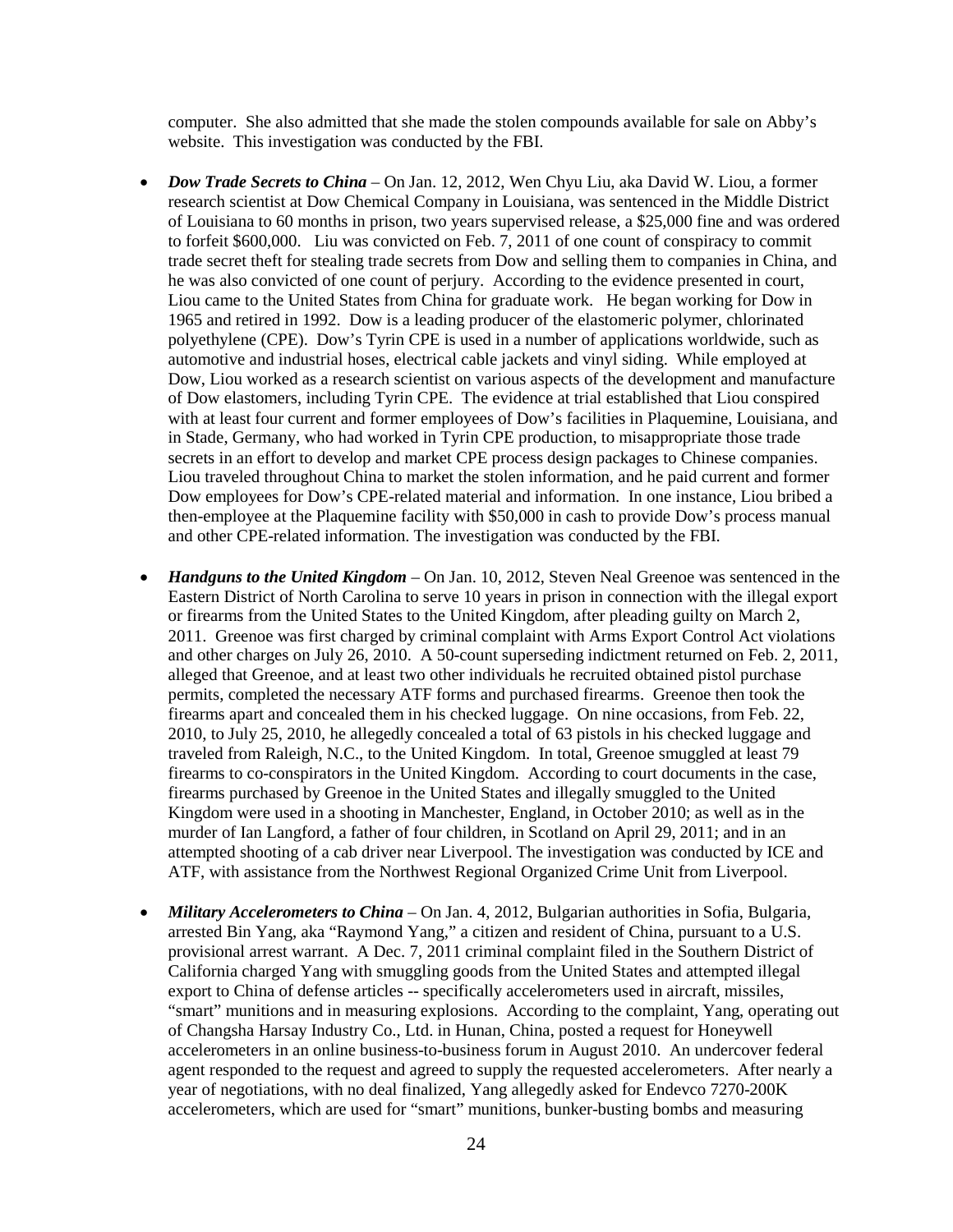ground motions caused by nuclear and chemical explosions, among other things. In August and October 2011, Yang allegedly caused two payments totaling \$4,875 to be sent to the undercover agent as a down payment for the accelerometers. According to the complaint, Yang subsequently agreed to meet with the undercover agent in Bulgaria so the undercover agent could hand deliver two Endevco accelerometers to him. After his arrest in Bulgaria, Yang was charged on Jan. 13, 2012 in a five-count indictment returned in the Southern District of California. In May 2012, a Bulgarian court signed a final order of extradition and Yang was extradited to the United States to face charges against him. On May 21, 2012, Yang was arraigned in the Southern District of California. This investigation was conducted by ICE.

- *Dow and Cargill Trade Secrets to China* On Dec. 21, 2011, Kexue Huang, a Chinese national and former resident of Indiana, was sentenced to 87 months in and three years supervised release on charges of economic espionage to benefit a foreign university tied to the People's Republic of China (PRC) and theft of trade secrets. On Oct. 18, 2011, Huang pleaded guilty in the Southern District of Indiana to these charges. In July 2010, Huang was charged in the Southern District of Indiana with misappropriating and transporting trade secrets to the PRC while working as a research scientist at Dow AgroSciences LLC. On Oct. 18, 2011, a separate indictment in the District of Minnesota charging Huang with stealing a trade secret from a second company, Cargill Inc., was unsealed. From January 2003 until February 2008, Huang was employed as a research scientist at Dow. In 2005, he became a research leader for Dow in strain development related to unique, proprietary organic insecticides marketed worldwide. Huang admitted that during his employment at Dow, he misappropriated several Dow trade secrets. According to plea documents, from 2007 to 2010, Huang transferred and delivered the stolen Dow trade secrets to individuals in Germany and the PRC. With the assistance of these individuals, Huang used the stolen materials to conduct unauthorized research to benefit foreign universities tied to the PRC. Huang also admitted that he pursued steps to develop and produce the misappropriated Dow trade secrets in the PRC. After Huang left Dow, he was hired in March 2008 by Cargill, an international producer and marketer of food, agricultural, financial and industrial products and services. Huang worked as a biotechnologist for Cargill until July 2009. Huang admitted that during his employment with Cargill, he stole one of the company's trade secrets – a key component in the manufacture of a new food product, which he later disseminated to another person, specifically a student at Hunan Normal University in the PRC. According to the plea agreement, the aggregated loss from Huang's conduct exceeds \$7 million but is less than \$20 million. This investigation was conducted by the FBI.
- *Infrared Military Technology to South Korea* On Dec. 20, 2011, EO System Company, Ltd, located in Inchon, South Korea, and defendants Seok Hwan Lee, Tae Young Kim and Won Seung Lee, all citizens and residents of South Korea, were indicted in the Northern District of Ohio on five counts of illegally exporting defense articles to South Korea. According to the indictment, on Nov. 4, 2005, the defendants caused to be exported five infrared focal plan array detectors and infrared camera engines, which are classified as defense articles on the U.S. munitions list, from the United States to South Korea without the required State Department license. As part of the same investigation, on Jan. 20, 2011, Kue Sang Chun, a former longtime employee at the NASA Glenn Research Center in Ohio and resident of Avon Lake, Ohio, pleaded guilty in the Northern District of Ohio to one count of violating the Arms Export Control Act and one count of filing false tax returns. Chun was sentenced on Nov. 10, 2011 to 14 months in prison. Chun was charged in a criminal information on Jan. 10, 2011. According to court documents, while working as an electrical engineer for NASA, Chun also operated a business out of his home through which he illegally exported U.S. munitions to the South Korea and performed consulting services for Korean businesses. Chun illegally exported several infrared focal plane array detectors and infrared camera engines to South Korea for use in Korean government projects between March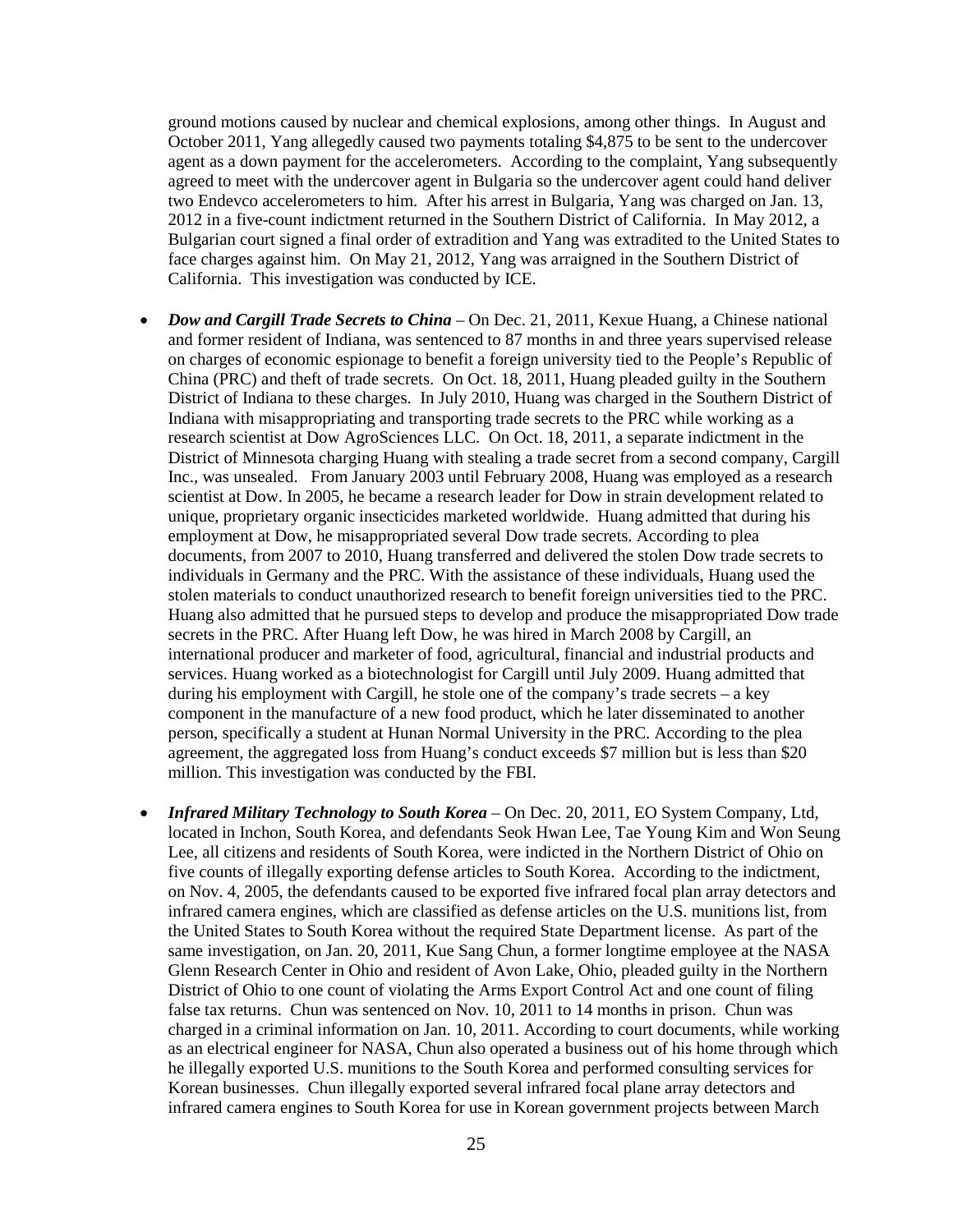2000 and November 2005. Chun entered into a contract with a Korean company to design, build and text electronics to support the items he was exporting. On occasion, Chung used his NASA e-mail address to order sensitive items from U.S. manufacturers, falsely asserting that they would be used for NASA projects in the United States, when in fact, they were to be exported to South Korea. The investigation was conducted by the FBI and IRS.

- *Fighter Jet Engines to Iran* On Dec. 16, 2011, defendants Amparo Echeverri and Carlos Alfredo Pantoja-Coral were both sentenced in the Southern District of Florida to 24 months in prison; 2 years supervised release and \$100 special assessment. On Sept. 2, 2011, these two defendants pleaded guilty to one count apiece of conspiring with others to fraudulently attempt to export J-85 fighter jet engines from the United States to Iran. Their co-defendant Diego M. Echeverri pleaded guilty to the same charge on Aug. 3, 2011 and was later sentenced on Oct. 24, 2011 to 24 months in prison and two years supervised release. On March 22, 2011, Pantoja-Coral, Amparo Echeverri, Diego Echeverri and an additional family member, Felipe Echeverry, were charged in an indictment with conspiring to illegally export to Iran 22 J-85 jet engines, which are primarily used in the F-5 fighter jet aircraft. All the defendants except Felipe Echeverry were arrested. According to the indictment and a March 9, 2011 criminal complaint, undercover ICE agents responded to an ad on the Internet that was listing the engines for sale. In subsequent conversations, Felipe Echeverry allegedly told undercover agents he had 22 of the engines stored at a warehouse in Miami and allowed undercover agents to inspect the engines as part of a potential sale. Undercover agents indicated that they were purchasing the engines on behalf of customers in Iran. Ultimately, in March 2011, several of the defendants met with the ICE undercover agents to sign the sales document and accept a 50 percent down payment for the 22 engines. The defendants allegedly plotted to ship the items to Panama, knowing that they were ultimately bound for Iran. The investigation was conducted by ICE and DCIS.
- *Laboratory and Radiation Detection Equipment to Iran* On Dec. 15, 2011, Majid Saboni pleaded guilty in the Southern District of California to a one-count information charging him with conspiracy to export laboratory equipment, radiation detection equipment, and radon detection equipment from the United States to Iran in violation of the embargo on Iran. Saboni was first charged in a criminal complaint on Oct. 14, 2011 and was later arrested on Oct. 24, 2011. The information against him was filed on Nov. 21, 2011. On May 11, 2012, Saboni was sentenced to 12 months and one day in prison. This investigation was conducted by ICE.
- *Defense Items to the Philippines* On Dec. 13, 2011, John Dennis Tan Ong was sentenced in the Northern District of Georgia to 21 months in prison for conspiracy to violate the Arms Export Control Act in connection with the illegal export of M-4 rifle parts and accessories. On May 5, 2011, Ong pleaded guilty to this violation. Ong was first indicted on Aug. 17, 2010 on charges of conspiracy to violate and attempt to violate the Arms Export Control Act. According to court documents, Ong agreed to ship the rifle parts to the Philippines, wired funds to undercover agents in connection with items, and provided undercover agents with instructions on how to ship the items in manner to avoid detection. The investigation was conducted by ICE
- *Restricted Microwave Amplifier Technology to China* On Nov. 17, 2011, Fu-Tain Lu pleaded guilty in the Northern District of California to selling sensitive microwave amplifiers to the People's Republic of China without the required license. Lu was the owner and founder of Fushine Technology, Inc., corporation formerly located in Cupertino, Calif. Fushine was an exporter of electronic components used in communications, radar and other applications. At the time of the offense, Fushine had a sales representative agreement with Miteq Components, Inc., a New York-based manufacturer of microwave and satellite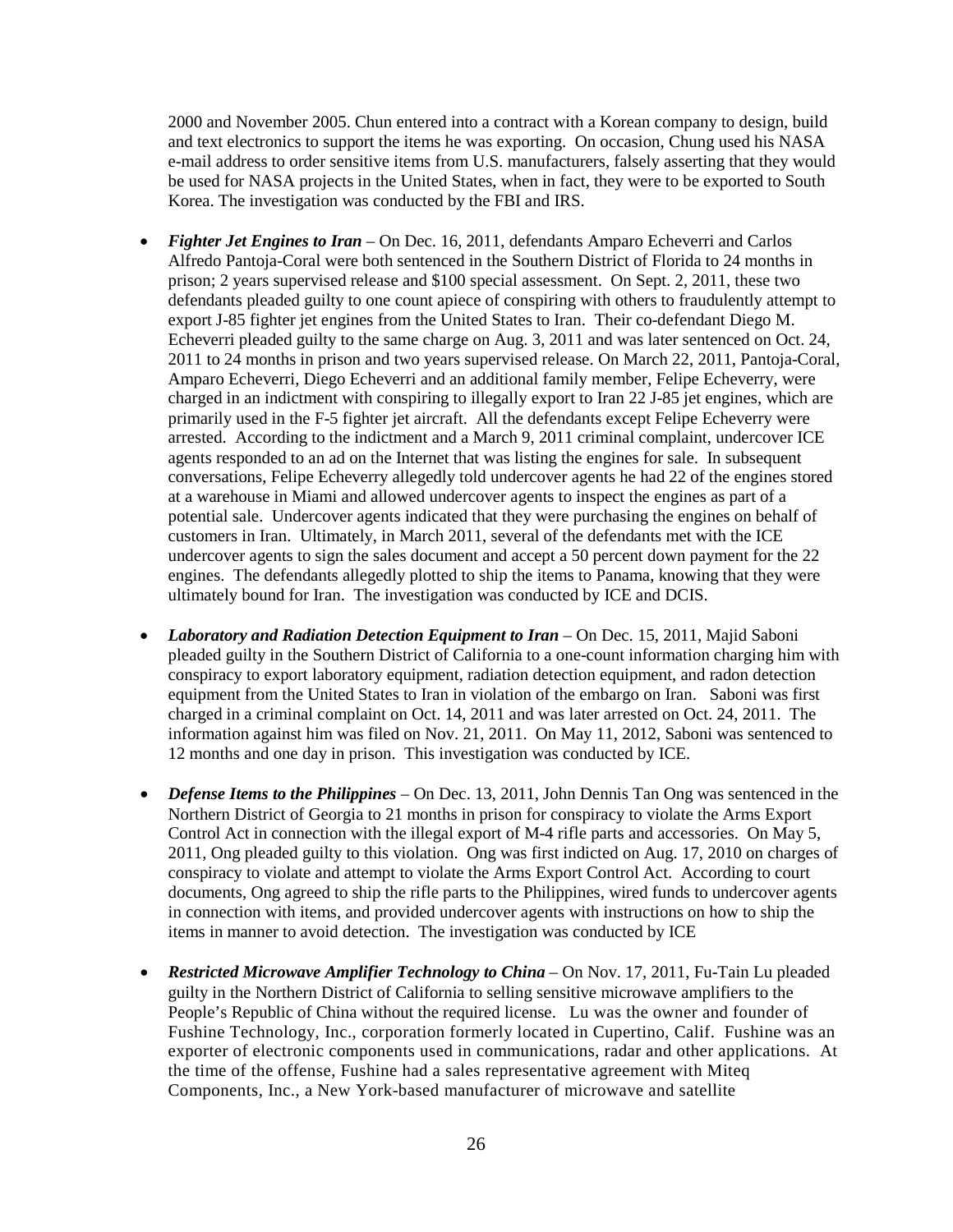communications components and subsystems. Lu admitted that, on March 1, 2004, Fushine submitted a purchase order to Miteq for one microwave amplifier and requested that Miteq notify Fushine immediately if an export license was required. Miteq responded that the part was controlled for export to China. Nonetheless, on April 2, 2004, Fushine exported the amplifier to co-defendant Everjet Science and Technology Corporation (Everjet), located in the PRC, without a license from the Department of Commerce. Lu further admitted that the amplifier he shipped was restricted for export to China for reasons of national security. Lu, along with the two corporate defendants, Fushine and Everjet, were first indicted on April 1, 2009. A superseding indictment was returned on Feb. 17, 2010. In addition to the count of conviction, the indictment also charged him with conspiring to violate U.S. export regulations, and lying to federal agents who were investigating that conduct. The superseding indictment quoted from an internal company e-mail in which an Everjet employee told a Fushine employee, "Since these products are a little bit sensitive, in case the maker ask [*sic*] you where the location of the end user is, please do not mention it is in China." As part of the plea agreement, Lu also agreed to forfeit 36 additional microwave amplifiers seized on March 24, 2010, but that were not included in the superseding indictment. This investigation was conducted by the Department of Commerce (BIS), the FBI, ICE, and U.S. Customs and Border Protection.

- *High-Performance Coatings to Pakistani Nuclear Facility* On Nov. 15, 2011, Xun Wang, a former managing director of PPG Paints Trading (Shanghai) Co, Ltd., a wholly-owned subsidiary of the U.S.-based PPG Industries, Inc, pleaded guilty in the District of Columbia to conspiracy to violate the International Emergency Economic Powers Act in connection with the export of specially designed, high performance epoxy coatings to the Chashma Nuclear Power Plant No. II (Chashma II) in Pakistan. The Chashma II plant is a nuclear reactor owned and/or operated by the Pakistan Atomic Energy Commission and is designated as an entity on the Commerce Department's Entity List. Wang also reached a settlement with the Commerce Department on Nov. 15, 2011, in which she agreed to pay a civil penalty of \$200,000, with another \$50,000 payment suspended, and to be placed on the Commerce Department's Denied Persons List for five years, with an additional five years suspended. According to Wang's plea documents, in January 2006, PPG Industries sought an export license for the shipments of coatings to Chashma II. In June 2006, the Commerce Department denied the license application. Following the denial, Wang and her co-conspirators agreed upon a scheme to export, re-export and transship the high-performance epoxy coatings from the United States to Chashma II, via a third-party distributor in China, without first having obtained the required export license. Through these means, Wang and her co-conspirators exported three shipments of coatings from the United States to Chashma II without the required license. Wang, a Chinese national and lawful permanent resident of the United States, was arrested on June 16, 2011, in Atlanta. On June 7, 2011, a grand jury in the District of Columbia returned a sealed indictment against her. The Wang indictment is related to the December 21, 2010, guilty plea of PPG Paints Trading (Shanghai) Co., Ltd. Together, PPG Paints Trading and its parent company, PPG Industries, Inc., paid \$3,750,000 in criminal and administrative fines and over \$32,000 in restitution, and are serving five years of corporate probation. Wang, a former Managing Director of PPG Paints Trading, was the senior most PPG Paints Trading employee responsible for the unlawful export scheme. The investigation was conducted by the Commerce Department's BIS.
- *Trade Secrets to India* On Nov. 14, 2011, Prabhu Mohapatra was arrested on a criminal complaint in the District of Utah (filed on Nov. 10, 2011) charging him with stealing proprietary information from his employer, a Utah scientific company, and providing it to a relative in India who was starting up a competing company. According to the charges, Mohapatra worked as a senior scientist for Frontier Scientific, Inc., a company that makes large pure quantities of an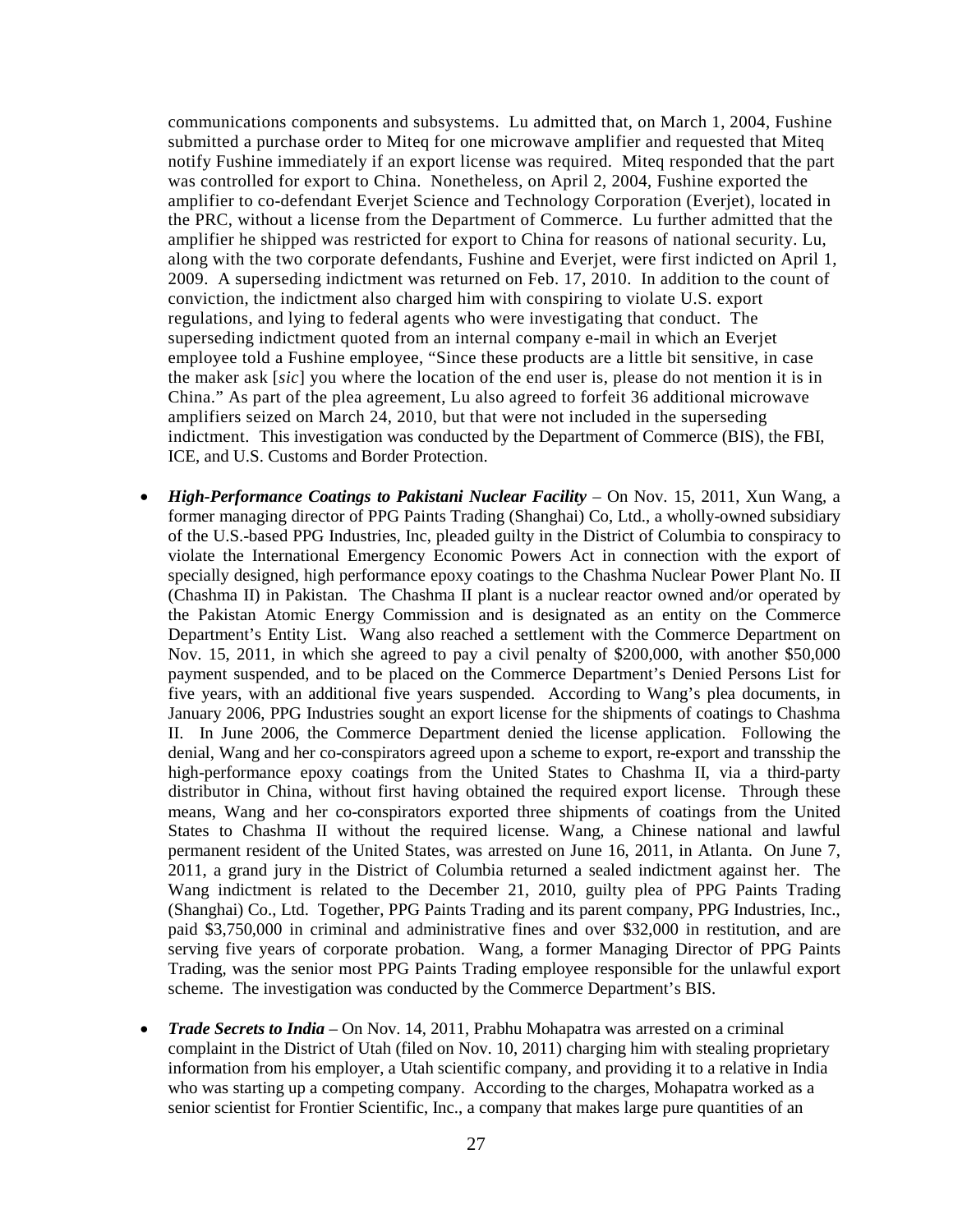organic chemical, 2,2'-dipyrromethane, that has several applications, including as an ingredient in new drugs, as well as in solar cells and batteries. The complaint alleges that Mohapatra emailed proprietary information from Frontier Scientific about the chemical to his brother-in-law in India, who was setting up an unregistered, competing company called Medchemblox. The complaint further alleges that Mohapatra had a financial interest in Medchemblox. This investigation was conducted by FBI.

- *Assault Rifles to Mexico* On Nov. 8, 2011, Juan Antonio Villatoro was sentenced in the Southern District of Texas to 36 months in prison for obtaining more than \$38,000 in one day to purchase firearms to be smuggled into Mexico and for recruiting various "straw purchasers" of firearms. His two co-defendants, Miguel Ramos-Ramos and Rafael Garza-Martinez, were each sentenced one the same day in the Southern District of Texas to 12 months and one day in prison for their roles in a conspiracy to smuggle four AR-15 assault rifles to Mexico. All three defendants pleaded guilty to federal charges on Aug. 15, 2010. The investigation was conducted by the ATF, ICE and CBP.
- *Stolen U.S. Military Night Vision & Optics to China and England* On Nov. 4, 2011, Phillip Andro Jamison, a former Gunner's Mate Petty Officer First Class in the U.S. Navy stationed aboard Naval Amphibious Base Coronado, was sentenced to serve 30 months in prison for violating the Arms Export Control Act. Jamison pleaded guilty on April 28, 2011. On Sept. 9, 2010, he was indicted for trafficking in stolen government property, interstate transportation of stolen goods and exporting defense articles without a license. The indictment alleged that Jamison, while assigned to work at his unit's armory, stole more than 280 items from the U.S. Navy between October 2008 and September 2009 and then sold these items to customers via eBay, an Internet auction and shopping website. The indictment further alleged that Jameson illegally exported to Hong Kong and England combat-grade night vision devices, riflescopes and laser aiming devices without first obtaining the required export licenses from the State Department. Jamison admitted stealing the items and illegally exporting some of the technology to Hong Kong. The investigation was conducted by ICE and NCIS.
- *Firearms to Mexico* On Nov. 3, 2011, a grand jury in the Eastern District of California returned an indictment charging seven individuals with federal firearms offenses relating to the trafficking of weapons from the United States to Mexico. The indictment charges Ernesto Salgado-Guzman; Demetrio Sebastian Cortez-Ordaz; Zeferina Salgado de Cortez; Demtrio Cortez-Ordaz, Modesto Santiago-Sanchez, Victorino Epifanio Bazante Pacheco, and Florencio Solanes-Morales, who were arrested on Nov. 9, 2011. In a related action Gregorio Salgado-Lopez was arrested in California on a Mexican provisional arrest warrant, for potential extradition to Mexico to face Mexican gun smuggling charges. According to the charges, between 2006 and June 2009, the defendants allegedly purchased more than 400 .22 caliber rifles at a store in Madera, Calif., to be sold in Mexico. Demetrio Cortez-Ordaz was also charged with exporting firearms to Mexico in violation of the Arms Export Control Act. This investigation was conducted by ATF, ICE and Mexican law enforcement agencies.
- *Exports of Hazardous Materials to Saudi Arabia* On Nov. 2, 2011, in the Northern District of California, a grand jury returned an indictment charging MEDCHEM Corporation and its owner Hasan Ibrahim with: two counts of attempted placement of destructive substance on an aircraft, one count of transportation of hazardous materials without shipping papers, nine counts of transportation of hazardous materials without labels, one count of failure to file export information, one count of attempted smuggling of goods, and one count of attempted smuggling of goods. The charges in the indictment stem from MEDCHEM, located in South San Francisco,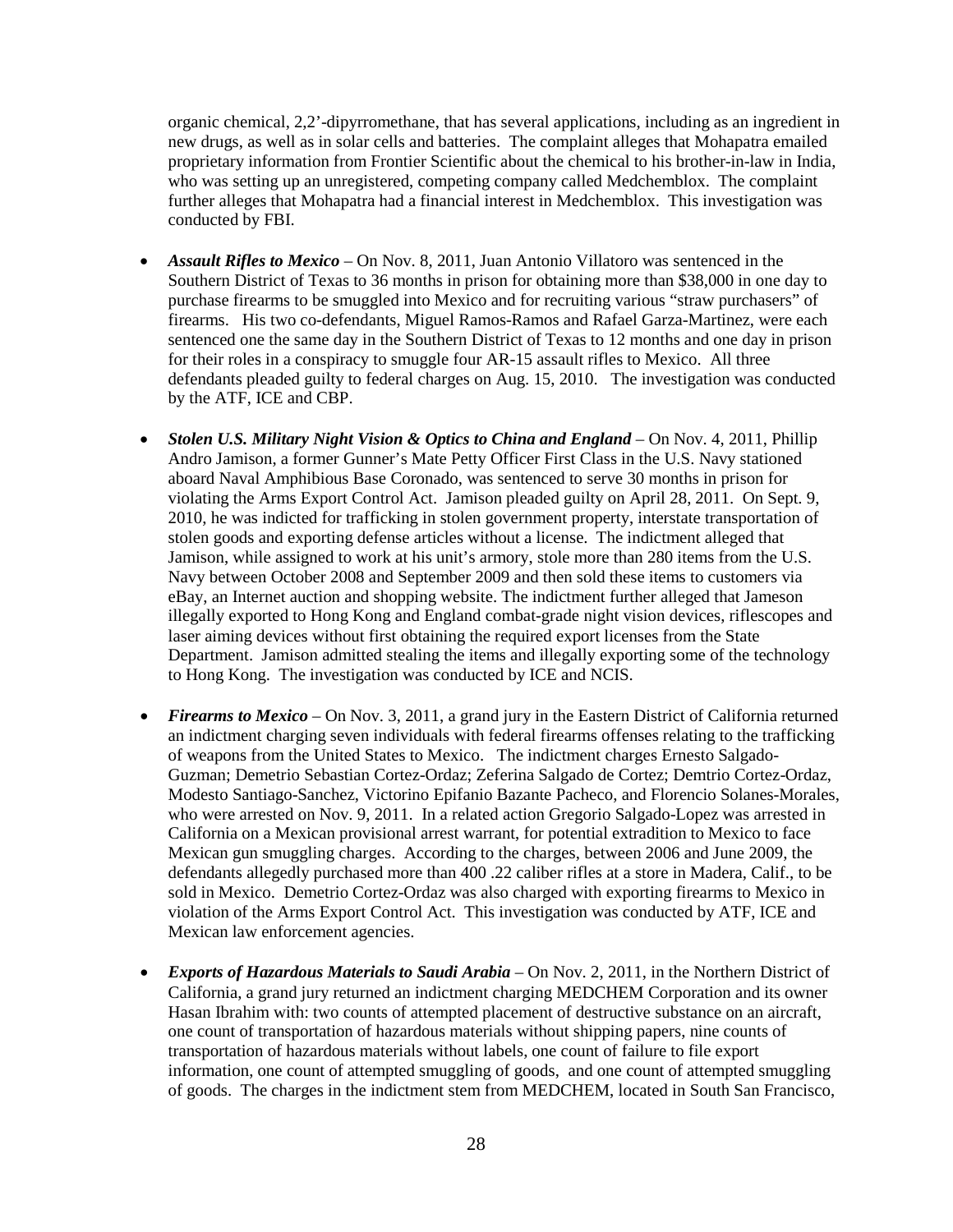exporting chemicals (including hazardous materials), medical equipment, and diagnostics to Constant Trading Activity ("CTA"), a business in Saudi Arabia. Ibrahim was the owner and president of MEDCHEM, until one of his sons became involved in MEDCHEM prior to June 2010. Ibrahim was MEDCHEM's sole employee. Ibrahim was also a founder of CTA and served as CTA's vice president. According to the indictment, Ibrahim caused a shipment consisting of five pallets containing sixty-four boxes to be delivered to a freight forwarder for export to Saudi Arabia. None of the boxes were labeled as containing hazardous material. The shipment contained over 25 separate chemicals designated as hazardous materials under the Hazardous Materials Regulations. Two of the hazardous materials – Sulfuryl Chloride (classified as a corrosive) and Chloroacetonitrile (classified as poisonous material, with a subsidiary hazard that it is a flammable and combustible liquid) – were poisonous by inhalation and prohibited under federal law from transportation on any aircraft. The investigation was conducted by the FBI, Department of Commerce, IRS and Federal Aviation Administration.

- *Radiation-Hardened Defense and Aerospace Technology to China* –On Oct. 27, 2011, Lian Yang, a resident of Woodinville, Washington, was sentenced in the Western District of Washington to 18 months in prison and a \$10,000 fine. On March 24, 2011, Yang pleaded guilty to conspiring to violate the Arms Export Control Act by trying to sell radiation hardened military and aerospace technology to China. Yang was arrested on Dec. 3, 2010, pursuant to a criminal complaint filed charging him with conspiracy to violate the Arms Export Control Act. According to the complaint, Yang attempted to purchase and export from the United States to China 300 radiation-hardened, programmable semiconductor devices that are used in satellites and are also classified as defense articles under the U.S. Munitions List. The complaint alleges that Yang contemplated creating a shell company in the United States that would appear to be purchasing the parts, concealing the fact that the parts were to be shipped to China. Yang allegedly planned that false purchasing orders would be created indicating that parts that could be legally exported were being purchased, not restricted parts. Yang and his co-conspirators allegedly wiretransferred \$60,000 to undercover agents as partial payment for a sample of five devices. As part of the conspiracy, Yang allegedly negotiated a payment schedule with the undercover agents for the purchase and delivery of the remaining 300 devices in exchange for a total of \$620,000. This investigation was conducted by the FBI, ICE and CBP.
- *Military Night Vision Scopes to Russia* On Oct. 24, 2011, Anna Fermanova was sentenced in the Eastern District of New York to four months in prison, three years supervised release and a \$1,000 fine. Fermanova pleaded guilty on Jan. 14, 2011 to one count of violating the Arms Export Control Act. In March 2010, U.S. Customs and Border Protection officers searched Fermanova's checked luggage in New York as she was preparing to board a flight to Moscow and identified three night vision items they suspected of being export controlled. ICE agents detained the items and permitted Fermanova to board her flight to Moscow. ICE agents later determined that the items consisted of a Raptor night vision weapon sight and two advanced rifle sights, which are designated as defense articles. On July 15, 2010, Fermanova was arrested (pursuant to a July 9, 2010 complaint) at JFK upon her return from Russia and she was charged with attempting to export the military night vision scopes. This investigation was conducted by ICE.
- *Radiation-Hardened Aerospace Technology to China* On Sept. 30, 2011, defendants Hong Wei Xian, aka "Harry Zan," and Li Li, aka "Lea Li," were sentenced in the Eastern District of Virginia to 24 months in prison for conspiracy to violate the Arms Export Control Act and conspiracy to smuggle goods unlawfully from the United States, in connection with their efforts to export to China radiation-hardened microchips that are used in satellite systems and are classified as defense articles. Both defendants pleaded guilty to the charges on June 1, 2011. The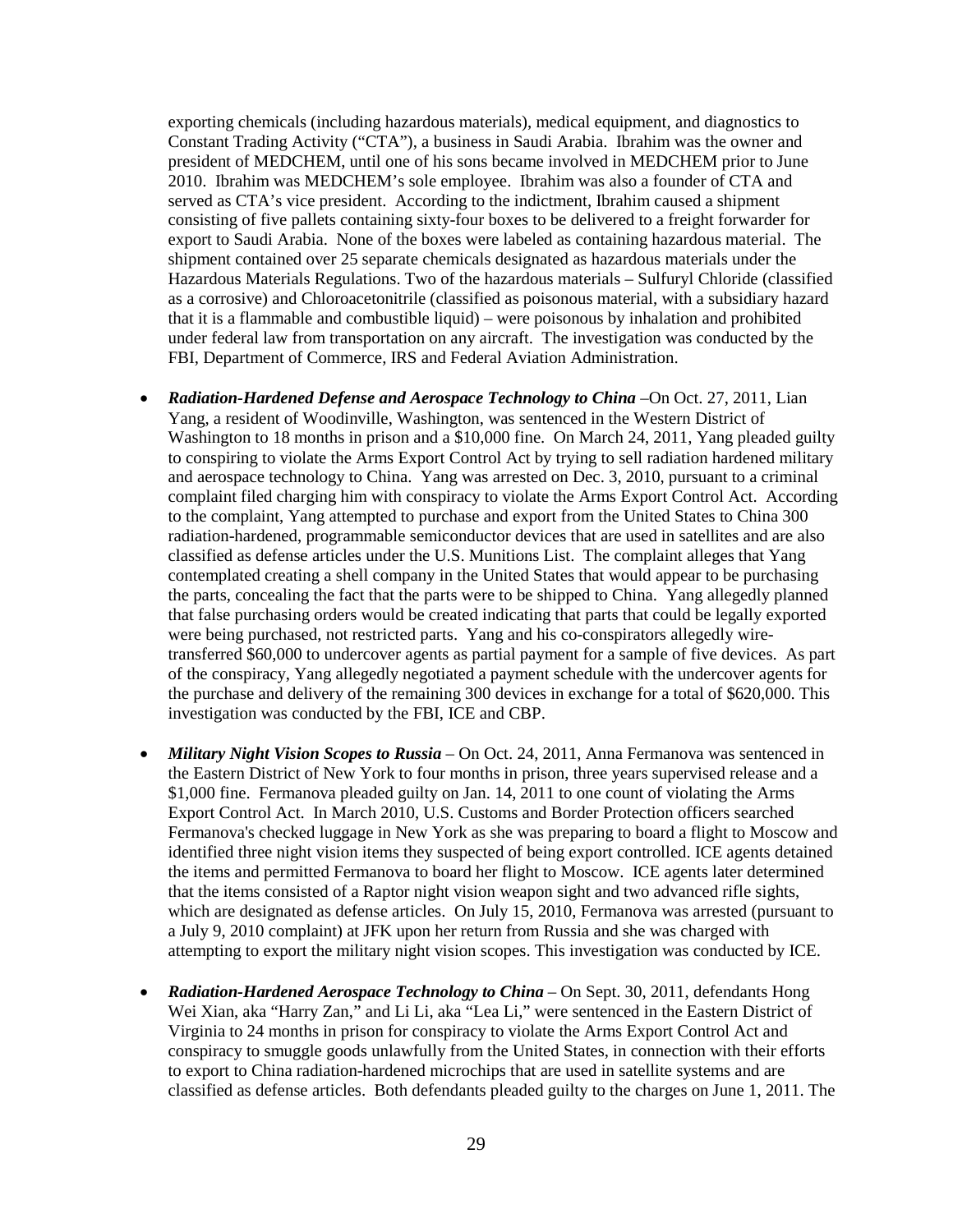defendants were arrested on Sept. 1, 2010 in Budapest by Hungarian authorities pursuant to a U.S. provisional arrest warrant. On April 4, 2011, they made their initial court appearances in federal court in the Eastern District of Virginia after being extradited from Hungary. According to court documents, Zan and Li operated a company in China called Beijing Starcreates Space Science and Technology Development Company Limited. This firm was allegedly in the business of selling technology to China Aerospace and Technology Corporation, a Chinese government-controlled entity involved in the production and design of missile systems and launch vehicles. According to court documents, from April 2009 to Sept. 1, 2010, the defendants contacted a Virginia company seeking to purchase and export thousands of Programmable Read-Only Microchips (PROMs). The defendants ultimately attempted to purchase 40 PROMs from the Virginia firm and indicated to undercover agents that the PROMs were intended for China Aerospace and Technology Corporation. The investigation was conducted by ICE and DCIS.

- *Military Flight Simulation Technology to Iran* On Sept. 26, 2011, Chan Hok Shek was sentenced in the District of Massachusetts to 3 ½ years in prison for conspiring to obtain components for C-130 military flight simulators from the United States for delivery to Iran. On March 25, 2010, an indictment was unsealed in federal court charging Shek and two Malaysian nationals, Wong Fook Loy and Ngo Tek Chai, with conspiring to and attempting to illegally export munitions without the required licenses. According to the October 2008 indictment, Shek, a Hong Kong citizen, conspired with Loy and Chai, and others to cause the export of 10 indicators servo tachometers used in C-130 military flight simulators from the United States for use in Iran. Shek was extradited from Hong Kong to face the charges against him in Boston. The case was investigated by ICE, BIS, and DCIS.
- *Outsourced Manufacture of Military Items to China*  On Sept. 13, 2011, Staff Gasket Manufacturing Corporation, a defense contracting company in New Jersey, was sentenced in the District of New Jersey to five years probation and ordered to pay \$751,091 in restitution and an \$800 special assessment. Eric Helf, Staff Gasket's president was sentenced to three years probation, a \$500 fine and a final order of forfeiture was entered for \$49,926. On April 19, 2011, Staff Gasket pleaded guilty to Arms Export Control Act and wire fraud violations, while Helf pleaded guilty to one count of wire fraud. From Aug. 2004 to March 2006, Staff Gasket entered into contracts with the Department of Defense to provide replacement parts for use in military operations. Many of the parts to be supplied were critical application items and were thus required to be manufactured in the United States. Nonetheless, Staff Gasket contracted with foreign manufacturers, including in China, and many of the parts ultimately supplied to the Defense Department, including lock pins for helicopters, were made overseas, substandard, and failed in the field. As a result, Staff Gasket caused the Defense Department to sustain losses of some \$751,091 in connection with the fraudulent contracts. This investigation was conducted by DCIS and ICE.
- *F-5 Fighter Jet and Other Military Items to Iran* On Sept. 12, 2011, Marc Knapp, of Simi Valley, California, was sentenced in the District of Delaware to 46 months in prison for plotting to illegally export fighter jet components and other materials to Iran. Knapp pleaded guilty on Jan. 13, 2011, to a two-count information charging him with violating the Arms Export Control Act and the International Emergency Economic Powers Act. The information, filed on Nov. 22, 2010, charged that Knapp engaged in a seven-month course of criminal conduct involving illegal exports to Hungary and attempted exports to Iran during negotiations with undercover agents posing as Iranian purchasers. Among other things, Knapp attempted to export a complete F-5 Tiger II fighter jet, as well as F-14 flight ejection seats, anti-gravity flight suits, search and rescue beacons and emergency manuals for U.S. fighter jets. On two occasions, Knapp illegally exported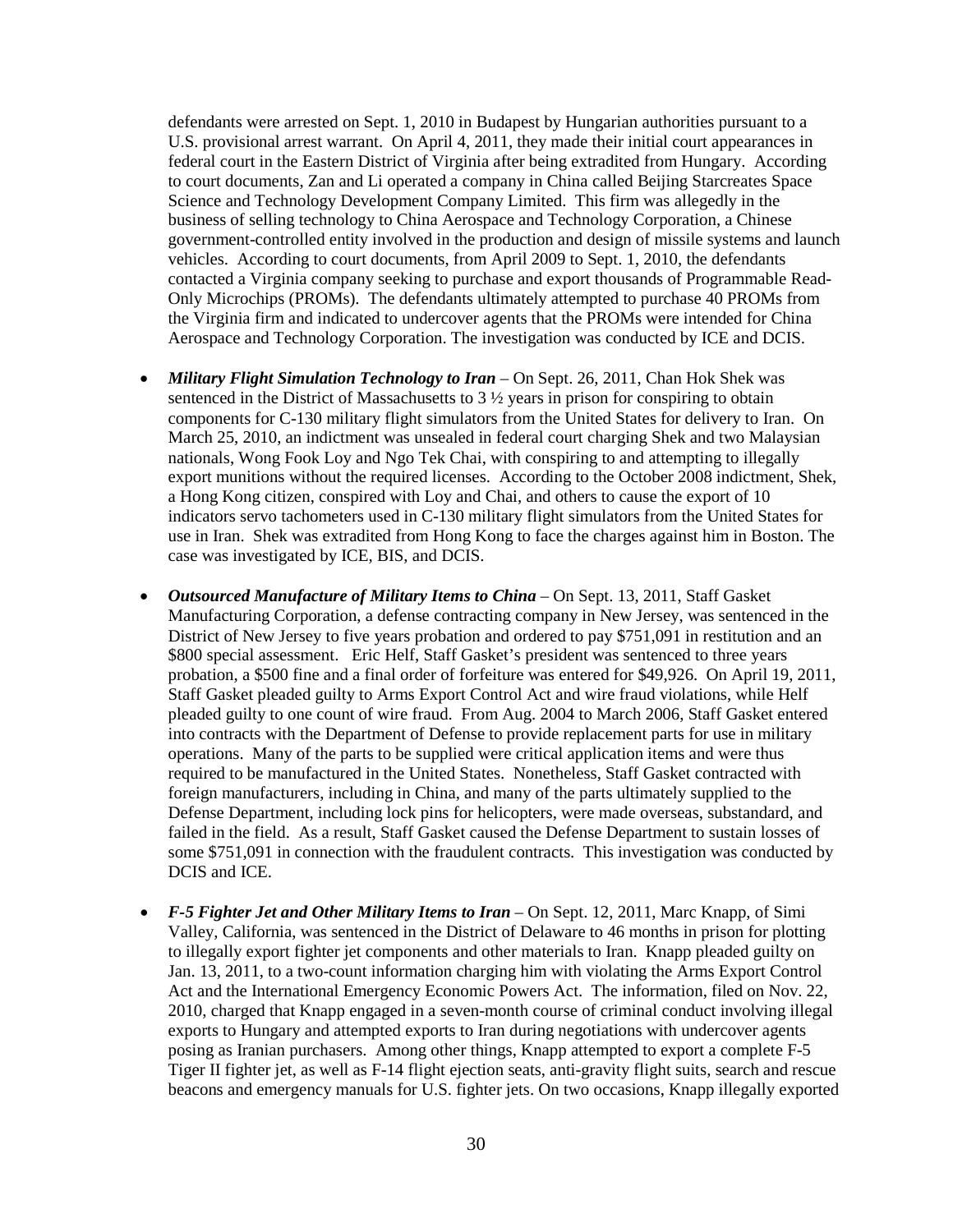items, including anti-gravity flight suits, to Hungary believing they were destined for Iran. The investigation was conducted by ICE and DCIS.

- *U.S. Technology to Pakistani Nuclear Facilities* On Sept. 9, 2011, Nadeem Akhtar, a Pakistan citizen and U.S. lawful permanent resident, pleaded guilty in the District of Maryland to conspiring to commit export violations and to defraud the United States in connection with a scheme to illegally export nuclear-related materials to Pakistan. Akhtar, who owned a company called Computer Communication USA (CC-USA), was originally indicted on March 11, 2010. According to his plea agreement, from October 2005 through March 11, 2010, Akhtar and his conspirators used CC-USA to obtain or attempt to obtain radiation detection devices; resins for coolant water purification; calibration and switching equipment; attenuators; and surface refinishing abrasives for export to several restricted nuclear entities in Pakistan. Other items that Akhtar unlawfully procured or exported, or attempted to procure or export, to restricted entities in Pakistan include mechanical and electrical valves, cranes and scissor lifts. The total value of all of these items exceeded \$400,000. The restricted entities in Pakistan included: Pakistan's Space and Upper Atmosphere Research Commission; and the Pakistan Atomic Energy Commission (PAEC) and its subordinate entities, such as the Chasma Nuclear Power Plant I in Kundian, Pakistan, and the research reactor maintained by the Pakistan Institute of Engineering and Applied Sciences, a constituent institution of the PAEC in Nilare, Pakistan, specializing in nuclear-related research and development. Akhtar attempted to evade export regulations and licensing requirements by: undervaluing and falsely describing the items being exported; failing to reveal the true end-user by using third parties and/or real and fake business entities/locations in Pakistan, Dubai and the United States; using individuals in Illinois and California to procure items for him under false pretenses; shipping items to his residences in Maryland so it would appear as though his company was the actual purchaser/end-user of the items; and transshipping the items from the U.S. through the United Arab Emirates (UAE). Akhtar took direction from the owner of a trading company located in Karachi, Pakistan, who had business relationships with governmental entities in Pakistan. This individual would obtain orders for nuclear-related and other commodities from Pakistani government entities identified above, and then direct Akhtar as to what commodities to purchase in the United States for export to Pakistan. Akhtar would then negotiate prices with manufacturers and suppliers of commodities sought in the U.S. and arrange for shipment of the commodities. Akhtar's co-conspirators included individuals in Pakistan, Dubai, UAE and New York associated with the owner of the Pakistani trading company. The owner usually paid Akhtar a commission of five to seven and a half percent of the cost of each item Akhtar obtained for export from the U.S. Akhtar was ultimately sentenced on Jan. 6, 2012 to 37 months in prison followed by two years of supervised release. This investigation was conducted by BIS and FBI.
- *Assault Rifles to Mexico* -- On Aug. 30, 2011, Daniel Bustamante, of Laredo, Texas, was sentenced in the Southern District of Texas to 90 months in prison for attempting to smuggle 16 firearms, including AR-15 and AK-47 assault rifles, to Mexico in violation of the Arms Export Control Act. Bustamante has been in custody since his January 2011 arrest. Bustamante pleaded guilty to attempting to export a firearm from the United States into Mexico on June 15, 2011. The investigation was conducted by the ATF
- *Trade Secrets to Foreign Government* On Aug. 30, 2011, Elliot Doxer, of Brookline, Mass., pleaded guilty in the District of Massachusetts to one count of foreign economic espionage for providing trade secrets over an 18-month period to an undercover FBI agent posing as an Israeli intelligence officer. Neither the government of Israel nor anyone acting on its behalf committed any offense under U.S. laws in this case. Doxer was a former employee of Akamai Technologies, Inc., who in June 2006 sent an e-mail to the Israeli consulate in Boston stating that he worked in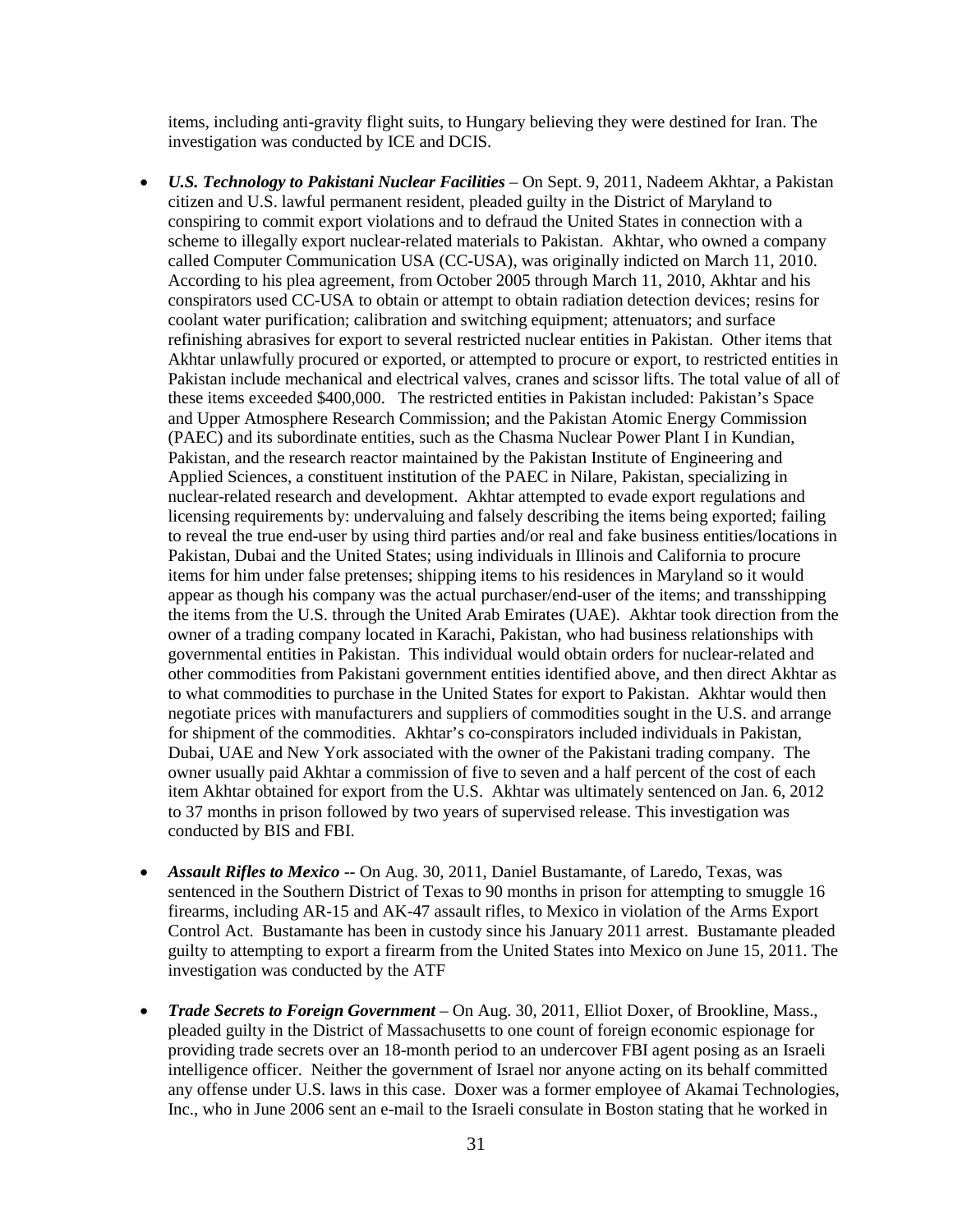Akamai's finance department and was willing to provide information that might help Israel. In Sept. 2007, an undercover FBI agent posing as an Israeli intelligence officer spoke to Doxer and established a "dead drop" where the agent and Doxer could exchange information. From Sept. 2007 through March 2009, Doxer visited the dead drop at least 62 times to leave information, retrieve communications or check for new communications. Doxer provided the undercover agent with Akamai customer lists, employee lists, contract information and other trade secrets. He was arrested on Oct. 6, 2010 on a complaint charging him with wire fraud. That charge was dismissed as part of the plea agreement. Doxer was ultimately sentenced on Dec. 19, 2011 to six months in prison and two years supervised release. The case was investigated by the FBI.

- *Assault Rifles to Mexico* On Aug. 26, 2011, Christian Romero was sentenced in the District of Nevada to three years in prison and three years of supervised release for his guilty plea to two counts of illegal acquisition of a firearm. Romero, his brother, Marcos Romero, their father, Abel Romero, all Mexican nationals who were residing in Las Vegas unlawfully, and a fourth man, Arnold Gutierrez, of Las Vegas, were charged in August 2010 with illegally obtaining assault rifles from federally licensed firearms dealers in Las Vegas. A number of the assault rifles were recovered in the summer of 2010 at a compound in Nuevo Leon, Mexico, which was used by a criminal organization involved in narcotics trafficking. Marcos and Abel Romero, and Gutierrez, also pleaded guilty to illegally acquiring firearms and were sentenced in July to 40 months, 46 months, and 15 months in prison, respectively. The case was investigated by ATF.
- *Military Night Vision Overseas* -- On Aug. 24, 2011, in the District of Maryland, Connor Kraegel was sentenced to 8 months imprisonment and three years supervised release. On July 8, 2011, Kraegel plead guilty to one count of unlawful export of a defense article. According to documents filed in the case, Kraegel sold and exported a set of Aviator's Night Vision Imaging System (AN/AVS-6) goggles to a conspirator located outside the United States without first having obtained a license from the U.S. Department of State, Directorate of Defense Trade Controls. This case was investigated by ICE.
- *Fighter Jet Parts to Singapore* On August 22, 2011, Russell Marshall were sentenced in the Southern District of Florida to three years probation, while his Boynton Beach, Fla., company, Universal Industries Limited, Inc., was sentenced to one year probation and a \$1,000 fine in connection with an effort to illegally export J-85 engine blades for F-5 fighter jets to Singapore. Both defendants pleaded guilty on June 3, 2011. On April 21, 2011, a criminal information was filed charging Marshall and Universal Industries Limited, Inc., with making false statements and violating the Arms Export Control Act. According to court documents, Marshall illegally attempted to export 200 J-85 engine blades for F-5 fighter jets to Singapore. Marshall allegedly failed to obtain the required State Department license for such exports and recorded the value of the parts as \$2,000 in invoices, when in fact the shipment of military parts was valued at more than \$105,000. This investigation was conducted by ICE.
- *Thermal Imaging Scopes and Cameras to Belarus*  On Aug. 10, 2011, an indictment was returned in the Eastern District of Pennsylvania charging Yahor Osin, Aliaksandr Belski, Aliaksandr Stashynski, Volha Dubouskaya, Vitali Tsishuk and Ernest Chornoletskyy with conspiracy to export defense articles without a license and conspiracy to violate the International Emergency Economic Powers Act. Osin, Belski and Tsishuk were further charged with conspiracy to launder monetary instruments. According to the indictment, from Jan. 2008, to early August 2011, the defendants conspired to illegally export to Belarus numerous defense articles, including ThOR 2 Thermal Imaging Scopes, AN/PAS-23 Mini Thermal Monoculars, and Thermal-Eye Renegade-320s without obtaining a license from the State Department. During this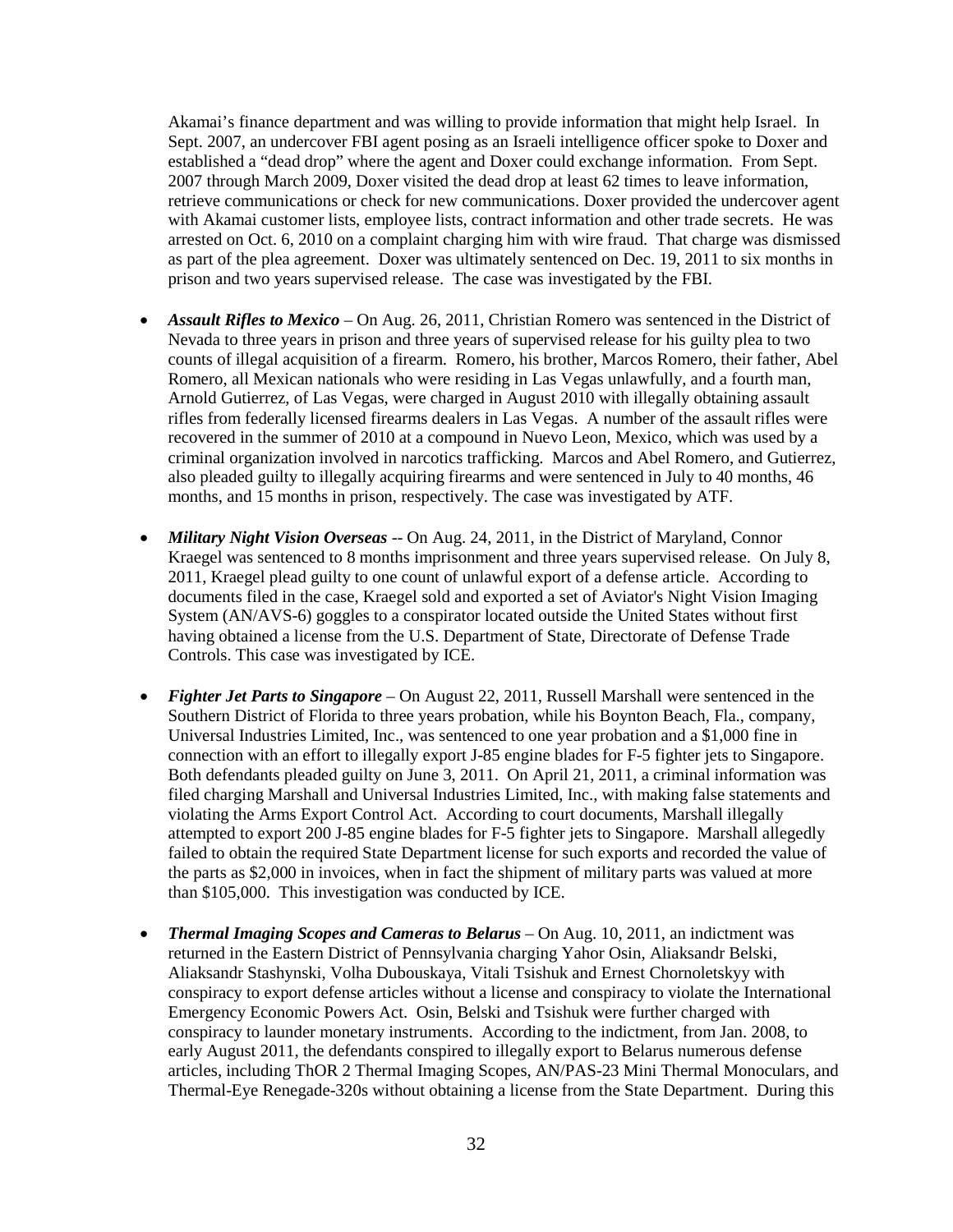period, the defendants also allegedly conspired to illegal export Commerce-controlled items to Belarus, including L-3 x 200xp Handheld Thermal Imaging Cameras without a Commerce Department license. Tsishuk pleaded guilty on Oct. 28, 2011, while Osin and Chornoletskyy pleaded guilty on Feb. 29, 2012.

- *Automatic Rifles and Plastic Explosives to the FARC* On Aug. 5, 2011, Hector Antonio Guillen-Martinez of El Salvador, was sentenced in the Eastern District of Virginia to 31 years in prison after pleading guilty on May 11, 2011 to one count of attempting to provide material support to the Revolutionary Armed Forces of Colombia (FARC), a designated terrorist organization, and one count of carrying an explosive during a commission of a crime. On Feb. 24, 2011, Guillen-Martinez was indicted on charges of attempting to provide material support to the FARC, carrying an explosive during the commission of a felony, transferring explosive materials knowing that they will be used to commit a crime of violence, carrying a destructive device in relation to a crime of violence, and a drug violation. Guillen-Martinez sold several automatic rifles, more than 20 pounds of plastic explosives, and other explosives to an individual whom he believed to be a member of the FARC. Guillen-Martinez believed that these weapons and explosives were to be used by the FARC in Colombia to eradicate Americans from Colombia, dead or alive. Guillen-Martinez was apprehended in the Eastern District of Virginia when he traveled to the District in order to transfer a load of 20 kilograms of cocaine to New York City on behalf of the FARC. This case was investigated by the DEA.
- *Holographic Weapons Sights and Firearms Parts to China and Japan* On Aug. 3, 2011, Andrew Vincent O'Donnell, of Georgia, was sentenced in the Northern District of Georgia to 37 months in prison and three years supervised release for conspiracy to violate and violating the Arms Export Control Act and possessing short barrel rifles. O'Donnell operated an eBay online store called "LRA Tactical Gear" through which he sold various weapons parts and accessories, including military holographic weapons sights and gun parts. O'Donnell sold more than 50 export-controlled military holographic weapons sights to a customer in Hong Kong without the required export license, falsely labeling the shipments as toys. He also sold gun parts used to assemble an AR15 / M16 / M4 rifle to a customer in Japan after routing the parts through a third country to conceal the illegal nature of the exports. This investigation was conducted by ICE.
- *Ammunition to Mexico* On Aug. 3, 2011, federal prosecutors in the Western District of Texas announced the arrest of Bryan Nelson Schonberg, manager of Geneva Loan and Jewelry Co., Jaime Rangel, Guadalupe Gallegos, Cirilio Soriano, Elataria Pedroza and Raquel Galvan. All the defendants, with the exception of Pedroza, were charged with one count of conspiracy to smuggle ammunition from the United States; one aiding and abetting ammunition smuggling count; one count of conspiracy to smuggle high capacity firearms magazines; one aiding and abetting high capacity firearms magazine smuggling count; and, and one count of conspiracy to commit money laundering. Pedroza is charged with one count of conspiracy to smuggle ammunition from the United States and one aiding and abetting ammunition smuggling count. According to the indictment, the scheme involved the sale of large quantities of ammunition and large capacity ammunition magazines to undercover agents. Furthermore, the defendants, knowing that the goods would be smuggled into Mexico, allegedly repackaged the ammunition from its original factory rigid cardboard boxes into taped bundles or plastic bags to make it easier to conceal from authorities. During this investigation, authorities have seized approximately 34,500 rounds of assault caliber ammunition and more than 180 large capacity magazines for AK-47 and AR-15 type firearms. The case was investigated by ICE.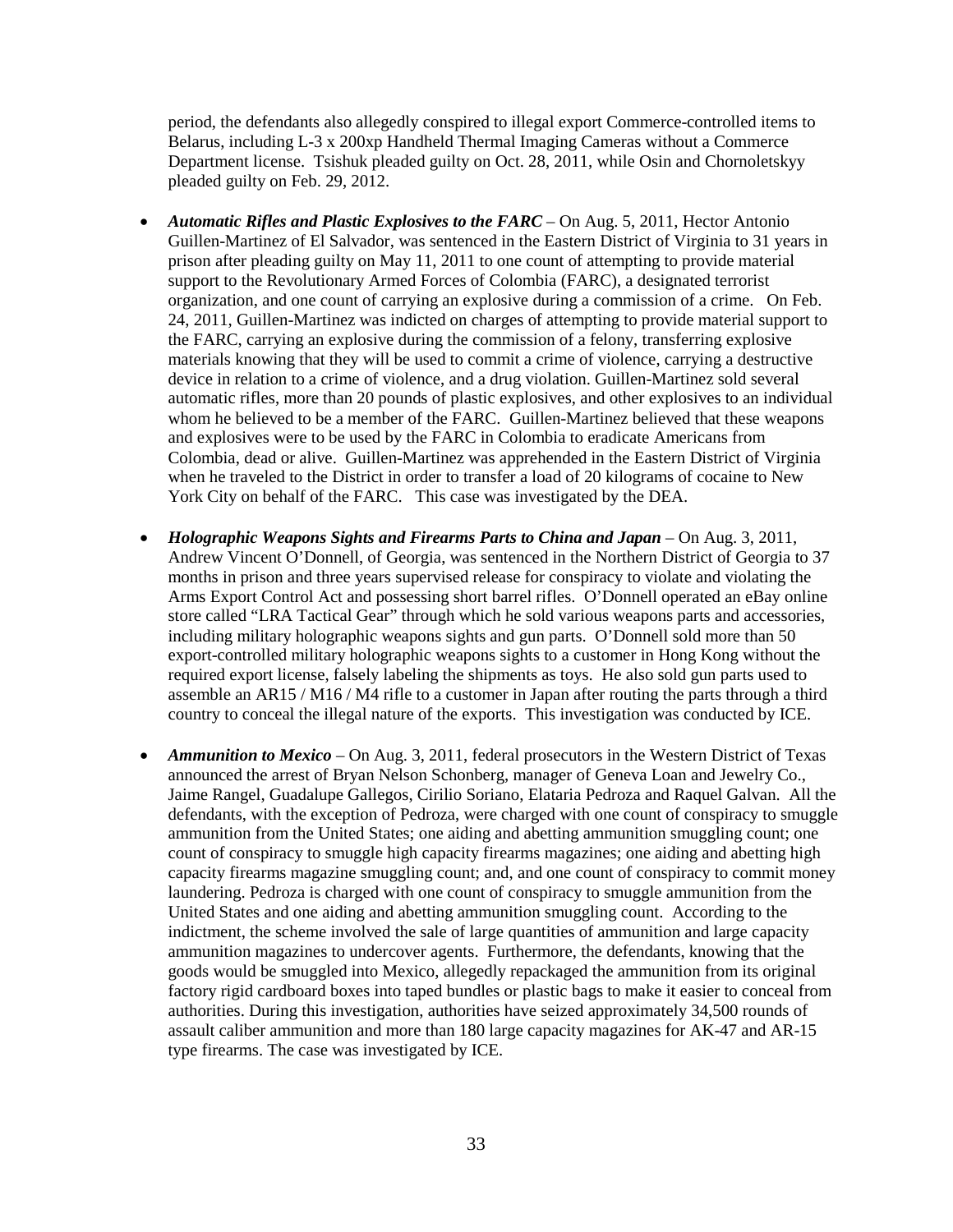- *Ammunition to Mexico* On Aug. 3, 2011, Cristhian Gallegos-Arizmendi was sentenced in the District of Arizona to 10 months in prison and 3 years supervised release after pleading guilty on May 2, 2011 in connection with the attempted export of ammunition to Mexico. Co-defendant Alejandro Ruiz Escalante was sentenced on June 17, 2011 to 12 months in prison and 3 years supervised release, after pleading guilty on May 31, 2011. Another co-defendant, Jesus Francisco Lopez, was convicted on April 21, 2011 in the District of Arizona of attempted unlawful export of ammunition and sentenced to 63 months in prison on July 20, 2011. In December 2010, Lopez helped Gallegos-Arizmendi and Ruiz Escalante load 9,000 rounds of ammunition into a van from his home in Tucson. Gallegos-Arizmendi and Ruiz Escalante were later arrested as they drove the ammunition to Mexico. A subsequent search of Lopez' house revealed more than 19,000 rounds of ammunition which was to be picked up and taken to Mexico the following day. This investigation was conducted by ICE, ATF, CBP and the Arizona Department of Public Safety.
- *Export / Import of Unmanned Aerial Vehicle*  On July 28, 2011 in the Middle District of Florida, Henson Chua, a citizen of the Philippines, pleaded guilty to one count of causing the temporary import of a defense article, specifically, an unmanned aerial vehicle (UAV), without authorization, in violation of the Arms Export Control Act. He was sentenced on Nov. 8, 2011 to time served. Hua was first charged on Feb. 10, 2011, by criminal complaint with illegally conspiring to temporarily import into the U.S. and then to export a defense article. According to court documents, ICE agents were contacted by the U.S. military in May 2010 about a "Raven" UAV that was posted for sale on eBay.com. The Raven is a U.S.-made UAV manufactured by AeroVironment Inc. for the U.S. Army. Chua was attempting to sell the UAV for \$13,000 on eBay. Undercover ICE agents posing as buyers were able to identify the UAV and confirm that it was U.S. government property. Agents purchased the nose cone for the UAV from Chua and then later arrested Chua on Feb. 10, 2011 after he arrived at the Los Angeles airport. He was later indicted on March 10, 2011, on charges of smuggling and Arms Export Control Act violations. The investigation was conducted by ICE.
- *Assault Rifles to Mexico* On July 27, 2011, eight members of a ring convicted of lying to buy firearms bound for Mexico were sentenced in the Southern District of Texas to prison terms ranging from 30 to 60 months. U.S. District Judge Randy Crane sentenced Juan Manuel Barrientos-Lopez, 29, an undocumented alien from Mexico; Andres Alvarez, 24, of Alamo, Texas; Armando Bravo II, aka Peanut, 22, Romulo Longoria, 21, Greg Palacios, 19, and Ruben Ramirez III, 20, all of San Juan, Texas; as well as Alan Ramirez, 20, and Michael Anthony Salazar, 20, both of McAllen, to varying prison terms for their roles in a straw purchasing scheme to acquire firearms bound for Mexico. All eight men pleaded guilty on various dates in March and April 2011 to lying on the ATF Form 4473 when they falsely represented themselves to be the "actual owner" of varying types of semi-automatic weapons they were buying for another earlier this year. Judge Crane held Barrientos-Lopez, as the organization's head, responsible for the purchase of a total of 38 AK-47 and AR-15 type rifles purchased by the ring and sentenced him to 60 months in federal prison, the maximum sentence allowed by law. Alvarez was sentenced to 48 months imprisonment, while Bravo received 60 months. Longoria, Palacios, Alan Ramirez and Salazar were each sentenced to 30 months while Ruben Ramirez was sentenced to 33 months. This investigation was conducted by the ATF.
- *Ammunition to Mexico* On July 13, 2011, Rene Huerta Jr., was sentenced in the Southern District of Texas to more than 11 years in prison (136 months) for being a felon in possession of ammunition and attempting to export ammunition to Mexico. On Nov. 24, 2010, Huerta was stopped by U.S. border officials as he was traveling from the United States to Matamoros,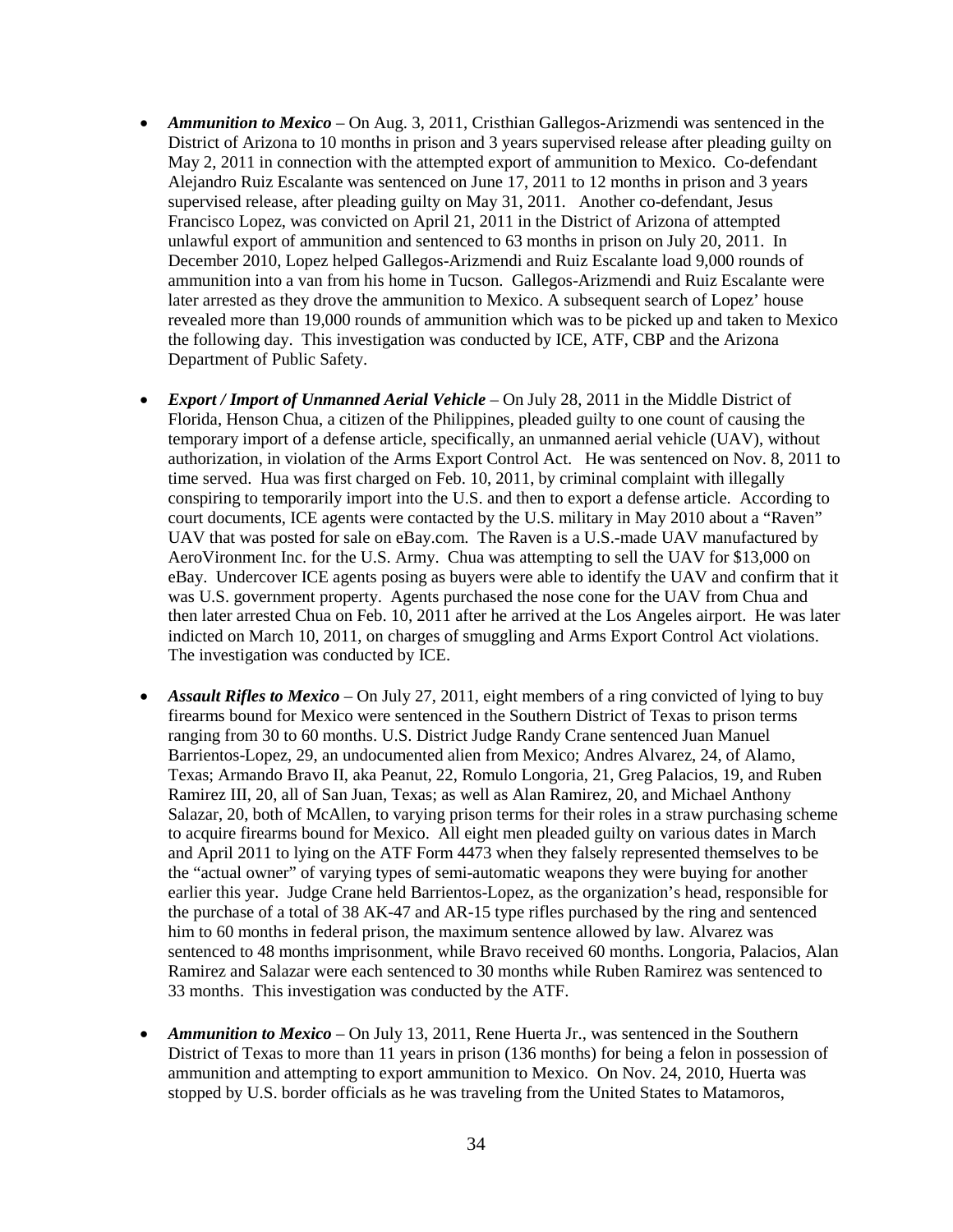Mexico with more than  $6,000$  rounds of  $7.62 \times 39$  mm ammunition in a dashboard compartment in his vehicle. This caliber ammunition is used in assault rifles. Huerta was convicted on April 13, 2011. The investigation was conducted by ICE and CBP.

- *Machine Gun Specifications and Components to China* On July 12, 2011, Swiss Technology (Swiss Tech), Inc., a company in Clifton, N.J. that makes equipment for the U.S. military, pleaded guilty in the District of New Jersey to a one count criminal information charging the firm with conspiracy to violate the Arms Export Control Act from August 2004 to about July 2009. On Nov. 15, 2011, Swiss Tech was sentenced to two years probation and ordered to pay restitution in the amount of \$1.1 million to the Defense Department in connection with fraudulent contracts. Swiss Tech was under contract with the Department of Defense to manufacture components for the M249 machine gun. In order to lower its manufacturing costs, Swiss Tech sent defense articles, including specification drawings and parts samples, to a company in the People's Republic of China so that the Chinese company could make these machine gun components for Swiss Tech. Swiss Tech did not have the required State Department license for exports of these munitions to China. After receiving the components from the Chinese company, Swiss Tech then shipped the defense articles and other parts to the Department of Defense, purporting that the defense articles were made by Swiss Tech in conformance with its contract. Among other things, Swiss Tech illegally exported to China specifications for the production of M249 machine gun parts, as well as components for the M249 machine gun, and M16 or M4 rifle. This investigation was conducted by DCIS and ICE.
- *Firearms to Nigeria* On July 11, 2011, Boniface Ibe was sentenced in the District of Maryland to five months in prison followed by 10 months of supervised release for illegally exporting shotguns, a handgun and ammunition to Nigeria without a license, and for delivering a firearm to a common carrier without notice. Ibe attempted to export these items to Nigeria concealed in a vehicle that was in a shipping container. The container and weapons were intercepted at the Port of Baltimore on Sept. 22, 2010. The investigation was conducted by ICE, CBP, and ATF.
- *Vacuum Pumps With Potential Sensitive Applications to Iran* -- On July 6, 2011, in the Central District of California, Jirair Avanessian, of Glendale, California, was sentenced to serve 18 months in prison in connection with his role in a conspiracy to violate International Emergency Economic Powers Act and the Iranian trade embargo, including smuggling, money laundering and other crimes. Avanessian also must pay a \$10,000 fine and forfeit the proceeds of his criminal activity. Avanessian was indicted on Dec. 30, 2009 and arrested in January 2010. He pled guilty in July 2010. Another individual involved in the conspiracy, Amirhossein Sairafi, of Iran, was arrested in January 2010 in Frankfurt, Germany by German law enforcement authorities based on a provisional arrest warrant from the United States. Sairafi was later extradited to the United States in September 2010, pled guilty on Nov. 30, 2010, and was sentenced to 41 months in March of this year in connection with the scheme. Sairafi was first charged in a Jan. 4, 2010 criminal complaint. Avanessian, who was born in Iran, is the owner and operator of XVAC, a company located in California. Avanessian corresponded with Sairafi and another individual in Iran, Farhad Masoumian, via e-mail over several years to arrange the export of high-dollar vacuum pumps and pump-related equipment to Iran through a free trade zone located in the United Arab Emirates. The vacuum pumps and related equipment at issue have a number of applications, including in the enrichment of uranium. Avanessian purchased and arranged to ship the goods ordered by Masoumian to the United Arab Emirates, making it appear that the U.A.E. was the ultimate destination. Sairafi would then send the same goods from the location in the U.A.E. to Iran. As part of the conspiracy, Masoumian, Avanessian and Sairafi re-labeled and undervalued the contents of the shipments in order to mask the true contents and to avoid interception by U.S. officials. In most cases, Avanessian prepared air waybills indicating his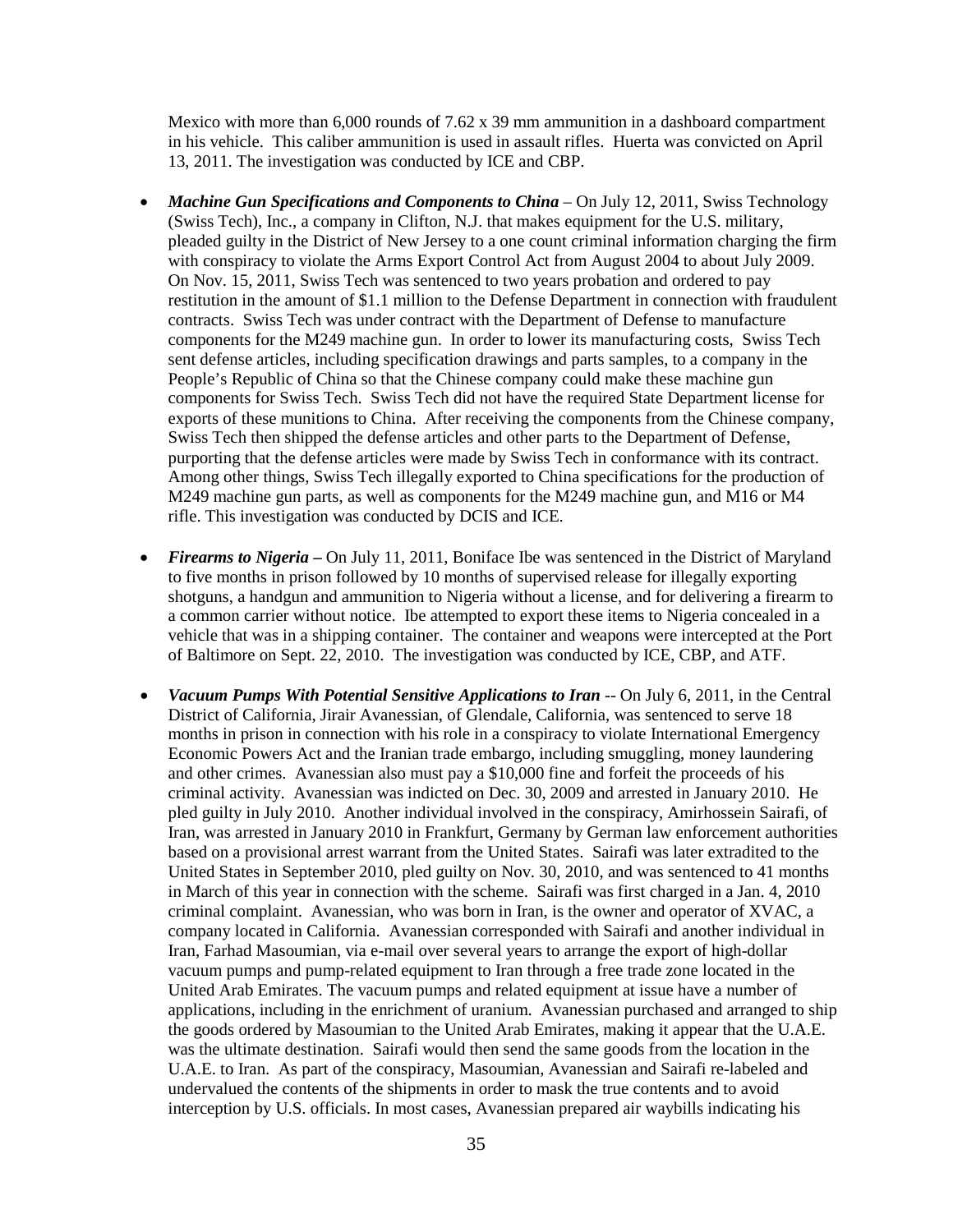shipments contained "spare parts" and that no shipper's export declaration was needed. Between December 2007 and November 2008, there were at least seven shipments containing vacuum pump equipment purchased and exported by Avanessian at Masoumian's request. The investigation continues as Masoumian remains at large and is believed to be in Iran. This case was the product of an investigation by the Export and Anti-proliferation Global Law Enforcement (EAGLE) Task Force in the Central District of California, which includes the FBI, ICE, BIS, CBP, Diplomatic Security Service and the Transportation Security Administration.

- *Firearms to Mexico* On July 1, 2011, Avaro Hernan Ramirez was sentenced to 41 months in prison, followed by three years supervised release, for conspiracy to possess a machine gun and making a false statement in a passport application. On May 17, 2011, Aurelio Vargas, Jr. was sentenced in the Northern District of Georgia to 8 years in prison followed by 3 years of supervised release for conspiracy to possess a machine gun and other violations. Ramirez and Vargas were allegedly attempting to purchase seven to ten firearms, including a machine gun, to transport to Mexico. Both were arrested on Aug. 18, 2010, after they purchased six guns, including a machine gun, from an undercover agent. Vargas pleaded guilty on Dec. 10, 2010. The case was investigated by ATF and ICE.
- *Military Aircraft Components to Iran* On June 23, 2011, federal prosecutors in the Middle District of Georgia announced charges against 12 defendants (seven individuals and five corporate entities) based in the U.S., France, the United Arab Emirates and Iran for their alleged roles in a conspiracy to illegally export military components for F-4 and F-5 fighter jets and AH-1 and UH-1 Huey attack helicopters from the United States to Iran. Prosecutors unsealed a June 16, 2011 superseding indictment charging the eight foreign defendants with conspiring to violate and violating the Arms Export Control Act and the International Emergency Economic Powers Act, as well as conspiracy to defraud the United States, money laundering and false statement violations. Charges against four other defendants, who are based in the United States and have pleaded guilty in the case, were contained in the original indictment filed in 2010. The U.S. based defendants are The Parts Guys LLC, and its president, Michael Edward Todd, as well as Galaxy Aviation Services and its president, Hamid Seifi, also known as Hank Seifi. Todd and his company pleaded guilty to conspiracy to violate the AECA on May 9, 2011. Todd was later sentenced on Oct. 26, 2011 to 46 months in prison, a \$10,000 fine and ordered to forfeit \$160,362. Seifi and his company pleaded guilty on Feb. 24, 2011, to conspiracy to violate the AECA and violating the IEEPA. On June 22, 2011, Seifi was sentenced to 56 months in prison followed by three years of supervised release, a fine of \$12,500 and forfeiture of \$153,950, while Galaxy Aviation, which is now defunct, received a \$400 special assessment. Three defendants based in France have also been indicted as part of the investigation. They are Aerotechnic, a company in Pinsaguel, France, and its president, Philippe Sanchez, as well as Luc Teuly, the sales manager of Aerotechnic. Each of these defendants remains a fugitive. Two defendants based in the U.A.E. have also been indicted in the case. They are Aletra General Trading, a company in Dubai doing business as "Erman & Sultan Trading Co," and Syed Amir Ahmed Najfi, a purchaser for Aletra. Najfi remains a fugitive. Three defendants based in Iran have also been charged in the case. They are Sabanican Company, a company in Tehran, and its president, Hassan Seifi as well as Reza Seifi, the managing director of Sabanican Company. Each of these defendants remains at large. As part of the U.S. government's coordinated action against this procurement network, the Commerce Department announced on June 23, 2011 that it would add the eight defendants in France, Iran and the U.A.E. to its "Entity List." The investigation was conducted by ICE, FBI, and BIS.
- *Centrifuge and Dual-Use Scientific Technology to Iran* On June 3, 2011, Mohammad Reza Vaghari was sentenced in the Eastern District of Pennsylvania to 33 months in prison for his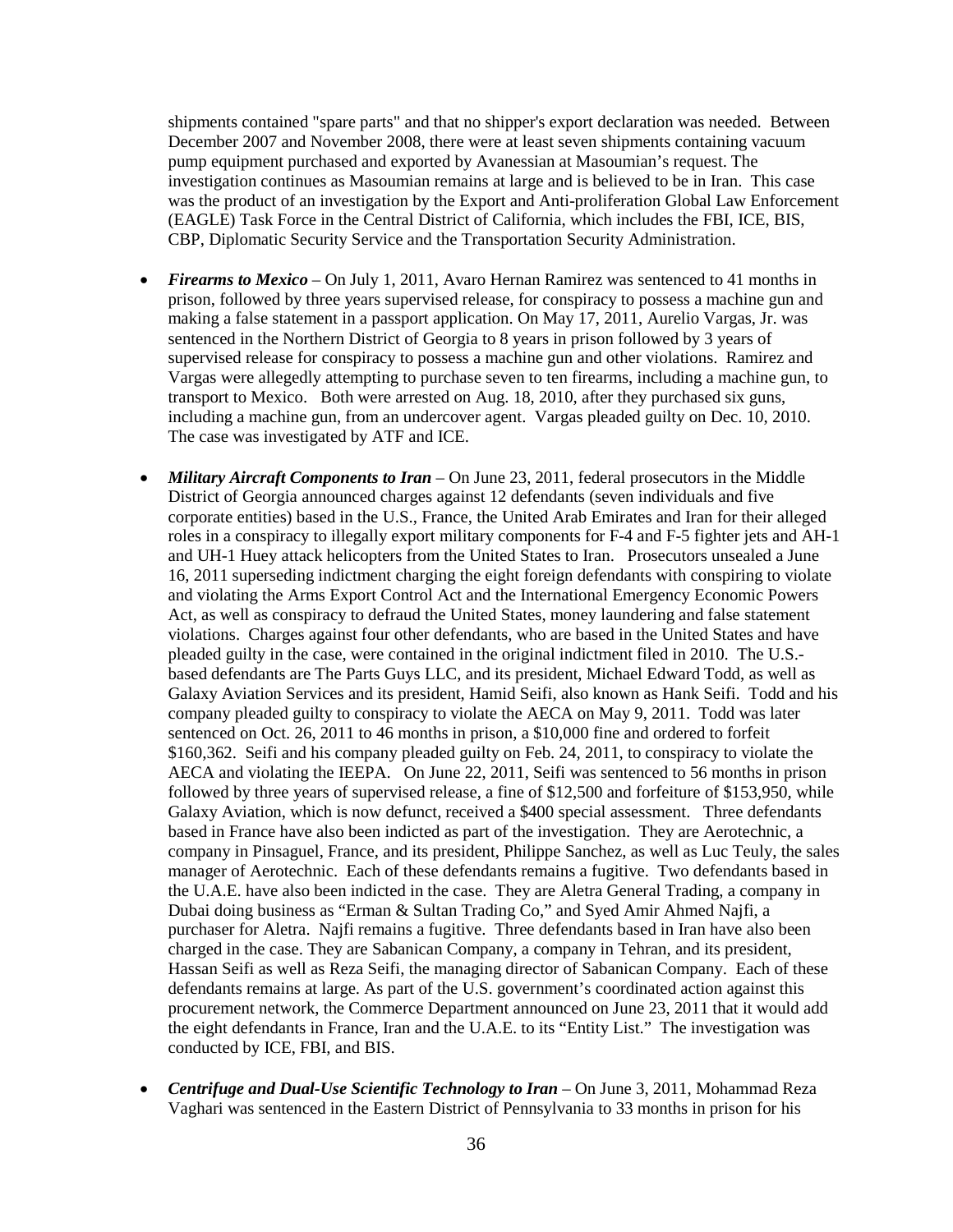participation in illegal business transactions with Iran between 2002 and 2005 involving scientific research equipment and computer software. Vaghari was convicted on Feb. 24, 2011 of one count of conspiracy to violate the International Emergency Economic Powers Act (IEEPA); two substantive counts of violating IEEPA; and one count of naturalization fraud stemming from his attempt to procure U.S. citizenship. Vaghari's co-conspirator, Mir Hossein Ghaemi, pleaded guilty on November 30, 2010. Vaghari operated in the U.S. through a Pennsylvania corporation called Saamen Company, purchasing items from American companies and illegally exporting them to Iran through the United Arab Emirates. Among the items Vaghari caused to be delivered or attempted to deliver to Iran were a centrifuge, computers, fuel cell systems, ultrasonic liquid processors, ultrasound machines, and other laboratory equipment. Among the recipients of some of these goods was the Pasteur Institute of Iran, which has been listed as an entity of concern for biological and chemical weapons development by several foreign governments. Agents unraveled Vaghari's efforts in 2005 after receiving a complaint from a vendor at Beckman-Coulter, a nationwide manufacturer of medical equipment, asserting that Vaghari was attempting to purchase a \$100,000 centrifuge from the company, which weighed some 1,000 pounds, for delivery to his apartment and that Vaghari was seeking to pay in cash and did not request a warranty or installation. The investigation was conducted by FBI, BIS, and ICE.

- *Machine Guns and Grenades to Mexico --* On May 26, 2011, Guadalupe Salazar-Tovar was sentenced in the Southern District of Texas to 46 months in prison for attempting to smuggle 20 grenades and 8 fully-automatic machine guns in to Mexico in violation of the Arms Export Control Act. Salazar-Tovar was arrested along with Eliu Rivera-Mendez on Dec. 7, 2010 after they attempted to purchase these items from undercover ATF agents for individuals in Mexico. Rivera-Mendez has also pleaded guilty. The investigation was conducted by ATF and ICE.
- *U.S. Aircraft Components to Iran* On May 17, 2011, a grand jury in the Southern District of California returned a superseding indictment charging Belgian citizens Willy A.E. De Greef and Frederic Depelchin, as well as their Belgium-based companies, Meca Airways LTD and Meca Overseas Airways LTD, with 15 felony counts arising from the smuggling of helicopter and fixed-wing aircraft components from the United States to Iran. De Greef was also charged with two counts of making false statements to the U.S. government concerning the smuggling ring. DeGreef was arrested in the United Kingdom pursuant to a March 18, 2011 prior indictment in the Southern District of California charging he and his co-defendants with fraudulently procuring millions of dollars worth of helicopter and airplane components from U.S. suppliers by indicating to the suppliers that the destination of the parts was Belgium or another non-prohibited location. After the parts were exported from the United States to Belgium, De Greef and Depelchin allegedly promptly transshipped them to Iran, typically via France, the indictment alleges. This investigation was conducted by ICE and DCIS.
- *Military Technical Data to South Korea* On May 16, 2011, Young Su Kim, a former Vice President at Rocky Mountain Instrument Company (RMI), based in Colorado, pleaded guilty in the District of Colorado to violating the Arms Export Control Act. Kim was first charged on April 21, 2011. Kim caused the illegal export to South Korea of technical data related to prisms that are useful in guidance or targeting systems in Unmanned Aerial Vehicles, AC-130 gunships, tanks and missile systems. On Aug. 17, 2011, Kim was sentenced to five years probation and ordered to pay a \$36,000 civil forfeiture judgment. RMI, the company, pleaded guilty on June 22, 2010, to one count of violating the Arms Export Control Act and was immediately sentenced to five years probation and ordered to forfeit \$1 million. The case was investigated by ICE and DCIS.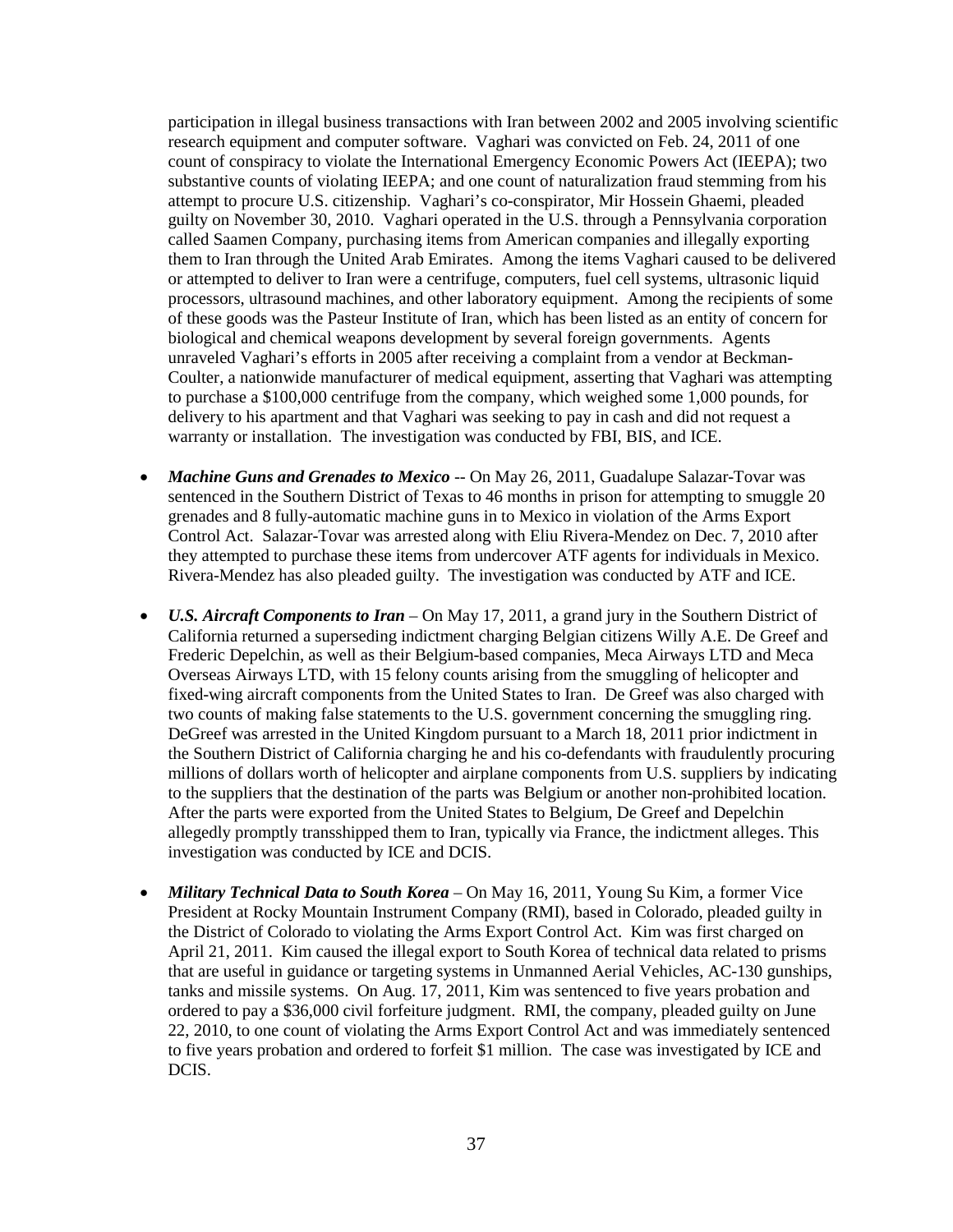- *Assault Rifles and Ammunition to Mexico* On May 13, 2011, Juan Sauceda was sentenced in the Southern District of Texas to 40 months in prison for conspiring to export weapons to Mexico. Sauceda was arrested on Nov. 23, 2010 after U.S. border officials found 10 semiautomatic firearms and large quantities of ammunition in his car as he was attempting to cross the border to Mexico. The investigation was conducted by ICE and ATF.
- *Machine Guns and Grenades to Mexic***o** On April 22, 2011, Hector Rolando Enriquez was sentenced in the Southern District of Texas to 55 months in prison. His co-defendant, Guillermo Enriquez-Rodriguez was sentenced on April 19, 2011 to 57 months in prison, and a third defendant, Rubisel Valdez-Mar, was sentenced on April 20, 2011 to 68 months in prison. All were sentenced for attempting to smuggle four machine guns and 30 grenades to Mexico. The investigation was conducted by ATF, ICE and Border Patrol.
- *Munitions to Mexico* On April 14, 2011, Sergio Perez-Contreras was sentenced in the Southern District of Texas to 37 months in prison, while his co-defendant, Jose Jesus Miramontes-Duarte, was sentenced to 30 months in prison for their roles in attempting to export munitions to Mexico without a license. Both defendants were arrested on March 5, 2009 and later pleaded guilty to exporting munitions without a license in June 2010. The defendants were involved in an effort to illegally export 5,000 small pistol primers, 1,400 large pistol primers, 1,100 assorted calibers of rifle bullets, 19 pounds of smokeless powder and two rifle barrel blanks – enough materials to manufacture roughly 7,500 rounds of ammunition. The investigation was conducted by ICE.
- *Illegal Exports of Military Night Vision Technology to China, Singapore & U.K*. On April 12, 2011, the Justice Department announced that a government motion to dismiss the remaining deferred criminal charge against ITT Corporation, the leading manufacturer of military night vision equipment for the U.S. Armed Forces, was granted by the court. On March 27, 2007, ITT Corporation pleaded guilty in the Western District of Virginia to two criminal counts of violating the Arms Export Control act stemming from its illegal exports of restricted military night vision data to China, Singapore, and the United Kingdom and omission of statements of material fact in required arms exports reports. As part of the plea agreement, ITT Corporation agreed to invest \$50 million toward the development of the most advanced night vision systems in the world for the U.S. Armed Forces. The Justice Department agreed to dismiss the remaining criminal charge against ITT Corporation after ITT Corporation implemented an extensive remedial plan overseen by an independent monitor to prevent future Arms Export Control Act violations. ITT Corporation and the Justice Department will continue to work together to utilize resources set aside by the deferred prosecution agreement to further the development and fielding of the most advanced night vision technology. This investigation was conducted by DCIS and ICE.
- *Wire Fraud in Trade Secrets Case Involving China On April 6, 2011, Yan Zhu, a Chinese* citizen in the U.S. on a work visa, was convicted in the District of New Jersey on seven counts of wire fraud in connection with his scheme to steal confidential and proprietary business information relating to computer systems and software with environmental applications from his New Jersey employer. He was acquitted on the charge of conspiracy to steal trade secrets and two counts of unauthorized transmission of trade secrets in interstate or foreign commerce. April 10, 2009, Zhu was arrested on charges of theft of trade secrets, conspiracy, wire fraud, and theft of honest services fraud in connection with a plot to steal software from his former U.S. employer and sell a modified version to the Chinese government after he was fired. Zhu was employed as a senior environmental engineer from May of 2006 until his termination in July of 2008. Zhu worked for a comprehensive multi-media environmental information management portal that developed a proprietary software program for the Chinese market which allows users to manage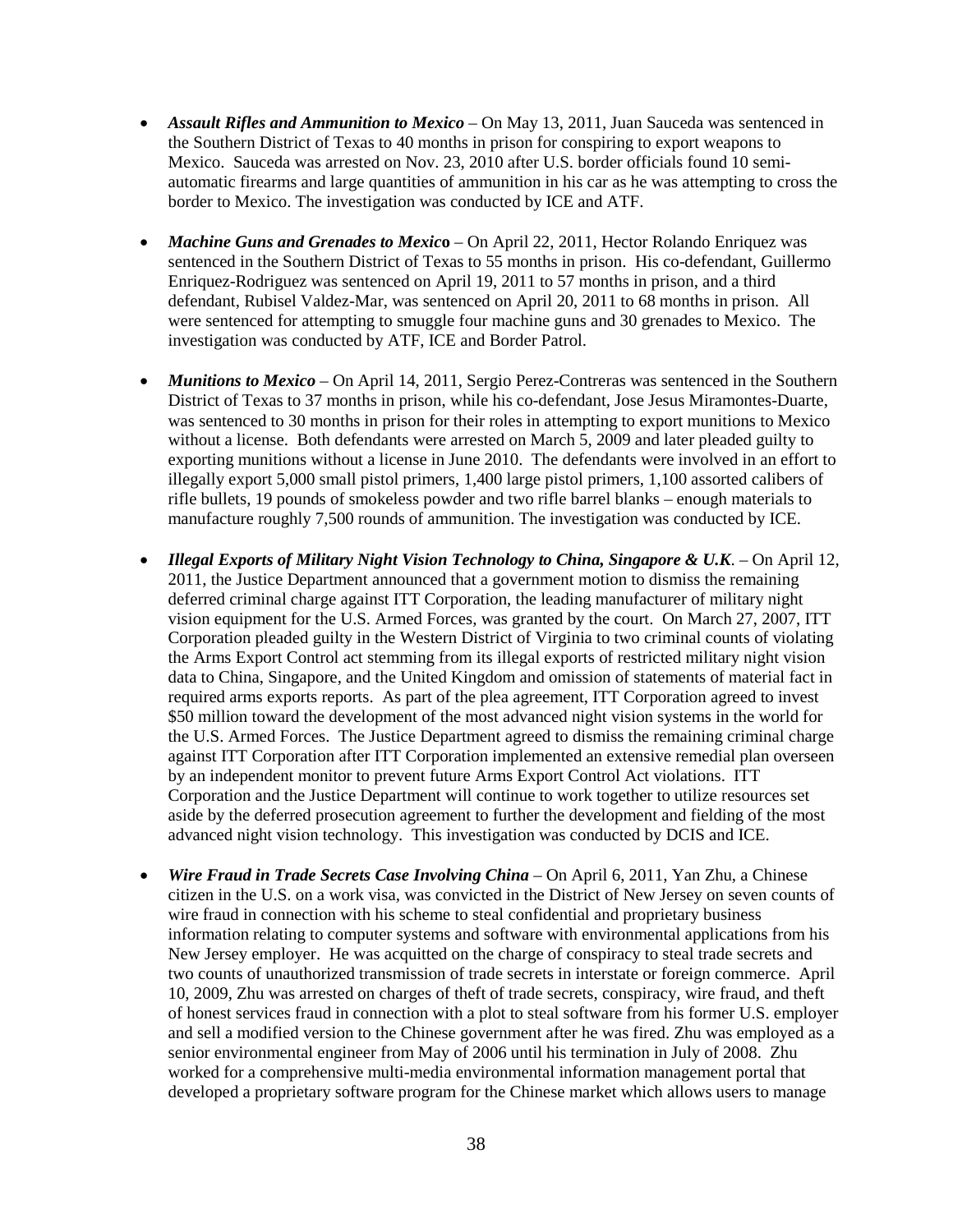air emissions, ambient water quality, and ground water quality. Zhu was sentenced on Jan. 5, 2012 to three years of probation and a \$700 special assessment. This investigation was conducted by the FBI

- *Firearms Components to the United Kingdom* On March 28, 2011, defendants Charles Shearon, Elmer Hill, Michael Curlett and Arnold See, Jr., pleaded guilty in the Middle District of Tennessee to conspiracy and violations of the Arms Export Control Act. On Feb. 8, 2011, a grand jury an indictment charging these defendants, another individual and a Nashville, Tenn., arms manufacturer with conspiracy to violate the Arms Export Control Act and other offenses in connection with the illegal export and import of firearms and firearms components. The indictment charged Guy Savage, of the United Kingdom, Sabre Defence Industries, LLC, a Nashville-based arms manufacturing company owned by Savage, as well as four officers of Sabre: Charles Shearon, Elmer Hill, Michael Curlett, and Arnold See, Jr. The indictment alleged that the defendants conspired to cause firearm components on the U.S. Munitions List to be exported from the United States without first obtaining authorization from the Department of State, by falsifying shipping records, concealing components in false bottoms of shipping cartons, and mislabeling and undervaluing shipments of firearm components. The investigation was conducted by the ATF and ICE.
- *Assault Rifles and Explosives For Export* On March 22, 2011, Yanny Aguila Urbay was sentenced in the Southern District of Florida to 60 months in prison and his co-defendant, Abdalaziz Aziz Hamayel, was sentenced to 48 months in prison. On Jan. 27, 2011, Urbay was convicted of conspiracy to possess stolen, fully-automatic M-16s, AK-47s and silencers, and receiving grenades and improvised explosive devices. On Dec. 16, 2010 Hamayel, pleaded guilty to conspiracy to possess stolen machine guns and to transport grenades and improvised explosive devices. Urbay and Hamayel were first charged by complaint on Aug. 31, 2010. The charges resulted from an undercover operation in which Hamayel and Urbay met with an undercover agent and discussed the purchase price of between 200-300 stolen automatic assault rifles, 150 grenades and remotely detonated explosives. According to the court documents, Hamayel indicated that the arms would be destined for abroad. During negotiations, the defendants were shown two M-16s, an AK-47, two grenades, and two improvised explosive devices for an unknown purchaser. Hamayel later requested a picture of the weapons to show his money supplier as proof that the weapons and explosives were available. Hamayel then traveled to the West Bank. Hamayel was arrested upon his return to Miami from Jordan on Aug. 30, 2010. Urbay was arrested on Sept. 6, 2010 in Miami. The investigation was conducted by the FBI.
- *Semi-Automatic Assault Rifles to Mexico* On March 17, 2011, defendants Dario Rodriguez-Gomez, Manuel Gamez-Valenzuela, and Daniel Bernal-Perez were sentenced in the Northern District of Georgia to 36 months in prison; 24 months in prison; and 84 months in prison, respectively. All three defendants were indicted on March 9, 2010. Rodriguez-Gomez pleaded guilty on Jan. 7, 2011 to conspiracy to transport semi-automatic assault rifles to Mexico as well as one count of being an illegal alien in possession of a firearm. Gamez-Valenzuela pleaded guilty to the conspiracy count on Jan. 7, 2011. Bernal-Perez pleaded guilty on Jan. 19, 2011 to being an illegal alien in possession of firearms. The investigation was conducted by ATF, DEA, and ICE.
- *Firearms and Ammunition to Mexico* **–** On March 10, 2011, a grand jury in New Mexico indicted 11 members of a firearms trafficking ring headquartered in Columbus, N.M. The defendants charged the indictment include Angelo Vega, the Columbus chief of police; Eddie Espinoza, the mayor of Columbus; and Blas Gutierrez, a Columbus village trustee, as well as Ian Garland, Alberto Rivera, Miguel Carrillo, Ricardo Gutierrez, Manuel Ortega, Vicente Carreon,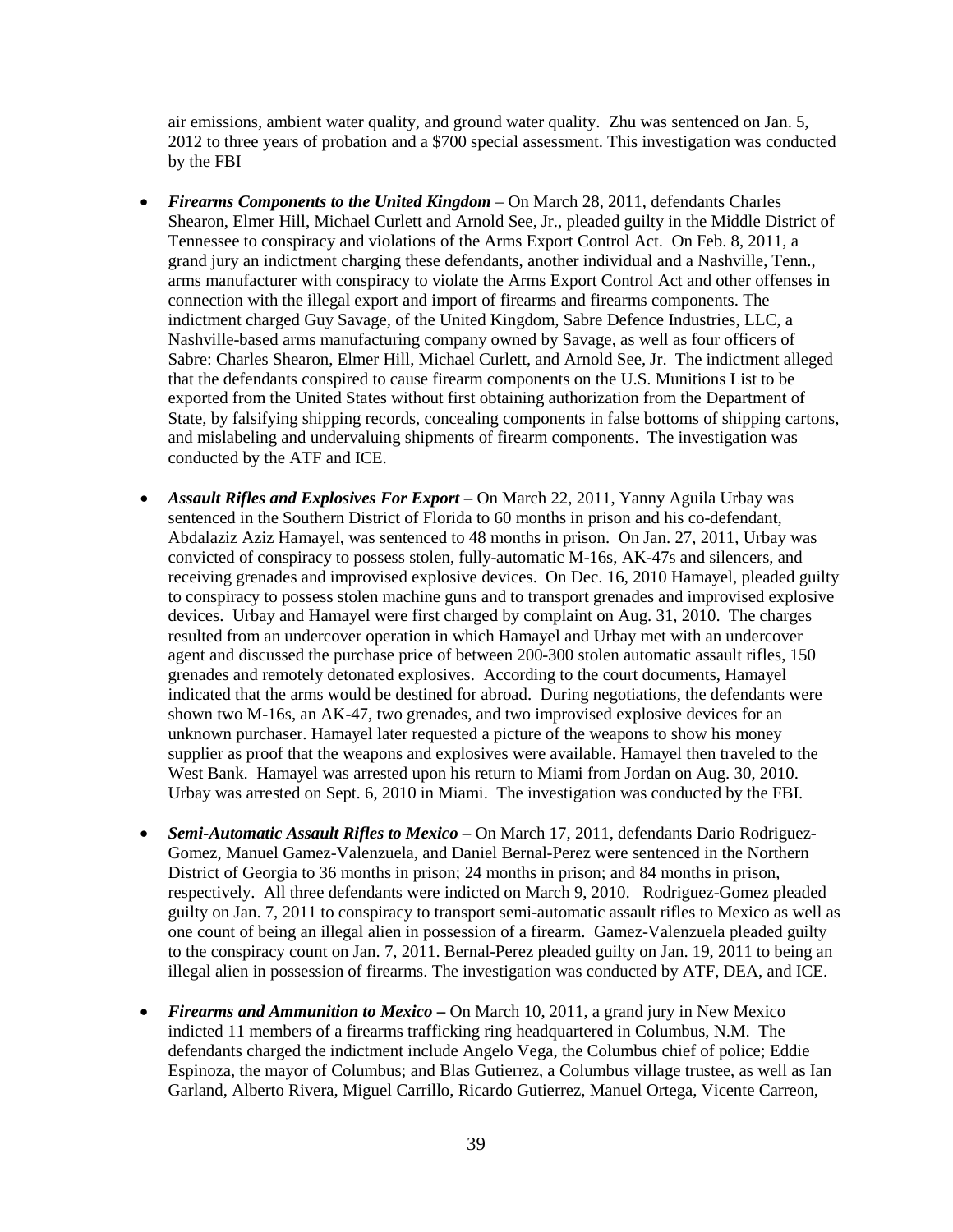Eva Lucie Gutierrez, and Ignacio Villalobos. Columbus is a small border village across from the Mexican city of Puerto Palomas. The indictment alleges that, between January 2010 and March 2011, the defendants engaged in a conspiracy to purchase firearms for illegal export to Mexico. During this 14-month period, the defendants allegedly purchased approximately 200 firearms from Chaparral Guns in Chaparral, N.M. that are favored by the Mexican Cartels, including AK-47-type pistols, weapons resembling AK-47 rifles, and 9 mm pistols. The defendants allegedly obtained firearms by falsely claiming they were the actual purchasers of the firearms, when they were actually acting as "straw purchaser" and buying the firearms on behalf of others. During the case, agents seized 40 AK-47 type pistols, 1,580 rounds of 7.62 ammunition and 30 high-capacity magazines from the defendants before they crossed the U.S.-Mexico border. The indictment alleges that 12 firearms previously purchased by the defendants later were found in Mexico and were traced back to these defendants. Angelo Vega pleaded guilty on Aug. 25, 2011 to one count of conspiracy to smuggle firearms, one count of smuggling goods from the United States and one count of extortion. Several other defendants have also pleaded guilty to charges in the indictment. Eddie Espinoza pleaded guilty on July 12, 2011 and was sentenced to 51 months in prison on June 14, 2012. Alberto Rivera pleaded guilty on July 15, 2011 and was sentenced to 90 months in prison on Oct. 9, 2012. Miguel Carrillo pleaded guilty on July 19, 2011 and was sentenced on Oct. 9, 2012 to 46 months in prison. Manuel Ortega pleaded guilty on July 20, 2011 and was sentenced to 70 months in prison on Oct. 9, 2012. Gabriela Gutierrez pleaded guilty on April 4, 2012 and was sentenced on Oct. 9, 2012 to 24 months in prison. Ian Garland pleaded guilty on July 21, 2011 and was sentenced to five years in prison on May 24, 2012. Vicente Carreon pleaded guilty on July 22, 2011 and was sentenced on March 21, 2012 to 46 months in prison. Eva Gutierrez pleaded guilty on July 15, 2011. Ricardo Gutierrez pleaded guilty on July 18, 2011. Blas Gutierrez pleaded guilty on Aug. 1, 2011. The investigation was conducted by ATF, ICE and DEA.

- *Firearms to Colombia* **--** On March 8, 2011, in the Southern District of Texas, Patrick Regan and his Colombian-born wife, Ximena del Pilar Echeverry Arias were arrested on a criminal complaint charging the couple with conspiracy, smuggling goods from the United States and possession of a firearm with an obliterated serial number. In Dec. 2010, agents saw Regan and Arias ship numerous boxes addressed to recipients in Colombia. An examination of those boxes resulted in a determination that the name of the addressee was fictitious, the shipping address was an abandoned residence in Colombia, the shipper's name and address was fictitious and the contents falsely described. The boxes contained 16 firearms and each had its serial number obliterated. Agents intercepted two subsequent firearms shipments allegedly made by Regan to Colombian addresses. Records obtained during the investigation showed Arias, while living in Colombia, had allegedly signed for 12 of the 67 similarly suspicious packages addressed to her home and wire transferred more than \$39,000 from a bank in Colombia to Regan's account in the United States. At the time of the arrests, agents seized 50 lower and 13 upper receivers for AR-15 style semi-automatic rifles, an unregistered fully assembled short-barrel AR-15 rifle, two pieces of metal working machinery and 13 AR-15 style lower receivers. The Colombian National Police arrested three individuals in Colombia and dismantled a workshop where firearms were being assembled from the lower receivers Regan and Arias allegedly supplied and other essential components. This investigation was conducted by ATF and ICE.
- *Firearms and Ammunition to Mexico* On Feb. 11, 2011, Isaac Cervantes-Sanchez and Leonel Richard Soto, were sentenced in the Southern District of Texas to 46 months in prison and 24 months in prison, respectively, for their roles in the straw purchasing firearms and ammunition bound for Mexico. Cervantes-Sanchez was convicted of illegally exporting munitions, while Soto was convicted of lying to buy two AK-47s for Cervantes-Sanchez. Both men pleaded guilty to the offenses in December 2010. In August 2009, federal agents saw the defendants load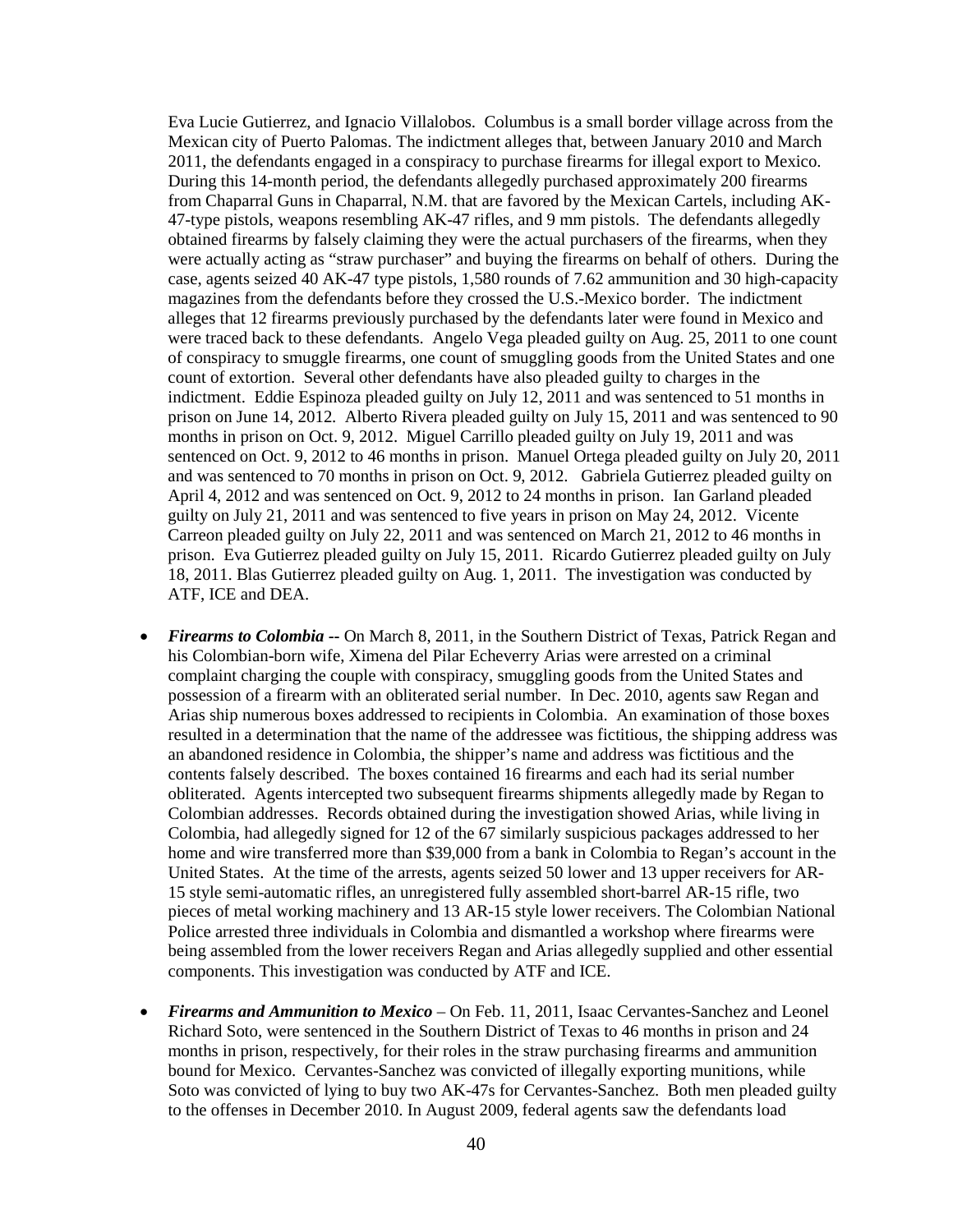approximately 4,000 rounds of ammunition into a vehicle driven by Cervantes. CBP agents stopped Cervantes and Soto as they attempted to leave the United States. Cervantes admitted to exporting the ammunition to Mexico. Soto purchased two AK-47 type firearms for Cervantes and was paid \$300 to do so. Both men have been in federal custody since their August 2008 arrest. The investigation was conducted by ATF, ICE and CBP.

- *Ammunition to Mexico* On Feb. 11, 2011, Arnulfo Chavarin, Mariano Perez-Rodriguez and Francisco Chavez were arrested in the District of Arizona in connection with the export of firearms and ammunition to Mexico. Authorities discovered 12,525 rounds of ammunition in Chavarin's vehicle at the Douglas, Ariz., port of entry. Perez-Rodriguez and Chavez face additional charges as illegal aliens in possession of weapons.
- *Assault Weapon Parts and Gun Sights to Philippines* On Feb. 7, 2011, Mike Cabatingan pleaded guilty in the District of Arizona to conspiracy to violate the Arms Export Control Act and the International Emergency Economic Powers Act. On Feb. 24, 2010, a federal grand jury in the Central District of California returned an indictment against Cabatingan, Romulo Reclusado and another man for conspiring to illegally export defense articles and other controlled items from the United States to the Philippines. The defendants allegedly conspired to export to the Philippines molds used to make components for AR-15 assault rifles as well as holographic rifle sights. Aguayo and Cabatingan were arrested on Feb. 25, 2010. Reclusado remains at large. Reclusado was previously convicted in 1997 of conspiracy to transfer machine guns and illegally transferring machine guns for which he received a 27-month prison sentence. On Jan. 12, 2011, the court granted a motion to dismiss the case against the third defendant. The investigation was conducted by ICE and DCIS.
- *Tactical SUVs Armed with M 134 Mini-guns to Turkmenistan* On Feb 4, 2011, Ruslan Gilchenko was sentenced in the District of Arizona to 18 months in prison and three years supervised release for conspiracy to violate the Arms Export Control Act. A Feb. 24, 2010 indictment charged Gilchenko and Victor Dobrogaiev with conspiracy to violate the Arms Export Control Act, money laundering and fraud charges. According to the charges, Gilchenko and Dobrogaiev attempted to obtain three sport utility vehicles outfitted with M134 Mini-guns, which are fully automatic defense suppression weapons that fire at a rate of 3,000 rounds per minute, for illegal export to Turkmenistan. As part of the conspiracy, the defendants allegedly agreed to pay \$1.2 million to purchase three armed vehicles and forwarded \$340,000 to sellers in the U.S. as a down payment. In connection with the transaction, Gilchenko, who represents a company in Slovenia called MG CZ Group, allegedly sought to defraud the government of Turkmenistan of by causing the price of the transaction to be inflated. Gilchenko pleaded guilty to the conspiracy count on Sept. 29, 2010. The investigation was conducted by ICE.
- *Specialized Metals For Iranian Missile Program*  On Feb. 1, 2011, an indictment returned on July 21, 2010, was unsealed in the District of Columbia charging Milad Jafari, an Iranian citizen and resident, with illegally exporting and attempting to export specialized metals from the United States through companies in Turkey to several entities in Iran -- including entities that have been sanctioned for their involvement in Iran's ballistic missile activities. The Treasury Department also designated Jafari, several of his family members, associates, and corporate entities in Iran and Turkey, under Executive Order 13382, which targets for sanctions the proliferators of weapons of mass destruction and their supporters – thereby isolating them from the U.S. financial and commercial systems. According to the Treasury designation, Jafari and his associates operate a procurement network that provides direct support to Iran's missile program by securing metal products, including steel and aluminum alloys, for subordinates of Iran's Aerospace Industries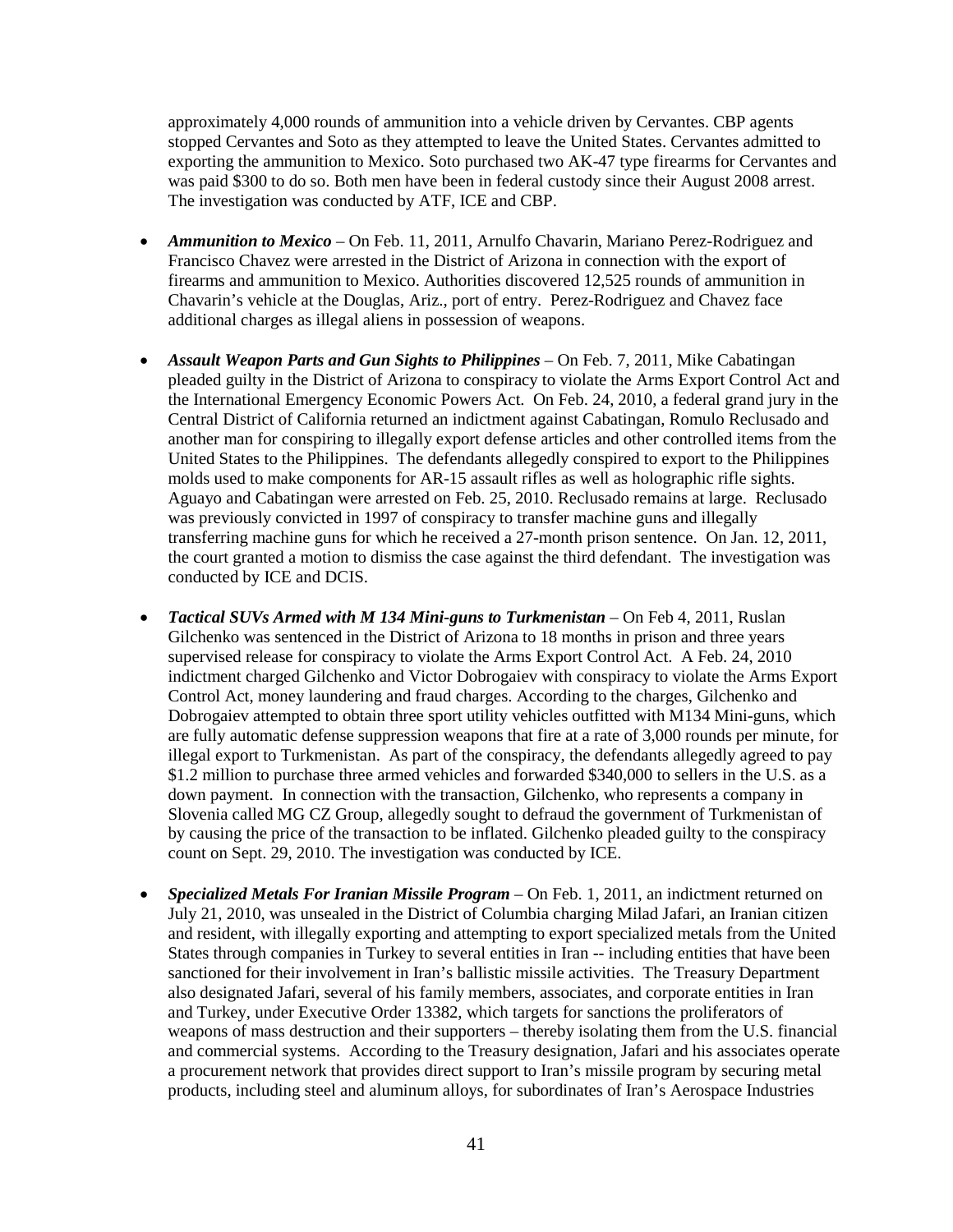Organization (AIO). The indictment alleges that Jafari and others operated Macpar and STEP, businesses with locations in Istanbul and Tehran. From Feb. 2004 through Aug. 2007, Jafari and his conspirators solicited orders from customers in Iran and purchased goods from U.S. companies on behalf of these Iranian customers. Jafari and others allegedly wired money to the U.S. companies as payment, concealed from the U.S. companies the end-use of the goods, and caused the goods to be shipped to Turkey and later to Iran. For instance, the indictment alleges that in July 2006, Sanam Industrial Group – an entity in Iran that is controlled by Iran's AIO and has since been sanctioned by the U.S. and United Nations for involvement in nuclear and ballistic missile activities -- issued to Jafari's company, STEP, a request for quote for 660 pounds of a specialized steel welding wire with aerospace applications in rocket/missile casings. Jafari caused an order to be placed for 660 pounds of this welding wire with a Nevada company. The following month, the Nevada firm received more than \$38,000 from Jafari's company, Macpar. According to the indictment, Jafari made arrangements for the welding wire to be picked up from the Nevada company. In response to questions from the Nevada company about the end-use of the welding wire, Jafari told the company that the materials "will not be exported from Turkey and will not be used for any nuclear, missile or chemical/biological weapons related applications," the indictment alleges. The shipment was detained by the Commerce Department in 2007 before it left the country. The indictment alleges that Jafari and his conspirators were successful in causing several shipments of other materials to be exported from the United States to Iran via Turkey, including: three kilograms of custom-made brazing alloy, 1,366 pounds of commercial bronze bars, electronic testing equipment, U.S. fiber-optic equipment and aerosol generators for fire suppression systems. The investigation was conducted by BIS and FBI.

• *Electronics Used in Military Radar & Electronic Warfare to China* – On Jan. 27, 2011, Yufeing Wei was sentenced in the District of Massachusetts to 36 months in prison, while on Jan. 26, 2011, her co-defendant, Zhen Zhou Wu, was sentenced to 97 months in prison. Their company, Chitron Electronics, Inc. was fined \$15.5 million. Wei, Wu and Chitron Electronics, Inc. were convicted at trial on May 17, 2010 of conspiring for a period of more than ten years to illegally export to the People's Republic of China military electronics components and sensitive electronics used in military phased array radar, electronic warfare and missile systems. Several Chinese military entities were among those receiving the exported equipment. Wu and Wei were also both convicted of filing false shipping documents with the U.S. government. As proven at trial, defendants illegally exported military electronic components to China through Hong Kong. The electronics exported are primarily used in military phased array radar, electronic warfare, military guidance systems, and military satellite communications. The defendants also illegally exported Commerce Department-controlled electronics components to China with military applications such as electronic warfare, military radar, and satellite communications systems. Wu founded and controlled Chitron, with headquarters in Shenzhen, China and a U.S. office located in Waltham, Mass., where defendant Wei served as Manager. Wu and Chitron sold electronics from the U.S. to Chinese military factories and military research institutes, including numerous institutes of the China Electronics Technology Group Corporation, which is responsible for the procurement, development and manufacture of electronics for the Chinese military. Since as early as 2002, Wu referred to Chinese military entities as Chitron's major customer and employed an engineer at Chitron's Shenzhen office to work with Chinese military customers. By 2007, 25% of Chitron's sales were to Chinese military entities. Shenzhen Chitron Electronics Company Limited, Wu's Chinese company through which U.S. electronics were delivered to the Chinese military and other end-users, was also indicted. On Feb. 9, 2011, Chitron-Shenzhen received a fine of \$1.9 million for refusing to appear for trial. Co-defendant Bo Li, aka Eric Lee, previously pled guilty to making false statements on shipping documents. The case was investigated by BIS; ICE; FBI; and DCIS.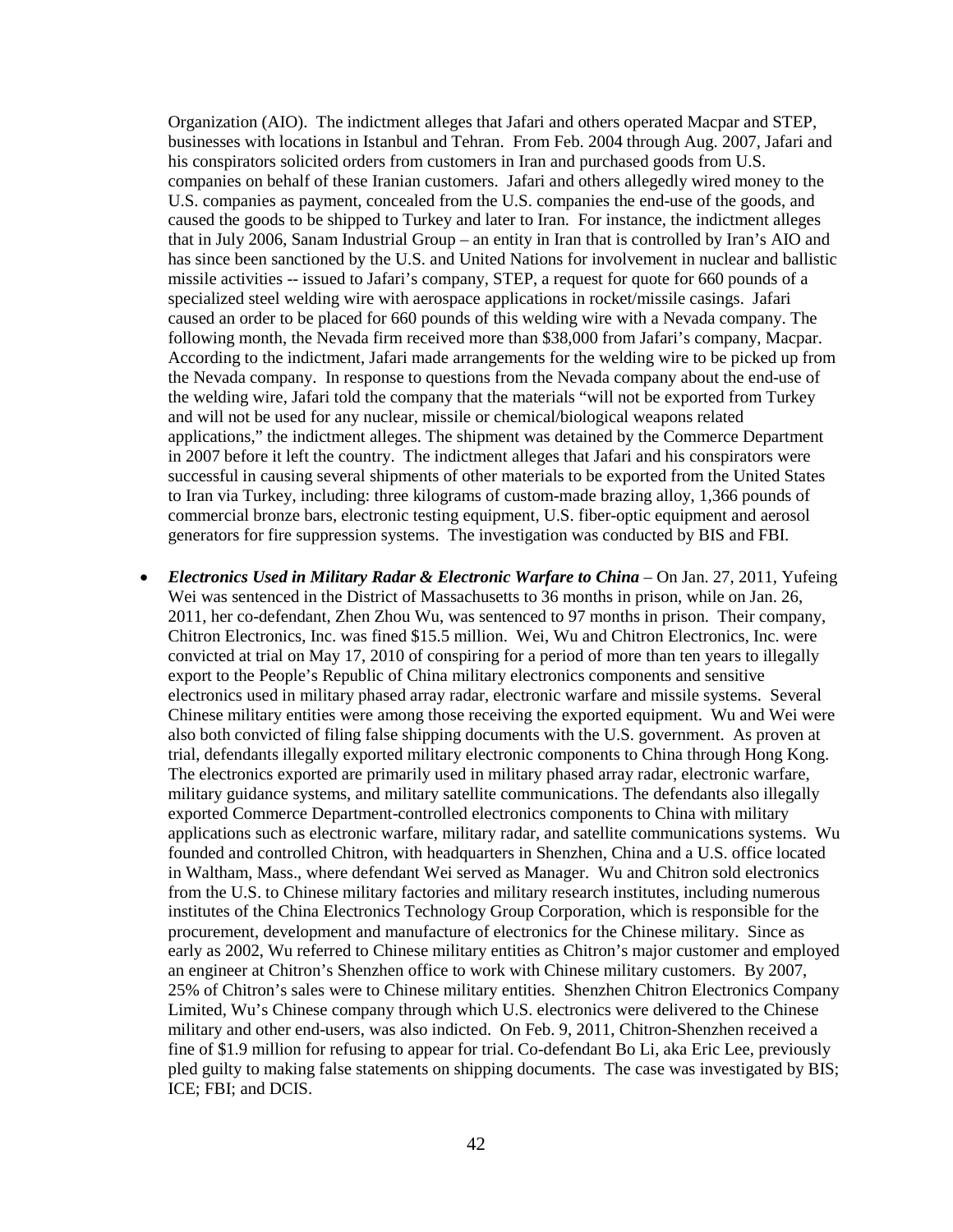- **AK-47s and Other Firearms to Mexico** On Jan. 25, 2011, federal prosecutors in the District of Arizona announced that grand juries had returned five different indictments against 34 defendants accused of illegally trafficking firearms from the United States to Mexico. That day, law enforcement authorities in Arizona arrested 20 defendants charged in one indictment (*U.S. v. Avila et a*l) with conspiring to purchase hundreds of firearms, including AK-47s, to be illegally exported to Mexico, by acting as "straw purchasers," i.e., falsely declaring they were buying the weapons for themselves when they were purchasing them for others. Four other indictments (*U.S. v. Flores, U.S. v. Broome, U.S. v. Aguilar*, and *U.S. v. Abarca*) charged 14 additional defendants with making false statement during the purchase of a firearm, in connection with "straw purchases" of multiple firearms destined for Mexico. On Aug. 22, 2011, defendant Jeffrey David Broome was sentenced to 30 months in prison and three years supervised release, after pleading guilty on May 23, 2011 to conspiracy violations. Defendant Daniel Kevin Abarca pleaded guilty on Aug. 8, 2011 to false statements in connection with the acquisition of a firearm and he was sentenced Aug. 10, 2011 to time served and three years supervised release. The investigations were conducted by an Organized Crime Drug Enforcement Task Force consisting of ATF, ICE, IRS, DEA, the Department of Agriculture and the Phoenix Police Department.
- *Stealth Missile Exhaust Designs and Military Technical Data to China* On Jan. 24, 2011, a federal judge in the District of Hawaii sentenced Noshir Gowadia, 66, of Maui to 32 years in prison for communicating classified national defense information to the People's Republic of China (PRC), illegally exporting military technical data, as well as money laundering, filing false tax returns and other offenses. On Aug. 9, 2010, a federal jury in the District of Hawaii found Gowadia guilty of 14 criminal violations after six days of deliberation and a 40-day trial. These included five criminal offenses relating to his design for the PRC of a low-signature cruise missile exhaust system capable of rendering a PRC cruise missile resistant to detection by infrared missiles. The jury also convicted Gowadia of three counts of illegally communicating classified information regarding lock-on range for infrared missiles against the U.S. B-2 bomber to persons not authorized to receive such information. Gowadia was also convicted of unlawfully exporting classified information about the B-2, illegally retaining information related to U.S. national defense at his home, money laundering and filing false tax returns for the years 2001 and 2002. Gowadia was an engineer with Northrop Grumman Corporation from 1968 to 1986, during which time he contributed to the development of the unique propulsion system and low observable capabilities of the B-2 bomber. Gowadia continued to work on classified matters as a contractor with the U.S. government until 1997, when his security clearance was terminated. Evidence at trial revealed that from July 2003 to June 2005, Gowadia took six trips to the PRC to provide defense services in the form of design, test support and test data analysis of technologies for the purpose of assisting the PRC with its cruise missile system by developing a stealthy exhaust nozzle and was paid at least \$110,000 by the PRC. The jury convicted Gowadia of two specific transmissions of classified information: a PowerPoint presentation on the exhaust nozzle of a PRC cruise missile project and an evaluation of the effectiveness of a redesigned nozzle, and a computer file providing his signature prediction of a PRC cruise missile outfitted with his modified exhaust nozzle and associated predictions in relation to a U.S. air-to-air missile. The prosecution also produced evidence which documented Gowadia's use of three foreign entities he controlled, including a Liechtenstein charity purportedly for the benefit of children, to disguise the income he received from foreign countries. This case was investigated by FBI, the U.S. Air Force Office of Special Investigations, the IRS, U.S. Customs and Border Protection, and ICE.
- *Ammunition Primers to Jamaica* On Jan. 24, 2011, Orville Andrew Braham, of Brockton, Mass., was indicted in the Southern District of Florida in connection with the transportation in his luggage of ammunition primers, which caused an explosion at the Miami International Airport on Dec. 28, 2010. Braham boarded a flight in Boston ultimately bound for Jamaica with hundreds of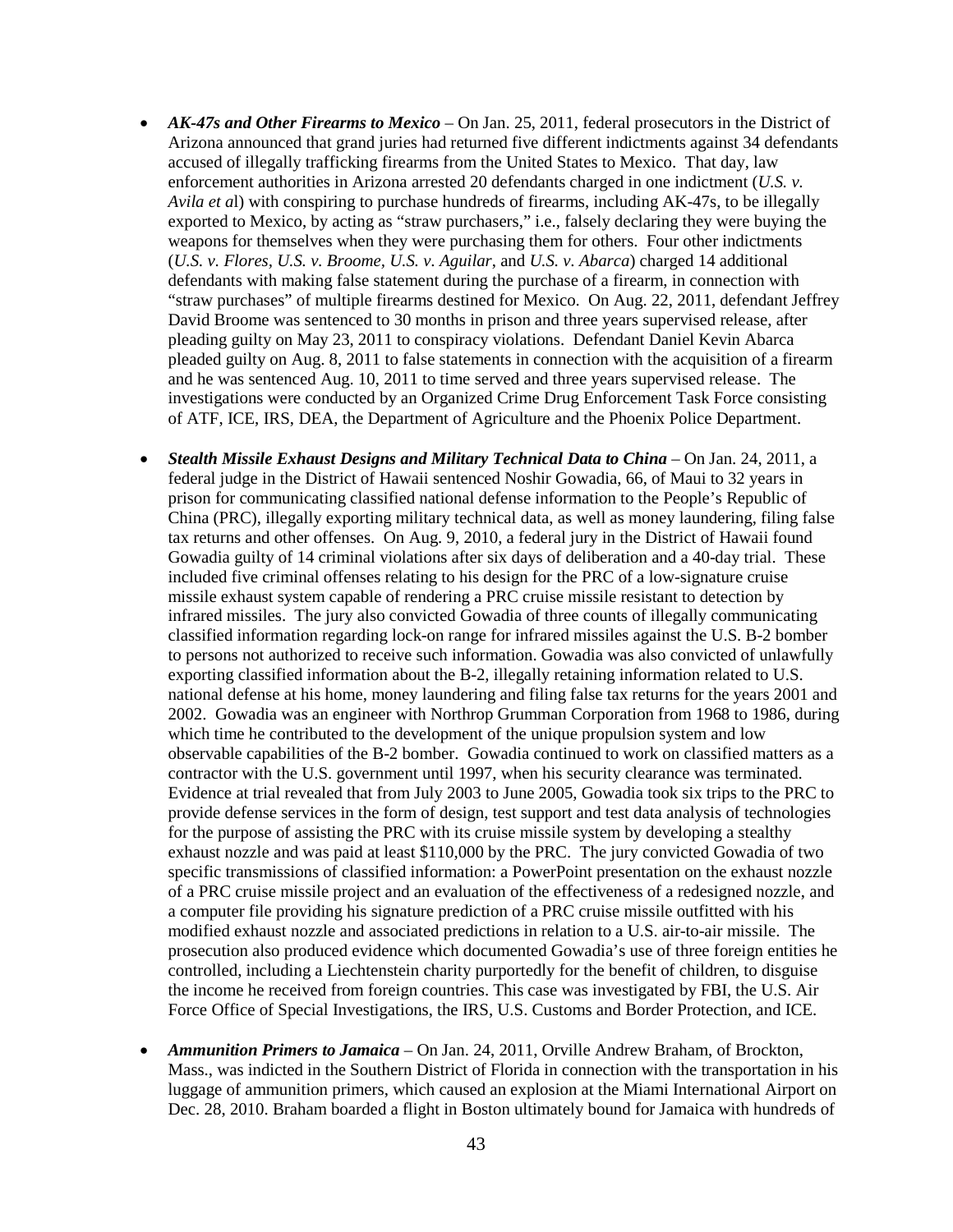.45 caliber ammunition primers concealed in his luggage. The primers exploded when a baggage handler at the Miami airport placed the luggage on the ground. On Feb. 22, 2011, Braham pleaded guilty to charges in the case. He was later sentenced on May 10, 2011 to six months in prison followed by 6 months supervised release, but later received an amended sentence changing his supervised release to three years. The investigation was conducted by FBI, ATF and Department of Transportation.

- *AK-47s Assault Rifles to Somalia*  On Jan. 17, 2011, Chanoch Miller, an Israeli national, was sentenced to 18 months in prison and 36 months supervised release, while his co-defendant Joseph O'Toole, a former U.S. Air Force Colonel F-4 fighter pilot, was sentenced on Dec. 14, 2010 to 12 months and a day in prison followed by 24 months of supervised release. On Oct. 5, 2010, Miller and O'Toole pleaded guilty in the Southern District of Florida to charges of knowingly and willfully conspiring to export AK-47 assault rifles from the U.S. to Somalia without a license from the Department of State. According to the indictment and statements made during the plea hearing, beginning in April 2010, Miller contacted O'Toole to arrange for the transportation of approximately 6,000 fully automatic AK-47 assault rifles from Bosnia to Somalia. To facilitate the transportation of the AK-47 assault rifles, O'Toole contacted an individual who, unbeknownst to O'Toole, was working undercover for ICE and the DCIS. Miller agreed to purchase 700 fully automatic AK-47 assault rifles from the undercover individual. These assault rifles were to be shipped from the United States through Panama and then to Somalia. Miller paid \$116,000 to the undercover individual as partial payment of the transportation costs and commissions to O'Toole for the shipment of the 700 assault rifles. Both defendants were charged in a June 17, 2010 indictment with conspiring and attempting to illegally export defense articles, money laundering and money laundering conspiracy. The investigation was conducted by ICE and DCIS.
- *Bullet-Proof Vest Inserts to Colombia*  On Jan. 13, 2011, Jerome Stewart Pendzich, of Hampton, Tenn., pleaded guilty in the Eastern District of Tennessee to violating the Arms Export Control Act. According to court documents, ICE agents became aware that Pendzich was attempting to sell a bullet-proof vest on E-bay. In May and June 2009, Pendzich attempted to export military-grade, small-arms protective inserts to purchasers in Colombia, who were undercover agents. Pendzich was sentenced to 46 months in prison and three years supervised release on Oct. 12, 2011. The investigation was conducted by ICE.
- *Weapons to Mexico* On Jan. 11, 2011, former U.S. Army First Sergeant Manuel Zamora-Mendoza was sentenced to three years probation in the Southern District of Texas in connection with his efforts to smuggle rifles, ammunition and night vision goggles to Mexico. On July 3, 2010, Zamora-Mendoza was arrested while attempting to enter Mexico from Laredo after CBP officers found seven rifles, two handguns, six rifle scopes and 6,729 rounds of ammunition, and a pair of night vision goggles concealed in his vehicle. The night vision goggles were from his military unit in Fort Hood. This investigation was conducted by ICE and ATF.
- *Iran Embargo Violations* On Jan. 10, 2011, the Child Foundation, a charity in Oregon, and its founder and CEO, Mehrdad Yasrebi, pleaded guilty in the District of Oregon to conspiracy to defraud the United States by concealing violations of the U.S.-embargo on Iran. Yasrebi and the charity admitted that they used several different methods to facilitate money transfers to Iran through the Child Foundation. Using a series of money transmitters and the Swiss bank account of a related charity, the defendants arranged for claimed embargo-exempt food commodities transactions from Dubai designed to disguise what were, in reality, significant cash transfers to Iran. On March 6, 2012, Yasrebi was sentenced to five years probation with a year of home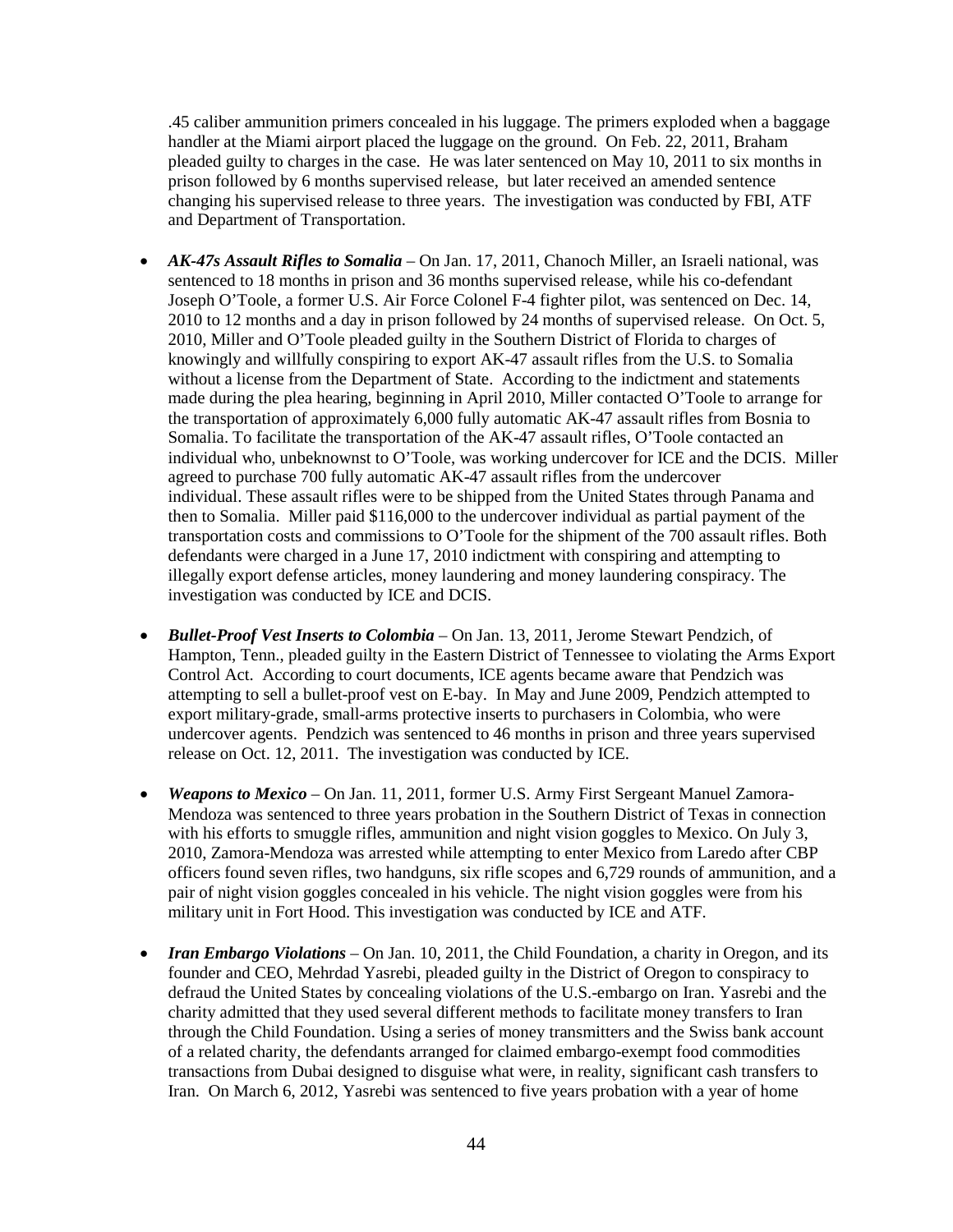detention, and a \$50,000 fine. In addition, the Child Foundation was sentenced to two years probation on the condition that it receives OFAC approval for any continuing activities, on their behalf, involving cash or in kind goods transfers into Iran. Child Foundation was also ordered to pay a \$50,000 fine. This investigation was conducted by the FBI, IRS, and ICE.

- *U.S. Military Equipment to Yemen* On Jan. 7, 2011, Amen Ahmed Ali was sentenced in the Eastern District of California to five years in prison followed by three years supervised release for conspiracy to act as an illegal agent of a foreign government, to possess stolen government property, and to unlawfully export defense materials. Ali pleaded guilty to these violations on Oct. 7, 2010. Beginning in 1987, Ali conspired with others to act as an unregistered agent of the Government of Yemen, and received instructions and acted on behalf of the Armed Forces Department of the Republic of Yemen. Ali admitted that he took official actions on behalf of the Yemeni Government and that, among other things, he issued documents in 2002 ordering the arrest of a person upon his return to Yemen. Ali also admitted that in 2003 he had conspired with another person to cause various defense articles to be exported to Yemen without a license, including bullet proof vests and chemical protective suits. Finally, Ali admitted in his plea agreement that in late 2005 and early 2006, he negotiated with an undercover FBI agent to obtain and ship to Yemen materials that he believed were stolen U.S. military equipment, including night vision goggles, satellite telephones and laptop computers. The investigation was conducted by the Joint Terrorism Task Force, including FBI and ICE.
- *Assault Weapons to Mexico* On Jan. 5, 2011, Jesus Quintanilla was sentenced in the Southern District of Texas to 37 months in prison for straw purchasing 13 firearms. He was arrested in July 2010 and pleaded guilty in October 2010. After ATF agents saw Quintanilla attempt to purchase an AK-47 type weapon, agents approached him and he admitted to agents that he had previously purchased nine AK-47 type weapons and four pistils for another person who was reportedly associated with a Mexican drug cartel. The investigation was conducted by the ATF.
- *Weapons and Ammunition to Nigeria* On Jan. 3, 2011, Emenike Charles Nwankwoala, of Laurel, Md., was sentenced in the District of Maryland to 37 months in prison followed by two years supervised release in connection with a scheme to export guns, including shotguns and pistols, and ammunition to Nigeria. According to the charges, Nwankwoala illegally shipped weapons and ammunition to Nigeria for a decade, while employed as a state probation officer. He concealed the weapons and ammunition in shipping containers and lied about the contents and destination of these items. The investigation was conducted by ICE, ATF, and BIS.
- *Arms Exports to Russia* On Dec. 13, 2010, in the Middle District of Pennsylvania, Sergey Korznikov, a Russian citizen, pleaded guilty to a superseding information charging him with conspiracy to smuggle military articles from the United States to Russia. Korznikov was later sentenced to 6 months in prison and two years supervised release on July 21, 2011. On July 29, 2010, Korznikov's co-defendant Mark Komoroski was sentenced to 32 months in prison and ordered to pay \$10,000 after pleading guilty to conspiring to smuggle military equipment to Russia. Komoroski, of Nanticoke, Pa.; Korznikov, of Moscow, and two companies, D&R Sports Center and Tactica Limited, were charged in a 2008 superseding indictment with conspiring to smuggle military equipment, including rifle scopes, magazines for firearms, face shields, and other military equipment from the United States to Russian to be resold to unknown persons. The government later dismissed the charges against the corporate defendants, D&R Sports Center and Tactica Limited. The case was investigated by ICE, IRS, ATF, U.S. Postal Service, Department of Commerce and DCIS.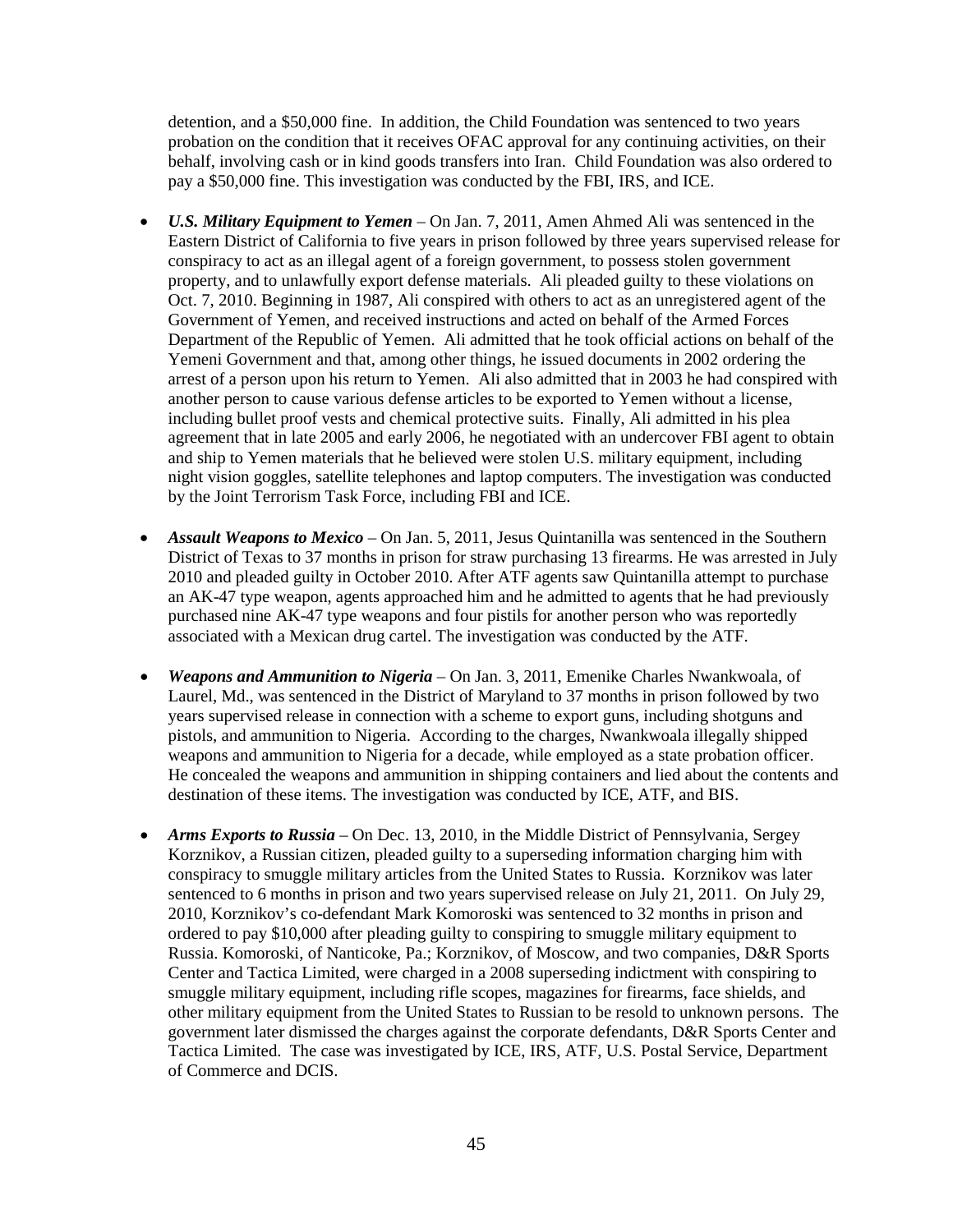- *Valspar Trade Secrets to China* On Dec. 8, 2010, David Yen Lee, a former chemist for Valspar Corporation, a Chicago paint manufacturing company, was sentenced in the Northern District of Illinois to 15 months in prison for stealing trade secrets involving numerous formulas and other proprietary information valued up to \$20 million as he prepared to go to work for a competitor in China. Lee, formerly a technical director in Valspar Corp's architectural coatings group since 2006, pleaded guilty in Sept. 2010 to using his access to Valspar's secure internal computer network to download approximately 160 original batch tickets, or secret formulas for paints and coatings. Lee also obtained raw materials information, chemical formulas and calculations, sales and cost data, and other internal memoranda, product research, marketing data, and other materials from Valspar. Lee admitted that between September 2008 and February 2009, he had negotiated employment with Nippon Paint, in Shanghai, China and accepted employment with Nippon as vice president of technology and administrator of research and development. Lee was scheduled to fly from Chicago to Shanghai on March 27, 2009. He did not inform Valspar that he had accepted a job at Nippon until he resigned on March 16, 2009. Between November 2008 and March 2009, Lee downloaded technical documents and materials belonging to Valspar, including the paint formula batch tickets. He further copied certain downloaded files to external thumb drives to store the data, knowing that he intended to use the confidential information belong to Valspar for his own benefit. There was no evidence that he actually disclosed any of the stolen trade secrets. This investigation was conducted by the FBI.
- *Digital Microwave Radios to Iran* On Nov. 23, 2010, Vikramiditya Singh, a resident of Fountain Hills, Arizona, and the owner of Orion Telecom Networks, Inc., pleaded guilty in the District of Delaware to a one count information alleging that he caused and attempted to cause the illegal export of digital microwave radios to Iran between Sept. 2008 and May 2010. On March 3, 2011, he was sentenced to a fine of \$100,000 and three years probation. This case was investigated by ICE.
- *Ford Motor Company Trade Secrets to China* On Nov. 17, 2010, Yu Xiang Dong, aka Mike Yu, a product engineer with Ford Motor Company pleaded guilty in the Eastern District of Michigan to two counts of theft of trade secrets. According to the plea agreement, Yu was a Product Engineer for Ford from 1997 to 2007 and had access to Ford trade secrets, including Ford design documents. In December 2006, Yu accepted a job at the China branch of a U.S. company. On the eve of his departure from Ford and before he told Ford of his new job, Yu copied some 4,000 Ford documents onto an external hard drive, including sensitive Ford design documents. Ford spent millions of dollars and decades on research, development, and testing to develop and improve the design specifications set forth in these documents. On Dec. 20, 2006, Yu traveled to the location of his new employer in Shenzhen, China, taking the Ford trade secrets with him. On Jan. 2, 2007, Yu emailed his Ford supervisor from China and informed him that he was leaving Ford's employ. In Nov. 2008, Yu began working for Beijing Automotive Company, a direct competitor of Ford. On Oct. 19, 2009, Yu returned to the U.S. Upon his arrival, he was arrested. At that time, Yu had in his possession his Beijing Automotive Company laptop computer. Upon examination of that computer, the FBI discovered that 41 Ford system design specifications documents had been copied to the defendant's Beijing Automotive Company work computer. The FBI also discovered that each of those design documents had been accessed by Yu during the time of his employment with Beijing Automotive Company. Yu was ultimately sentenced to 70 months in prison in April 2011. This case was investigated by the FBI.
- *Fully Automatic AK-47 Machine Guns to Drug Cartels in Mexico* On Nov. 9, 2010, Julian Garcia-Penaloza (aka Martin Ramirez-Rodriguez) was sentenced in the Northern District of Florida to 572 months in prison after pleading guilty on Aug. 17, 2010 to conspiracy to export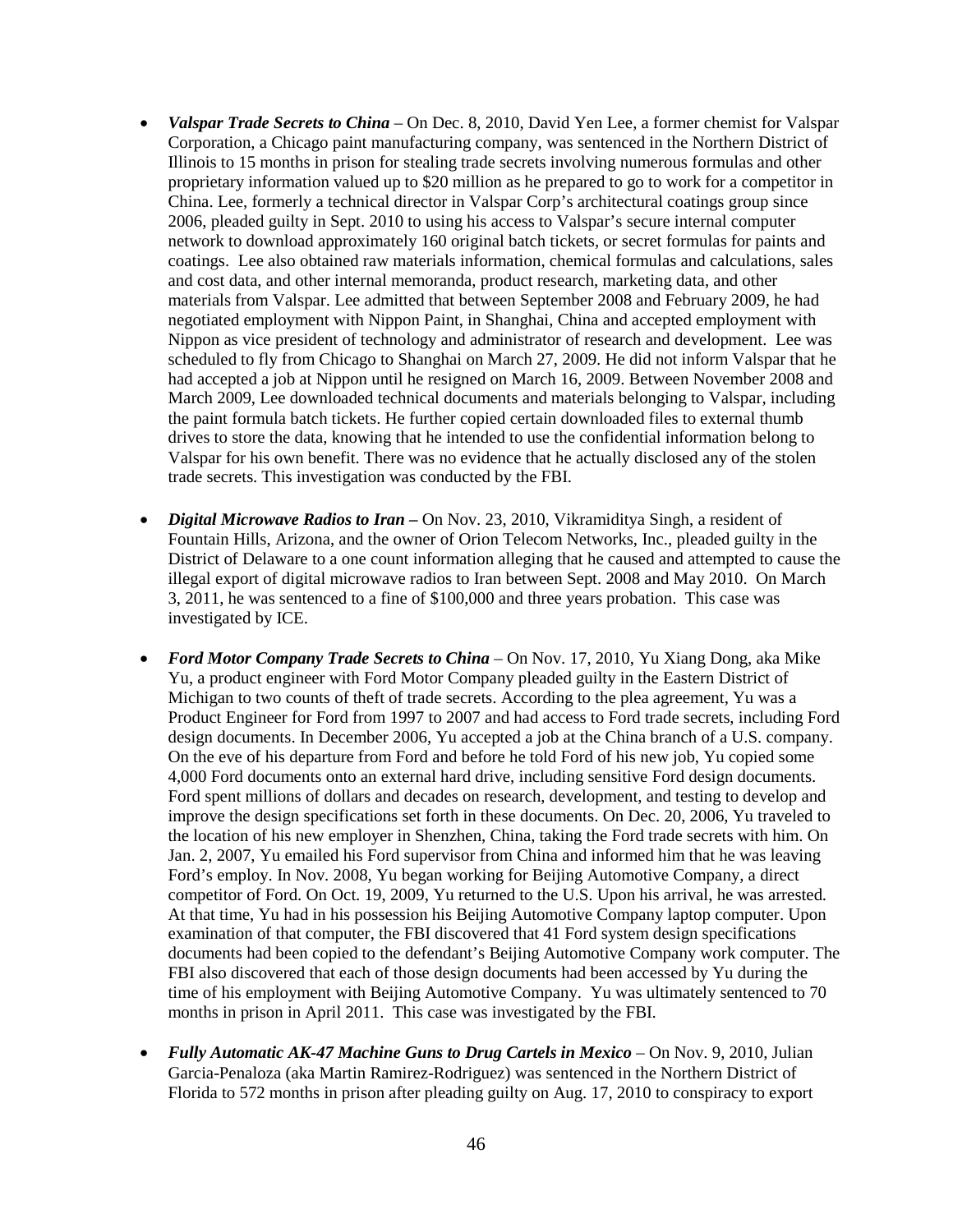machine guns to Mexico, conspiracy to possess and transfer machine guns, as well as additional drug and firearm charges. On June 22, 2010, a federal indictment was returned charging Garcia-Penaloza and Ramiro Gomez-Gomez, both of Mexico, with conspiracy to illegally export 50 fully-automatic AK-47 machine guns to Mexico for use by drug cartels. According to the indictment, Gomez-Gomez told an undercover agent that he had a contact in Mexico who was seeking 800 AK-47s. The defendants also allegedly indicated they were also willing to purchase grenades, bulletproof vests, and ammunition for Mexican cartel operatives. Ultimately, the defendants arranged for \$23,000 as a down payment for the purchase of 50 fully-automatic AK-47s. Gomez-Gomez and Garcia-Penaloza were also charged with illegal possession of firearms and drug violations. The indictment charged five other defendants, including Santiago Valdez-Gomez, Jose Barajas, Pascual Montor-Torres, and Maria Cifuentes-Espinoza and Florencio Barrios-Hernandez, in connection with a related drug conspiracy. The investigation was conducted by ATF, DEA, ICE and local law enforcement in the Northern District of Florida.

- *Firearms to Kosovo & Austria* On Nov. 5, 2010, Ramadan Rama, a native of Kosovo, was charged by criminal complaint in the Eastern District of North Carolina with unlawfully shipping firearms on a common carrier and illegally exporting firearms. Rama allegedly transported two semi-automatic pistols on a flight from North Carolina to Kosovo and later transported a semiautomatic pistol on a flight from North Carolina to Austria. He was later indicted in December 2010 on charges that included violations of the Arms Export Control Act. Rama pleaded guilty on March 9, 2011 to failure to notify a commercial carrier of a firearm and exporting defense articles without a license. He was sentenced on July 21, 2011 to 18 months in prison. This investigation was conducted by ICE.
- *DuPont Trade Secrets to China* On Oct. 26, 2010, Hong Meng, a former research chemist for DuPont, was sentenced in the District of Delaware to 14 months in prison and \$58,621 in restitution for theft of trade secrets. Meng pleaded guilty on June 8, 2010. Meng was involved in researching Organic Light Emitting Diodes (OLED) during his tenure at DuPont. In early 2009, DuPont's OLED research efforts resulted in the development of a breakthrough chemical process (trade secret) that increased the performance and longevity of OLED displays. In the Spring of 2009, while still employed at DuPont and without DuPont's permission or knowledge, Meng accepted employment as a faculty member at Peking University (PKU) College of Engineering, Department of Nanotechnology in Beijing, China, and thereafter began soliciting funding to commercialize his OLED research at PKU. In June 2009, he emailed to his PKU account the protected chemical process from DuPont. He also downloaded the chemical process from his DuPont work computer to a thumb drive which he uploaded to his personal computer. In August 2009, he mailed a package containing 109 samples of DuPont intermediate chemical compounds to a colleague at Northwestern University and instructed his colleague at Northwestern to forward the materials to Meng's office at PKU. Eight of the 109 samples were trade secret chemical compounds. Meng also made false statements to the FBI when questioned about these samples. This investigation was conducted by the FBI.
- *Rocket Propulsion Systems, Engines and Technology to South Korea* On Oct. 20, 2010, Juwhan Yun, a.k.a. Jw Yun, a naturalized U.S. citizen of Korean origin, was sentenced in the Southern District of Florida to 57 months in prison and 3 years supervised release. On May 14, 2010, Yun pleaded guilty to attempting to illegally export defense articles to South Korea, including components for a 20 mm gun, known as the M61Vulcan; components for a SU-27 Russian fighter jet; and RD-180 rocket propulsion systems, and related technology without the required State Department licenses. Yun was arrested on April 15, 2009, in Fort Lauderdale, Fla., and subsequently indicted on April 29, 2009 for attempting to purchase rocket materials for a company working on the Korean Satellite Launch Vehicle project and which was previously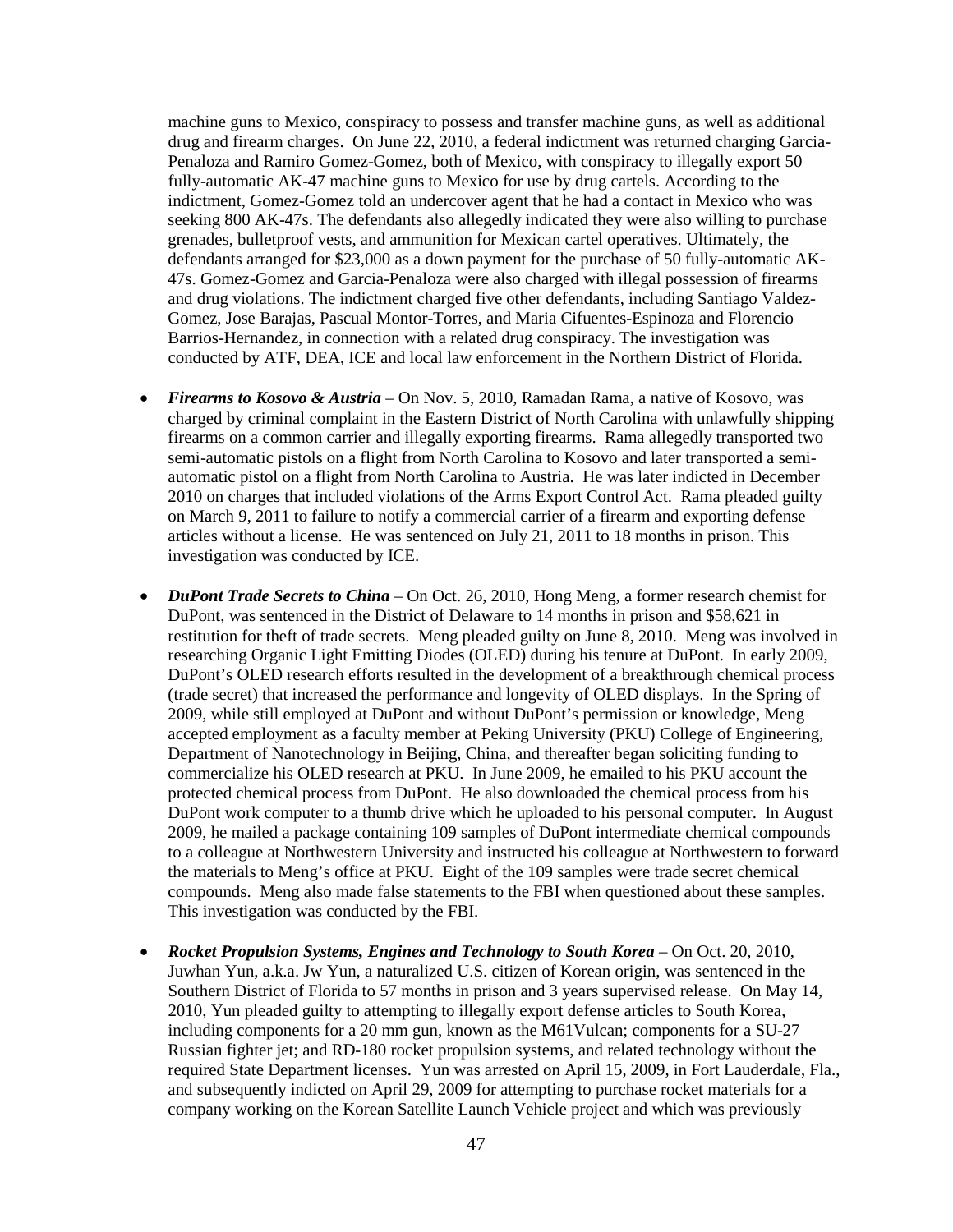involved in developing Korea's KOMPSAT-1 satellite. Yun was previously convicted in May 1989 of conspiracy to violate the Arms Export Control Act in connection with an effort to export 500 quarter-ton bombs of sarin nerve gas to Iran. None of the bombs ultimately made it to Iran. He was sentenced to 39 months in federal prison in 1989. He was released from federal prison in March 1991 and was debarred by the State Department as a result of his conviction. This investigation was conducted by ICE and DCIS.

- *Missiles, Grenade Launchers & Other Weapons to Sri Lankan Terrorists:* On Oct. 18, 2010, a federal jury in the District of Maryland convicted Balraj Naidu, a citizen of Singapore, of conspiracy to provide material support to a foreign terrorist organization stemming from his efforts to supply the Liberation Tigers of Tamil Eelam (Tamil Tigers) with advanced American weaponry. He was later sentenced to 57 months in prison on Dec. 16, 2010. Beginning in February 2006, Naidu and his co-conspirators attempted to purchase state of the art weaponry from China, Thailand, North Korea, the Phillipines and Indonesia for the Tamil Tigers operating within Sri Lanka, to be used to fight against Sri Lankan government forces. Several arms merchants refused to supply the Tamil Tigers with weaponry once the destination for the arms had been disclosed by Naidu and his associates. In April 2006, Naidu's Indonesian sources for weapons unwittingly introduced Naidu and his associates to an agent for an undercover business in Maryland that purported to sell military weapons. In the subsequent months, the conspirators' negotiations with the undercover agent centered on the acquisition of American made weaponry. Terms of the sale included delivery of the weapons to locations in international waters off the coast of Sri Lanka. The weaponry was to be off-loaded by the Sea Tigers, the naval branch of the Tamil Tigers. A co-conspirator, Haniffa Bin Osman, visited Baltimore in the summer of 2006, where he examined and test-fired much of the weaponry. As a result of the trip, Tamil Tiger representatives wire transferred \$250,000 into the undercover business' accounts as down payment on a \$900,000 weapons deal. Approximately 28 tons of weapons and ammunition, which the conspirators believed they were purchasing, was air-lifted to the U.S. territory of Guam. On September 29, 2006, after inspecting the weapons and transferring an additional \$450,000 into the undercover business' accounts, co-conspirators Bin Osman, Haji Subandi, Erick Wotulo and Thirunavukarasu Varatharasa were arrested and indicted. The investigation continued and led to the indictment of Naidu and an alleged Tamil Tigers financier on charges of conspiracy to provide material support to the Tamil Tigers and related offenses. Thirunavukarasu Varatharasa, a citizen of the Democratic Socialist Republic of Sri Lanka; Haji Subandi and retired Indonesian Marine Corps General Erick Wotulo, both citizens of the Republic of Indonesia; and Haniffa Bin Osman, a citizen of the Republic of Singapore, pleaded guilty to their participation in the conspiracy and were sentenced to 57 months, 37 months, 30 months and 37 months in prison, respectively, in 2007 and 2008. Two additional defendants, Rinehard Rusli and Helmi Soedirdja, pleaded guilty to export and money laundering violations in January 2007 as part of a related plot to provide military night vision devices to the Indonesian military. The case was investigated by ICE, FBI, and DCIS.
- *Restricted Electronics to China* On Oct. 11, 2010, York Yuan Chang, known as David Zhang, and his wife, Leping Huang, were arrested on charges in the Central District of California of conspiring to export restricted electronics technology to the People's Republic of China (PRC) without a license and making false statements. According to the Oct. 9, 2010 criminal complaint, the defendants are the owners of General Technology Systems Integration, Inc., (GTSI), a California company involved in the export of technology to the PRC. GTSI allegedly entered into contracts with the  $24t^h$  Research Institute of the China Electronics Technology Corporation Group in China to design and transfer to the PRC technology for the development of two-types of high-performance analog-to-digital converters (ADCs). The defendants allegedly hired two engineers to design the technology and provide training to individuals in the PRC. Twice in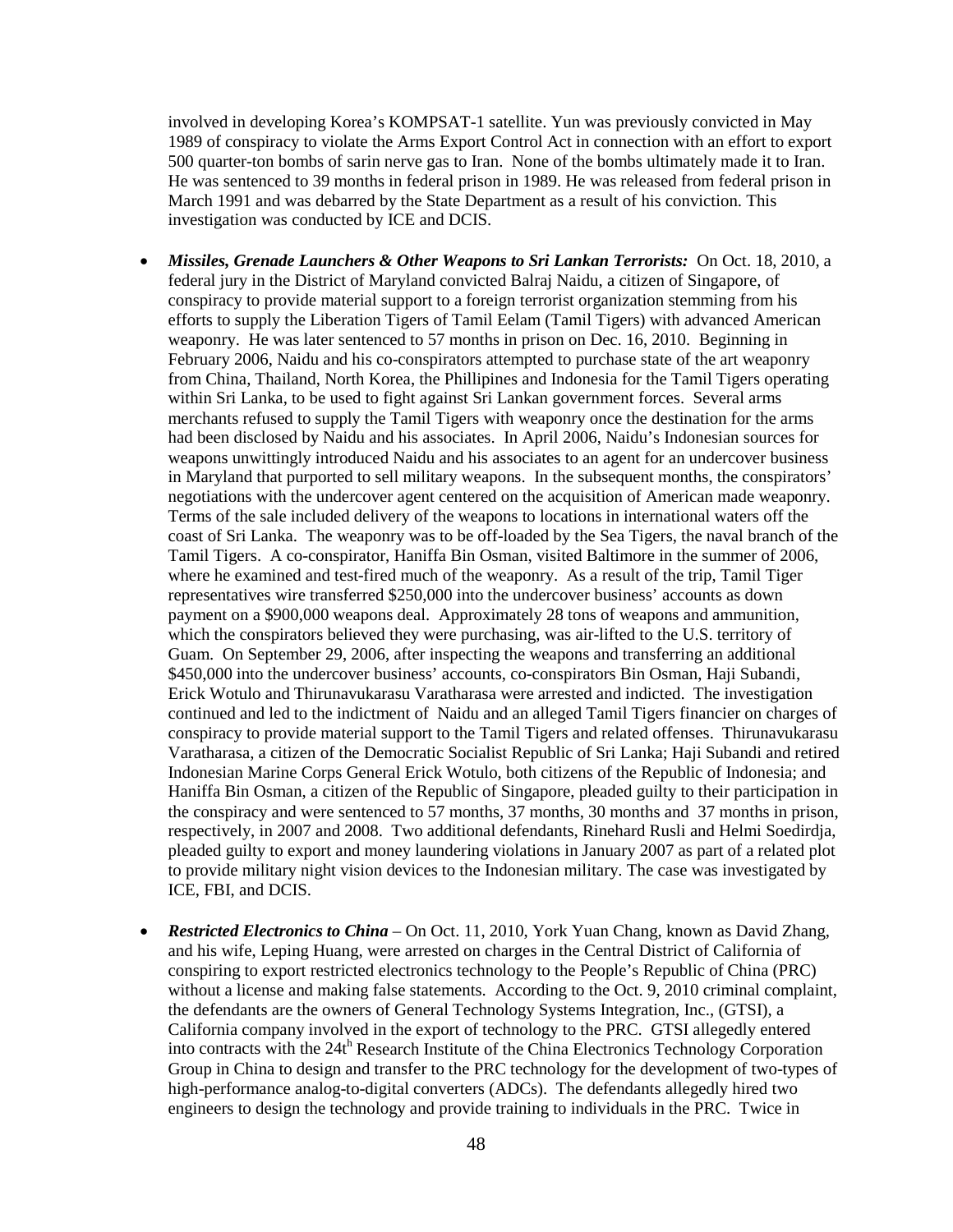2009, U.S. Customs and Border Protection officials stopped the engineers upon their return to the United States and allegedly found computer files and documents indicating illegal technology transfer involving GTSI and China. According to the complaint, Chang and Huang allegedly sought to cover up the project after authorities contacted the engineers. The ADCs that the defendants allegedly attempted to export to the PRC are subject to export controls for national security and anti-terrorism reasons. This investigation was conducted by the FBI, BIS, ICE, IRS and DCIS.

- *U.S. Fighter Jet Engines and Parts to Iran* On Sept 22, 2010, Jacques Monsieur, a Belgian national and resident of France suspected of international arms dealing for decades, was sentenced by a judge in the Southern District of Alabama to 23 months imprisonment. On Nov. 23, 2009, Monsieur pleaded guilty to conspiracy to illegally export F-5 fighter jet engines and parts from the Untied States to Iran. He and co-conspirator Dara Fatouhi were first charged by indictment on Aug. 27, 2009, with conspiring to illegally export F-5 fighter jet engines and parts from the United States to Iran, as well as money laundering, smuggling, and Iran embargo violations. Monsieur was arrested on Aug. 28, 2009 after arriving in New York aboard a flight from Panama. Fatouhi, an Iranian national living in France who allegedly worked with the Iranian government to procure military items, remains at large. During a series of e-mails and meetings in Paris and London with undercover federal agents, Monsieur requested engines and parts for the F-5 fighter jet for export to Iran. Monsieur requested that the items be routed through Colombia and the United Arab Emirates on their way to Iran. He also arranged for a wire transfer of \$110,000 as payment for F-5 fighter jet parts and indicated to undercover agents that a deposit of \$300,000 would be forthcoming as payment for two F-5 fighter jet engines. The investigation was conducted by ICE and DCIS.
- *Iran Embargo Violations* On Aug. 16, 2010, Mahmoud Reza Banki was sentenced in the Southern District of New York to 30 months in prison for violating the Iran trade embargo, operating an unlicensed money transmittal business between the U.S. and Iran, conspiracy and false statements. From Jan. 2006 to Sept. 2009, Banki, a U.S. citizen and resident of Manhattan, provided money transmitting serves to residents of Iran by participating in the operation of a hawala. Banki used the hawala network to receive wire transfers totaling \$3.4 million from companies and individuals around the globe into a personal bank account that he maintained for this purpose at Bank of America in Manhattan. Banki then would notify his father or one of his Iran-based hawala operators of the deposits, so that a corresponding amount of Iranian currency could be disbursed in Iran. Banki was found guilty on June 4, 2010, after first being indicted on Jan. 6, 2010. The investigation was conducted by ICE and OFAC.
- *Nuclear-Related Equipment to Iran* On July 29, 2010, Mahmoud Yadegari was sentenced in a Canadian court in Toronto to four years and three months in prison for attempting to export pressure transducers that he had purchased in the United States to Iran, via Canada. Yadegari purchased pressure transducers from a company in Massachusetts and transported them to Canada. From there, he attempted to export the items to the United Arab Emirates, and ultimately to Iran in March 2009. Pressure transducers have applications in the production of enriched uranium. The Massachusetts company alerted ICE to the purchases, which, in turn worked with Canadian authorities. Yadegari was found guilty on July 6, 2010 of nine charges, including the Customs Act, the United Nations Act, the Export Import Permits Act, and the Nuclear Safety and Control Act. He was originally arrested by Canadian authorities in 2009 after a joint investigation by BIS, ICE and Canadian authorities.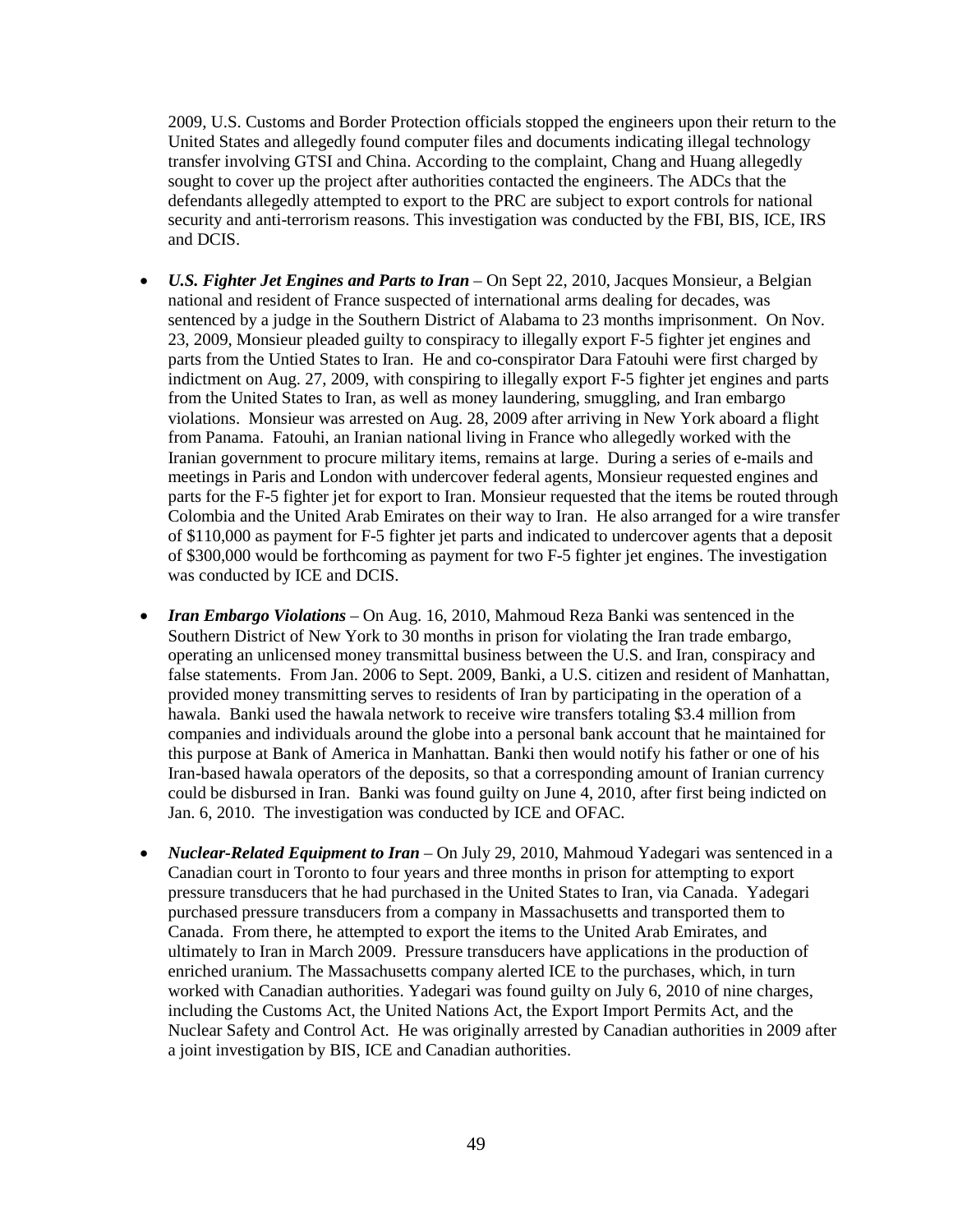- *Combat Riflescopes Overseas* On July 29, 2010, Chou-Fu Ho pleaded guilty in the Southern District of California to Arms Export Control Act violations and other charges. He was later sentenced on Sept. 20, 2011 to five years supervised release and a \$10,000 fine. Chou-Fu Ho was arrested on June 25, 2010, after being indicted on charges of smuggling and illegally exporting military night vision systems to various locations overseas without the required State Department licenses. According to the indictment, Ho illegally exported to Hong Kong and Japan combat riflescopes listed on the U.S. Munitions List without obtaining the required export licenses. Ho also allegedly attempted to illegally export combat riflescopes to Ireland, Austria and the United Arab Emirates. The investigation was conducted by ICE and DCIS.
- *GM Trade Secrets to China* On July 22, 2010, an indictment returned in the Eastern District of Michigan charging Yu Qin and his wife Shanshan Du, both of Troy, Michigan, was unsealed. The indictment charged the defendants with conspiracy to possess trade secrets without authorization, unauthorized possession of trade secrets and wire fraud. According to the indictment, from December 2003 through May 2006, the defendants conspired to possess trade secret information of General Motors Company relating to hybrid vehicles, knowing that the information had been stolen, converted, or obtained without authorization. The indictment alleges that Du, while employed with GM, provided GM trade secret information relating to hybrid vehicles to her husband, Qin, for his benefit and for the benefit of a company, Millennium Technology International Inc. (MTI), which the defendants owned and operated. Five days after Du was offered a severance agreement by GM in January 2005, she copied thousands of GM documents, including trade secret documents, to a computer hard drive used for MTI business. A few months later, Qin moved forward on a new business venture to provide hybrid vehicle technology to Chery Automobile, a Chinese automotive manufacturer based in China and a competitor of GM. The indictment further alleges that in May 2006, the defendants possessed GM trade secret information without authorization on several computer and electronic devices located in their residence. Based on preliminary calculations, GM estimates that the value of the stolen GM documents is over \$40 million. This investigation was conducted by the FBI.
- *F-5 Fighter Jet Components to Iran* On July 7, 2010, a superseding indictment was returned in the District of Columbia charging Mac Aviation Group, an Irish trading company, and its officers Thomas and Sean McGuinn of Sligo, Ireland, with purchasing F-5 fighter aircraft parts from U.S. firms and illegally exporting them to Iran. The defendants were previously charged in July 2008 in connection with illegally exporting helicopter engines and other aircraft components to Iran. The new charges allege that, from 2005 and continuing until 2006, the defendants caused canopy panels designed for the F-5 fighter jet, valued at \$44,500 to be exported from the United States to Iran and that the defendants falsely stated that the end-user for the panels was Nigeria. The transaction with Iran was allegedly arranged through the Iran Aircraft Manufacturing Industrial Company, known as HESA, which has been designated by the United States as an entity involved weapons mass destruction proliferation. The investigation was conducted by ICE and DCIS.
- *Oil Field Equipment to the Sudan* On June 22, 2010, Agar Corporation Inc., a company in Houston, pleaded guilty in the Southern District of Texas to violating the International Emergency Economic Powers Act and agreed to pay \$2 million in criminal fines and forfeiture as well as civil penalties to the U.S. Treasury's Office of Foreign Assets Control. The company was sentenced two days later to four years probation and a \$760,000 fine. Agar Corporation illegally facilitated the export of multi-phase flow meters by an affiliate in Venezuela to the Sudan for use in the Melut Basin oilfield in violation of the embargo on the Sudan. The investigation was conducted by ICE.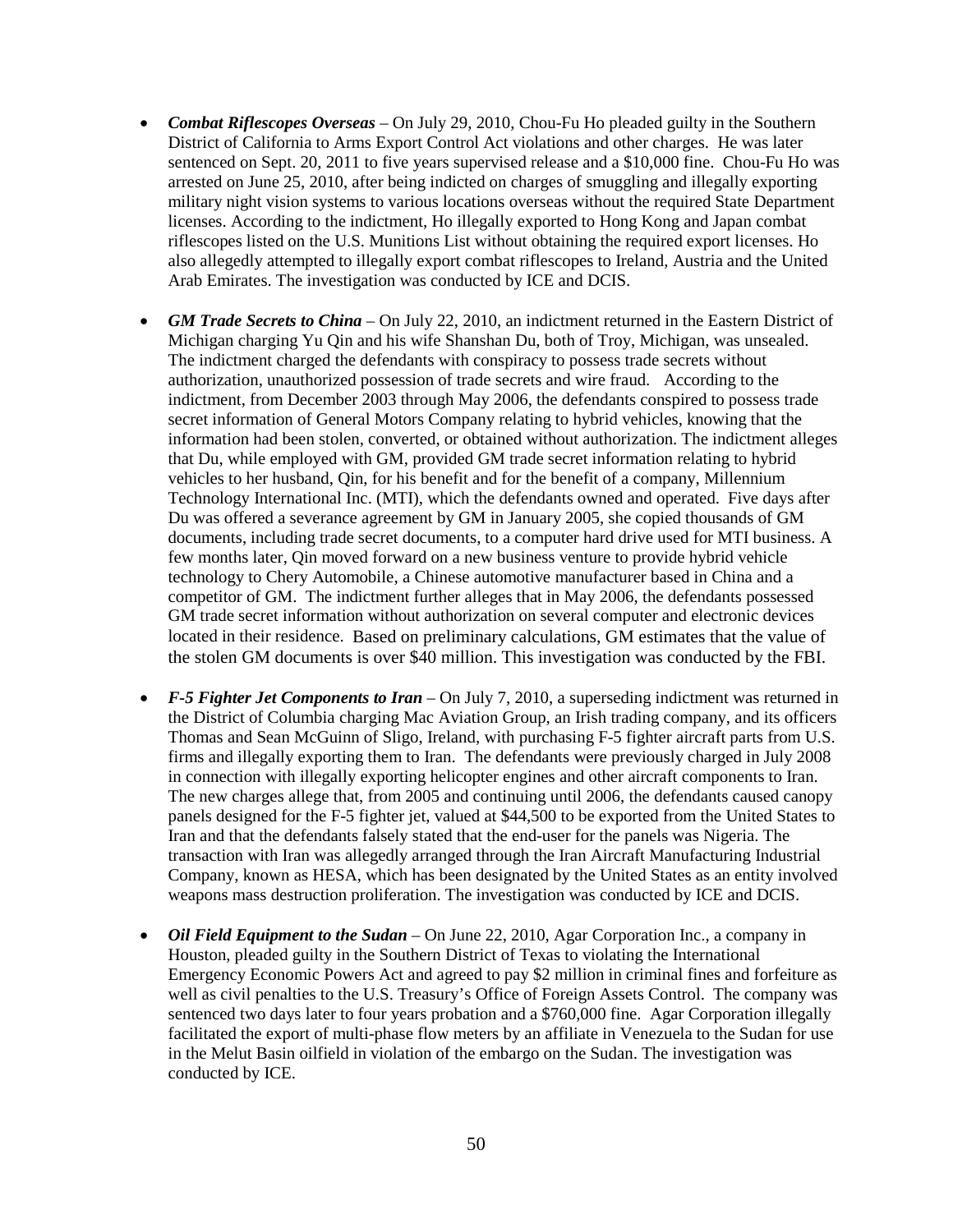- *Military Optics Technology to China, Russia, Turkey and South Korea* On June 22, 2010, in U.S. District Court for the District of Colorado, Rocky Mountain Instrument Company (RMI), a Colorado corporation located in Lafayette, Colorado, pled guilty to one count of knowingly and willfully exporting defense articles without a license in violation of the Arms Export Control Act. The company was then immediately sentenced to five years of probation and ordered to forfeit \$1,000,000. Between April 2005 and October 2007, RMI exported from the United States to Turkey, South Korea, the People's Republic of China, and Russia, prisms and technical data related to various optics used in military applications, which were designated as defense articles on the U.S. Munitions List, without having first obtained the required export licenses. The military technology that RMI illegally exported consisted of guidance or targeting systems used in such military items as unmanned aerial vehicles, AC-130 gunships, Abrams tanks, TOW missile systems, and Bradley fighting vehicles. RMI was originally charged by criminal information on March 17, 2010. The case was investigated by ICE and DCIS.
- *Illegal Oil Transaction with Iraq* On June 21, 2010, Muthanna Al-Hanooti pleaded guilty in the Eastern District of Michigan to one count of violating the International Emergency Economic Powers Act (IEEPA) for unlawfully accepting an allocation of two million barrels of Iraqi oil from the Government of Iraq in December 2002 without the required U.S. government license. Al-Hanooti was previously charged in a Feb. 13, 2008, indictment with conspiracy to act as an unregistered agent of the Government of Iraq, an IEEPA violation, and making false statements in connection with his alleged work on behalf of the Iraqi Intelligence Service. In March 2011, Al-Hanooti was sentenced to one year and one day in prison. This investigation was conducted by the FBI.
- *Fighter Jet Components to Iran* On June 17, 2010, Saeid Kamyari, an Iranian national, pleaded guilty in the Southern District of Alabama to attempting to illegally export U.S. fighter jet parts from the United States to Iran. Kamyari, along with defendant "Masun," whose last name is unknown, were charged in a nine-count indictment on Jan. 28, 2010, with conspiracy, money laundering, smuggling, as well as violations of the Arms Export Control Act and the International Emergency Economic Powers Act. Kamyari was arrested by federal agents in March 2010 upon his arrival in Miami. Kamyari and Masun have been actively working with the Iranian government to procure military items for the Iranian government. In November 2009, Kamyari reached out to an undercover federal agent requesting pricing for a list of military aircraft parts to be sent to Iran. Thereafter, he sent four separate payments totaling more than \$70,000 to a bank in Alabama as a down payment for the parts. The investigation was conducted by ICE and DCIS.
- *Satellite Hardware and Technology to Iran* On June 2, 2010, a federal grand jury in the District of Maryland returned an indictment charging Nader Modanlo, an American, and five Iranian citizens on charges of conspiring to illegally provide satellite hardware and technology to Iran in violation of the International Emergency Economic Powers Act and money laundering. The indictment alleges that as a result of the conspiracy, an Iranian earth satellite equipped with a camera was launched into space in Russia on Oct. 27, 2005. According to the indictment, from January 2000 through November 27, 2007, the defendants concocted a scheme to evade the Iran trade embargo, by using sham companies to conceal Iranian involvement in prohibited activities and transactions. The indictment notes that some \$10 million was wired from an overseas account to the account of a defendant in the United States in consideration for his assistance to Iran and the Iranians in brokering a satellite agreement with Russia and for his New York company providing telecommunications services in support of that agreement. Charged in the indictment are: Nader Modanlo, of Potomac, Maryland, a naturalized U.S. citizen born in Iran; Hamid Malmirian; Reza Heidari; Mohammad Modares; Abdol Reza Mehrdad; and Sirous Naseri,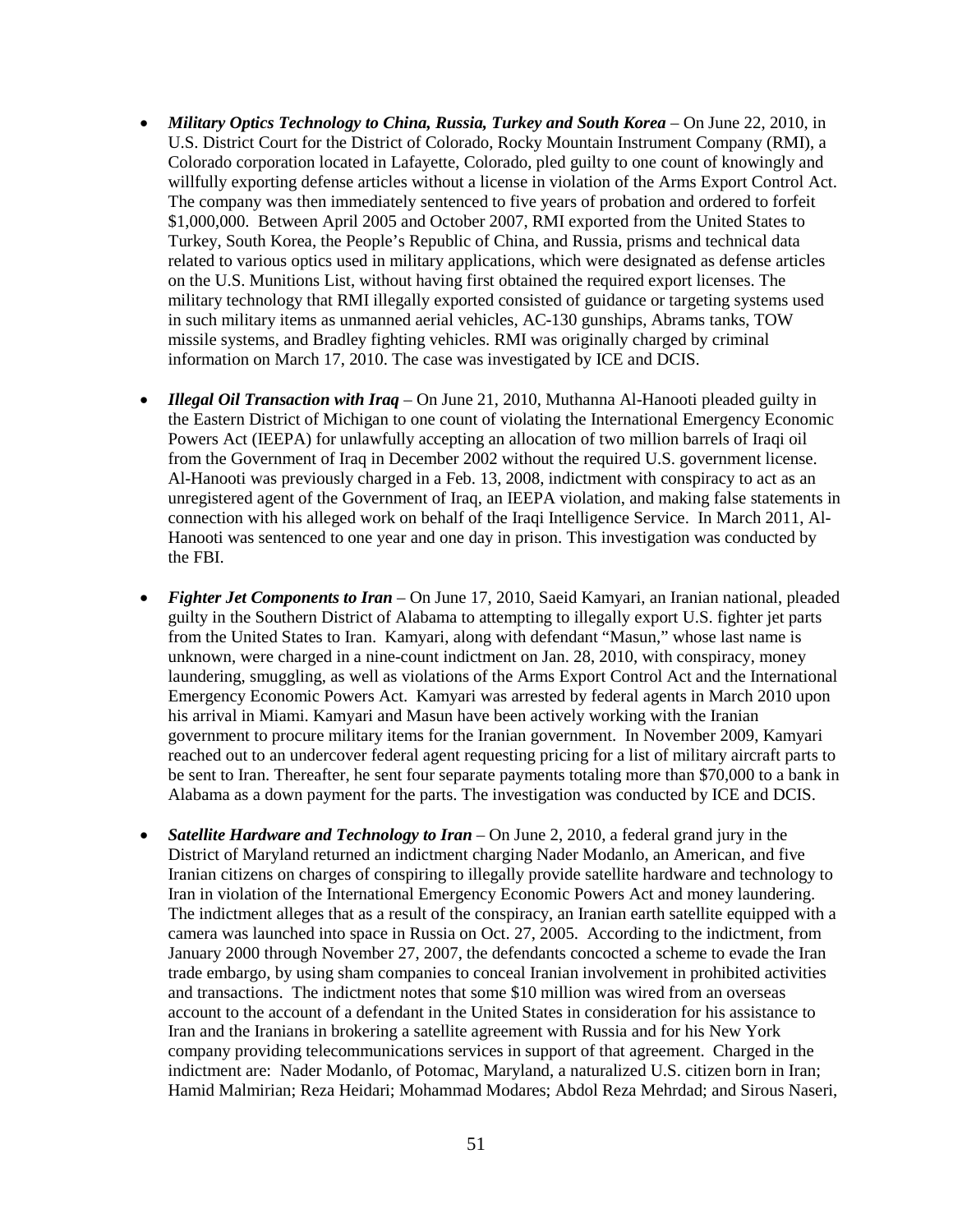all Iranian nationals. Nader Modanlo was arrested on June 8, 2010 in Maryland. The other defendants remain at large. The investigation was conducted by ICE and the IRS.

- *Thermal Imaging Cameras to China* On May 14, 2010, Sam Ching Sheng Lee, part-owner and chief operations manager of Multimillion Business Associate Corporation ("MBA"), pleaded guilty in the Central District of California to conspiracy to violate the International Emergency Economic Powers for illegally exporting national security-controlled thermal imaging cameras to China. His nephew, Charles Yu Hsu Lee, pleaded guilty the same day to misprision of a felony for the same activity. Sam Lee was sentenced on Feb. 18, 2011 to 12 months in prison and a \$10,000 fine, while Charles Lee was sentenced on Dec. 15, 2010 to 6 days in prison and a \$3,000 fine. The Lees were arrested on Dec. 30, 2008 in Hacienda Heights, Ca, pursuant to a Dec. 16, 2008 indictment charging them with conspiracy to export and exporting national securitycontrolled items without a license in violation of the IEEPA. The indictment alleged that the defendants, doing business as MBA, an import/export business located in Hacienda Heights, assisted persons in China illegally procure export controlled thermal-imaging cameras. During the period between April 2002 and July 2007, defendants allegedly exported a total of ten thermal-imaging cameras to China in circumvention of export laws. After being advised of strict export restrictions, Charles Lee allegedly purchased the cameras from U.S. suppliers for approximately \$9,500 a piece by withholding the fact that the devices were destined to China. His uncle, Sam Lee, then received the devices and, through his company, arranged for their shipment to Shanghai, China without obtaining proper licenses. One of the recipients is alleged to be an employee of a company in Shanghai engaged in the development of infrared technology. The thermal-imaging cameras are controlled for export to China by the Department of Commerce for national security and regional stability reasons because of their use in a wide variety of military and civilian applications. This investigation was conducted by the EAGLE Task Force in the Central District of California.
- *U.S. Missile Components to Iran* On May 13, 2010, Yi-Lan Chen, aka Kevin Chen, of Taiwan, and his Taiwan corporation, Landstar Tech Company Limited, pleaded guilty in the Southern District of Florida to a three count criminal information charging them with illegally exporting dual-use commodities to Iran that have potential military applications. Chen was arrested in Guam on Feb. 3, 2010. According to court documents in the case, customers in Iran affiliated with that nation's missile program sent orders by e-mail to Chen for specific goods. Chen then requested quotes, usually by e-mail, from U.S. businesses and made arrangements for the sale or shipment of the goods to one of several freight forwarders in Hong Kong and Taiwan. Once in Hong Kong or Taiwan, the goods were then shipped to Iran. Among the customers in Iran were buyers for Electro SANAM Industries, which serves as a front company for Aerospace Industries Organization in Iran and has been linked to Iranian ballistic missile programs. Another Iranian customer was the owner of the Noavaran Sooyab Sanat, Co., which is a division of Jahad Engineering Research Center. Jahad Engineering Research Center has been linked to chemical research and development facilities and has been listed as an entity of concern by the British government for the procurement of weapons of mass destruction. In one e-mail with an Iranian customer, Chen stated, "As you know we cannot tell USA this connector is for you. So we have to tell a white lie to USA that this is for our factory in Hong Kong." Among the dual-use items that Chen caused to be shipped to Iran were 120 circular hermetic connectors and 8,500 glass-tometal seals. While the goods have commercial applications, they also can make a significant contribution to the military or nuclear potential of other nations. Agents learned of Chen's efforts after he attempted to obtain and export to Iran some 2,000 detonators from a California company. On Aug. 27, 2010, Chen was sentenced to 42 months in prison, while Landstar Tech Company Limited was sentenced to one year probation. On Sept. 9, 2011, an amended sentence was issued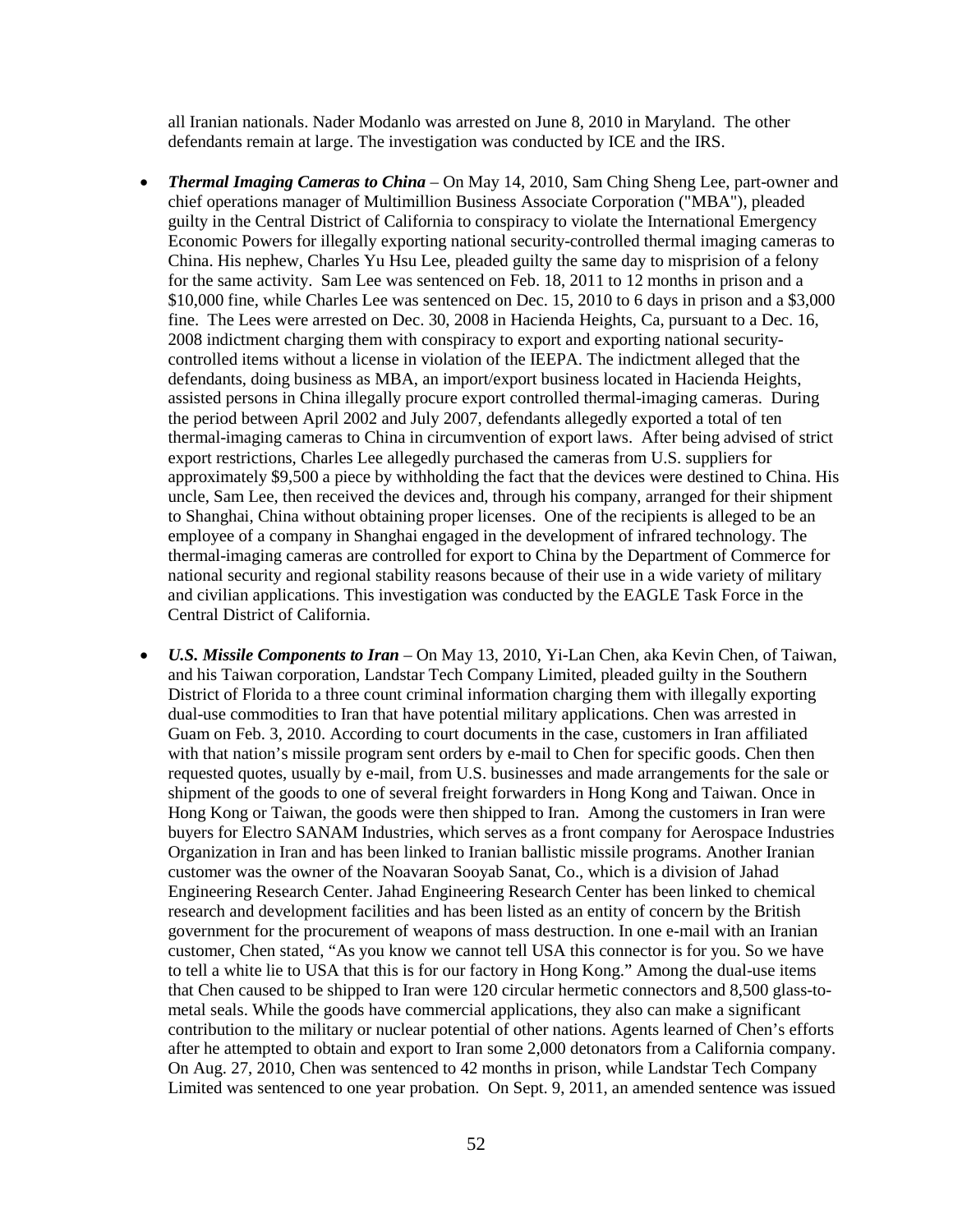for Yi-Lan Chan, and he was sentenced to time served, 2 years supervised release and a \$300 special assessment. The investigation was conducted by BIS and ICE.

- *Commercial 747 Aircraft to Iran* On May 11, 2010, Balli Aviation Ltd., a subsidiary of the U.K.-based Balli Group PLC, was sentenced in the District of Columbia to pay a \$2 million fine and to serve a five-year corporate period of probation after pleading guilty on Feb. 5, 2010, to a two-count criminal information in connection with its illegal export of commercial Boeing 747 aircraft from the United States to Iran. The \$2 million fine, combined with a related \$15 million civil settlement among Balli Group PLC, Balli Aviation Ltd., the U.S. Department of Commerce's Bureau of Industry and Security (BIS), and the U.S. Department of the Treasury's Office of Foreign Assets Control (OFAC), represented one of the largest fines for an export violation in BIS history. Balli Aviation Ltd. conspired to export three 747 aircraft from the U.S. to Iran without the required export licenses. According to the criminal information, Balli Aviation Ltd., through its subsidiaries, the Blue Sky Companies, purchased U.S.-origin aircraft with financing obtained from an Iranian airline and caused these aircraft to be exported to Iran without obtaining the required U.S. government licenses. Further, Balli Aviation Ltd. entered into lease arrangements that permitted the Iranian airline to use the U.S.-origin aircraft for flights in and out of Iran. In addition, Balli Aviation Ltd. violated a Temporary Denial Order issued by BIS that prohibited the company from conducting any transaction involving any item subject to the Export Administration Regulations. The investigation was conducted by BIS and OFAC.
- *\$500 Million Forfeiture for Iran Embargo Violations and Other Charges* On May, 10, 2010, the former ABN AMRO Bank N.V., now named the Royal Bank of Scotland N.V., agreed to forfeit \$500 million in connection with a conspiracy to defraud the United States, to violate the International Emergency Economic Powers Act and to violate the Trading with the Enemy Act, as well as a violation of the Bank Secrecy Act. A criminal information was filed in the District of Columbia. The bank waived indictment, agreed to the filing of the information, and accepted and acknowledged responsibility for its conduct. ABN AMRO agreed to forfeit \$500 million as part of a deferred prosecution agreement. From 1995 through December 2005, ABN AMRO assisted sanctioned countries and entities in Iran, Libya, Sudan, Cuba and elsewhere in evading U.S. laws by facilitating hundreds of millions of U.S. dollar transactions. The IEEPA and TWEA violations relate to ABN AMRO conspiring to facilitate illegal dollar transactions on behalf of financial institutions, including Bank Markazi and Bank Melli of Iran as well as other customers from Iran, Libya, the Sudan, Cuba and other sanctioned nations. ABN AMRO Bank offices and employees in the Netherlands, the UAE, Saudi Arabia, and elsewhere stripped mention of Iranian and Sudanese banks from international funds transfer instructions sent to the New York branch of the bank thereby causing and facilitating financial transactions for the benefit of the Iranian and Sudanese financial institutions. The investigation was conducted by the IRS and FBI.
- *U.S. – Origin Tools to Libya* On March 9, 2010, Uni-Arab Engineering and Oil Field Services, a firm incorporated in the United Arab Emirates and operated in part by two naturalized U.S. citizens, Jaime Radi Mustafa and Nureddin Shariff Sehweil, pleaded guilty in the Eastern District of Louisiana to violating U.S. sanctions against Libya and was sentenced to one year inactive probation, a \$60,000 fine, and \$400 special assessment. According to the plea agreement, Uni-Arab caused goods to be shipped from Texas to the Netherlands in 2001 and 2002, where they were repackaged and illegally shipped to Libya.
- *BAE Systems PLC Pleads Guilty and Ordered to Pay \$400 Million* On March 1, 2010, BAE Systems PLC (BAES), a multinational defense contractor with headquarters in the United Kingdom, pleaded guilty in the District of Columbia to conspiracy to defraud the United States,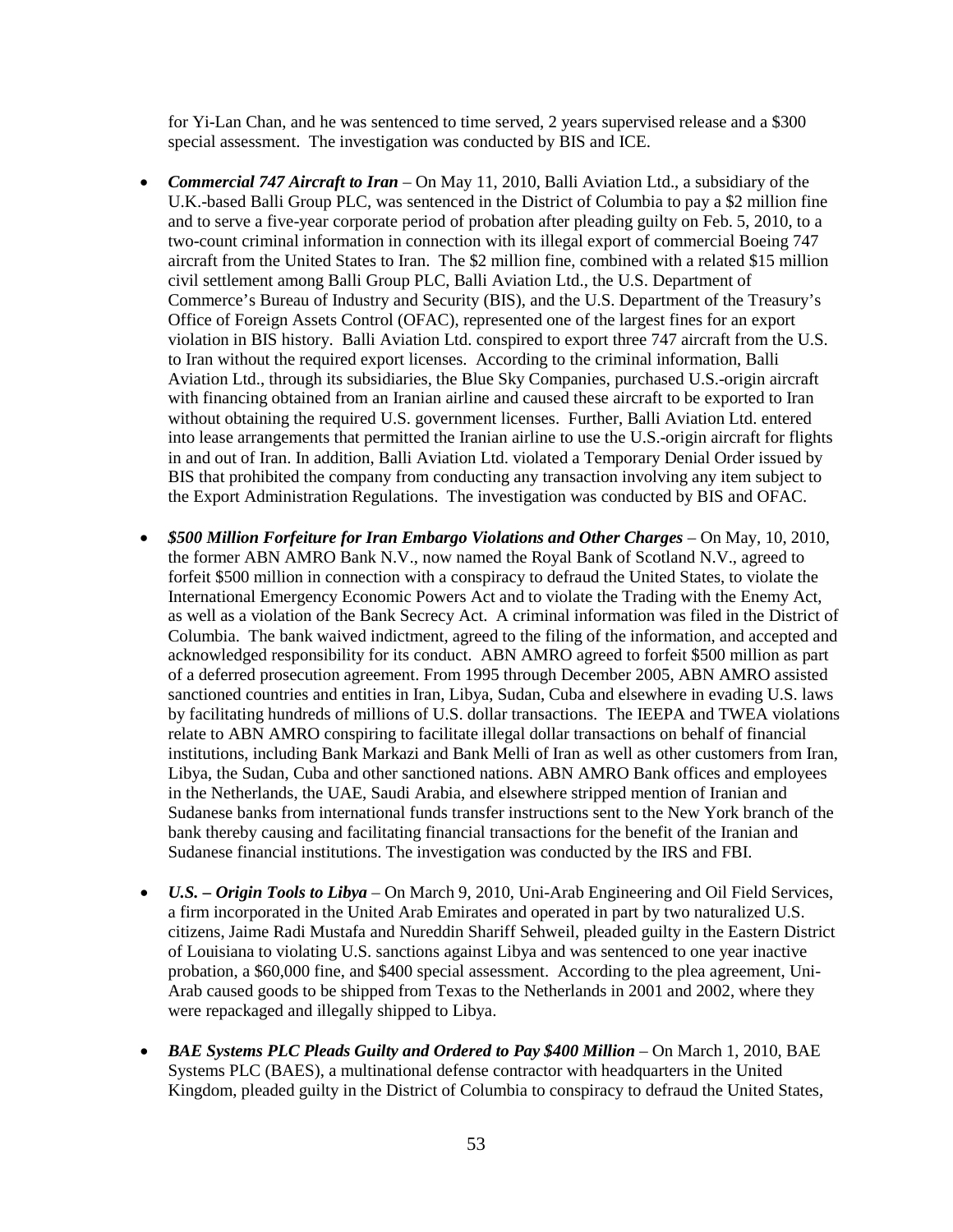conspiracy to make false statements about its Foreign Corrupt Practices Act compliance program, and conspiracy to violate the Arms Export Control Act (AECA) and International Traffic in Arms Regulations (ITAR). BAES was sentenced on March 1, 2010 to a \$400 million fine, 36 months probation, and a \$400 assessment. With respect to the conspiracy to violate AECA, BAES admitted to making false statements and failing to make required disclosures to the U.S. government in connection with the administration of certain regulatory functions, including statements and disclosures related to applications for arms export licenses, as required by the AECA and ITAR. As part of the licensing scheme, applicants are required to identify associated commissions to the State Department- whether they are legitimate commissions or bribes - paid to anyone who helps secure the sales of defense materials. BAES admitted that, as part of the conspiracy, it knowingly and willfully failed to identify commissions paid to third parties for assistance in soliciting, promoting or otherwise securing sales of defense items in violation of the AECA and ITAR. In one instance, BAES caused the filing of false applications for export licenses for Gripen fighter jets to the Czech Republic and Hungary by failing to tell the export license applicant or the State Department of £19 million BAES paid to an intermediary with the high probability that it would be used to influence that tender process to favor BAES. The case was investigated by the FBI and ICE, with assistance by DCIS and the General Services Administration, Office of Inspector General.

- *Semi-Automatic Pistols to Cayman Islands* On Feb. 23, 2010, a grand jury in the Southern District of Florida returned an indictment charging Junior Estiven with conspiracy to smuggle firearms, making false statements in connection with the acquisition of firearms, and possession of firearms with obliterated serial numbers. Estiven and others allegedly conspired to smuggle semi-automatic pistols to the Cayman Islands. Several other individuals were charged and pleaded guilty in connection with the scheme previously. David Gilbert Lyons, Mitchell Anthony Brown and Brittanio Jermie Watson were all indicted in the Southern District of Florida on May 5, 2009 in connection with the attempted illegal export of firearms to the Cayman Islands and other charges. Lyons was sentenced to 57 months in prison, while Brown was sentenced to 37 months in prison, and Walton was sentenced to 51 months in prison. In addition, Sheila Caraballo Madrigal was charged on Sept. 14, 2009 with conspiracy to smuggle firearms, conceal shipment of firearms and acquire firearms by making false statements. She later pleaded guilty and was sentenced to three years probation. The investigation was conducted by ICE and ATF.
- *Electronics to Designated Terror Entity in Paraguay* On Feb. 19, 2010, federal authorities in the Southern District of Florida announced the indictment of four individuals and three Miami businesses on charges involving the illegal export of electronics to a U.S. designated terrorist entity in Paraguay. The defendants charged were Samer Mehdi, of Paraguay, Khaled T. Safadi, of Miami, Ulises Talavera, of Miami, Emilio Jacinto Gonzalez-Neira, of Paraguay, Cedar Distributors, Inc. (Cedar), a Miami-based firm owned by defendant Safadi, Transamerica Express of Miami, Inc. (Transamerica), a Miami-based firm owned by defendant Talavera, and Jumbo Cargo, Inc. (Jumbo), a Miami-based firm owned by defendant Gonzalez-Neira. All were indicted on charges of conspiracy, violating the International Emergency Economic Powers Act and smuggling electronic goods from the United States to Paraguay. According to the indictment, from March 2007 through January 2008, freight-forwarders Talavera, through Transamerica, and Gonzalez-Neira, through Jumbo, exported Sony brand electronics, including Play station 2 consoles and digital cameras, to Samer Mehdi, owner of Jomana Import Export, an electronics business located within the Galeria Page, a shopping center in Ciudad del Este, Paraguay. Safadi, through Cedar, was a distributor of the electronics to the freight-forwarders. Since Dec. 6, 2006, the shopping center known as Galeria Page in Ciudad del Este, Paraguay, has been designated as a Specially Designated Global Terrorist entity by the U.S. Treasury Department, on grounds that it serves as a source of fundraising for Hizballah in the Tri-Border Area and is managed and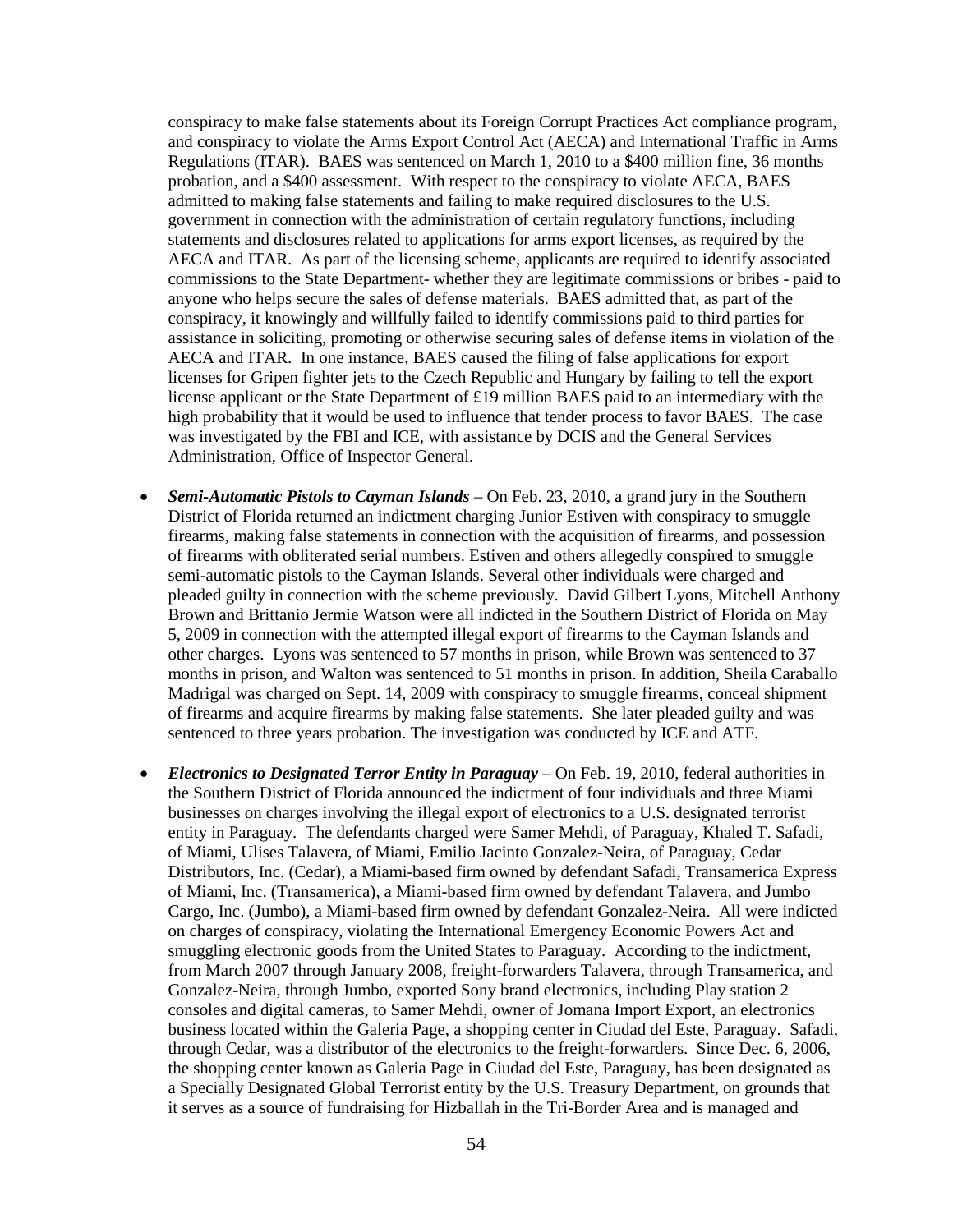owned by Hizballah members in the Tri-Border Area. Consequently, any transaction or dealing by a U.S. person with Galeria Page is prohibited. The OFAC designation banned trade with Galeria Page and all tenants located therein. Gonzalez-Neira and Jumbo Cargo, Inc. pleaded guilty on Sept. 15, 2010 to conspiracy violations and were later sentenced to 1 year probation and 1 year non-reporting probation, respectively. Defendants Safadi and Cedar Distributors, Inc. pleaded guilty on Oct. 1, 2010 to conspiracy violations. Talavera and Transamerica Express of Miami pleaded guilty to conspiracy violations on Oct. 20, 2010. On Jan. 24, 2011, Safadi, Cedar Distributors, Inc., Talavera and Transamerica Express of Miami were sentenced. Safadi was sentenced to 6 months probation. Talavera was sentenced to 1 year probation. Cedar Distributors and Transamerica Express were each sentenced to 3 years probation. Samer Mehdi is on fugitive status. The investigation was conducted by ICE FBI, CBP, BIS, OFAC, and U.S. Secret Service.

- *Economic Espionage / Theft of Space Shuttle and Rocket Secrets for China* On Feb. 11, 2010 former Rockwell and Boeing engineer Dongfan "Greg" Chung was sentenced to 188 months imprisonment and three years supervised release after his July 16, 2009 conviction in the Central District of California. Chung was convicted of charges of economic espionage and acting as an illegal agent of the People's Republic of China (PRC), for whom he stole restricted technology and Boeing trade secrets, including information related to the Space Shuttle program and the Delta IV rocket. According to the judge's ruling, Chung served as an illegal agent of China for more than 30 years and kept more than 300,000 pages of documents reflecting Boeing trade secrets stashed in his home as part of his mission of steal aerospace and military trade secrets from Boeing to assist the Chinese government. Chung sent Boeing trade secrets to the PRC via the mail, via sea freight, via the Chinese consulate in San Francisco, and via a Chinese agent named Chi Mak. On several occasions, Chung also used the trade secrets that he misappropriated from Boeing to prepare detailed briefings that he later presented to Chinese officials in the PRC. Chung was originally arrested on Feb. 11, 2008, in Southern California after being indicted on eight counts of economic espionage, one count of conspiracy to commit economic espionage, one count of acting as an unregistered foreign agent, one count of obstruction of justice, and three counts of making false statements to the FBI. The investigation was conducted by the FBI and NASA.
- *Chemical Purchasing Software to Iran* On Jan. 11, 2010, Ali Amirnazmi, of Berwyn, PA, was sentenced in the Eastern District of Pennsylvania to 48 months in prison for his Feb. 13, 2009 conviction on one count of conspiracy to violate the International Emergency Economic Powers Act (IEEPA); three counts of violating IEEPA, three counts of making false statements; and three counts of bank fraud. Amirnazmi was also ordered to forfeit \$64,000 and to pay \$17,277 restitution to Penn Liberty Bank. Amirnazmi, the owner of Trantech Consultants, Inc., in Pa., was charged by superseding indictment in October 2008 with crimes relating to his participation from 1996 to July 2008 in illegal business transactions and investments with companies located in Iran, including companies controlled in whole or in part by the government of Iran, as well as lying to federal officials about those transactions, and bank fraud. Evidence at trial revealed that Amirnazmi worked at the express direction of the highest echelons of the Iranian government, specifically President Mahmoud Ahmadinejad and his close advisors, to advance the Iranian petrochemical industry. Amirnazmi is a chemical engineer who, among other things, licensed to Iranian companies the use of a proprietary database and software system that he had developed. The software was designed to help buyers around the globe locate the best prices for various chemicals. Amirnazmi, a citizen of both the United States and Iran, was first indicted on July 25, 2008. The case was investigated by the FBI and IRS.
- *Military Equipment to Yemen, Libya & Other Locations* On Jan. 7, 2010, Ioannis Papathanassiou, of Vienna, Va., entered a guilty plea on behalf of his company, Taipan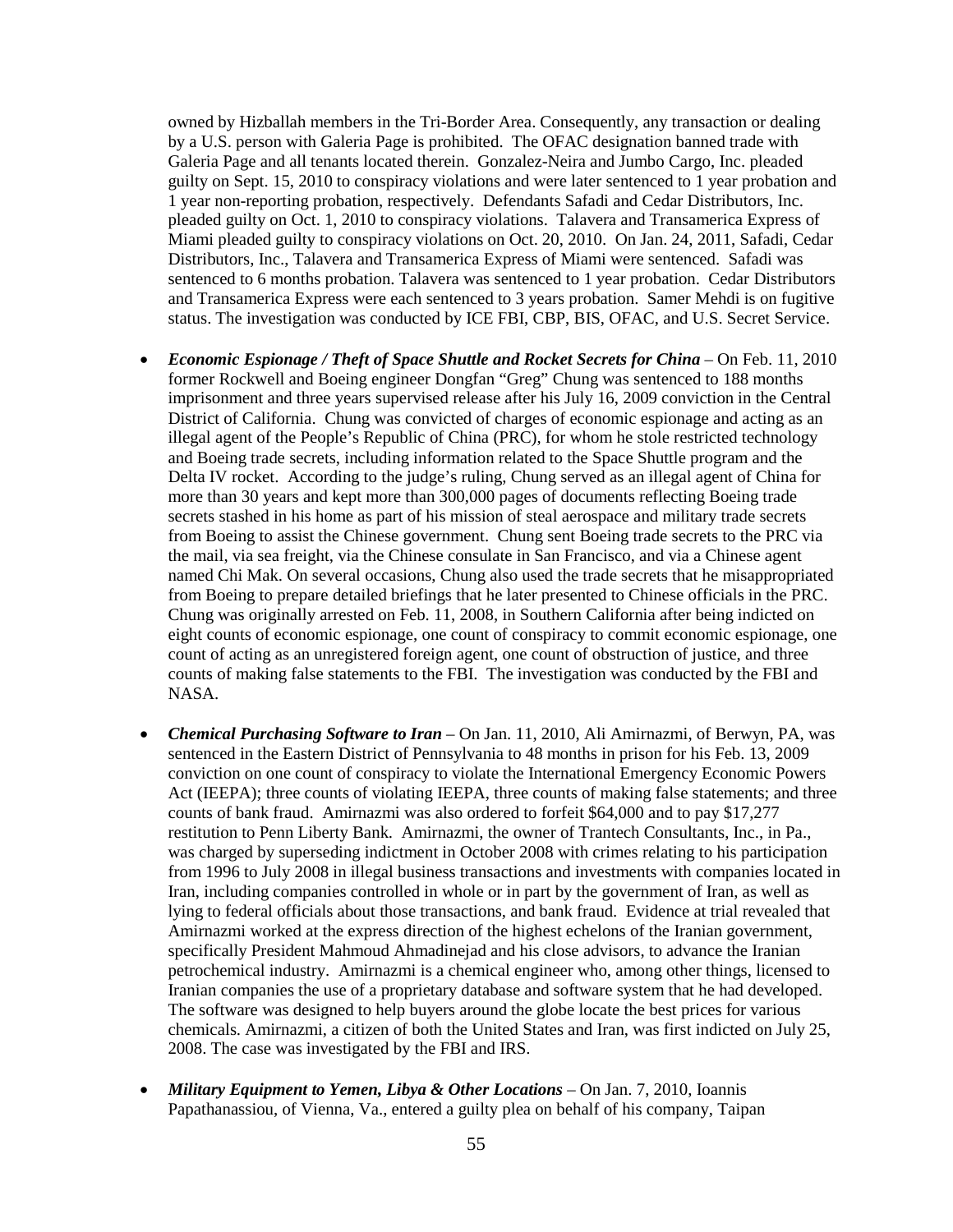Enterprises, Ltd., in the Eastern District of Virginia for attempting to illegally broker the sale of weapons, night vision goggles and other military equipment to purchasers in Yemen, Libya, Chile and other nations. Taipan Enterprises was ordered to pay a fine of \$15,000. Court records indicate that Papathanassiou attempted to arrange the sale of Swiss-made machine pistols to a purchaser in Yemen, attempted to arrange the sale of Canadian night vision technology from Canada to Libya, attempted to arrange the sale of Canadian armored vehicles to the Chilean marine corps, attempted to arrange the sale of M4 rifles, gas grenades, armored vehicles and other military equipment to Chile, and attempted to arrange the sale of a number of military armored vehicles from a Belgian defense manufacturer to a Missouri-based company for final use in Vietnam. The investigation was conducted by ICE and CBP.

- *Firearms to Mexico*  On Jan. 6, 2010, Daniel Bernardino was convicted in the Northern District of Texas on firearms and ammunition smuggling charges in connection with a nationwide investigation of the violent drug cartel, La Familia, and its efforts to smuggle firearms to Mexico in order to arm their personnel there. Seven individuals from the Fort Worth, TX, area were originally indicted along with Bernardino on firearms smuggling and related charges. They include Alberto Pulido, Juan Ramirez, Javier Rosales, Jesus Ortega, Gustavo Pulido, and Eduardo Flores. Although Alberto Pulido remains a fugitive, the other defendants have pleaded guilty for their roles in the conspiracy. Bernardino arrested on Oct. 21, 2009. In December 2008, he and others were stopped north of the Texas border in a caravan of vehicles, one of which contained 33 firearms and 9,000 rounds of ammunition. On May 3, 2010, Defendants Ortega, Bernardino, and Gustavo Pulido were all sentenced. Defendant Ortega was sentenced to 48 months imprisonment, Defendant Bernardino was sentenced to 78 months imprisonment. Defendant Pulido was sentenced to 48 months imprisonment. On April 5, 2010, Defendants Lozano, Flores and Ramirez were all sentenced. Defendant Lozano was sentenced to 36 months imprisonment. Defendant Flores was sentenced to 57 months imprisonment. Defendant Ramirez was sentenced to 120 months imprisonment. This investigation was conducted by ATF and DEA.
- *Firearms to Canada* On Dec. 18, 2009, Ugur Yildiz, a former suburban Chicago gun shop owner, was sentenced in the Northern District of Illinois to 7½ years in prison for illegally exporting more than 200 firearms to Canada -- some of which were later used in violent crimes in Canada. Yildiz, of Park Ridge, Illinois, owned the Chicagoland Bells gun store. He was arrested and charged with violations of the Arms Export Control Act in a criminal complaint on June 19, 2009. According to court documents filed in the case, since 2006, Canadian law enforcement recovered 25 firearms in Canada that were registered to Yildiz, and all but one of these guns were recovered during the execution of search warrants in connection with investigations of drug and violent crimes. Two guns registered to Yildiz were traced to attempted homicides in Canada, according to court documents, including a .45 caliber Glock recovered on Sept. 22, 2006 pursuant to a shooting in Toronto. This case was investigated by ICE, ATF and DEA.
- *Restricted Components to Iran* On Dec. 17, 2009, James Larrison, of Avondale, AZ, pleaded guilty in the District of Delaware to a one-count criminal information charging him with violating the International Emergency Economic Powers Act. From August 2008, through February 2009, Larrison attempted to illegally export from the United States to Iran Hitachi JU-Z2 Junction Units (camera control box, 8-port multiple television camera control delegation switch). The charges result from an investigation launched after the seizure in October 2007 of a laptop computer from convicted Iranian procurement agent Amir Hossein Ardebili. Larrison was sentenced to probation on June 23, 2011 after providing substantial assistance to the government in its investigation of his former employer Aegis Electronic Group Inc, which entered into a deferred prosecution agreement with the government and paid a fine to the Treasury Department. This case was investigated by ICE.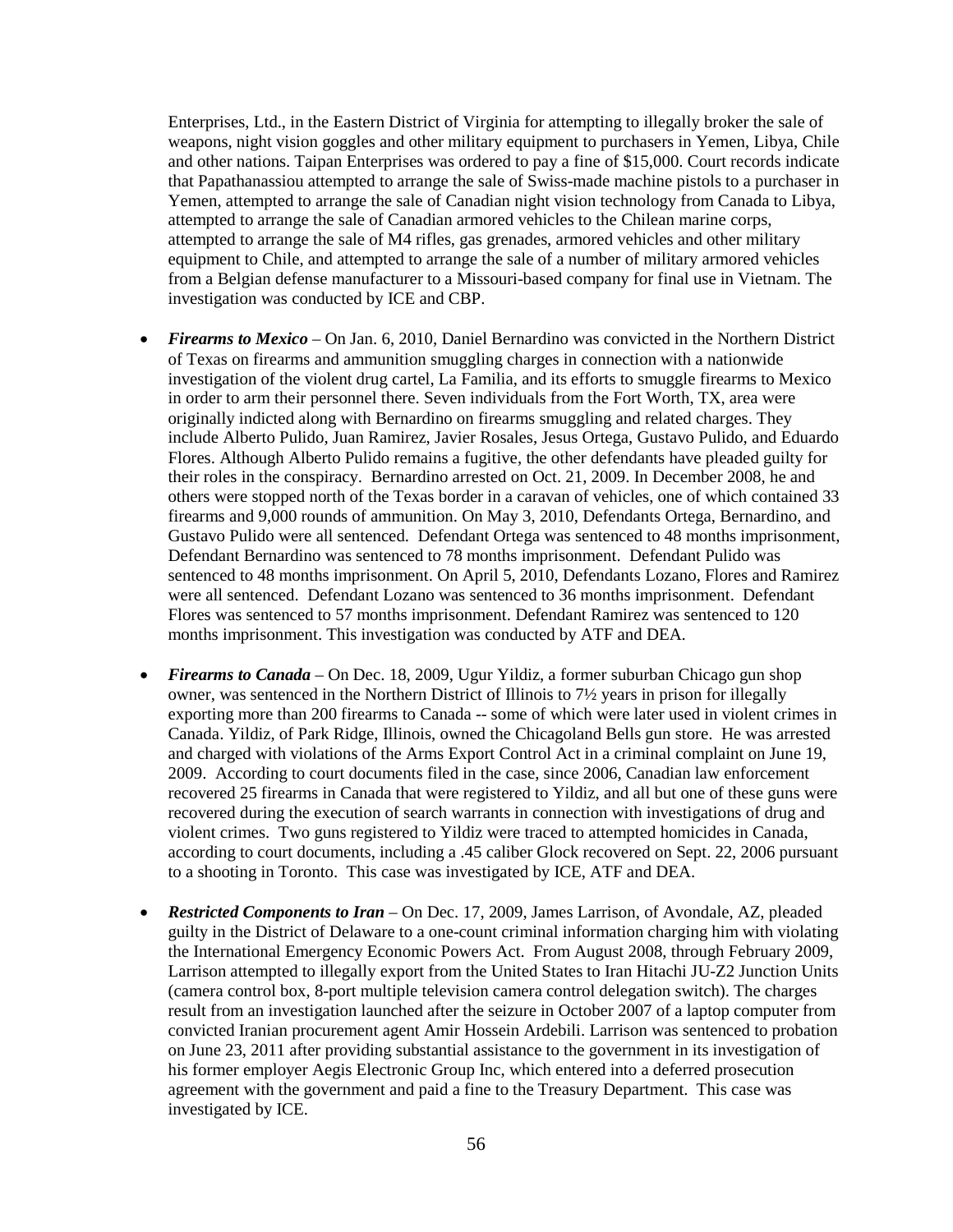- *Military Electronics for Radar, Fighter Jets, and Missiles to Iran -- On Dec. 2, 2009, criminal* indictments were unsealed in the Districts of Delaware and Massachusetts relating to the prosecution of Iranian arms procurement agent Amir Hossein Ardebili. Defendant Ardebili pled guilty to these indictments on May 19, 2008. Ardebili pleaded guilty to multiple violations of the Arms Export Control Act, International Emergency Economic Powers Act, smuggling, conspiracy and money laundering. The charges result from a three year international undercover investigation which exposed Ardebili's role as a prolific arms acquisitions agent for the government of Iran. During the investigation, Ardebili negotiated the purchase and illegal export of a number of military components, including: QRS-11 Gyro Chip Sensors, which are used in numerous advanced aircraft, missile, space and commercial applications; MAPCGM0003 Phase Shifters, which perform a key function in electronically steered antennae and have many applications including phased array radar, which is used in military target acquisition and missile guidance; and Digital Air Data Computer, which is a replacement for the computer installed on the U.S. F-4 fighter aircraft used by Iran that calculates flight parameters including altitude, air speed, static pressure, mach number, and true angle of attack. Ardebili's negotiations with undercover agents culminated in a face-to-face meeting in the Republic of Georgia in October of 2007, after which Ardebili was arrested and extradited to the United States in January 2008. On Dec. 14, 2009, Ardebili was sentenced to five years in prison, with credit for time served. He completed his prison term in February 2012 and was deported to Iran on March 14, 2012. The investigation was conducted by ICE and DCIS.
- *Anti-Aircraft Missiles and Machine Guns to Syria* -- On Nov. 24, 2009, a grand jury in the Eastern District of Pennsylvania returned an indictment charging Dani Nemr Tarraf and Douri Nemr Tarraf, with conspiring to illegally export anti-aircraft missiles (FIM-92 Stingers) machine guns (approximately 10,000 Colt M4 Carbines), as well as M72 Light anti-armor weapons, Glock pistols, as well night vision equipment, from Philadelphia to the Port of Latakia, Syria. In addition, these two defendants and Hassan Mohamad Komeiha, and Hussein Ali Asfour — were charged with conspiring to transport stolen goods. Dani Nemr Tarraf and Ali Fadel Yahfoufi were also charged with conspiring to commit passport fraud. According to a criminal complaint filed in the case, in or about mid-June 2009, Dani Tarraf asked whether an undercover law enforcement official (UC) could supply guided missiles and told the UC that he (Tarraf) wanted the UC to export approximately 10,000 "commando" machine guns [Colt M4 Carbines with short barrels] from the United States. On or about July 28, 2009, in Philadelphia, Tarraf paid the UC a deposit of approximately \$20,000 toward the cost of purchasing FIM-92 Stinger missiles and approximately 10,000 Colt M4 Carbines and shipping these items outside the United States to the Port of Latakia, Syria. Dani Tarraf was arrested on Nov. 21, 2009. The investigation was conducted by the FBI's Joint Terrorism Task Force, ICE, IRS, Secret Service, DCIS, ATF, and other law enforcement agencies.
- *Military & Commercial Aircraft Components to Iran* On Nov. 5, 2009, Laura Wang-Woodford, a U.S. citizen who served as a director of Monarch Aviation Pte Ltd., a Singapore company that imported and exported military and commercial aircraft components for more than 20 years, was sentenced in the Eastern District of New York to 46 months in prison and ordered to forfeit \$500,000 for conspiring to violate the U.S. trade embargo by exporting controlled aircraft components to Iran. On March 13, 2009, Wang-Woodford pled guilty to the charges. She was arrested on Dec. 23, 2007, at San Francisco International Airport after arriving on a flight from Hong Kong. She and her husband, Brian D. Woodford, a U.K. citizen who served as chairman and managing director of Monarch, were originally charged in a 20-count indictment on January 15, 2003. Brian Woodford remains a fugitive. A superseding indictment charging Wang-Woodford with operating Jungda International Pte. Ltd ("Jungda"), a Singapore-based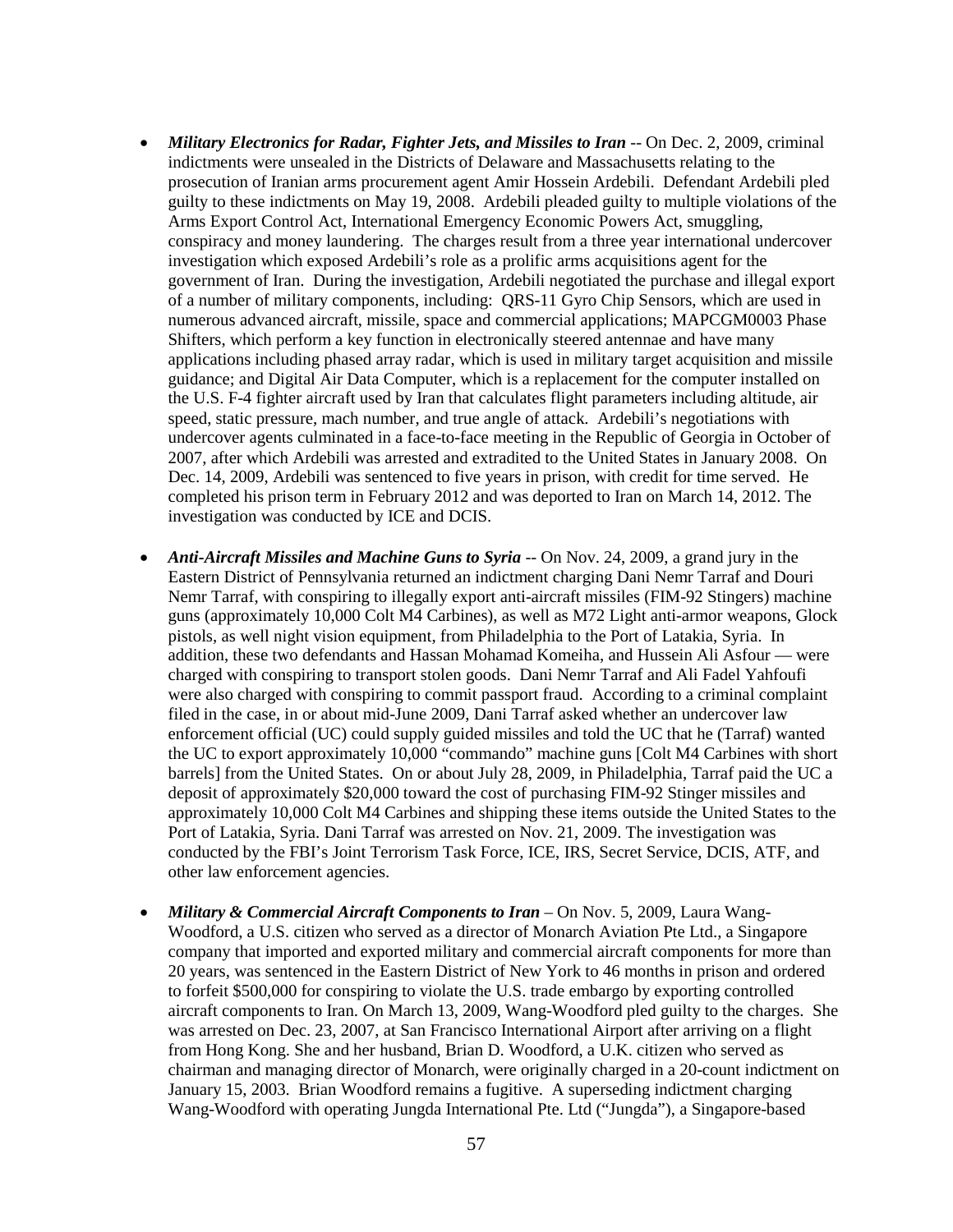successor to Monarch, was returned on May 22, 2008. According to the superseding indictment, the defendants exported controlled U.S. aircraft parts from the U.S. to Monarch and Jungda in Singapore and Malaysia and then re-exported those items to companies in Tehran, Iran, without obtaining the required U.S. government licenses. The defendants also falsely listed Monarch and Jungda as the ultimate recipients of the parts on export documents filed with the U.S. government. The aircraft parts illegally exported to Iran include aircraft shields, shears, "o" rings, and switch assemblies, as well as U.S. military aircraft components, designed for use in Chinook military helicopters. At the time of her arrest, Wang-Woodford possessed catalogues from a Chinese company, the China National Precision Machinery Import and Export Corporation ("CPMIEC"), containing advertisements for surface-to-air missile systems and rocket launchers. CPMIEC has been sanctioned by the Treasury Department as a specially designated Weapons of Mass Destruction proliferator, based, in part, on CPMIEC's history of selling military hardware to Iran. The investigation was conducted by BIS and ICE.

- *Carbon-Fiber Material with Rocket & Spacecraft Applications to China –* On Oct. 8, 2009, three individuals were sentenced in the District of Minnesota for illegally exporting highmodulus, carbon fiber material to the China Academy of Space Technology. Jian Wei Ding was sentenced to 46 months in prison. Kok Tong Lim was sentenced to just over one year of confinement because of his cooperation in the case, while Ping Cheng was sentenced to one year probation due to his cooperation. On March 20, 2009, Ding pleaded guilty to one count of conspiracy to violate the Export Administration Regulations. Cheng entered his plea on Feb. 13, 2009 and Lim entered his plea on March 9, 2009. All three men were indicted on Oct. 28, 2008 for conspiring to illegally export to China controlled carbon-fiber material with applications in aircraft, rockets, spacecraft, and uranium enrichment process. The intended destination for some of the materials was the China Academy of Space Technology, which oversees research institutes working on spacecraft systems for the PRC government. For national security, nuclear proliferation and antiterrorism reasons, the U.S. government requires a license to export these carbon-fiber materials. Jian Wei Ding was a resident of Singapore and owned or was a affiliated with various Singaporean import/export companies, including Jowa Globaltech Pte Ltd, FirmSpace Pte Ltd, and Far Eastron Co. Pte Ltd. Kok Tong Lim was a resident of Singapore and once was affiliated with FirmSpace, Pte Ltd. Ping Cheng was a resident of New York and the sole shareholder of Prime Technology Corporation. This investigation was conducted by ICE and BIS.
- *Sensitive Aircraft Components to Iran* On Sept. 24, 2009, Aviation Services International (ASI), a Netherlands-based aviation services company, its owner, Robert Kraaipoel, and his son Robert Neils Kraaipoel, pleaded guilty in the District of Columbia to a one-count criminal information alleging conspiracy to violate the International Emergency Economic Powers Act (IEEPA) and the Iranian Transactions Regulations. From about October 2005 to about October 2007, the defendants received orders from customers in Iran for U.S.-origin goods, including various aircraft components that were restricted from being transshipped into Iran. The defendants then contacted companies in the United States and negotiated purchases of materials on behalf of Iranian customers. The defendants provided false end-user certificates to certain U.S. companies to conceal that customers in Iran would be the true recipients of the goods. The goods were routed to Iran through the Netherlands, the United Arab Emirates, and Cyprus. In 2006 alone, Aviation Services obtained some 290 aircraft-related components from the U.S. and caused them to be shipped to Iran. Many of these U.S.-origin goods were sent to Iranian government agencies, Iranian procurement agencies or companies doing business in Iran. ASI agreed to pay a \$100,000 fine and corporate probation for five years. On June 12, 2012, the Kraaipoels were sentenced to probation as a result of their cooperation in a number of investigations. The investigation was conducted by BIS, ICE, DCIS and FBI.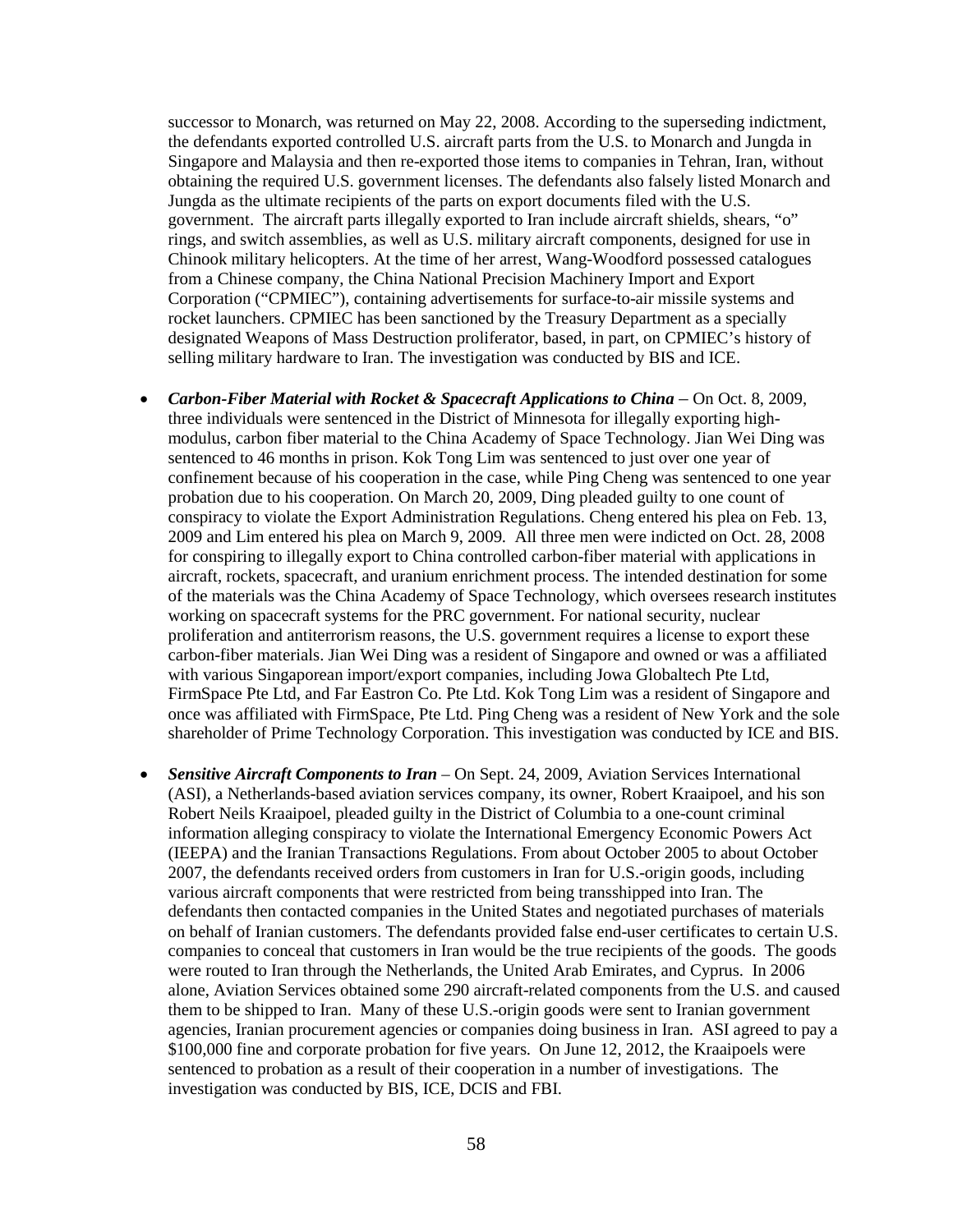- *Sighting Devices to Afghanistan and Taiwan*  On Sept. 18, 2009, Aaron Henderson, doing business as Vahalla Tactical Supply, pleaded guilty in the Southern District of Iowa to a criminal information, arising from his illegal export of restricted sighting devices to Taiwan and Afghanistan without the required export licenses. Henderson was sentenced to time served and two years-supervised release. The investigation was conducted by BIS, ICE and the Bureau of Alcohol, Tobacco, Firearms and Explosives.
- *Restricted Integrated Circuits with Military Applications to China On Aug. 3, 2009, William* Chai-Wai Tsu, an employee of a Beijing-based military contracting company called Dimigit Science & Technology Co. Ltd, and the vice president of a Hacienda Heights, CA, front company called Cheerway, Inc., was sentenced in the Central District of California to 40 months in prison. Tsu illegally exported more than 400 restricted integrated circuits with applications in military radar systems to China over a 10-month period, according to court documents. These dual-use items are restricted for export for national security reasons. Tsu purchased many of the items from U.S.-distributors after falsely telling these U.S. companies that he was not exporting the circuits abroad. According to court documents, Tsu supplied restricted U.S. technology to several customers in China, including the "704 Research Institute," which is known as the "Aerospace Long March Rocket Technology Company" and is affiliated with the state-owned China Aerospace Science & Technology Corporation. Tsu's employer in China, Dimigit, boasted in brochures that its mission was "providing the motherland with safe, reliable and advanced electronic technical support in the revitalization of our national military industry." Tsu was indicted in the Central District of California on Feb. 6, 2009 on charges of violating the International Emergency Economic Powers Act. He later pleaded guilty to two federal counts of the indictment on March 13, 2009. This case was the product of an investigation by the Export and Anti-proliferation Global Law Enforcement (EAGLE) Task Force in the Central District of California, which includes BIS, ICE, FBI, CBP, Diplomatic Security Service and the Transportation Security Administration.
- *Restricted Thermal Imaging Technology to China* On July 27, 2009, Zhi Yong Guo, a resident of Beijing, was sentenced in the Central District of California to 60 months in prison, while Tah Wei Chao, also a resident of Beijing, was sentenced to 20 months in prison. Both were sentenced in connection with a plot to procure and illegally export thermal-imaging cameras to the People's Republic of China without obtaining the required export licenses. Guo and Chao were indicted on federal charges on July 17, 2008. Chao pleaded guilty to three federal counts in July 2008. On Feb. 23, 2009, following a one-week trial, Guo was convicted of two federal counts. The case related to ten cameras concealed in luggage destined for China in April 2008. The export of these thermal-imaging cameras to China are controlled by the Department of Commerce for national security and regional stability reasons because of their use in a wide variety of civilian and military applications. In March 2008, Chao ordered 10 thermal-imaging cameras from FLIR Systems, Inc. for \$53,000. Representatives from FLIR Systems repeatedly warned Chao that the cameras could not be exported without a license. Both Chao and Guo were arrested at Los Angeles International Airport in April 2008 after authorities recovered the ten cameras that had been hidden in their suitcases. In addition to the 10 cameras intercepted by federal authorities, Chao admitted that, acting at the behest of Guo, he shipped three cameras to China in October 2007. The evidence at trial showed that Guo, an engineer and a managing director of a technology development company in Beijing, directed Chao to obtain the cameras for Guo's clients, the Chinese Special Police and the Special Armed Police. This case was the product of an investigation by the Export and Anti-proliferation Global Law Enforcement (EAGLE) Task Force in the Central District of California, including BIS, ICE, FBI, CBP, DSS, and TSA.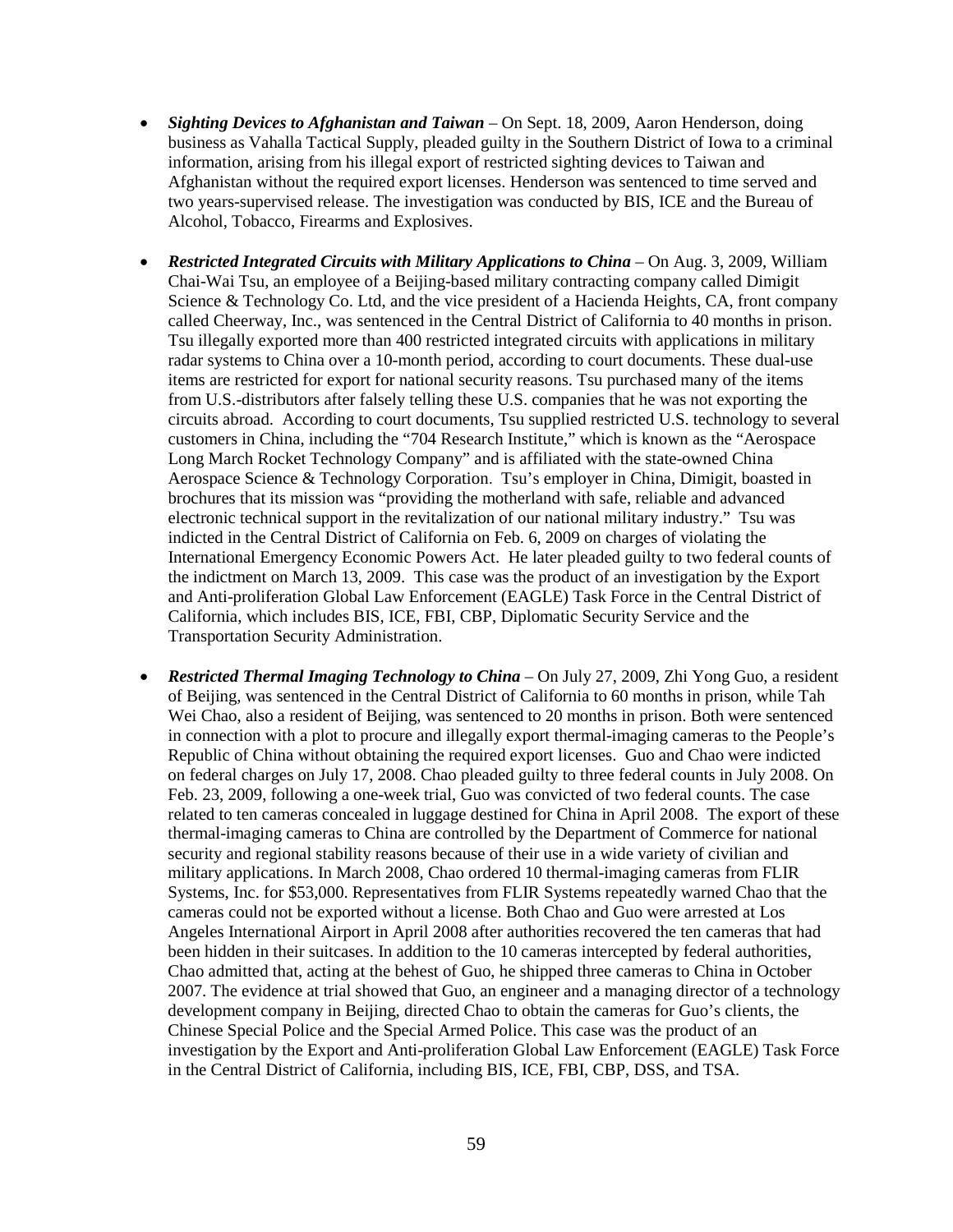- *Military Technical Data on Unmanned Aerial Vehicles to China* On July 1, 2009, Dr. John Reece Roth was sentenced in the Eastern District of Tennessee to 48 months in prison, two years supervised release and a \$1,700 assessment for illegally exporting sensitive military technical data related to a U.S. Air Force contract. Roth, a former Professor Emeritus at the University of Tennessee, was convicted on Sept. 2, 2008 of 15 counts of violating the Arms Export Control Act, one count of conspiracy, and one count of wire fraud. Roth had illegally exported military technical data relating to plasma technology designed to be deployed on the wings of Unmanned Aerial Vehicles (UAVs) or "drones" operating as a weapons or surveillance systems. The illegal exports involved technical data related to an Air Force research contract that Roth provided to foreign nationals from China and Iran. In addition, Roth carried multiple documents containing controlled military data with him on a trip to China and caused other controlled military data to be e-mailed to an individual in China. On Aug. 20, 2008, Atmospheric Glow Technologies, Inc (AGT), a privately-held plasma technology company in Tennessee, also pleaded guilty to charges of illegally exporting U.S. military data about drones to a citizen of China in violation of the Arms Export Control Act. AGT was sentenced on Feb. 12, 2010 to a \$4,000 assessment and a \$25,000 fine. Roth and AGT were first charged on May 20, 2008. In a related case, on April 15, 2008, Daniel Max Sherman, a physicist who formerly worked at AGT, pleaded guilty to an information charging him with conspiracy to violate the Arms Export Control Act in connection with this investigation. Sherman was later sentenced to 14 months in prison on Aug. 10, 2009 after cooperating in the investigation. The investigation was conducted by the FBI, ICE, U.S. Air Force Office of Special Investigations, DCIS and BIS.
- *Missiles & Other Arms to Colombian Terror Organization* On July 1, 2009, Palestinian born businessman Tareq Mousa al-Ghazi was sentenced in the Southern District of New York to 25 years in prison after his March 17, 2009 conviction for conspiring with Syrian arms dealer, Monzer Al-Kassar, and others in a plot to sell surface-to-air missiles, 4,000 grenades, and nearly 9,000 assault rifles to the Fuerzas Armadas Revolucionarias de Colombia, or FARC, a designated terrorist organization in Colombia. Al-Ghazi was found guilty of conspiracy to murder U.S. officers and employees, conspiracy to acquire and export anti-aircraft missiles, and conspiracy to provide material support to terrorists. Al-Ghazi's co-defendants, Monzer al-Kassar and Luis Felipe Moreno Godoy, were both convicted at trial on Nov. 20, 2008 in connection with the same conspiracy and were sentenced on Feb. 24, 2009 to 30 years imprisonment and 25 years imprisonment, respectively. In June 2007, Al Kassar was arrested in Spain, while Moreno and El Ghazi were arrested in Romania pursuant to a May 29, 2007 indictment alleging that they agreed to sell millions of dollars worth of surface-to-air missiles, rocket-propelled grenade launchers, ammunition, and machine guns to the FARC, between February 2006 and May 2007. Al Kassar also offered to send 1,000 men to fight with the FARC against U.S. military officers in Colombia. On June 13, 2008, Al Kassar arrived in New York after being extradited from Spain. Since the early 1970s, Al Kassar has been a source of weapons and military equipment for armed factions engaged in violent conflicts around the world. Some of these factions have included known terrorist organizations, such as the Palestinian Liberation Front, the goals of which included attacking United States interests and United States nationals. The investigation was conducted by the Drug Enforcement Administration, Spanish National Police and Romanian Border Police
- *Military Night Vision Technology to China* On July 1, 2009, Bing Xu, of Nanjing, China, was sentenced in the District of New Jersey to 22 months in prison followed by two years of supervised release after pleading guilty on Feb. 24, 2009, to conspiracy to illegally export military-grade night vision technology to China. Xu, a manager at Everbright Science and Technology, Ltd, a company in Nanjing, China, admitted that he conspired with others at Everbright to purchase certain night-vision technology from a company in the United States, which required a license from the State Department for export. Xu admitted that he and others at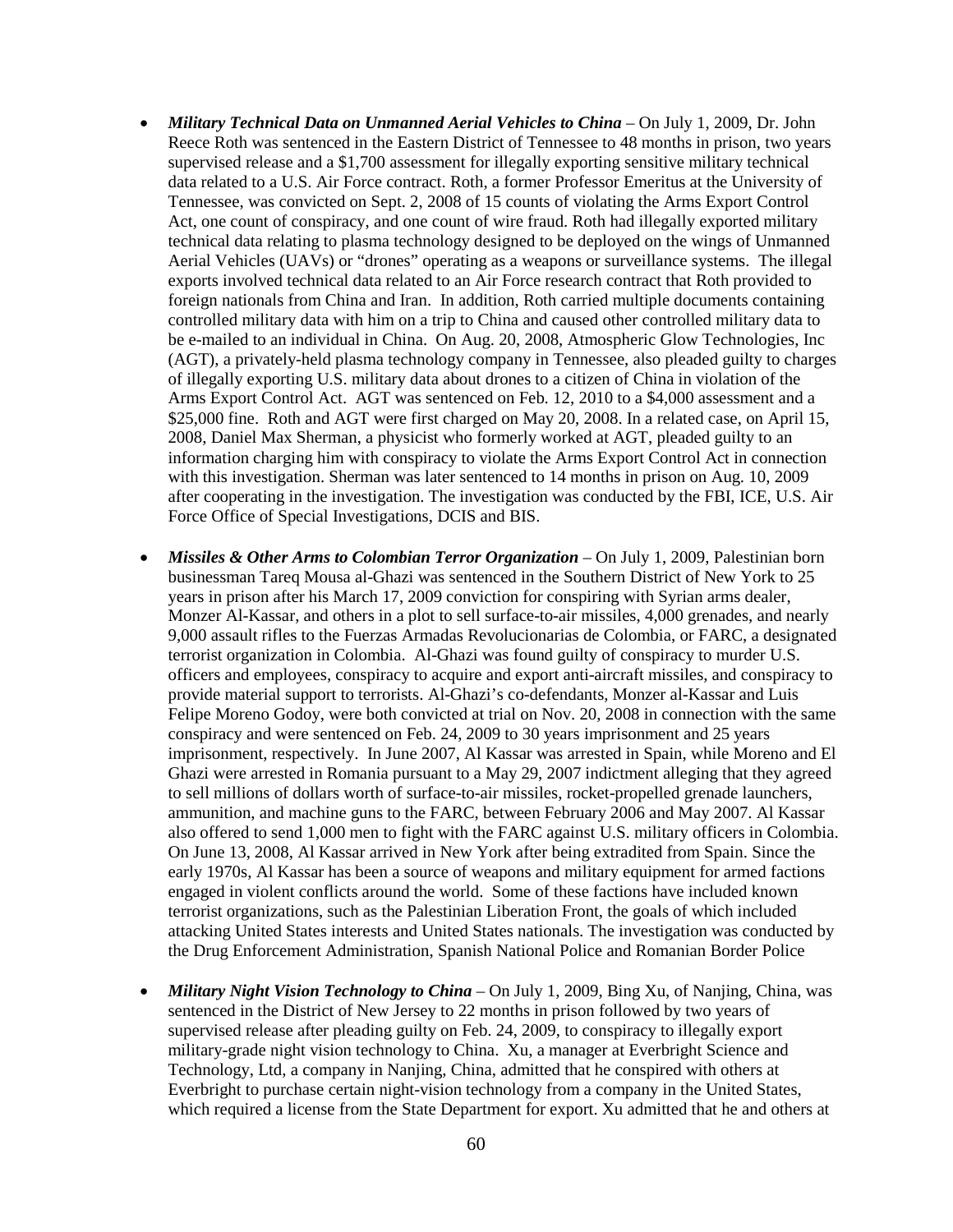Everbright first attempted to obtain the necessary export license for the night-vision equipment. When the license application was denied by the Department of State, Xu agreed with others at Everbright to take steps to export the night-vision optical equipment illegally. Xu has been in custody since his arrest in on October 2007 pursuant to a criminal complaint. Xu arrived in New York on Oct. 26, 2007 from China a day after his Chinese employer wire transferred \$14,080 to agents as payment for the purchase of the equipment. The investigation was conducted by ICE and the DCIS.

- *Restricted Nuclear Materials to Foreign Government* On June 18, 2009, Roy Lynn Oakley, of Harriman, Tenn., was sentenced in the Eastern District of Tennessee to six years in prison for unlawful disclosure of restricted data under the Atomic Energy Act in connection with his efforts to sell materials used in the production of highly enriched uranium to a foreign government. Oakley pleaded guilty to this offense on Jan. 26, 2009. Oakley had worked as a contract employee at the East Tennessee Technology Park (ETTP), in Oak Ridge, Tenn., which was previously a Department of Energy facility that produced highly enriched uranium. While employed at ETTP, Oakley stole restricted nuclear materials from the facility and offered them for sale to the French government. The French government officials did not pursue the purchase of these items. The FBI launched an undercover investigation posing as an agent of the foreign government and arrested Oakley after he offered them the nuclear materials in exchange for \$200,000 cash. The materials involved were pieces of equipment known as "barrier" and associated hardware items that play a crucial role in the production of highly enriched uranium. The investigation was conducted by the FBI and Department of Energy.
- *Fighter Jet and Military Helicopter Components to Iran* On June 11, 2009, Traian Bujduveanu was sentenced in the Southern District of Florida to 35 months in prison followed by three years supervised release for his role in a conspiracy to illegally export military and dual-use aircraft parts to Iran. Bujduveanu appeared on behalf of himself and his now defunct corporation, Orion Aviation Corp., in federal court to announce his guilty plea on April 2, 2009. Bujduveanu's co-defendant, Hassan Keshari, and his corporation, Kesh Air International, pleaded guilty in January 2009 to charges of conspiring to illegally export military and commercial aircraft components to Iran. Keshari was sentenced to 17 months in prison on May 14, 2009. On July 3, 2008, Keshari, Kesh Air International, as well as Bujduveanu, and his company Orion Aviation, were indicted for their participation in a conspiracy to export U.S.-made military and dual-use aircraft parts to Iran. In June 2008, agents arrested Keshari at Miami International Airport as he walked off a flight from Atlanta. Bujduveanu was arrested at his Plantation, Florida, home on June 21, 2008. Since August 2006, Keshari and Bujduveanu have allegedly procured U.S.-made military aircraft parts for buyers in Iran and have illegally shipped the parts to a company in Dubai, UAE, for shipment to buyers in Iran. Keshari allegedly received the orders for specific parts by e-mail from buyers in Iran. Keshari then requested quotes, usually by e-mail, from Bujduveanu and made arrangements with Bujduveanu for the sale and shipment of the parts to a company in Dubai. From Dubai, the parts were then shipped on to Iran. Keshari and Bujduveanu are alleged to have obtained and illegally shipped to buyers in Iran parts for the CH-53 military helicopter, the F-14 Tomcat fighter jet, and the AH-1 attack helicopter. Keshari is also alleged to have requested quotes for other parts for other military aircraft, including F-4 Phantom aircraft. This investigation was conducted by BIS, ICE, and DCIS.
- *Thermal Imaging Cameras to China* On June 9, 2009, a federal grand jury in the Southern District of Ohio indicted Hing Shing Lau, also known as Victor Lau, a foreign national living in Hong Kong, Peoples Republic of China, on charges of trying to buy 12 infrared thermal imaging cameras from a Dayton-area company in order to illegally export the cameras to Hong Kong and China. The indictment alleges that Lau tried to buy 12 thermal imaging cameras manufactured in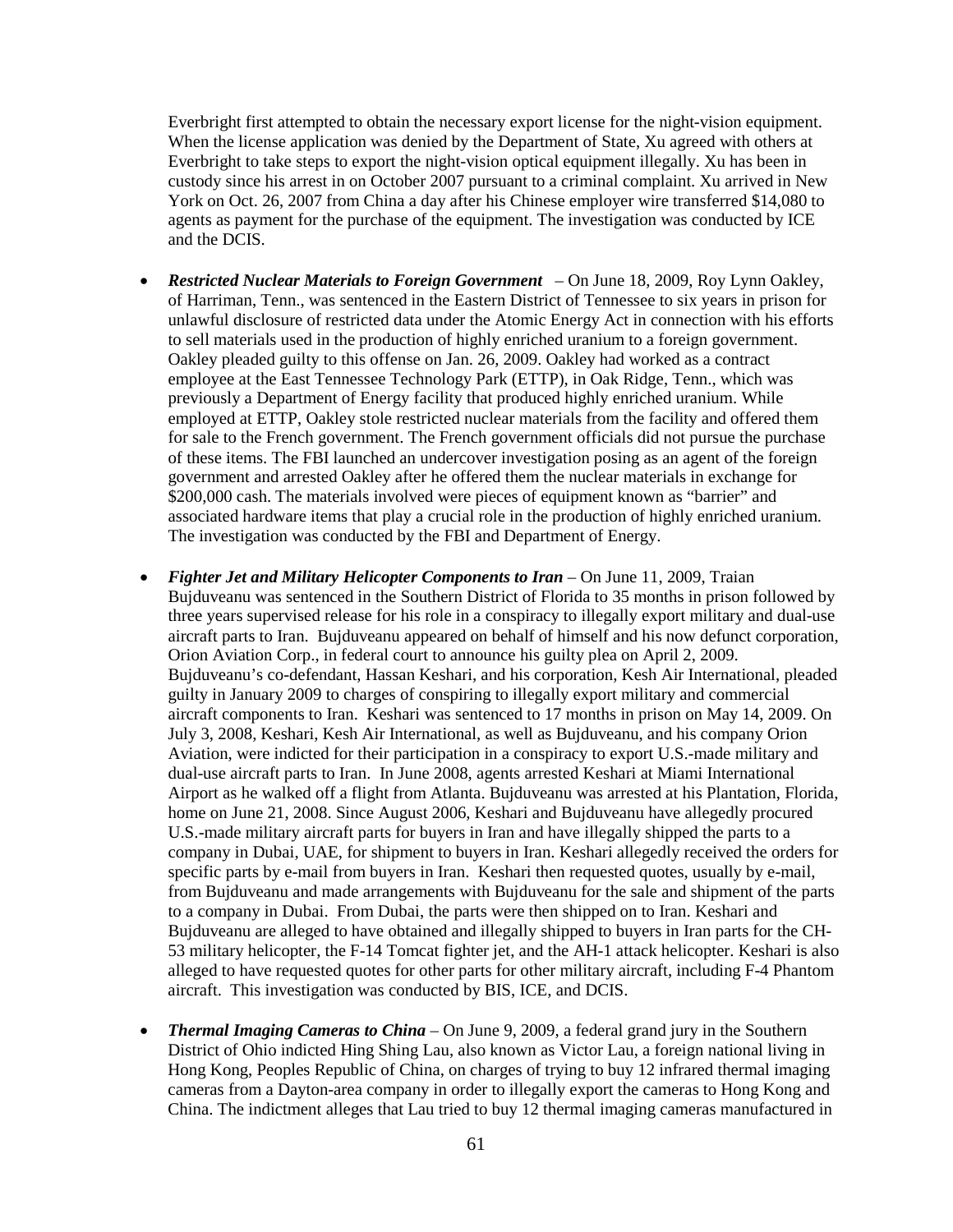Texas by contacting a company in the Dayton area. On three occasions, he wired transferred a total of \$39,514 from Hong Kong to the U.S. as partial payment for the cameras. The indictment charges Lau with two counts of violating export control laws and four counts of money laundering. Canadian authorities arrested Lau on June 3, 2009, at the Toronto International Airport pursuant to a provisional arrest warrant issued by U.S. authorities. The investigation was conducted by the FBI, and BIS, with the assistance of the U.S. Department of State.

- *Stolen Military Optics Sold to Hong Kong, Taiwan and Japan via Internet* On June 1, 2009, in the Southern District of West Virginia, former U.S. Marines Timothy Oldani and Joseph Oldani were ordered to serve five months in prison and pay \$52,872 in restitution, and 21 months in prison and \$72,013 in restitution, respectively, for conspiring to steal military night vision optics and illegally export them from the United States. On Feb. 2, 2009, the Oldani brothers pleaded guilty. Joseph admitted that while on active duty with the Marines, he stole military optics from his station in Georgia and transported them to his brother Timothy in West Virginia, where Timothy sold the stolen items to overseas purchasers on the Internet, primarily via eBay. The pair sold miniature night vision sights and target pointer illuminators via the Internet to purchasers in Hong Kong, Taiwan, and Japan. The investigation was conducted by DCIS and ICE.
- *Amplifiers & Missile Target Acquisition Technology to China* On May 14, 2009, Joseph Piquet, the owner and President of AlphaTronX, a company in Port St. Lucie, Fla., that produces electronic components, was sentenced in the Southern District of Florida to 60 months in prison followed by two years supervised release. On March 5, 2009, he was convicted of seven counts arising from a conspiracy to purchase military electronic components from Northrop Grumman Corporation, and to ship them to Hong Kong and the People's Republic of China without first obtaining required export licenses under the Arms Export Control Act and the International Emergency Economic Powers Act. Among those items involved in the conspiracy were highpower amplifiers designed for use by the U.S. military in early warning radar and missile target acquisition systems, as well as low noise amplifiers that have both commercial and military use. Piquet was first indicted on June 5, 2008, along with his company, AlphaTronX, Inc, as well as Thompson Tam, and Ontime Electronics Technology Limited. Tam is a director of Ontime Electronics, an electronics company in China. On March 2, 2009, the Court ordered the dismissal of the indictment against AlphaTronX. This investigation was conducted by BIS and ICE.
- *Military Night Vision Goggles to Italy –* On May 12, 2009, Rigel Optics, Inc. was sentenced in the Southern District of Iowa to pay a \$90,000 fine and a \$400 special assessment for illegally exporting military night vision goggles to Italy. Rigel's owner, Donald Wayne Hatch, was sentenced to two years probation and ordered to pay a \$5,000 fine for making false statements in connection with the illegal export. On July 31, 2008, the defendants pleaded guilty to these violations. The defendants were indicted on June 24, 2008 for illegally exporting military night vision systems. The case was investigated by ICE and BIS.
- *Rocket / Space Launch Technical Data to China* On April 7, 2009, Shu Quan-Sheng, a native of China, naturalized U.S. citizen and PhD physicist, was sentenced to 51 months in prison for illegally exporting space launch technical data and defense services to the People's Republic of China (PRC) and offering bribes to Chinese government officials. Shu pleaded guilty on Nov. 17, 2008, in the Eastern District of Virginia to a three-count criminal information. He was arrested on Sept. 24, 2008. He was the President, Secretary and Treasurer of AMAC International, a hightech company located in Newport News, Va., and with an office in Beijing, China. Shu provided the PRC with assistance in the design and development of a cryogenic fueling system for space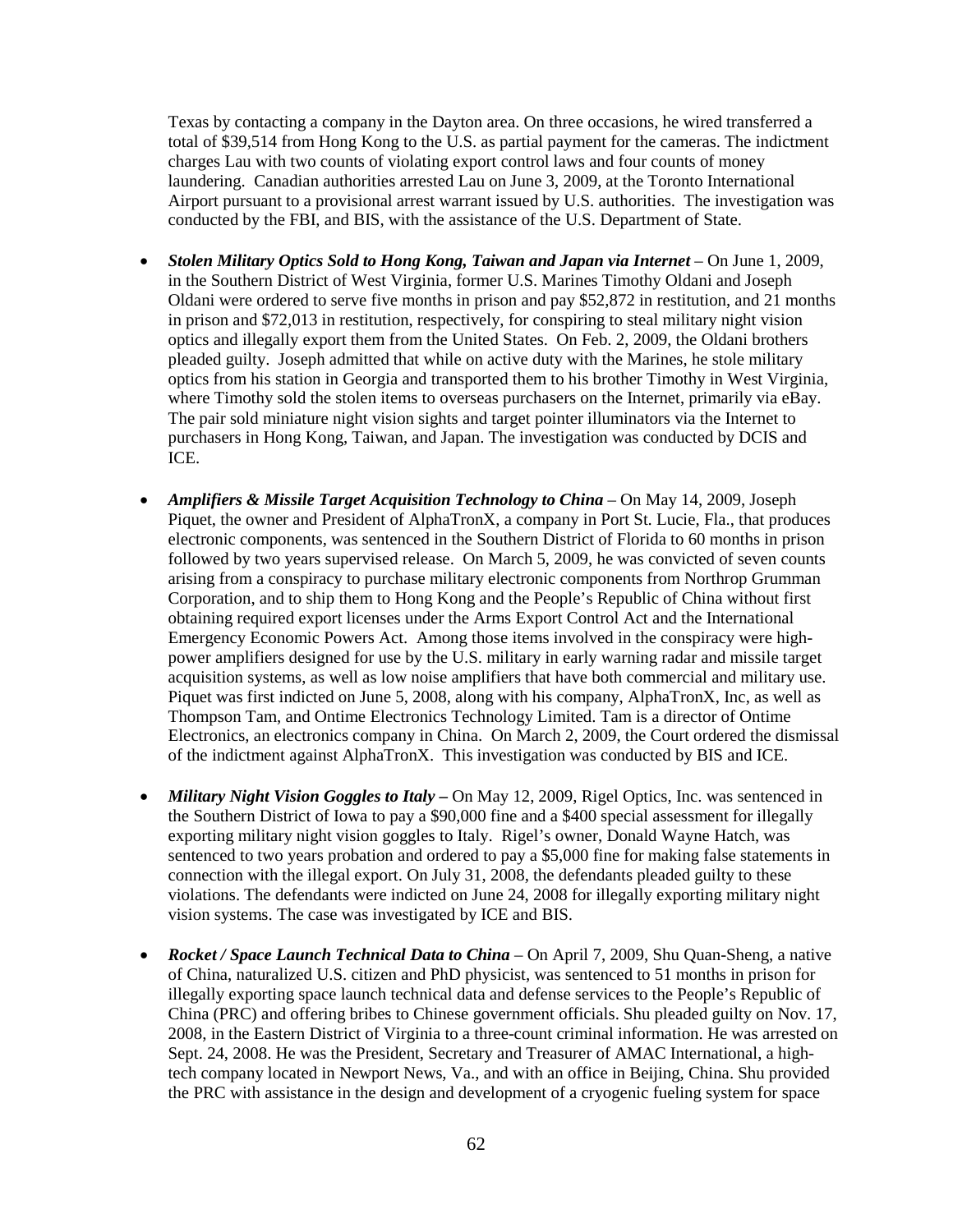launch vehicles to be used at the heavy payload launch facility located in the southern island province of Hainan, PRC. The Hainan facility will house launch vehicles designed to send space stations and satellites into orbit, as well as provide support for manned space flight and future lunar missions. Shu also illegally exported to the PRC technical data related to the design and manufacture of a "Standard 100 M3 Liquid Hydrogen (LH) 2 Tank. In addition, Shu offered approximately \$189,300 in bribes to government officials with the PRC's 101 Institute to induce the award of a hydrogen liquefier project to a French company he represented. In January 2007, the \$4 million hydrogen liquefier project was awarded to the French company that Shu represented. This investigation was conducted by the FBI, ICE, BIS and DCIS.

- *Military Aircraft Components to Iran*  On April 2, 2009, eleven defendants were indicted in the Southern District of Florida on charges of participating in a conspiracy to export U.S.-made military aircraft parts to Iran. On April 3, 2009, federal agents arrested defendant Baktash Fattahi, an Iranian national and legal U.S. resident, at his residence in Lancaster, Calif. The other ten defendants charged in the indictment are Amir Hosein Atabaki, an Iranian national; Mohammad Javad Mohammad Esmaeil, an Iranian national; Abbas Haider, an Indian citizen residing in Dubai; Mohammed Javid Yahya Saboni, an Iranian national residing in Dubai; Reza Zahedi Pour, an Iranian national; Mahdi Electronic Trading Co, an Iranian business; Planet Commercial Brokerage, a Dubai business; Raht Aseman Co, Ltd, an Iranian business; Sahab Phase, an Iranian business; and Sea Speed UAE, a Dubai business. According to the indictment, the defendants conspired to and did export 13 different types of military aircraft parts to Iran by way of Dubai, United Arab Emirates. Among the aircraft parts the defendants are alleged to have obtained and illegally shipped to buyers in Iran are parts for the F-5 ("Tiger") Fighter Jet, the Bell AH-1 ("Cobra") Attack Helicopter, the CH-53 Military Helicopter, the F-14 ("Tomcat") Fighter Jet, and the UH-1 ("Huey") Military Helicopter. According to the Indictment, defendants in Iran sent orders by email to a co-conspirator in Novato, Calif., for specific aircraft parts. The coconspirator in Calif. then requested quotes, usually by e-mail, from another co-conspirator in Plantation, Fla., and made arrangements with that co-conspirator in Plantation for the sale and shipment of the parts to one of several defendants in Dubai. From Dubai, the parts were then shipped on to Iran. On March 10, 2010, Baktash Fattahi pleaded guilty to conspiracy to violate the International Emergency Economic Powers Act by exporting military and commercial aircraft parts to Iran and was sentenced to 35 months in prison on July 20, 2010. This investigation was conducted by ICE, DCIS, Diplomatic Security Service, with assistance from OFAC and State Department's Directorate of Defense Trade Controls.
- *Military Aircraft Parts to Israel* On April 2, 2009, Stuart Wax pleaded guilty in the District of Connecticut to a one-count criminal information charging him with making a false statement in an export control document. Wax entered the plea both for himself and on behalf of his company, M.M.M. Wheels, Inc. In 2003, Wax exported parts used in the F-4 fighter jet to be sent to a company in Israel without the required license from State Department. Wax indicated on the shipping documents that the box contained "plumbing parts for repair," although he knew the contents actually were parts for military aircraft. On Sept. 10, 2009, Wax and M.M.M. Wheels, Inc., were sentenced to one year probation apiece. This investigation was conducted by ICE, DCIS, and BIS agents.
- *Thermal Imaging Cameras to South Korea* On March 25, 2009, David Lee plead guilty in the Northern District of Illinois to a one count indictment charging that he illegally exported thermal imaging cameras to South Korea without obtaining the required export license. Lee, the owner of Lucena Technology, Inc., an export company in Park Ridge, Ill., exported seven thermal imaging cameras to South Korea in June 2007 without obtaining the required U.S. Department of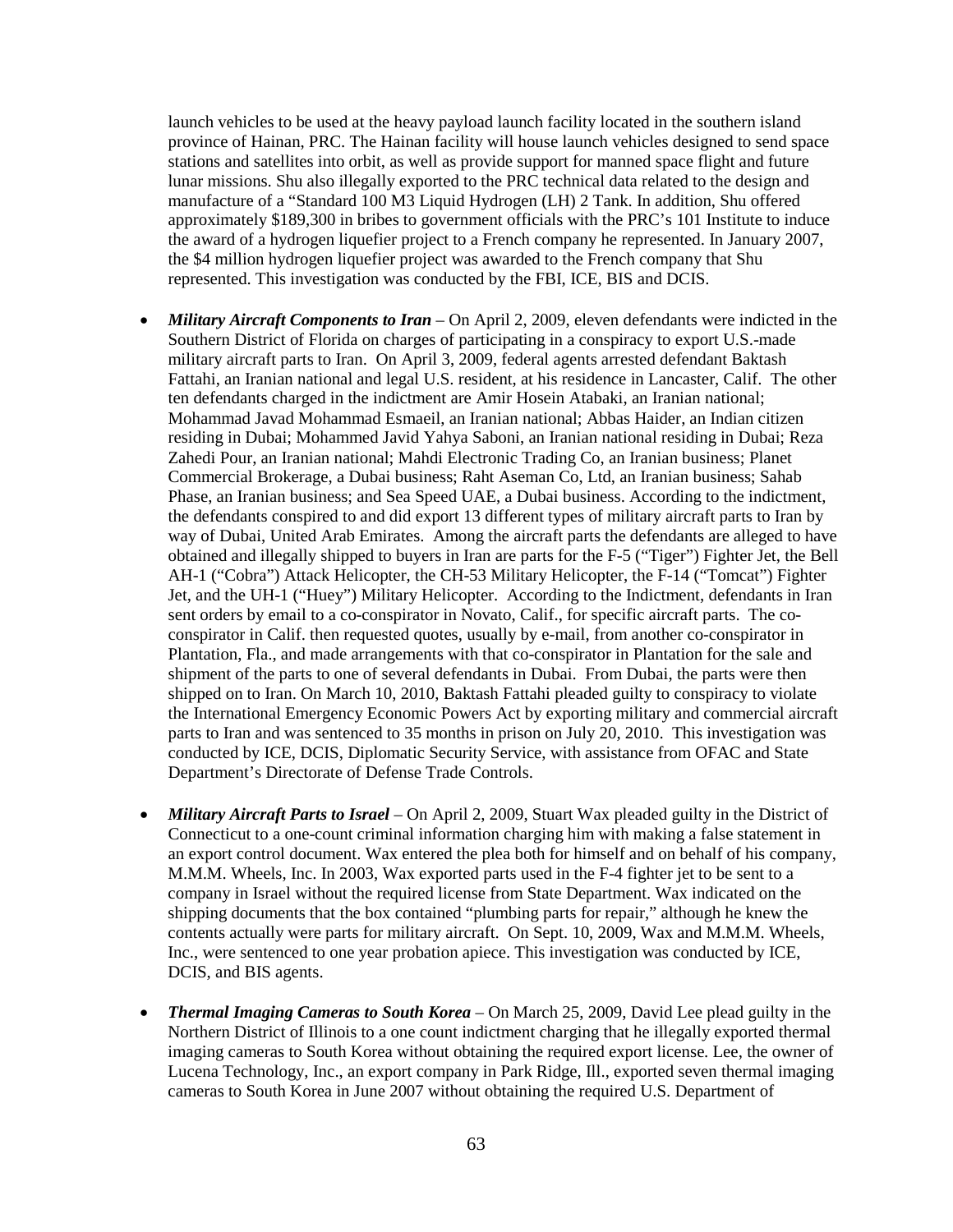Commerce export license. Under the terms of the plea agreement, Lee agreed to forfeit \$59,500 which represents the proceeds from the sale of the cameras. Lee was originally indicted on Dec. 16, 2008. On June 29, 2009, Lee was sentenced to two years probation and a \$3,000 fine. The investigation was conducted by BIS and U.S. Customs and Border Protection.

- *Aircraft Engines and Components to Iranian Military* On March 24, 2009, a 25-count indictment was unsealed in the District of Columbia charging Mac Aviation Group, a trading company in Ireland, and three of its officers with purchasing aircraft engines and components from U.S. firms and illegally exporting these components to Iran via Malaysia and the United Arab Emirates. Among the alleged recipients of these goods was the Iran Aircraft Manufacturing Industrial Company (HESA), a military entity designated by the U.S. for its role in Iran's nuclear and ballistic missile program, as well as Iran Aircraft Industries (IACI). The three Mac Aviation officers charged in the indictment, which was filed on July 22, 2008, are Thomas McGuinn, his son, Sean McGuinn, and Sean Byrne. According to the indictment, the defendants purchased 17 aircraft engines from Rolls-Royce in Indiana and caused them to be exported to a publishing company in Malaysia, and later shipped on to HESA in Iran. The indictment also alleges that the defendants purchased 50 aircraft components known as "5<sup>th</sup> Stage vanes" from the United States and illegally exported them to Iran, and also obtained various U.S.-origin aircraft bolts, which they routed through a trading company in the United Arab Emirates to Iran. The defendants are alleged to have worked with Hossein Ali Khoshnevisrad and his Tehran business, Ariasa, AG, in purchasing some of these components for Iran. Khoshnevisrad was arrested on March 14, 2009 in San Francisco on federal export violations. This case was investigated by ICE and BIS.
- *Sensitive U.S. Technology to Iranian Missile & Nuclear Entities* -- On March 20, 2009, Iranian national and resident Majid Kakavand was arrested in France pursuant to a provisional U.S. arrest warrant issued in the Northern District of California. An April 7, 2009 indictment charges Kakavand and two co-defendants, Amir Gasemi and Alex Ramzi, with overseeing an international network that allegedly purchased thousands of military and commercial items from U.S. companies and illegally exported these goods to Iran via Malaysia. The alleged recipients of these goods included two Iranian military entities designated by the United States for their role in Iran's nuclear and ballistic missile program. According to court documents, Kakavand served as a director of a company in Malaysia called Evertop Services Sdn Bhd, that he and others created to procure goods from the United States and Europe for export to Iran. Gasemi was also a director of Evertop Services, while Ramzi served as the purchasing supervisor. Evertop Services' primary customers in Iran were two Iranian military entities, Iran Electronics Industry (IEI), and Iran Communication Industries (ICI), both of which were designated in 2008 by the United States for their role in Iran's nuclear and ballistic missile programs. Furthermore, IEI was listed by the European Union as an entity linked to Iran's proliferation-sensitive nuclear activities or Iran's development of nuclear weapon delivery systems. Using Evertop Services, Kakavand and his-codefendants allegedly purchased products for Iran from U.S. companies in several states, including California, Alabama, Florida, Washington, and New Jersey. Kakavand has allegedly exported more than 30 shipments of goods from the United States to Iran since February 2006. These shipments contained electronic and avionic components, including capacitors, spectrometers, resistors, sensors, connectors, and airborne antennae. Kakavand allegedly concealed from the U.S. companies that the ultimate end-users of these products were in Iran, and at no time did he have a license to export or re-export goods to Iran. For example, in one transaction, Kakavand allegedly purchased 41,900 radiall connectors from a company in California and, in January 2008, wired \$51,425 to the firm as payment for the goods. The affidavit indicates that these goods were exported from the United States to Evertop Services in Malaysia, then re-exported to ICI in Iran. In other transactions spelled out in the affidavit, Kakavand used similar techniques to illegally export sensors, inductors and other materials to Iran. On May 5, 2010, the U.S.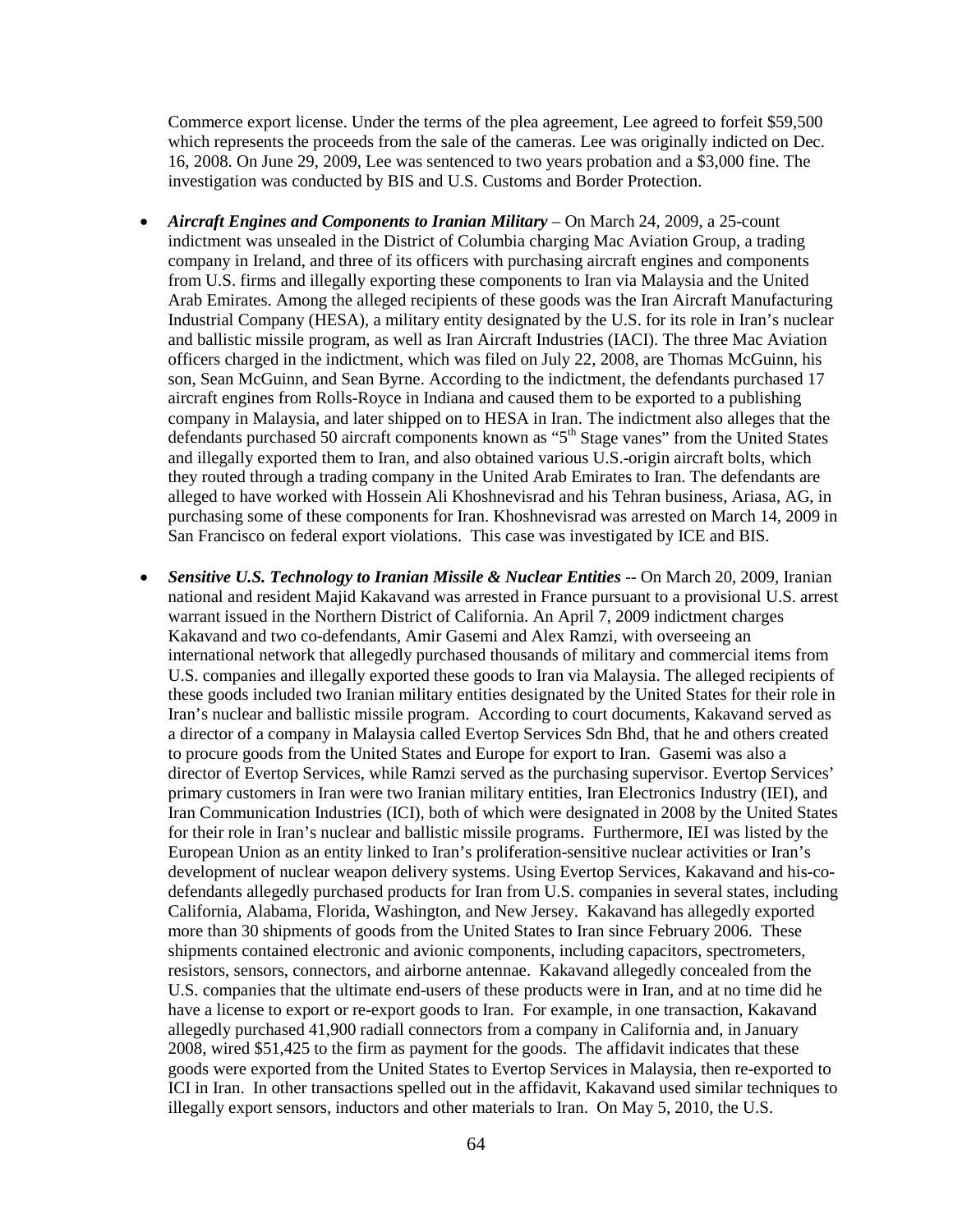extradition request for Kakavand was denied by a French court. Kakavand was released by French authorities and returned to Iran. This investigation was conducted by BIS and ICE.

- *Aircraft Engines and Advanced Surveillance Cameras to Iranian Military* -- On March 14, 2009, Hossein Ali Khoshnevisrad, the general manager of Ariasa, AG in Tehran, Iran, and Skylife Worldwide Sdn. Bhd, in Kuala Lumpur, Malaysia, was arrested in San Francisco pursuant to a sealed criminal complaint charging him with purchasing helicopter engines and advanced aerial cameras for fighter bombers from U.S. firms and illegally exporting them to Iran using companies in Malaysia, Ireland and the Netherlands. Among the alleged recipients of these U.S. goods was an Iranian military firm that has since been designated by the United States for being owned or controlled by entities involved in Iran's nuclear and ballistic missile program. The criminal complaint, which was filed under seal in the District of Columbia on Aug. 1, 2008, charged Khoshnevisrad with two counts of unlawfully exporting U.S. goods to Iran and two counts of conspiracy to unlawfully export U.S. goods to Iran in violation of the International Emergency Economic Powers Act. According to court documents, from Jan. 2007 through Dec. 2007, Khoshnevisrad and Ariasa caused Mac Aviation Group, a trading company in Ireland, to purchase 17 model 250 turbo-shaft helicopter engines from Rolls-Royce Corp. in Indiana for \$4.27 million. Mac Aviation allegedly concealed from Rolls-Royce the end user of the engines, and ultimately 15 of these engines were exported from the U.S. to Iran via Malaysia or Germany. Among the recipients in Iran was the Iran Aircraft Manufacturing Industrial Company, known as HESA, which was designated by the United States for being controlled by Iran's Ministry of Defense and Armed Forces Logistics and providing support to the Iranian Revolutionary Guard Corps. According to the complaint, Khoshnevisrad and Ariasa also caused to be exported to Iran 10 aerial panorama cameras from the United States. These cameras were designed for the U.S. Air Force for use on bombers, fighters and surveillance aircraft, including the F-4E Phantom fighter bomber, which is currently used by the Iranian military. According to the affidavit, in 2006, Khoshnevisrad instructed Aviation Services International, B.V., (ASI) a Dutch aviation parts company, to place an order for 10 of these cameras with a U.S. company located in Pennsylvania and to ship them to an address in Iran. According to the affidavit, ASI ordered the aerial panorama cameras from the Pennsylvania firm, falsely stating that the Netherlands would be the final destination for the cameras. Khoshnevisrad ultimately pleaded guilty on July 1, 2009, to a two-count information charging him with conspiracy to export goods (the Rolls Royce engines) to an embargoed nation and illegally exporting defense articles (aerial panorama cameras) to Iran. On June 2, 2010, he was sentenced to 15 months in prison for each count, to run concurrently. This investigation was conducted by BIS, FBI, ICE and DCIS.
- *Miniature Unmanned Aerial Vehicle Components to China* -- On March 12, 2009, a federal grand jury in the District of Columbia returned an indictment charging Yaming Nina Qi Hanson, her husband Harold Dewitt Hanson (an employee at Walter Reed Army Medical Center), and a Maryland company, Arc International, LLC, with illegally exporting miniature Unmanned Aerial Vehicle (UAV) Autopilots to a company in the People's Republic of China. The UAV components are controlled for export to China for national security reasons. According to court documents, beginning in 2007, the Hansons began attempting to acquire the autopilots from a Canadian manufacturer in order to re-export them to Xi'an Xiangyu Aviation Technical Group in China. Qi Hanson initially represented that the autopilots would be used for a model airplane civilian flying club in China. When Canadian company officials questioned the utility of autopilots – designed for use on unmanned aircraft – for flying club hobbyists, Qi Hanson claimed that autopilots would be used on US aircraft to record thunderstorm and tornado developments and ice-pack melting rates in the arctic. On or about August 7, 2008, after having fraudulently taken delivery of 20 of these autopilots (valued at \$90,000), Qi Hanson boarded a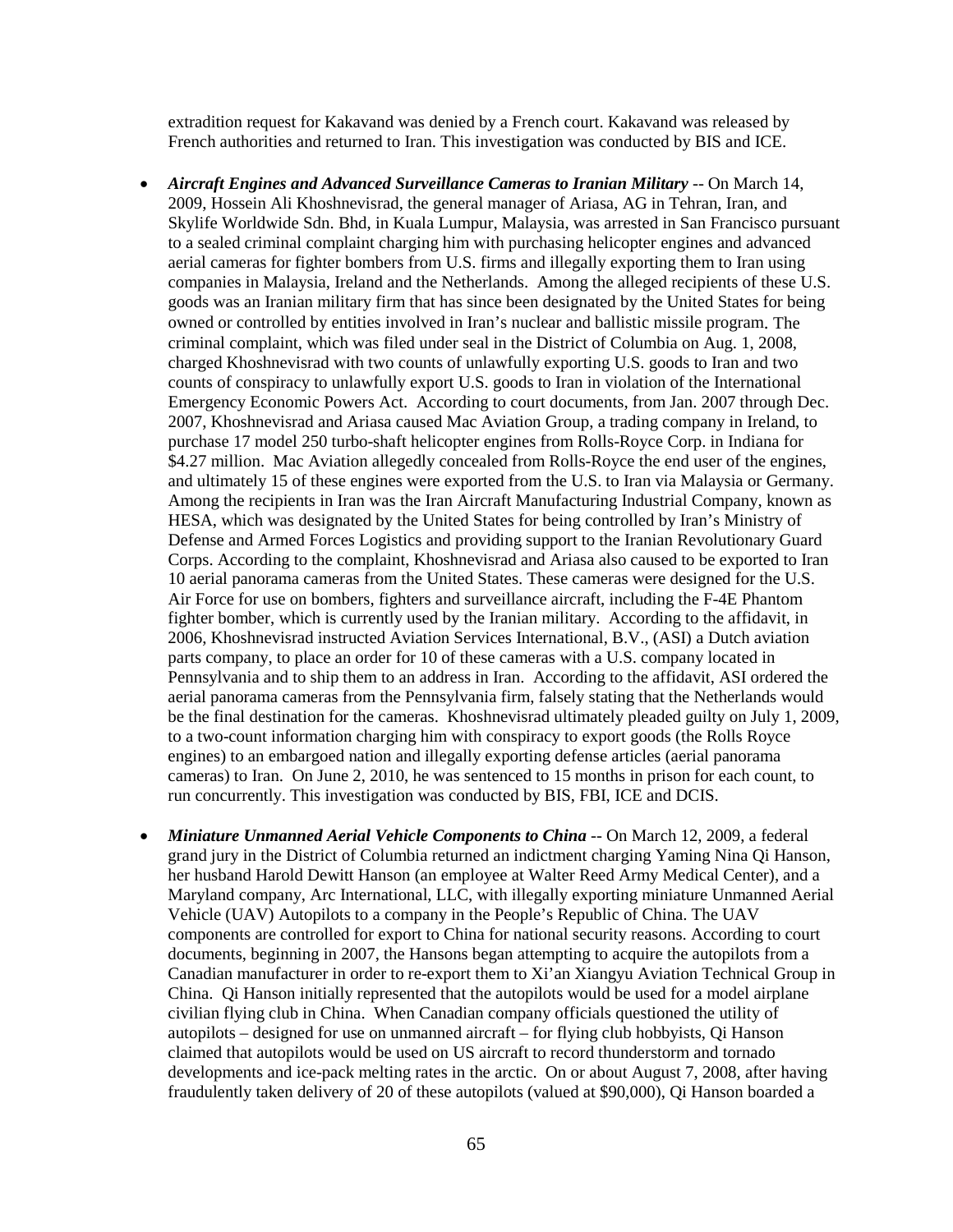plane in the United States bound for Shanghai, and hand-delivered the items to Xi'an Xiangyu Aviation Technical Group in China. Both Hansons ultimately pleaded guilty on Nov. 13, 2009 to felony false statement violations. On Feb. 3, 2010, Harold Dewitt Hanson was sentenced to 24 months imprisonment, while his wife, Yaming Nina Qi Hanson was sentenced to time served. The investigation was conducted by BIS and FBI.

- *3,500 Military Night Vision Goggles to Iranian military* On March 6, 2009, Shahrazad Mir Gholikhan was sentenced in the Southern District of Florida to 63 months in prison for brokering defense articles to Iran and other export violations in connection with an effort by she and her husband, Mahmoud Seif, to illegally procure 3,500 sets of Generation III military night vision goggles from the United States for Iran's military and police forces. Gholikhan was convicted of the charges on Dec. 19, 2008. Gholikhan and her husband were first arrested in 2004 in Vienna, Austria, after a meeting with undercover law enforcement officials in which they received the first sample shipment of U.S. night vision goggles destined for Iran. After her arrest, Gholikhan told authorities that she and her husband were not allowed to transport the items from Austria to Iran, but that the Iranian Embassy in Austria was to organize the shipment of night vision goggles to Iran. Austrian authorities subsequently released the couple and they returned to Iran. Seif remains a fugitive. Gholikhan was arrested by U.S. authorities in December 2007 upon her arrival in the United States. She later pleaded guilty to one count of conspiracy. However, she subsequently withdrew the plea after a dispute over her sentence and represented herself at a new trial in 2008, where she was convicted of three of six counts. This investigation was conducted by ICE, DCIS, and Austrian law enforcement.
- *Pump Components to Iran* On Feb. 5, 2009, two German nationals and a German company were indicted in the District of Massachusetts for conspiring to illegally export pump parts worth more than \$200,000 to Iran in violation of the International Emergency Economic Powers Act. According to the indictment, Hans Schneider and Christof Schneider conspired with an individual in Jordan to obtain pump parts from a U.S. company for centrifugal sulphuric acid and sulphur pumps located in Iran. The pump parts would be delivered to Germany and re-exported to Iran by the defendants via their company, Schneider Gmbh. The case was investigated ICE and BIS.
- *Restricted Electronic Components to China* On Jan. 20, 2009, Michael Ming Zhang and Policarpo Coronado Gamboa were arrested pursuant to indictments in the Central District of California charging them with separate schemes involving the illegal export of controlled U.S. electronic items to China and the illegal trafficking of counterfeit electronic components from China into the United States. Zhang was the president of J.J. Electronics, a Rancho Cucamonga, CA, business, while Gamboa owned and operated Sereton Technology, Inc., a Foothill Ranch, CA, business. Zhang allegedly exported to China dual-use electronic items that have uses in U.S. Army battle tanks. He also allegedly imported and sold in the United States roughly 4,300 Cisco electronic components bearing counterfeit marks from China. Gamboa is charged with conspiring with Zhang to import Sony electronic components with counterfeit marks from China for distribution in the United States. On July 9, 2009, Gamboa pleaded guilty one count of the indictment and was later sentenced to 5 years probation and was ordered to pay \$13,600 restitution to Sony Electronics. On July 6, 2009, Zhang pleaded guilty to count one in each of the indictments. The case was investigated by the FBI, BIS, DCIS, ICE, the U.S. Postal Inspection Service, and the Orange County Sheriff's Department, in conjunction with the EAGLE Task Force in the Central District of California.
- *Night Vision Technology to Singapore* On Jan. 15, 2009, Thomas J. Loretz was indicted in the District of Massachusetts for illegally exporting defense articles and making false statements in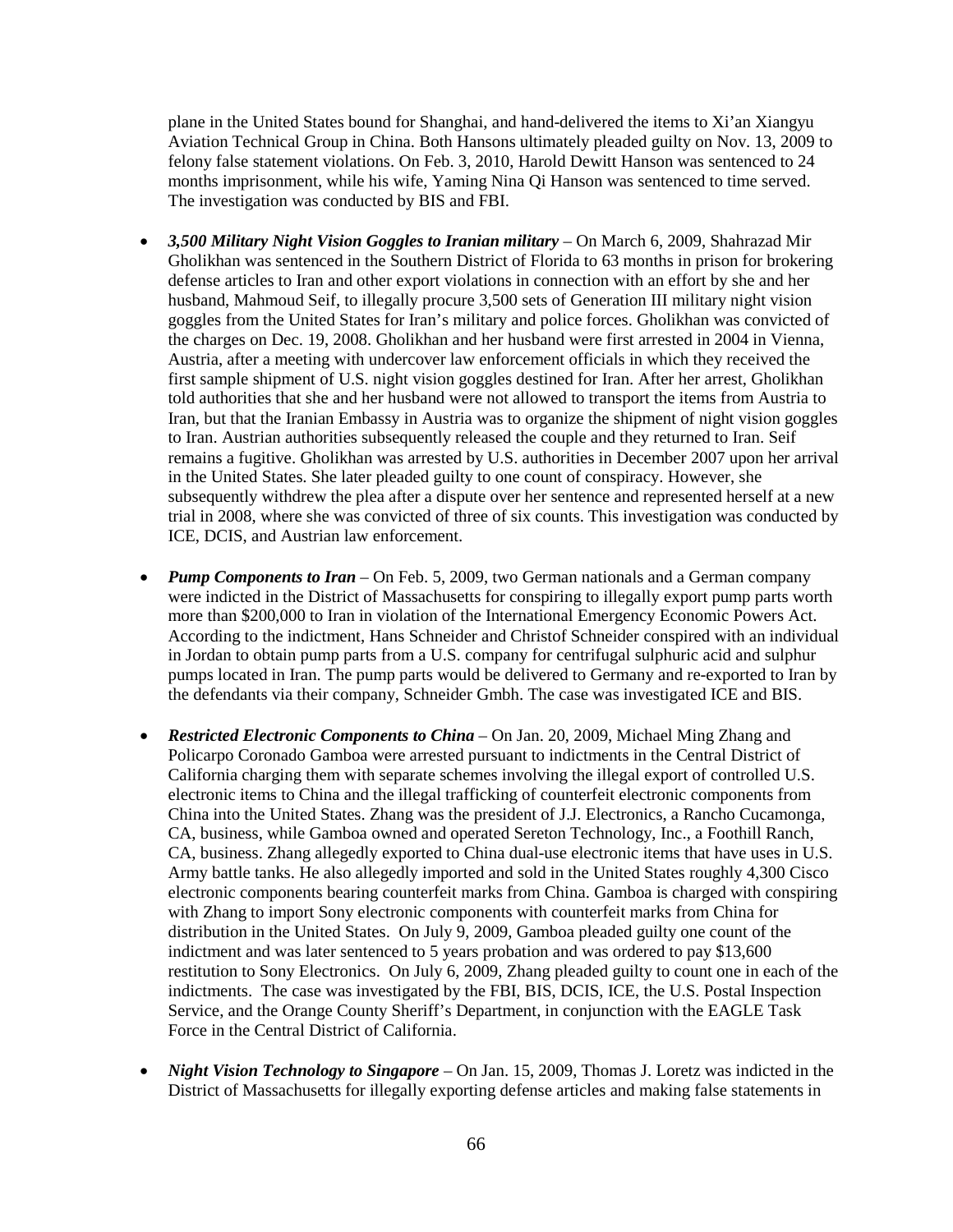connection with the illegal export of sophisticated night vision technology to Singapore. Specifically, Loretz was charged with illegally exporting to Singapore hundreds of Imaging Grade Micro-Channel Plates and Premium Grade Micro-Channel Plates, which are used for military night vision optics. Loretz allegedly submitted false shipper's export documents to the government stating that the plates were commercial. Loretz pleaded guilty to four counts of the indictment on March 8, 2010. The investigation was conducted by ICE.

- *Military Night Vision Systems to Vietnam* -- On Dec. 16, 2008, federal authorities arrested Liem Duc Huynh pursuant to a December 3, 2008 indictment in the Central District of California charging him and two other defendants Dan Tran Dang and George Ngoc Bui with Arms Export Control Act violations. Dang is expected to make his initial court appearance in January 2009, while Bui remains a fugitive. According to the indictment, the defendants ran an export business called Professional Security, out of a Huntington Beach, California, residence, which illegally shipped at least 55 state-of-the-art night vision goggles to Vietnam in violation of the Arms Export Control Act. The three men are accused of conspiring to illegally ship Generation 3 Night Vision Goggles manufactured by ITT Industries to Vietnam. Because the goggles are classified as a "defense article" on the U.S. Munitions List, written permission must be obtained from the U.S. Department of State to legally export them. The charges against the men stem from an undercover investigation by ICE, the U.S. Naval Criminal Investigative Service (NCIS) and BIS.
- *Software Stolen From Nuclear Plant to Iran* On Dec. 16, 2008, Mohammad Reza Alavi, a former employee of the Palo Verde Nuclear Generating Station in Arizona, was sentenced in the District of Arizona to 15 months in prison for illegally accessing a protected computer and for transportation of stolen software. On June 25, 2008, Alavi pleaded guilty to transporting stolen property in interstate commerce, in connection with his theft of software belonging to the Arizona nuclear plant that was valued at \$400,000. On May 28, 2008 a jury also convicted Alavi of unauthorized access to a protected computer. Alavi served as a software engineer in the Simulator Support Group at the nuclear plant, which maintained a simulator system to train control room employees on the operation of nuclear reactors. The simulator system utilizes software to replicate current reactor status at Palo Verde allowing an operator to artificially create various incidents to train employees on safety and protocol procedures. The government presented evidence at trial that, after Alavi gave Palo Verde notice of his intent to terminate employment, he installed this software on his personal laptop without permission of Palo Verde. Alavi admitted that he took the software to Iran for use in future employment in the nuclear industry. Alavi's conduct was uncovered when he accessed the software vendor's website from Iran and obtained a code which allowed the software to be unlocked and activated. Alavi was indicted on April 12, 2007, following his arrest that month upon returning to the United States. The FBI conducted the investigation.
- *Guns to Canada* On December 15, 2008, Kurt Carter was sentenced in the District of Maine to 31 months imprisonment and two years of supervised release for his role in a conspiracy to export firearms without a license to Canada. Over the course of 2005 and 2006, Carter, a U.S. citizen, knowingly and willfully made a series of straw purchases for a Canadian buyer who smuggled guns across the northern border. Those guns were later connected to drug trafficking and gang violence in Canada. Carter pled guilty on September 24, 2007 to one count of conspiracy to violate the Arms Export Control Act. This investigation was conducted by the ATF, ICE, and local law enforcement.
- *Military Night Vision Equipment to Hizballah* -- On Dec. 12, 2008, in the Eastern District of Michigan, Fawzi Assi was sentenced to 10 years' imprisonment for attempting to provide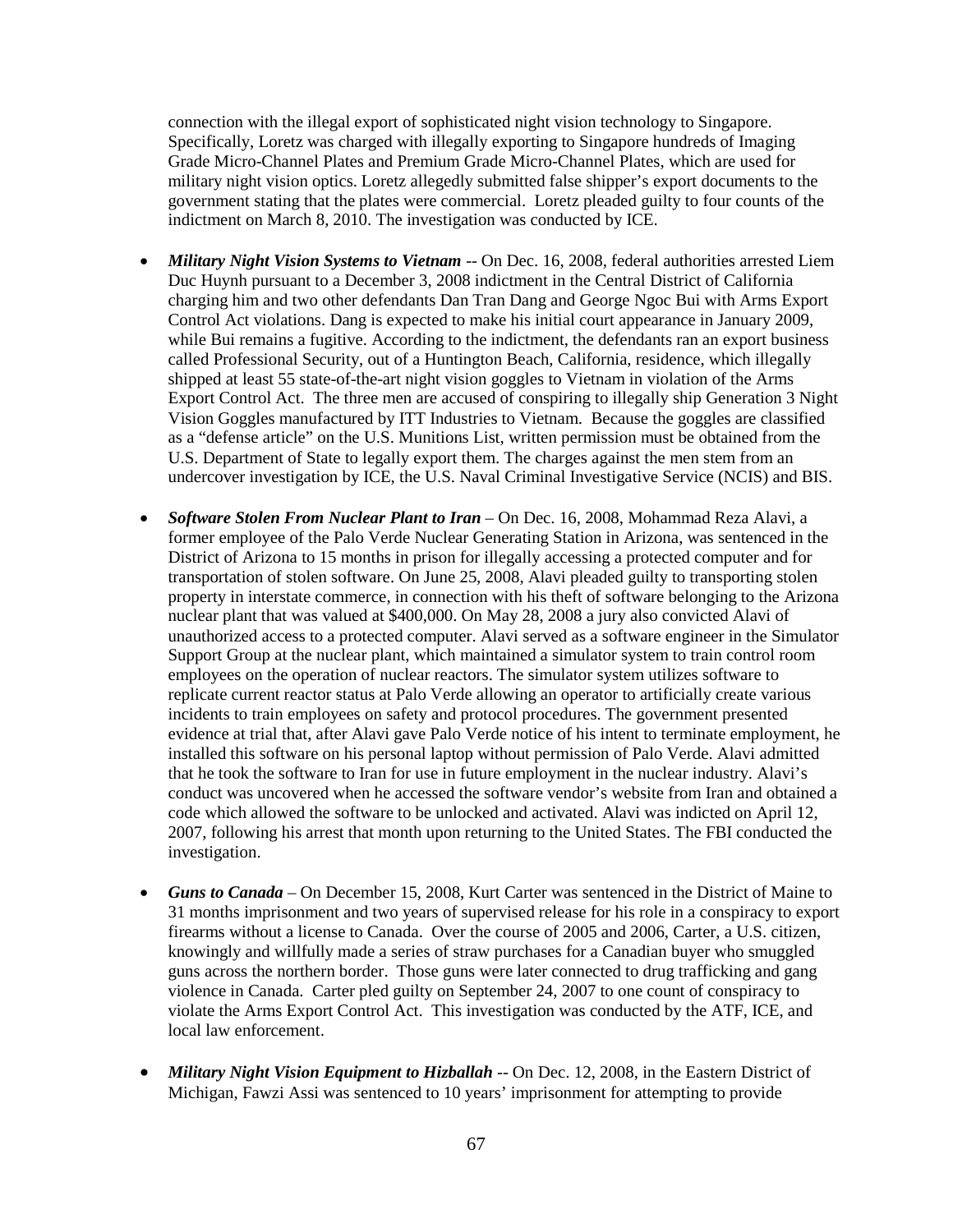material support to Hizballah, a foreign terrorist organization. Assi's offense conduct took place in 1998, when he attempted to board an airplane at Detroit Metro Airport with restricted military items destined for two men in Lebanon whom he believed to be members of Hizballah. Specifically he attempted to illegally export night vision goggles, global positioning satellite modules, and a thermal imaging camera. Assi pled guilty on Nov. 29, 2007. Assi had been a fugitive until he voluntarily surrendered to the FBI in Lebanon and was flown to the United States on May 17, 2004. The case was investigated by the FBI and ICE.

- *Stolen Trade Secrets to Chinese Nationals* On Nov. 21, 2008, Fei Ye and Ming Zhong were sentenced in the Northern District of California to one year in prison each, based in part on their cooperation, after pleading guilty on Dec. 14, 2006 to charges of economic espionage for possessing trade secrets stolen from two Silicon Valley technology companies. The pair admitted that their company was to have provided a share of any profits made on sales of the stolen chips to Chinese entities. The case marked the first convictions in the nation for economic espionage. They were first indicted on Dec. 4, 2002. The investigation was conducted by ICE, FBI and CBP.
- *Stolen Military Night Vision Systems to Hong Kong On Oct. 29, 2008, a criminal complaint* was filed in the District of Hawaii against six U.S. Marines based at Kane'ohe Bay, Hawaii, for conspiring to illegally export stolen military night vision. Ryan Mathers, Charles Carper, Ronald William Abram, Jason Flegm, Mark Vaught, and Brendon Shultz were each charged with conspiracy to smuggle goods out of the United States. According to the complaint, the investigation began when agents learned that one of the defendants was selling stolen U.S. military night vision equipment on the Internet via eBay. A cooperating defendant subsequently purchased several night vision systems from the defendants, representing they would be illegally exported to Hong Kong. The Court later dismissed the indictment against defendants Schultz (April 24, 2009), Flegm (March 5, 2009), and Vaught (March 24, 2009) and a second superseding indictment was filed on April 14, 2010 charging Defendants Mathers, Carper, Abram, and Joshua Vaughn with conspiring to illegally export stolen military night vision monocular devices. The case was investigated by ICE, DCIS, and NCIS.
- *Violation of Trade Embargo with Iran –* On Oct. 14, 2008, Seyed Mahmood Mousavi, a former interrogator for the Islamic Revolutionary Court in Iran, was sentenced in the Central District of California to 33 months in prison and a \$12,500 fine for violating the trade embargo with Iran, false statements to the FBI, and filing a false tax return. Mousavi entered into consulting contracts to support a company in Iran in their efforts to bid for a mobile communication license and to establish a bank and leasing company in Iran. On April 24, 2008, Mousavi was convicted at trial of all counts of a June 8, 2007 indictment. The investigation was conducted by the FBI.
- *Telecommunications Equipment to Iraq On Oct. 2, 2008, Dawn Hanna was convicted by a* jury in the Eastern District of Michigan on eight counts of an indictment charging her with illegally exporting telecommunications and other equipment with potential military applications to Iraq during the administration of Saddam Hussein and during the embargo on that country. Codefendant Darrin Hanna was acquitted at trial. On July 19, 2007, both defendants were indicted on charges of conspiracy, violating the International Emergency Economic Powers Act, money laundering conspiracy, and false statements. From 2002 to 2003, the defendants allegedly received \$9.5 million in proceeds to supply telecommunications and other equipment to Iraq in violation of the U.S. embargo that existed prior to the invasion by coalition forces in 2003. On March 25, 2009, Dawn Hanna was sentenced to six years in prison and ordered to pay \$1.1 million, which represented profits to her and her business. This investigation was conducted by ICE, the Internal Revenue Service (IRS) and the FBI.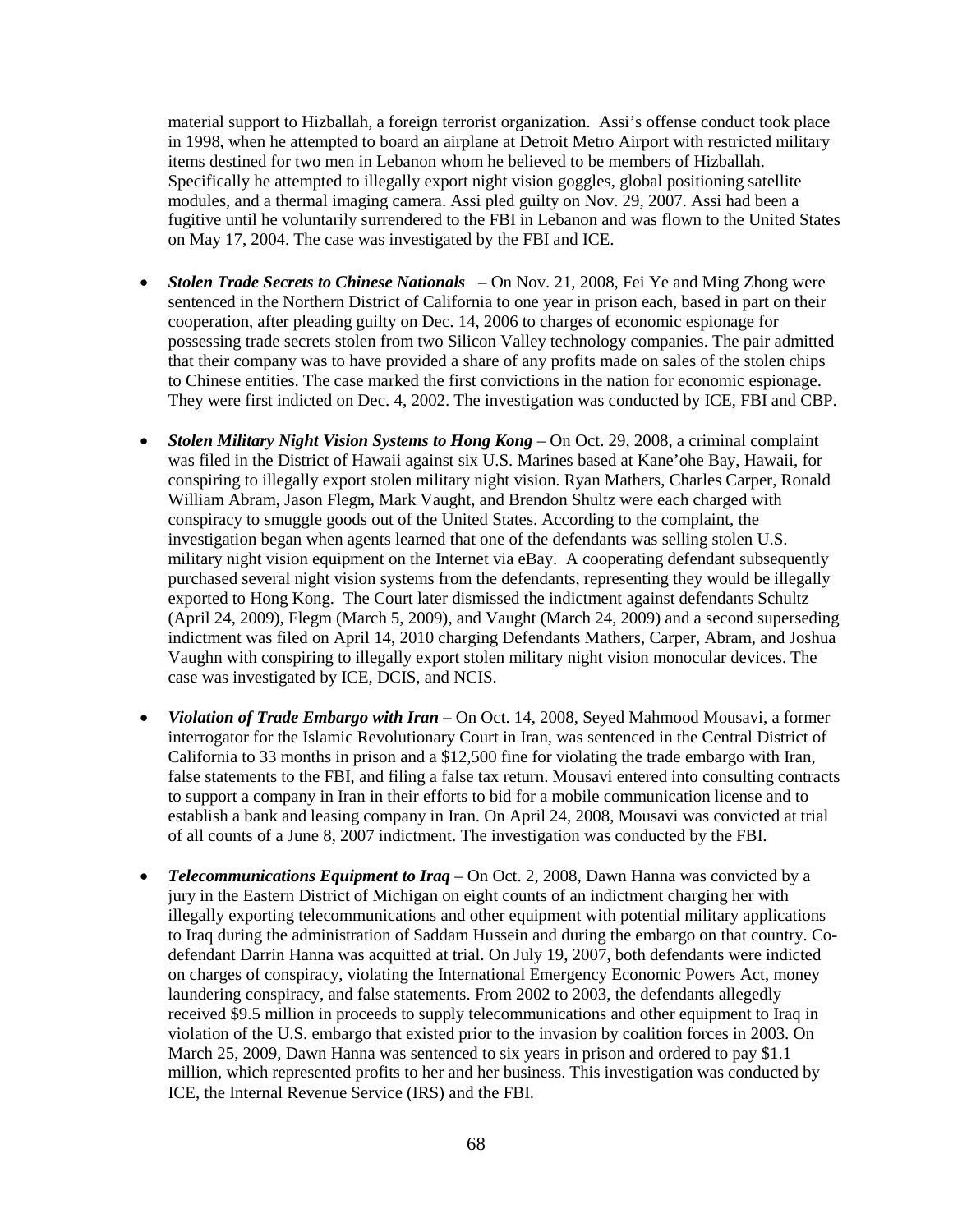- *Military Accelerometers to China* On Sept. 26, 2008, Qing Li was sentenced in the Southern District of California to 12 months and one day in custody, followed by three years of supervised released, and ordered to pay \$7,500 for conspiracy to smuggle military-grade accelerometers from the United States to the People's Republic of China (PRC). Li pleaded guilty on June 9, 2008 to violating Title 18, USC Section 554. She was indicted for the offense on Oct. 18, 2007. According to court papers, Li conspired with an individual in China to locate and procure as many as 30 Endevco 7270A-200K accelerometers for what her co-conspirator described as a "special" scientific agency in China. This accelerometer has military applications in "smart" bombs and missile development and in calibrating the *g*-forces of nuclear and chemical explosions. The investigation was conducted by ICE and the DCIS.
- *Missile Technology to Iran* In late September 2008, Iranian national Jamshid Ghassemi was released from custody by authorities in Thailand after Thai courts declined a U.S. extradition request for Ghassemi. Ghassemi remains a fugitive. On Oct. 17, 2006, Ghassemi was charged in a sealed indictment in the Southern District of California in connection with his efforts to illegally obtain 12 Honeywell military accelerometers, as well as Honeywell gyroscopes, from a U.S. manufacturer, then smuggle these items to Romania so they could then be transshipped to Iran. The accelerometers are used for missiles and spacecraft navigation and control systems and therefore classified as defense articles on the U.S. Munitions List. The indictment charged Ghassemi and another defendant with conspiracy to violate the Arms Export Control Act and to smuggle goods from the United States, as well as conspiracy to launder money, and money laundering. According to the charges Ghassemi wired \$70,000 from a bank in Romania to San Diego for the devices, which were to be sent to Bucharest. Ghassemi was arrested by Thai police in Bangkok on Nov. 13, 2006 pursuant to a U.S. provisional arrest warrant after he agreed to meet with a U.S. confidential source there. During the subsequent extradition proceeding in Thailand, Ghassemi's attorney filed a motion with the Thai court citing letters from Iran's Ambassador to Thailand confirming that Ghassemi was a "high-ranking officer of the Iranian Air Force" who was merely carrying out orders by the Iranian Air Force to obtain accelerometers and that the money for the accelerometers came from the Iranian government. On July 2, 2007, a lower court in Thailand ruled against the U.S. extradition request, finding that Ghassemi's actions were military in nature. The ruling was appealed by Thai prosecutors on July 27, 2007, who argued that a person's military status does not entitle that person to commit crimes. The Thai appeals court denied the appeal and Ghassemi was released from custody in September 2008. The investigation was conducted by ICE and DCIS.
- *Electronics & IED Components to Iran* On Sept. 18, 2008, a 13-count indictment was unsealed in the Southern District of Florida charging eight individuals and eight companies with conspiracy, violations of the International Emergency Economic Powers Act, the U.S. Iran embargo, and false statements in connection with their participation in conspiracies to illegally export electronics, Global Positioning Systems (GPS) systems, and other dual-use commodities to Iran. All the items had potential military applications, including in the construction of Improvised Explosive Devices (IEDs). Among other things, the indictment alleges the defendants illegally exported to Iran 345 GPS systems and 12,000 Microchip brand microcontrollers. These specific types of microcontrollers have been found in IEDs in Iraq. The businesses charged are: Mayrow General Trading, Atlinx Electronics, Micatic General Trading, Madjico Micro Electronics, and Al-Faris, all Dubai-based businesses; Neda Industrial Group, an Iran-based business; and Eco Biochem Sdn BHD and Vast Solution Sdn BHD, Malaysian businesses. The individuals charged are charged are: Ali Akbar Yahya and Farshid Gillardian, both Iranian nationals who are naturalized British citizens; F.N. Yaghmaei, Bahman Ghandi, Ahmad Rahzad, all Iranian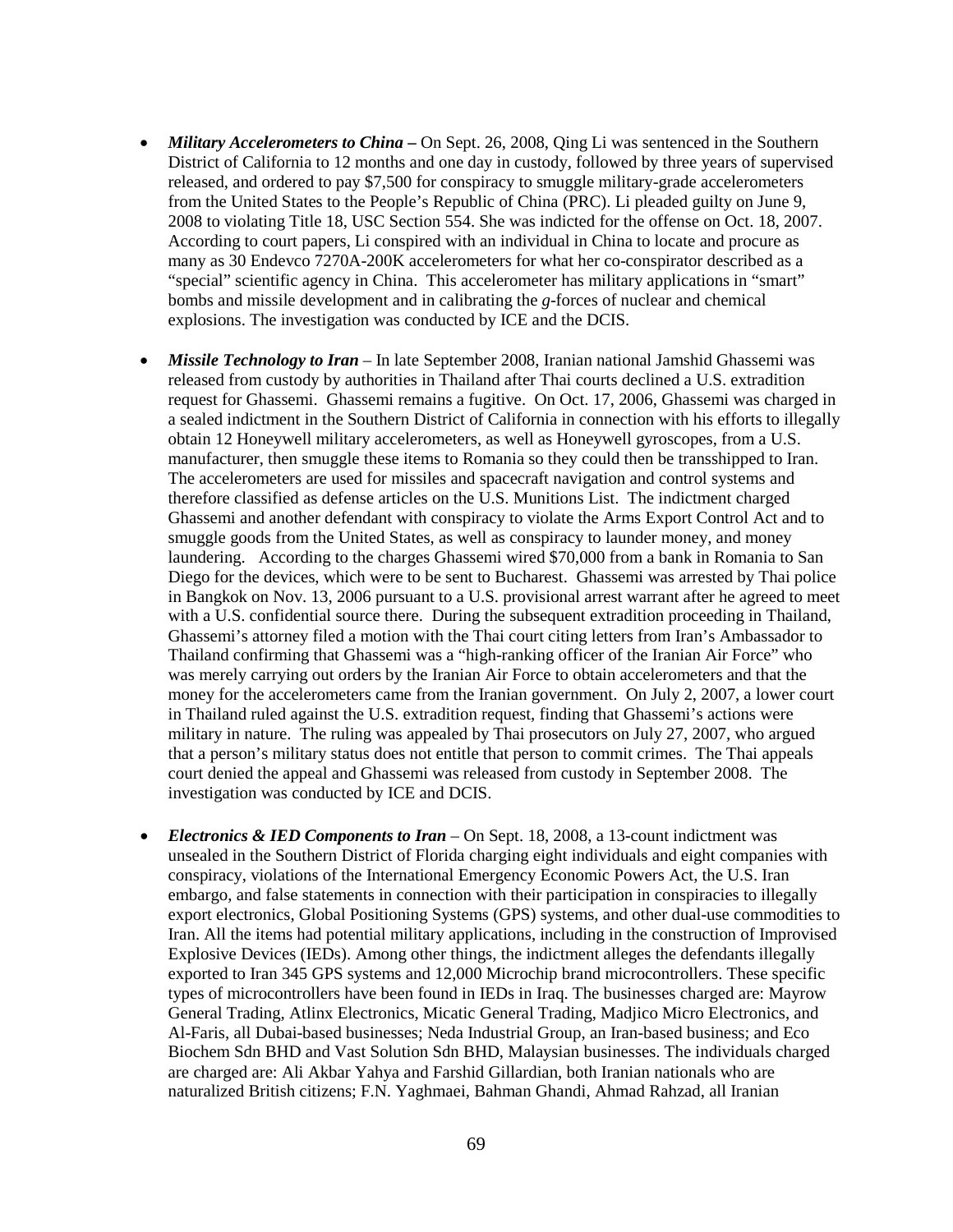nationals; Kaam Chee Mun, a resident of Malaysia; Djamshid Nezhad, a resident of Germany; and Majid Seif, an Iranian national residing in Malaysia. As part of the enforcement action, the Department of Commerce added 75 individuals and companies affiliated with this Iranian procurement network to its Entities list. On August 24, 2009, defendant Gillardian pleaded guilty to a superseding information charging him with making false statements. This investigation was conducted by Commerce BIS, DCIS, ICE, and the Treasury Department's Office of Foreign Assets Control (OFAC.)

- *Rifle Scopes to Russia* On Sept. 11, 2008, a grand jury in the Middle District of Pennsylvania indicted Boris Gavrilov, D&B Compas Ltd, and Kiflet Arm on charges of illegally exporting military-grade and dual-use rifle scopes to Russia without the required U.S. government licenses. Gavrilov is believed to be a resident of Israel. D&B Compas is located in Israel, while Kiflet Arm is located in Humboldt, Texas. Extradition proceedings for Gavrilov have commenced. The investigation was conducted by ICE and BIS.
- *Controlled Technology to Indian Missile & Space Facility* On Sept. 9, 2008, in the District of Columbia, a grand jury returned a five-count indictment against Siddabasappa Suresh, an Indian national, and Rajaram Engineering Corporation, an Indian corporation, on charges of illegally supplying the Government of India with controlled goods and technology without the required licenses. According to the indictment, from 2001 to 2003, Suresh and Rajaram caused the illegal export of more than 100 controlled goods with an approximate value of \$136,000. The indictment specifically identified six shipments to Vikram Sarabhai Space Centre (VSSC), which was within the Department of Space of the Government of India and responsible for research, development, and production of India's space launch system. These activities encompassed both civilian spacecraft and ballistic missiles. All of these transactions involved complex electronic instruments used in high performance testing and monitoring essential in the research and development of launching systems, including missile delivery systems. The investigation was conducted by the Department of Commerce BIS.
- *Fighter Jet Components to Iran* -- On Sept. 5, 2008, George Frank Myles, Jr. pleaded guilty to conspiring to illegally export military aviation parts without obtaining the permission of the State Department, in violation of the Arms Export Control Act. Myles was indicted for this offense on Sept. 6, 2007 in the Southern District of New York, and the case was transferred to the Southern District of Florida pursuant to Rule 21. Myles was sentenced to 51 months imprisonment in November 2008. During the conspiracy, which spanned from April 2005 to March 2007, Myles supplied a number of military aviation parts, including F-14 parts, to an Iranian national, who allegedly picked up the parts in Dubai, United Arab Emirates and Bangkok, Thailand. On Nov. 7, 2008, Defendant Myles was sentenced to 51 months imprisonment and 2 years supervised release This investigation was conducted by ICE.
- *Ammunition to Mexico* On Sept 5, 2008, Noe Guadalupe Calvillo, Juan Luis Hernandez-Ramos, Guadalupe Ramiro Munoz-Mendez and Rogelio Garcia were sentenced in the Southern District of Texas to 46 months in prison, 37 months in prison, 30 months in prison, and 39 months in prison, respectively, after pleading guilty to illegally exporting thousands of rounds of ammunition to Mexico. Calvillo pleaded guilty to illegally exporting 51,400 rounds of ammunition, while Garcia, Hernandez-Ramos and Munoz-Mendez pleaded guilty to exporting 30,900 rounds of ammunition. This investigation was conducted by ICE.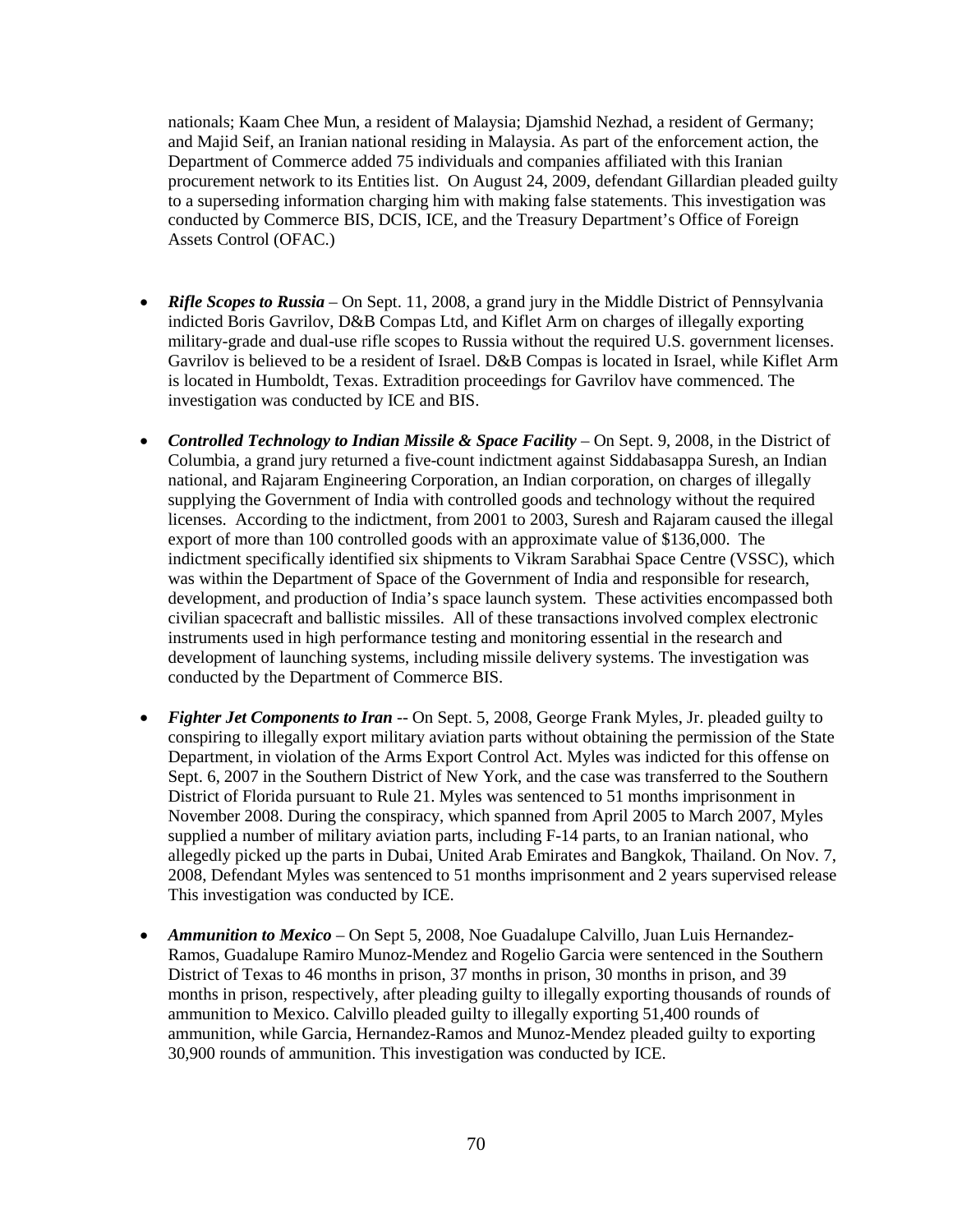- *Military Aircraft Components to China and Iran* -- On Aug. 28, 2008, Desmond Dinesh Frank, a citizen and resident of Malaysia, was sentenced to 23 months in prison after pleading guilty on May 16, 2008, to several felonies in the District of Massachusetts in connection with a plot to illegally export military items to China and Iran. A six-count indictment returned on Nov. 15, 2007 charged Frank, the operator of Asian Sky Support, Sdn., Bhd., in Malaysia, with conspiring to illegally export items to Iran, conspiring to illegally export C-130 military aircraft training equipment to China, illegally exporting defense articles, smuggling, and two counts of money laundering. Frank was arrested in Hawaii on Oct. 8, 2007 by ICE agents. Frank conspired with others to illegally export and cause the re-export of goods, technology and services to Iran without first obtaining the required authorization from the Treasury Department. He also conspired with others to illegally export ten indicators, servo driven tachometers -- which are military training components used in C-130 military flight simulators -- from the United States to Malaysia and ultimately, to Hong Kong, China, without the required license from the State Department. This investigation was conducted by ICE, BIS, and DCIS.
- *Forklift Parts to Iran* On Aug. 26, 2008, Robert E. Quinn pleaded guilty in the District of Columbia to a criminal information filed on July 9, 2008 alleging that he knowingly made false statements in connection with the illegal export of forklift parts to Iran. On Nov. 6, 2008, Quinn was sentenced to 18 months probation. On Aug. 4, 2006, David Tatum was sentenced to one year probation and a \$5,000 fine, in connection with the illegal export of forklift parts to Iran by Clark Material Handling Corporation via Sharp Line Trading in Dubai, United Arab Emirates. On Jan. 19, 2006, Khalid Mamood, doing business as Sharp Line Trading, was sentenced to 17 months in prison. The case was investigated by ICE and BIS.
- *Military Laser Aiming Devices & Fighter Pilot Cueing Systems to Taiwan* On Aug. 18, 2008, Yen Ching Peng was arraigned in Southern District of New York on Arms Export Control Act violations, as well as money laundering and smuggling violations after being extradited from Hong Kong. Among other things, Peng allegedly attempted to illegally export to Taiwan infrared laser aiming devices, thermal weapons sights, and a Joint Helmet Mounted Cueing System. On occasion, Peng requested that military items be delivered to his associate, Peter Liu, in New York for delivery in Taiwan. On Dec. 11, 2007, Peng was arrested in Hong Kong, while Liu was arrested in New York. Liu later pleaded guilty and was sentenced to 30 months in prison on Aug. 7, 2008. On Dec. 12, 2008, Peng pleaded guilty to five counts of the indictment against him. The investigation was conducted by ICE and DCIS.
- *Missile Technology to Indian Government Entities* -- On Aug. 11, 2008, in the District of Columbia, Mythili Gopal was sentenced to four years' probation and fined \$5,000 after pleading guilty on Oct. 30, 2007 to one count of conspiracy to violate the International Emergency Economic Powers Act and the Arms Export Control Act. Gopal cooperated with the government against her co-conspirator, Parthasarathy Sudarshan, who on June 16, 2008, was sentenced to 35 months in prison. Sudarshan, the owner of an international electronics company called Cirrus Electronics, pleaded guilty in March 2008 to conspiring to illegally export 500 controlled microprocessors and other electronic components to government entities in India that participate in the development of ballistic missiles, space launch vehicles, and combat fighter jets. Among the recipients of the U.S. technology were the Vikram Sarabhai Space Centre and Bharat Dynamics, Ltd., two Indian entities involved in ballistic missile production, as well as the Aeronautical Development Establishment, which is developing India's Tejas fighter jet. Sudarshan was one of four defendants indicted in the case on March 8, 2007. Sudarshan and Gopal were arrested in South Carolina on March 23, 2007. The other two defendants, Akn Prasad and Sampath Sundar remain at large. Court documents in the case indicate Sudarshan was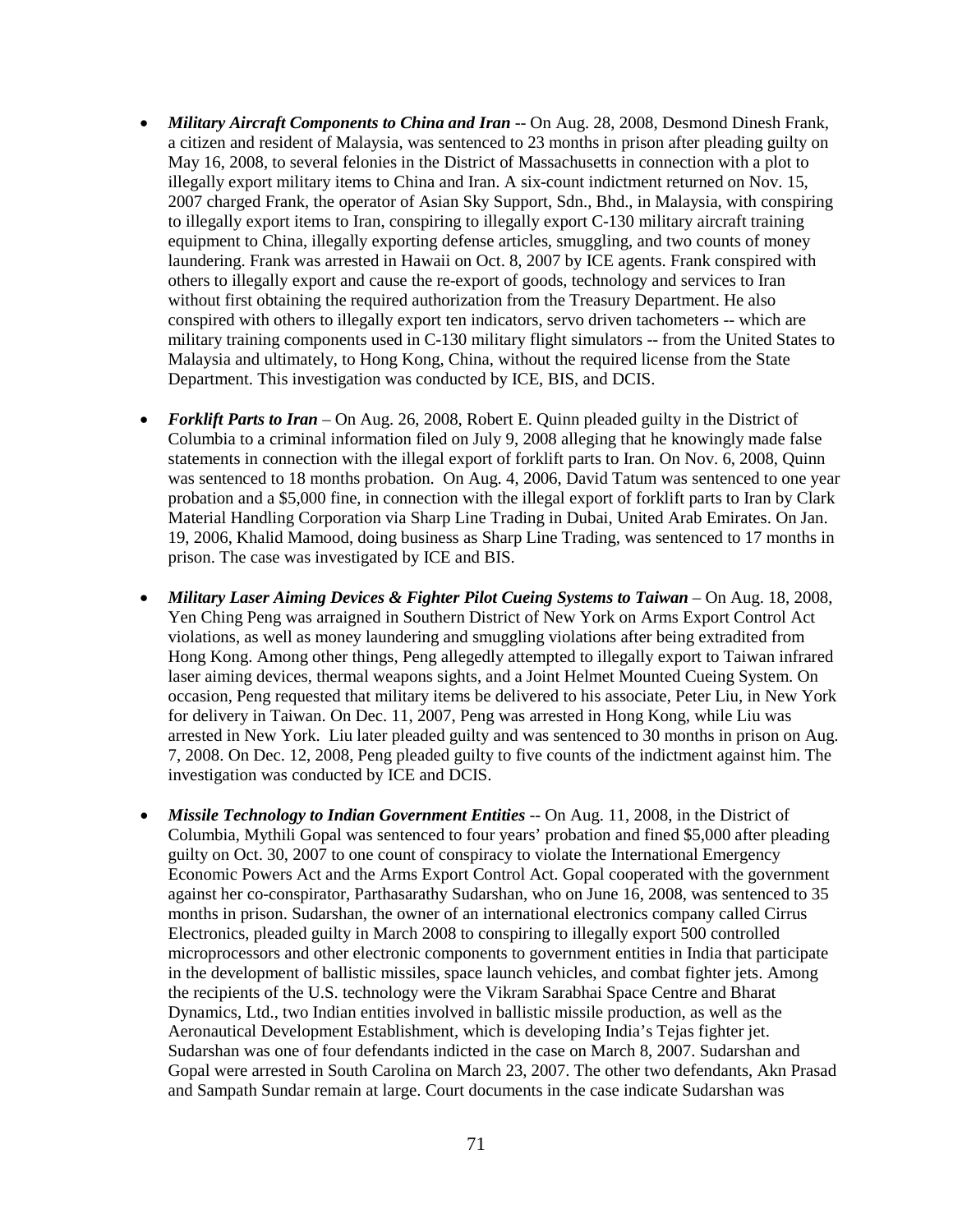working with an Indian government official located in Washington, D.C. as part of the conspiracy. The investigation was conducted by the FBI, BIS, and ICE.

- *Equipment to Iran* On Aug. 11, 2008, Nicholas D. Groos entered a guilty plea in the Northern District of Illinois to three counts of violating the International Emergency Economic Powers Act and one count of making false statements in connection with a scheme to transship U.S.-origin firefighting equipment to Iran using his position as director of a Viking Corporation subsidiary in Luxemburg. Groos was indicted on May 3, 2007. He was ultimately sentenced to 60 days imprisonment on Dec. 10, 2008. The case was investigated by ICE and BIS.
- *Engineering Software to Iran* On Aug. 7, 2008, James Angehr and John Fowler, the owners of Engineering Dynamics, Inc. were sentenced to five years probation, fined \$250,000 and ordered to forfeit \$218, 583. On April 24, 2008, both pleaded guilty to a one-count information charging them with conspiring to violate the International Emergency Economic Powers Act in connection with a plot to export controlled engineering software to Iran. Engineering Dynamics, Inc, was a Louisiana company that produced software to design offshore oil and gas structures. As part of the case, on May 22, 2008, in the Eastern District of Louisiana, Nelson S. Galgoul, a resident of Brazil and the director of Suporte, a Brazilian engineering company, was sentenced to 13 months in prison for violating the International Emergency Economic Powers Act. Galgoul pleaded guilty on Aug. 2, 2007, to exporting and attempting to export controlled engineering software to Iran without the required U.S. authorization. Galgoul was charged in May 2007. He acted as an agent for Engineering Dynamics, Inc. in the marketing and support of this software and trained users of the software in Iran. As part of the same case. The investigation was conducted by ICE, BIS and FBI.
- *Telecommunications Systems to Iran* On July 28, 2008, Allied Telesis Labs, Inc. was sentenced in the Eastern District of North Carolina to a \$500,000 criminal fine and was placed on probation for two years. The company pleaded guilty on March 18, 2008, to conspiracy to violate the International Emergency Economic Powers Act as part of a scheme to land and execute a \$95 million contract with the Iranian Information Technology Company to rebuild the telecommunications systems of 20 Iranian cities. The company was first charged via criminal information on Jan. 23, 2008. The investigation was conducted by BIS.
- *Night Vision Firearm Sights to Japan* On July 28, 2008, Tomoaki Ishiba, a U.S. Army Captain, pleaded guilty in the Western District of Washington to conspiracy to smuggle goods from the United States. In his plea agreement, Ishiba admitted that he illegally shipped firearms parts including holographic night vision firearms sights to contacts in Japan. In October and December 2006, Iishiba shipped sixty holographic sights to a contact in Japan and purposely mislabeled the customs form for the shipment because he knew he needed a license to ship the firearms parts to Japan. Iishiba was charged on July 16, 2008. On Nov. 7, 2008, Iishiba was sentenced to 12 months and 1 day imprisonment. This investigation was conducted by ICE, DCIS, and the Army Criminal Investigation Command.
- *Combat Gun sights to Sweden and Canada* On July 24, 2008, Euro Optics Inc., was sentenced in the Middle District of Pennsylvania to a \$10,000 corporate fine, \$800 special assessment, and five years of corporate probation after pleading guilty on March 17, 2008 to illegally exporting advanced combat gun sights to Sweden and Canada without the required licenses. Euro Optics was charged via criminal information on Oct. 5, 2007. This investigation was conducted by ICE and Department of Commerce BIS.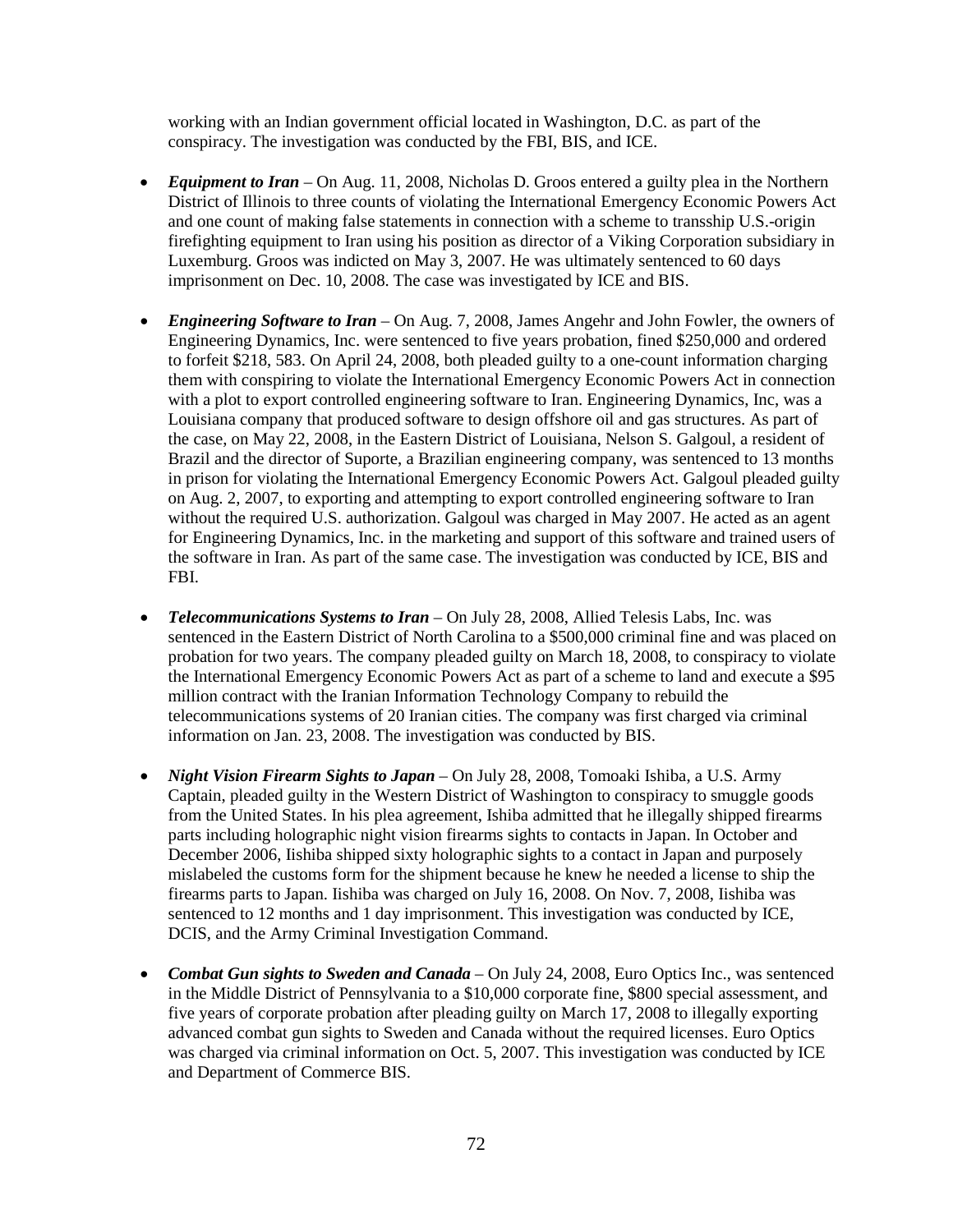- *Cryogenic Pumps to Iran* On July 17, 2008, Cryostar SAS, formerly known as Cryostar France, a corporation headquartered in France, was sentenced in the District of Columbia to a criminal fine of \$500,000 and corporate probation of two years. On April 11, 2008, the company pleaded guilty to conspiracy, illegal export, and attempted illegal export of cryogenic submersible pumps to Iran without a license. Cryostar specialized in the design and manufacturing of cryogenic equipment, such as pumps, that are used to transport and process natural gases at extremely cold temperatures. The company was charged on March 24, 2008. The investigation was conducted by BIS.
- *Military Aircraft Components to UAE, Thailand* On July 17, 2008, in the Central District of California, Air Shunt Instruments, Inc., was sentenced to pay a criminal fine of \$250,000 and a special assessment of \$400 for making false statements on Shipper's Export Declaration in claiming that a military gyroscope being sent overseas in 2003 did not require an export license, when in fact the item required such a license. Air Shunt, a Chatsworth, California company that buys and sells aircraft and aerospace components, was charged via criminal information and pleaded guilty on July 15, 2008. John Nakkashian, a Vice President for International Sales at Air Shunt, was responsible for obtaining the required licenses for such exports. During the investigation, Nakkashian fled the country and remains a fugitive today. On May 20, 2008, Nakkashian was indicted on four counts of violating the Arms Export Control Act. The indictment alleges he illegally exported components for the J85 engine, used on the F-5 fighter jet, and other military items to Dubai, United Arab Emirates, without first obtaining the required export license from the State Department. The indictment also alleges that he illegally exported a military gyroscope to Thailand. The investigation was conducted by DCIS and ICE.
- *Computer Software to Cuba* On July 15, 2008, Platte River Associates, a Colorado company, was charged in U.S. District Court in Denver by Information for trading with the enemy. The president of Platte River Associates, Jay E. Leonard, was charged in separate Information on July 15, 2008, for unauthorized access of a protected computer. According to the Platte River Associates Information, on or about October 2000, the corporation allegedly provided specialized technical computer software and computer training, which was then used to create a model for the potential exploration and development of oil and gas within the territorial waters of Cuba, without first having obtained a license. This case was investigated by ICE. In the second case, Leonard allegedly used a wireless network connection at Houston International Airport to access a password protected computer website server located in Georgia, belonging to Zetaware Inc., a Texas Corporation. The Information charges that the unauthorized information obtained by the defendant was done by means of interstate commerce. On Oct. 3, 2008, Platte River Associates pleaded guilty to violating the Trading with the Enemy Act and was sentenced on Sept. 14, 2009, to a \$400 assessment, and a fine of \$14,500. On Oct. 2, 2008, Leonard pleaded guilty to unauthorized access to a protected computer and was sentenced on Dec. 15, 2008 to one year probation. This case was investigated by the FBI.
- *Military Night Vision Systems to Lebanon* On July 9, 2008, Riad Skaff, a naturalized U.S. citizen from Lebanon and former ground services coordinator at O'Hare International Airport, was sentenced in the Northern District of Illinois to two years in prison for using his position at the airport to help smuggle \$396,000 in cash and illegally export weapons scopes, military night vision goggles, and a cellular phone "jammer" to Lebanon. The case resulted from an undercover operation in which agents posed as individuals interested in smuggling money and military items to Lebanon utilizing contacts at O'Hare airport to bypass security. On Aug. 17, 2007, Skaff pleaded guilty to all nine counts of an indictment charging him with bulk cash smuggling; entering an aircraft and airport area in violation of applicable security requirements with the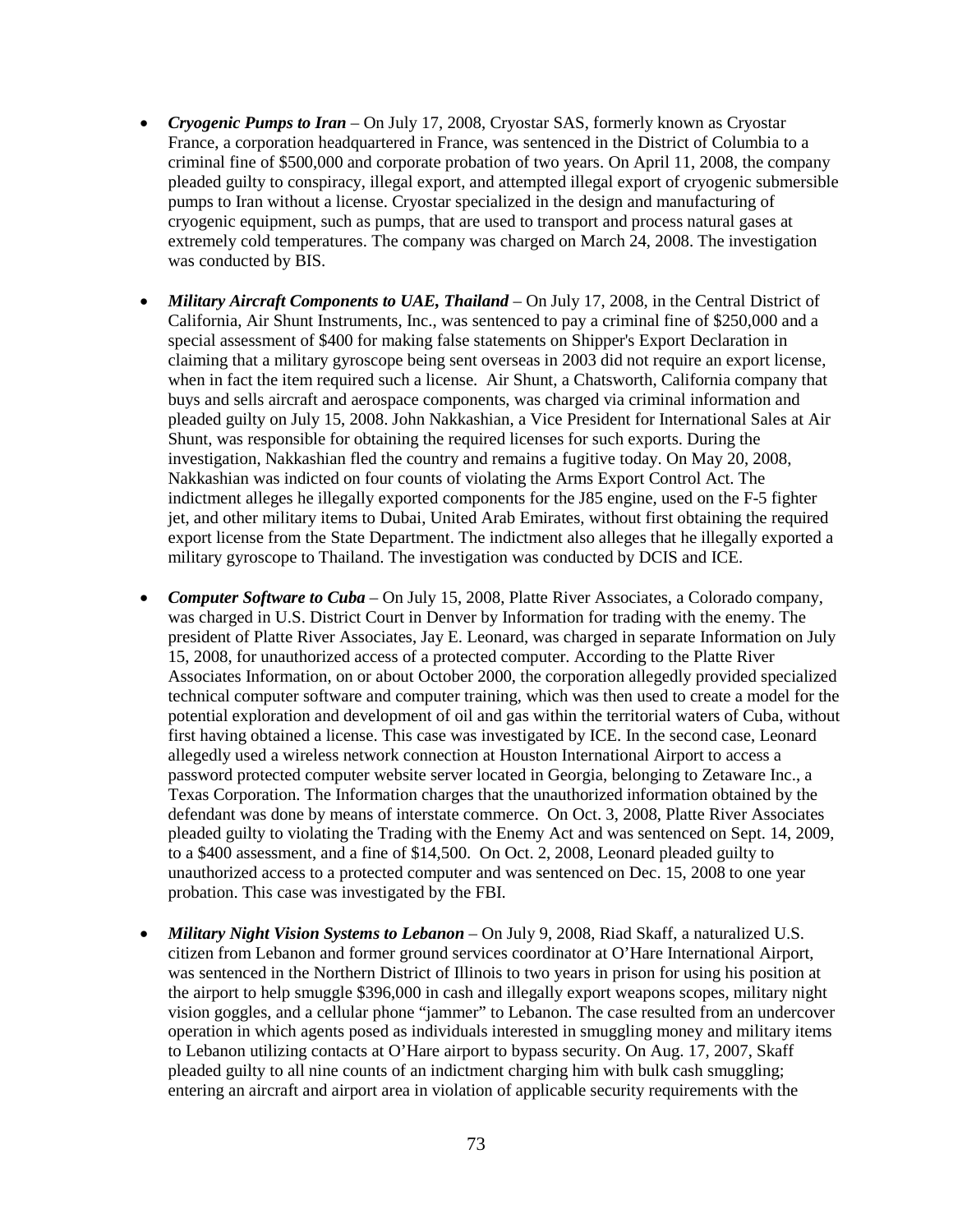intent to commit a felony; exporting and attempted export of defense articles without first obtaining a required export license; and attempted international export of merchandise, articles, and objects contrary to U.S. law. Skaff was first arrested on Jan. 28, 2007. The investigation was conducted by ICE and DCIS.

- *Illegal Export of F-5 and F-14 Fighter Jet Components* On June 19, 2008, in the Southern District of New York, Jilani Humayun, a Pakistani citizen and resident of Long Island, New York, pleaded guilty to conspiracy to illegally export arms and to commit money laundering. Humayun was arrested on July 19, 2007, and charged by information on December 19, 2007, with Conspiracy to Violate the Arms Export Control Act and Smuggle Goods from the United States, and Conspiracy to Violate the International Emergency Economic Powers Act. According to his plea, Humayun illegally exported parts for F-5 and F-14 military fighter jets to Malaysia which prosecutors said may have eventually ended up in Iran. In the process of exporting these parts, he created airway bills that misrepresented the contents and value of his shipments. Such exports are of particular concern because F-14 components are widely sought by Iran, which is currently the only nation in the world that still flies the F-14 fighter jet. Humayun formed his own company, Vash International, Inc., in 2004, then, on eleven separate occasions between January 2004 and May 2006, exported to Malaysia F-5 and F-14 parts, as well as Chinook Helicopter parts. This investigation was conducted by ICE, BIS, FBI and DCIS.
- *U.S. Military Source Code and Trade Secrets to China* On June 18, 2008, Xiaodong Sheldon Meng was sentenced in the Northern District of California to 24 months in prison, three-years of supervised release, and a \$10,000 fine for committing economic espionage and violating the Arms Export Control Act. Meng pleaded guilty in August 2007 to violating the Economic Espionage Act by misappropriating a trade secret used to simulate motion for military training and other purposes, with the intent to benefit China's Navy Research Center in Beijing. He also pleaded guilty to violating the Arms Export Control Act for illegally exporting military source code involving a program used for training military fighter pilots. Meng was the first defendant in the country to be convicted of exporting military source code pursuant to the Arms Export Control Act. He was also the first defendant to be sentenced under the Economic Espionage Act. Meng was charged in a superseding indictment on Dec. 13, 2006. The investigation was conducted by FBI and ICE.
- *Valves to Iran* On June 9, 2008, CVC Services was sentenced in the Central District of California to a fine of \$51,000 and five years probation for illegal transactions with Iran. In March 2008, the company pleaded guilty to selling to Iran valves that turn gas and oil pipelines on and off without a license. The company was charged on Jan. 31, 2008. The National Iranian Oil Company had sought the valves. This investigation was conducted by BIS.
- *Controlled Amplifiers to China*  On June 6, 2008, WaveLab, Inc. of Reston, Virginia, was sentenced in the Eastern District of Virginia to one year of supervised probation and a \$15,000 fine, together with \$85,000 in forfeiture previously ordered, for the unlawful export of hundreds of controlled power amplifiers to China. The exported items, which have potential military applications, are controlled and listed on the Commerce Control List for national security reasons. Wave Lab purchased these items from a U.S. company and assured the company that the products would not be exported from the United States, but would be sold domestically. WaveLab pleaded guilty on March 7, 2008 to a criminal information filed the same day. The investigation was conducted by BIS and ICE.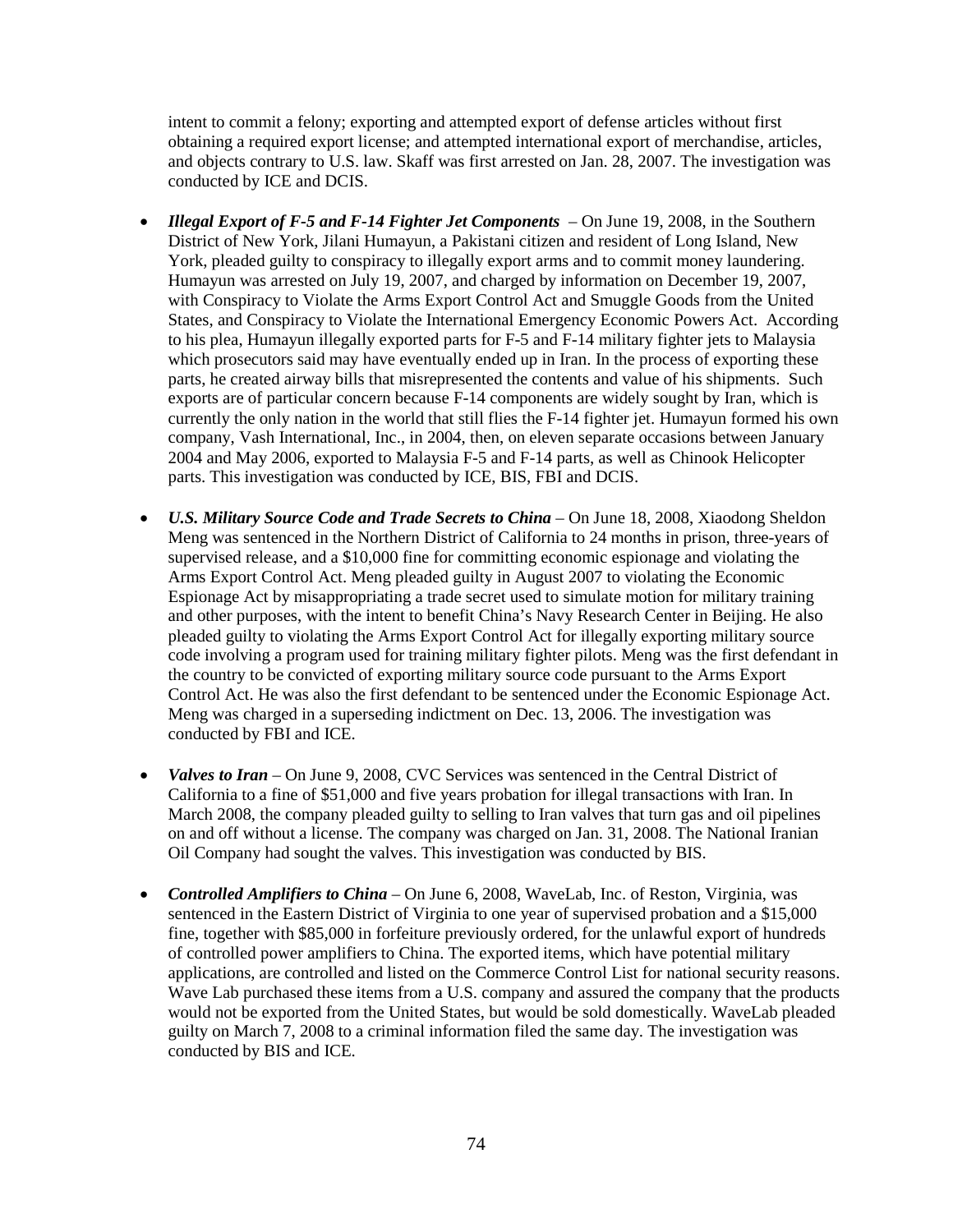- *Firearms Components to Sudan* On June 6, 2008, Khalid Abdelgadir Ahmed was sentenced in the Eastern District of Virginia to five months in prison after pleading guilty on March 13, 2008, to unlawfully attempting to export assault rifle components to the Sudan. Another defendant, Entisar Hagosman, was sentenced to time served and two years supervised probation on June 6, 2008 after pleading guilty on Mar. 13, 2008 to making false statements relating to her activity. Both defendants were charged in a complaint on Jan. 30, 2008. The investigation was conducted by ICE and BIS.
- *Theft of Military Trade Secrets to Sell to Foreign Governments* -- On May 16, 2008, Allen W. Cotten of El Dorado Hills, California, was sentenced in the Eastern District of California to two years in prison for theft of trade secrets. Cotten pleaded guilty on Feb. 29, 2008, admitting that while employed at Genesis Microwave Inc., he stole items including plans, designs and parts for the manufacture and testing of detector logarithmic video amplifiers (DLVA) and successive detection logarithmic video amplifiers (SDLVA), which are components used in microwave technologies. These technologies have military applications that include enhancing navigational and guidance capabilities; radar jamming; electronic countermeasures; and location of enemy signals. Cotten sold and offered for sale these items to foreign governments and foreign military contractors. The total amount of actual or intended sales to these companies was \$250,000. Cotten was charged by criminal information on Jan. 30, 2008. The investigation was conducted by the FBI and BIS.
- *Controlled Computers to Iran* On May 15, 2008, Afshin Rezaei was sentenced in the Northern District of Georgia to six months' imprisonment and agreed to forfeit \$50,000. Rezaei pleaded guilty on April 24, 2008 to one count of violating the International Emergency Economic Powers Act for the unlicensed export of computers to Iran via the United Arab Emirates. The computers were controlled for anti-terrorism reasons. Rezaei was indicted on Nov. 14, 2007. The investigation was conducted by BIS and ICE.
- *Controlled Radiographic Equipment to Iran* On May 14, 2008, Bahram "Ben" Maghazehe pleaded guilty in the Southern District of New York to one count of false statements in connection with the illegal shipment of radiographic equipment to Iran. On August 14, 2007, Maghazehe was arrested pursuant to this shipment. Another individual, Jeff Weiss, pleaded guilty on Jan. 20, 2009 to a false statement charge in connection with his dealings with Maghazehe. On Oct. 28, 2008, defendant Maghazehe was sentenced to 5 years probation, \$100 assessment, and \$2,000 fine. The investigation was conducted by the FBI and BIS.
- *Ammunition to Jamaica, Defense Training to UAE* -- On May 12, 2008, Lance Brooks was charged in the Southern District of Florida with being an unlicensed broker of defense articles in connection with his efforts to broker the sale of 270,000 rounds of soft point ammunition to the Jamaica Constabulatory Force without the required license from the State Department. On Jan. 9, 2009, Brooks pleaded guilty to count one of the indictment and on Aug. 28, 2009, he received an amended sentence of 12 months and 1 day. The case marked the second time Brooks had been charged with arms export violations. On Dec. 20, 2007, Brooks pleaded guilty to charges brought in Oct. 2007 that he exported defense training services on grenade launchers to the United Arab Emirates without a license. He was on bond pending sentencing in that case when the new charges against him were filed. The investigation was conducted by the FBI.
- *Test Tube and Microplate Coating Systems to Iran* On May 1, 2008, Patrick Gaillard, the owner of Oyster Bay Pump Works, Inc., was sentenced in the Eastern District of New York to one month in prison, three years supervised release and a \$25,000 fine after pleading guilty to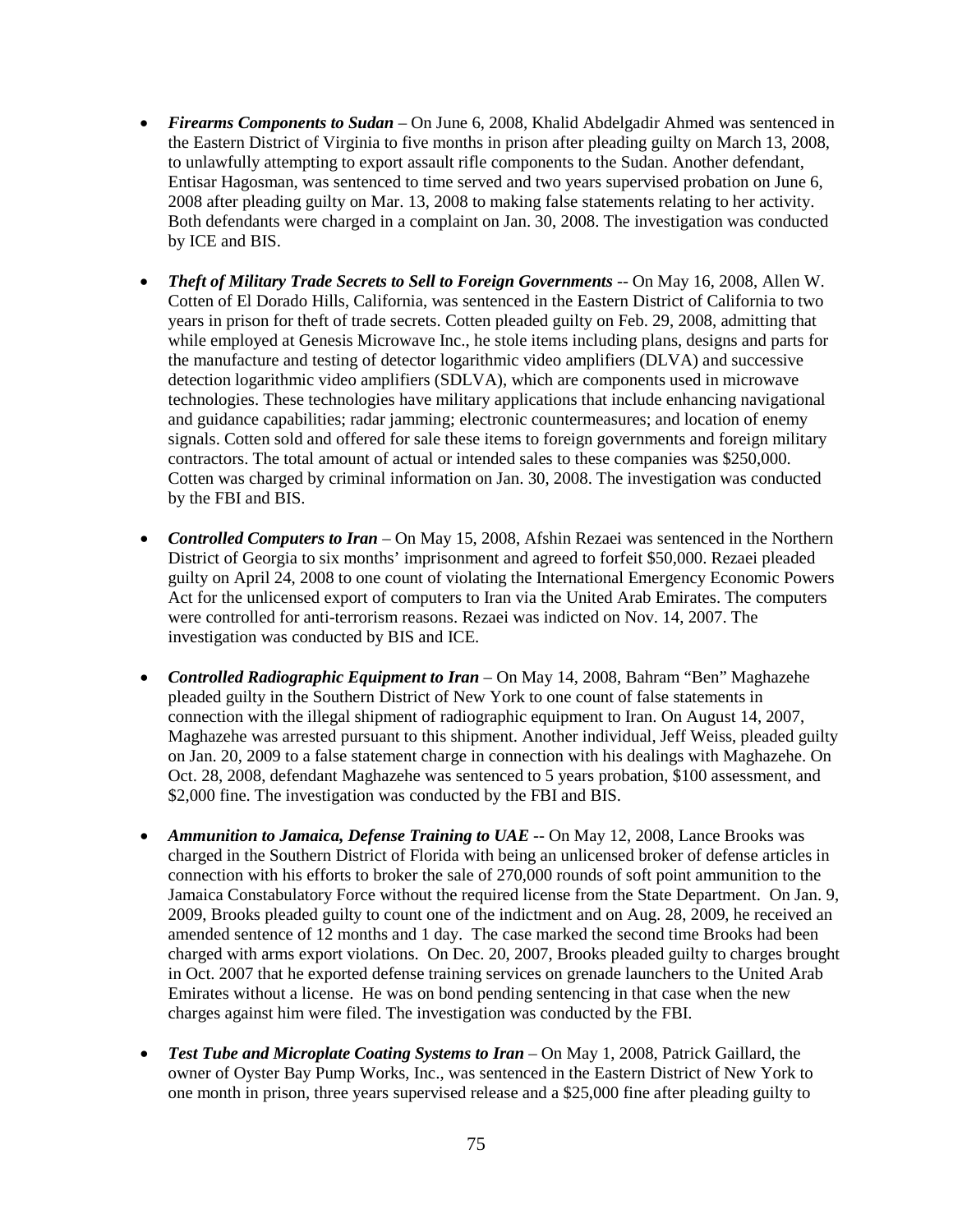conspiracy to violate the International Emergency Economic Powers Act in connection with the planned export of restricted test tube and microplate coating systems to Iran through a trading company in the United Arab Emirates. Gaillard pleaded guilty on June 15, 2007. The coating systems for microplates and test tubes produced by Oyster Bay are controlled for export and can be used in a wide variety of research and laboratory applications. On July 17, 2007, James Gribbon pleaded guilty to conspiracy to violate the Emergency Economic Powers Act in connection with the case. The investigation was conducted by BIS.

- *Controlled Computer Equipment to Iran* On April 28, 2008, Mohammad Mayssami was sentenced in the Northern District of California to two years probation, a \$10,000 fine and 160 hours of community service for his role in financing illegal exports to Iran. On Dec. 17, 2007, Mayssami pleaded guilty to failing to report a suspicious transaction for his part in financing export transactions by Super Micro Computer, Inc. He was originally charged by information on Dec. 3, 2007. Super Micro pleaded guilty on Sept. 18, 2006 to illegally exporting motherboards controlled for national security reasons to Iran and was sentenced to pay a criminal fine of \$150,000., and agreed to pay an administrative fine of \$125,400 to settle charges for related transactions. Super Micro was first charged on Sept. 1, 2006. The case was conducted by BIS.
- *Military Night Vision Systems to Iran* On April 10, 2008, a British court ruled that Nosratollah Tajik should be extradited to the United States in connection with charges that he conspired to illegally export night vision weapons sights and military night vision goggles from the United States to Iran. Tajik plans to appeal the British High Court decision to the European Court of Human Rights. On Oct. 26, 2006, Tajik was arrested at his residence in County Durham in England by British law enforcement authorities, pursuant to U.S. charges filed in the Northern District of Illinois on Aug. 30, 2006. From December 1999 to October 2003, Tajik served as the Iranian Ambassador to Jordan. Tajik also held an honorary fellowship at England's University of Durham's Institute for Middle East and Islamic Studies. According to the August 2006 U.S. complaint, Tajik and a co-conspirator, Esmaiil Gharekhani, conspired to export to a variety of prohibited items from the United States to Iran via the United Kingdom, including night vision weapon sights and night vision goggles. The co-conspirator sent purchase orders to ICE agents for several controlled articles and asked that the goods be shipped from the U.S. to the United Arab Emirates for transshipment to Iran. During meetings in the United Kingdom, Tajik also allegedly asked agents about procuring a Swiss-manufactured 35mm naval gun capable of intercepting guided missiles. This investigation was conducted by ICE.
- *Russian Attack Helicopters to Zimbabwe* On April 8, 2008, Peter Spitz, a resident of Hallandale, Fla., and the owner of Russian Aircraft Services LLC, was arrested in Miami pursuant to a criminal complaint alleging that he conspired to sell seven MI-24 Russian attack helicopters and three MI-8T Russian military transport helicopters to undercover law enforcement officials who represented that the helicopters would be going to a Cabinet member of the government of Zimbabwe. Spitz was charged in the Southern District of Florida with illegal arms brokering activities. Spitz pleaded guilty to count one of the indictment in the case on Sept. 12, 2008. The investigation was conducted by ICE and DCIS.
- *U.S. Naval Warship Data to China* On March 24, 2008, Chi Mak, a former engineer with a U.S. Navy contractor, was sentenced in the Central District of California to 293 months (more than 24 years) in prison for orchestrating a conspiracy to obtain U.S. naval warship technology and to illegally export this material to China. Mak was found guilty at trial in May 2007 of conspiracy, two counts of attempting to violate export control laws, acting as an unregistered agent of the Chinese government, and making false statements. The investigation found that Mak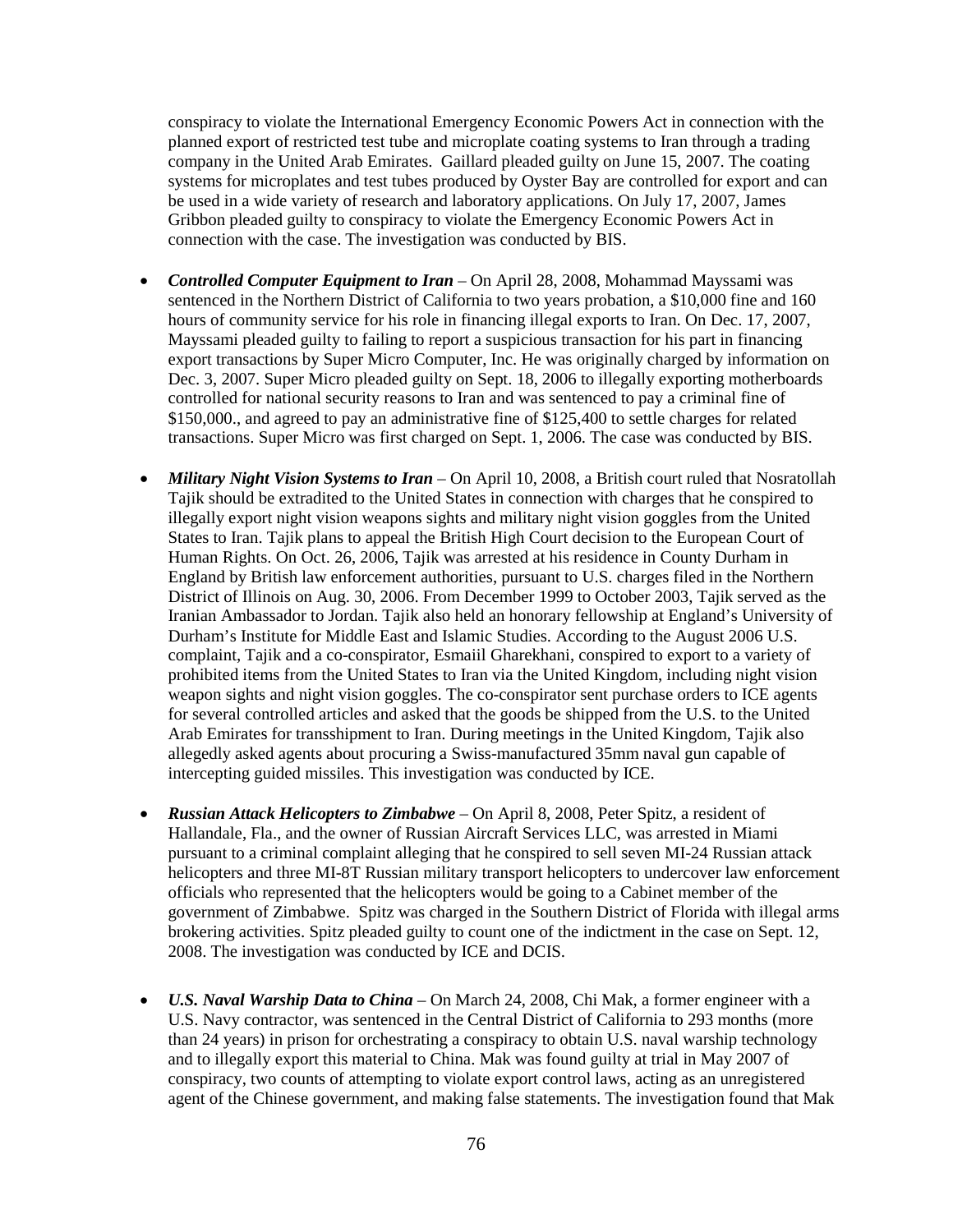had been given lists from co-conspirators in China that requested U.S. Naval research related to nuclear submarines and other information. Mak gathered technical data about the Navy's current and future warship technology and conspired to illegally export this data to China. Mak's four codefendants (and family members) also pleaded guilty in connection with the case. On April 21, 2008, Chi Mak's brother, Tai Mak, was sentenced to 10 years imprisonment pursuant to a June 4, 2007, plea agreement in which he pleaded guilty to one count of conspiracy to export defense articles. On Oct. 2, 2008, Chi Mak's wife, Rebecca Chiu, was sentenced to 3 years in prison for her role in the plot. On Oct. 1, 2008, Fuk Heung Li was sentenced to 3 years probation. On Sept. 24, 2007, Yui Mak was sentenced to 11 months imprisonment. The investigation was conducted by FBI, NCIS, and ICE.

- *Specialty Alloy Pipes to Iran* On March 14, 2008, Proclad International Pipelines, Ltd, a British corporation headquartered in Scotland, was sentenced in the District of Columbia to a criminal fine of \$100,000 and corporate probation of five years for attempting to export from the United States to Iran via the United Kingdom and United Arab Emirates specialty alloy pipes without an export license from the U.S. government. Proclad pleaded guilty to one count of attempted export without an export license on Nov. 30, 2007 after being charged via information on Oct. 16, 2007. The investigation was conducted by ICE and BIS.
- *Nuclear Testing Equipment to India* On March 12, 2008, MTS Systems Corp, of Eden Prairie, Minnesota, pleaded guilty in the District of Minnesota to two misdemeanor counts and was sentenced to two years probation and a \$400,000 fine for submitting false export license applications to the Department of Commerce in connection with the proposed shipment of seismic testing equipment with nuclear applications to an entity in India. MTS knew the end-user in India would likely use the seismic testing equipment for nuclear purposes, but, in its export applications to the Department of Commerce, MTS falsely certified that the equipment would be used only for non-nuclear purposes. Commerce denied the export license. The company was charged on March 11, 2008. The investigation was conducted by BIS and ICE.
- *100,000 Uzi Submachine Guns to Iran* On March 10, 2008, Seyed Maghloubi was sentenced to three years and five months in prison in the Central District of California to attempting to illegally export goods to Iran. As part of his Aug. 27, 2007, plea agreement, Maghloubi admitted that he had plotted to illegally export as many as 100,000 Uzi submachine guns as well as night vision goggles to officials in Iran's government. According to the facts of the plea agreement, the defendant sought to have the weapons shipped from the U.S. to Dubai and later transported over the border to Iran. Maghloubi was first charged on June 1, 2007. The investigation was conducted by the FBI and the Los Angeles Police Department.
- *Controlled Computers to Syria* On Feb. 14, 2008, Mazen Ghashim was sentenced in the Southern District of Texas to three years probation for violating the International Emergency Economic Powers Act and attempted export without a license. He was also ordered to forfeit computers and related equipment valued at \$32,000. The violations occurred in February 2003 when Ghashim and his company KZ Results exported computers and related equipment to Syria without the required licenses. Ghashim was charged on Aug. 14, 2006, and pleaded guilty on Nov. 1, 2006. This investigation was conducted by BIS.
- *Military Weapons Sight to Germany* On Feb. 8, 2008, Bertrand Lalsingh of Hollywood, Florida, pleaded guilty in the U.S. District Court for the Southern District of Florida, to exporting knowingly and willfully an EOTech 553 Holgraphic Weapon Sight, an item designated a "defense article" in Category I of the U.S. Munitions List, from the United States to Germany,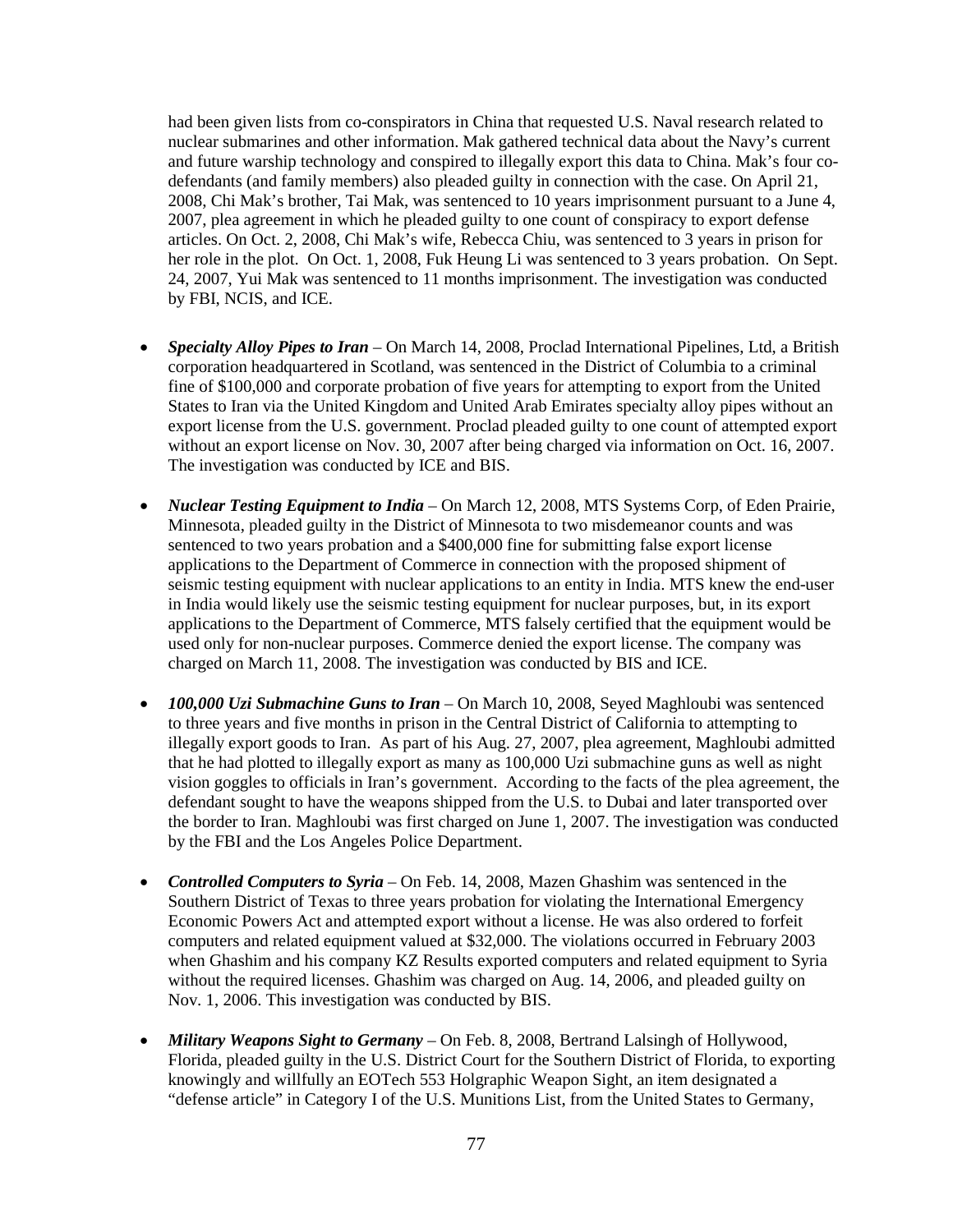without having first obtained authorization from the U.S. Department of State. Laslingh was later sentenced to 5 months in prison.

- *Two Sentenced in Iranian Embargo Case* -- On Feb. 8, 2008, in the District of Columbia, Mojtada Maleki-Gomi was sentenced to 18-months and a \$200,000 fine for violating the U.S. embargo against Iran for conspiring to sell textile machinery to Iran. Maleki-Gomi's son, Babak Maleki, was sentenced on the same day to probation for making false statements. On Sept. 29, 2006, Maleki-Gomi, his son, and a third defendant, Shahram Setudeh Nejad, were indicted for conspiracy to violate the International Emergency Economic Powers Act and the Iranian Transactions Regulations, and for violation of the United States Iranian Embargo. On November 19, 2007, Maleki-Gomi pled guilty to the conspiracy charge and his son Babar Maleki pled guilty to superseding information charging him with making false statements.
- *Military Night Vision Systems Overseas* On Jan. 22, 2008, Green Supply, Inc., was sentenced in the Eastern District of Missouri to two years probation, a \$17,500 fine and an \$800 special assessment after pleading guilty in Nov. 2007 to export control violations involving the illegal export of controlled night vision systems. The company was charged via information on Nov. 2, 2007. The investigation was conducted by ICE and BIS.
- *Firearms to Canada* On Jan. 11, 2008, in the Southern District of Florida, defendants Gary Roach and Laron Frazier were convicted on international firearms trafficking charges. The defendants were charged on July 26, 2007, for their role in a scheme in which they used straw purchasers to obtain handguns in Florida, Alabama, and Georgia. They then smuggled the guns to Canada in the door panels of rental cars. On March 28, 2008, Gary Roach was sentenced to 135 months imprisonment, while Laron Frazier was sentenced to 108 months imprisonment. On March 13, 2008, another defendant in the case, Nedson Jeanovil, was sentenced to 51 years imprisonment. This case was investigated by the ATF and ICE.
- *Military Amplifiers to China* On Dec. 19, 2007, Ding Zhengxing, Su Yang and Peter Zhu were indicted in the Western District of Texas for Arms Export Control Act violations in connection with an alleged plot to purchase and illegally export to China amplifiers that are controlled for military purposes. The amplifiers are used in digital radios and wireless area networks. Zhengxing and Yang were arrested in January 2008 after they traveled to Saipan to take possession of the amplifiers. Peter Zhu, of Shanghai Meuro Electronics Company Ltd., in China, remains at large. On July 1, 2009, Zhengxing was sentenced to 46 months imprisonment. He pled guilty on October 17, 2008, to count 1 of the second superseding indictment. The case was investigated by ICE.
- *Petrochemical Valves to Iran and Iraq*  Andrew Freyer was convicted on December 17, 2007, in the U.S. District Court for the Central District of California, of five counts of violating the International Emergency Economic Powers Act and one count of conspiracy involving exporting, re-exporting, selling, and supplying valves from the United States to Iran, through Australia, without first obtaining the required U.S. authorization. On Dec.17, 2007, Freyer was sentenced to 17 months imprisonment. On Oct. 15, 2007, Sharon Doe, Inside Sales Manager for Crane Pacific Valves in California, was sentenced to three years probation after pleading guilty in Jan. 18, 2007 for her role in the export of petrochemical valves to Iran and Iraq through Australia in order to avoid the Export Administration Regulations. Both Freyer and Doe were charged on Dec. 1, 2006. This investigation was conducted by BIS.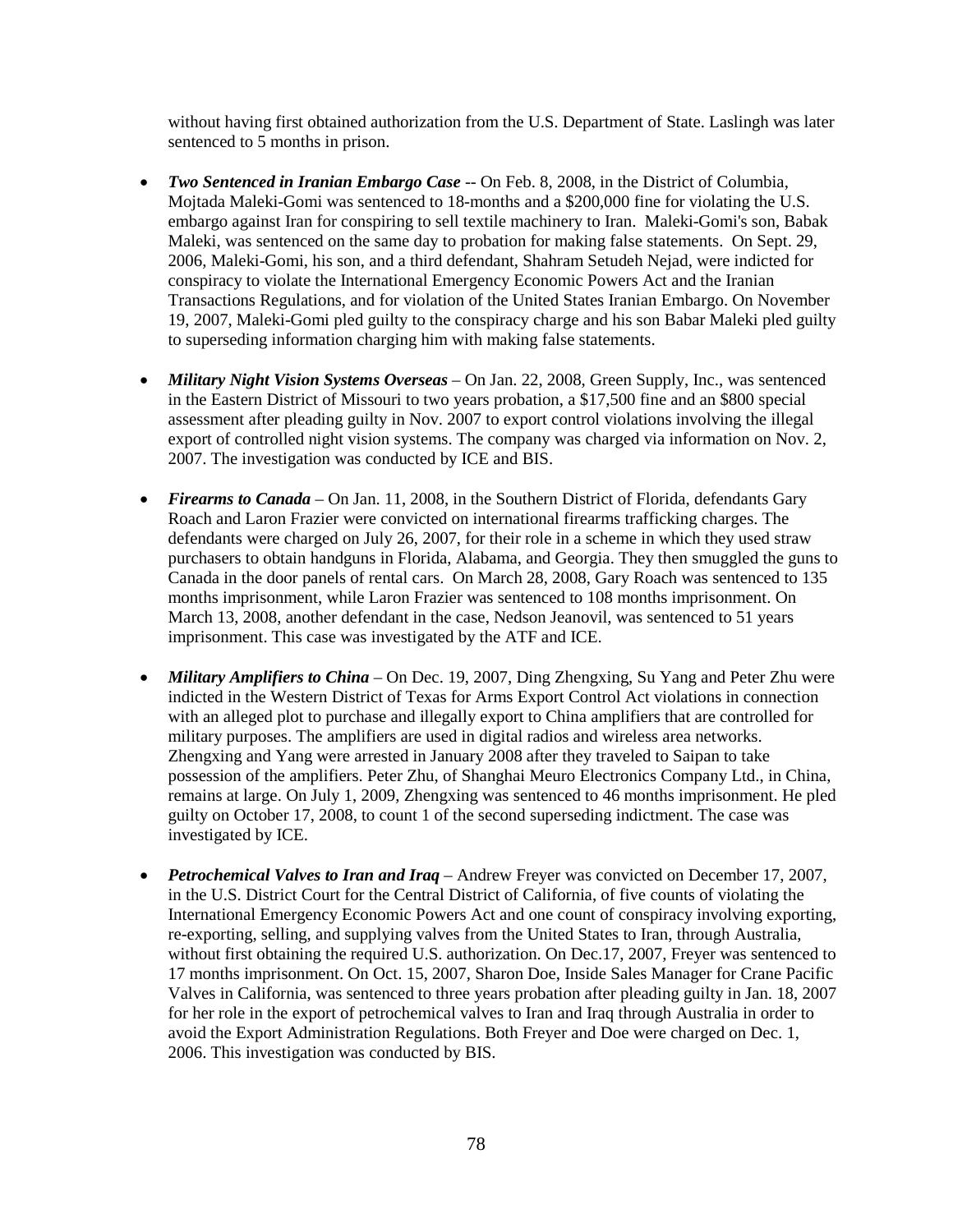- *Military Night Vision Goggles Illegally Exported Overseas* On Dec. 11, 2007, Jerri Stringer was sentenced to 48 months of imprisonment and three years of supervised release in the Northern District of Florida after pleading guilty to several violations in connection with a conspiracy with her son, former U.S. Air Force Staff Sgt. Leonard Allen Schenk, to steal restricted military night vision goggles, aviation helmets, and other equipment from the Air Force and sell them to overseas buyers. On Dec. 6, 2007, Schenk was sentenced to 235 months of imprisonment and three years of supervised release after pleading guilty to a 21-count indictment alleging the sale of stolen military equipment overseas and attempting to hire an undercover agent to kill a potential government witness. Schenk and Stringer were charged in the superseding indictment brought on Aug. 21, 2007. This investigation was conducted by ICE.
- *Military Night Vision Technology to China* On Dec. 3, 2007, Philip Cheng was sentenced in the Northern District of California to two years in prison and ordered to pay a \$50,000 fine for his role in brokering the illegal export of a night vision camera and its accompanying technology to China in violation of federal laws and regulations. Mr. Cheng pleaded guilty on Oct. 31, 2006, to brokering the illegal export of Panther-series infrared camera, a device which makes use of "night vision" technology. He was indicted on June. 3, 2004. The technology used in the device was controlled for national security reasons by the United States Department of State. The case was the result of a joint investigation by ICE, the FBI, the Department of Commerce, and the IRS.
- *Fighter Jet Components to Germany* On Nov. 30, 2007, Murray Rinzler and his company World Electronics, Inc, were sentenced in the District of Connecticut to a criminal fine of \$20,000 after pleading guilty on March 26, 2007 to charges that they conspired to violate the Arms Export Control Act by sending F-14 fighter jet components and other military items to Germany. Rinzler was also sentenced to two years probation. Both defendants were charged via information on March 26, 2007. This investigation was conducted by ICE, DCIS and BIS.
- *F-14 Fighter Jet Components and Other Military Items to Iran* On Nov. 20, 2007, a grand jury in the Southern District of New York returned an indictment charging Yousef Boushvash with violating the Arms Export Control Act, smuggling, conspiracy to commit money laundering and other violations in connection with his alleged acquisition of F-14 military fighter jet components and other military parts from the United States for export to Iran. The grand jury later returned two superseding indictments against Boushvash adding new offenses. According to the charges, Boushvash operated a company in Dubai, United Arab Emirates, called Glasgow International LLC which served as a hub for his illegal arms deals. Boushvash and his coconspirators allegedly contacted numerous suppliers in the U.S. via e-mail and had them illegally export military components to the UAE, Thailand, and other locations, for ultimate transshipment to Iran. Boushvash had been arrested by Hong Kong authorities on Oct. 29, 2007 in Hong Kong pursuant to a provisional warrant issued by the Southern District of New York. The Justice Department commenced extradition proceedings to bring Boushvash to New York. On April 11, 2008, days before the extradition hearing was scheduled to begin in Hong Kong, authorities in Hong Kong terminated the proceeding and released Boushvash from custody. Boushvash currently is a fugitive from justice and has been placed on Interpol's list of wanted suspects. Three of Boushvash's U.S. suppliers have been convicted in related cases. Lawrence Davis and Gwendolyn Douglas and George Frank Myles Jr. have all pleaded guilty in the Southern District of New York. This investigation was conducted by ICE and DCIS.
- *Pipe Cutting Machines to Iran* On Oct. 24, 2007, Roger Unterberger, Muhammad Bhatti, and Go-Trans (North America) Inc., three defendants involved with the investigation of Go-Trans (North American) Inc., were sentenced in the Northern District of Illinois after pleading guilty on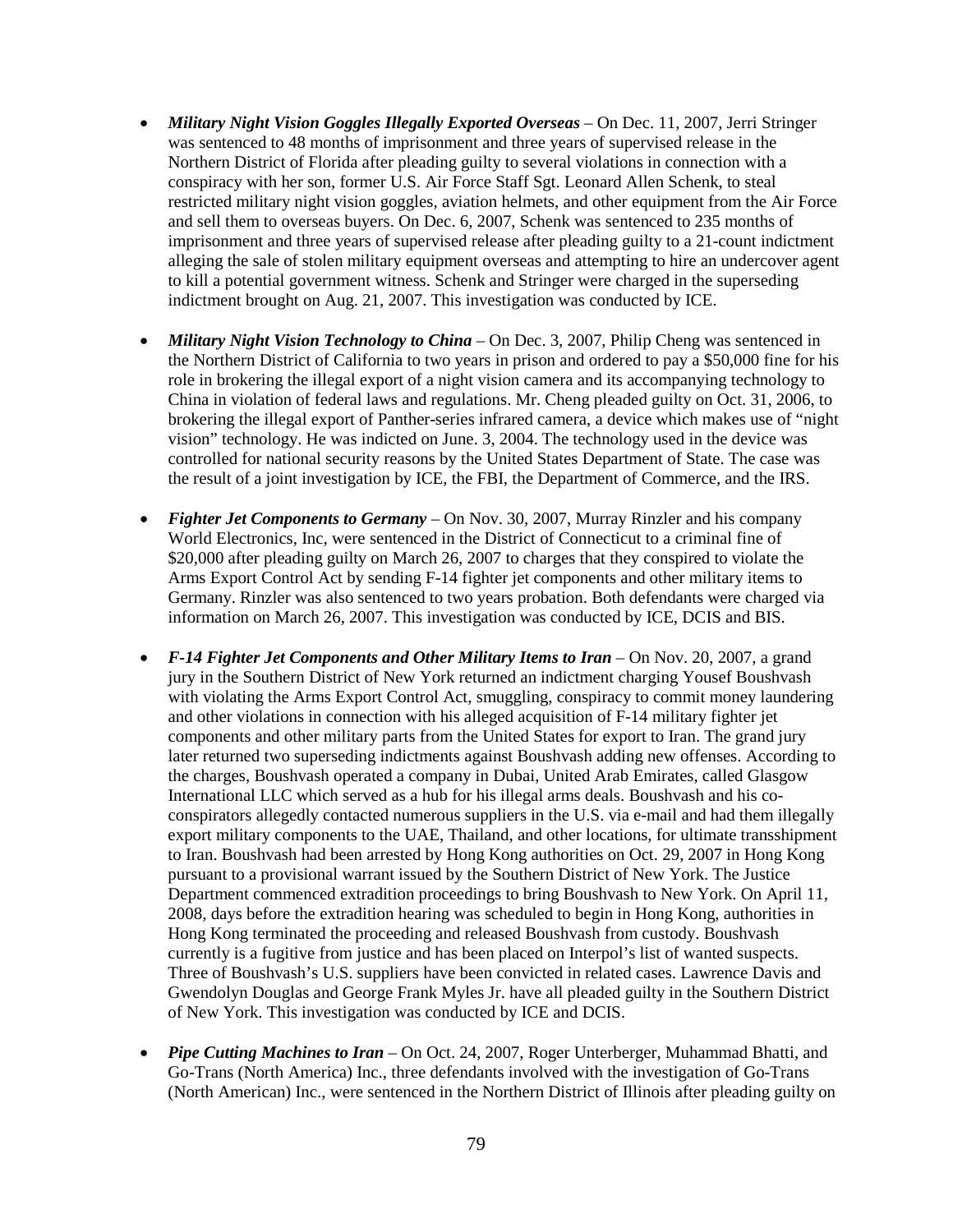Aug. 20, 2007 to making false statements in connection with the attempted export of pipe cutting machines to Iran via Germany. All were charged by criminal information on Aug. 1, 2007. In addition, on July 31, 2007, Mohammed Meshkin was indicted on one count of violating the International Economic Emergency Powers Act in connection with the case. The investigation was conducted by BIS and ICE.

- *Nickel Powder to Taiwan* On Oct. 11, 2007, Theresa Chang was sentenced in the Northern District of California to three years probation and to pay a \$5,000 criminal fine. One June 21, 2007, Chang pleaded guilty to one count of making false statements related to the export of nickel powder controlled for nuclear proliferation reasons to Taiwan without an export license. The investigation was conducted by BIS.
- *Tractor Parts to Iran* On Oct. 11, 2007, Saied Shahsavarani, President of Tak Components, Inc. was sentenced in the Northern District of Illinois to three years probation and a \$1,000 criminal fine after pleading guilty on June 14, 2007 to one count of aiding and abetting the operation of an unlicensed money transmitting business. Also, on Oct. 11, 2007 Tak Components was sentenced to one year probation and to forfeit \$38,016. On June 14, 2007, Tak Components pleaded guilty to 16 counts of violating the International Emergency Economic Powers Act. Tak Components illegally exported a variety of equipment to Iran, falsely claiming they were destined for the United Arab Emirates. Both defendants were charged on June 6, 2007. This investigation was conducted by ICE and BIS.
- *Illegal Exports of F-4 and F-14 Fighter Jet Components –* On Oct. 5, 2007, Abraham Trujillo and David Waye of Ogden, Utah, were charged in the District of Utah with attempting to illegally export components for F-4 and F-14 fighter jets using the Internet. According to the charges, the defendants attempted to illegally export military cable assemblies, wiring harnesses and other restricted components to Canada in 2006 and 2007. Such exports are of particular concern because F-14 components are widely sought by Iran, which is currently the only nation in the world that still flies the F-14 fighter jet. On Feb. 17, 2009, a forfeiture judgment was entered as to Abraham Trujillo for \$44,474.50. He pleaded guilty on November 6, 2008 to Count 2 of a felony information and was sentenced on Dec. 16, 2008, to 36 months probation. On Nov. 14, 2008, Defendant Waye was sentenced to 36 months probation after pleading guilty on Nov. 6, 2008 to count 2 of a Felony Information. The investigation was conducted by ICE and DCIS.
- *Products with Nuclear & Missile Applications to Pakistan* On Oct. 4, 2007, SparesGlobal, Inc., a Pittsburgh company, was sentenced to pay a \$40,000 criminal fine in the Western District of Pennsylvania for conspiring to falsify documents and make false statements about a 2003 illegal export to the United Arab Emirates (UAE) that ultimately ended up in Pakistan. According to court documents, SparesGlobal exported to a trading company in the UAE restricted graphite products that can be used in nuclear reactors and in the nose cones of ballistic missiles. The graphite products were routed to Pakistan. After the shipment, the company attempted to mislead federal investigators when questioned about the shipment and related documents. On July 7, 2007, SparesGlobal, represented by its President, Om Sharma, pleaded guilty. The company was charged via information on April 23, 2007. The investigation was conducted by BIS.
- *Trade Secrets to China* On Sept. 26, 2007, Lan Lee and Yuefei Ge were charged in a superseding indictment the Northern District of California on charges of economic espionage and theft of trade secrets. The indictment alleged that the pair conspired to steal trade secrets from two companies and created a new firm to create and sell products derived from the stolen trade secrets. The charges also alleged that Lee and Ge attempted to obtain funds for their new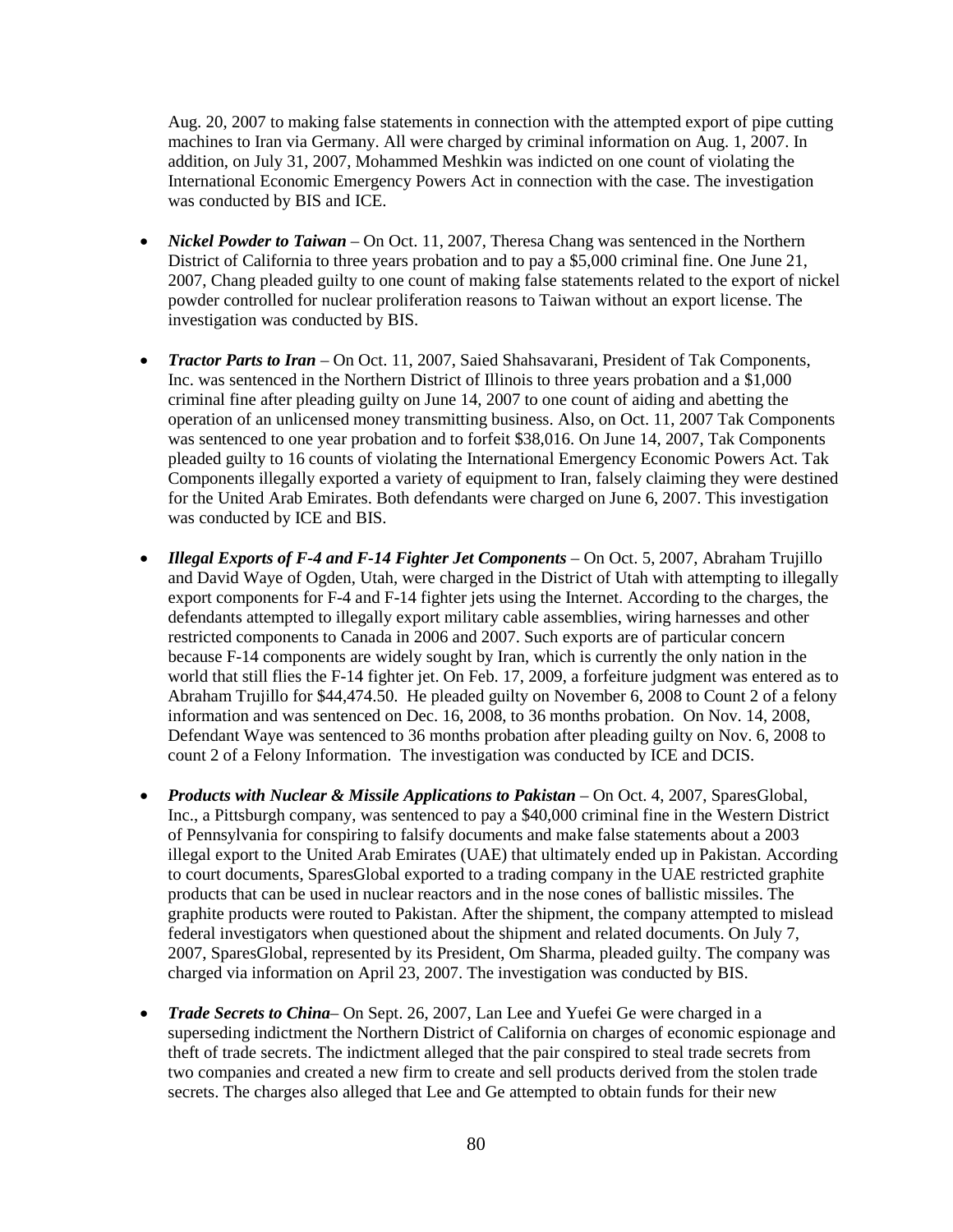company from the government of China, in particular China's General Armaments Division and China's 863 Program, otherwise known as the National High Technology Research and Development Program of China. Ultimately, a jury acquitted the pair on two counts and deadlocked on three others. A judge subsequently dismissed two of the remaining three counts. In October 2010, the U.S. Attorney's office moved to dismiss the remaining charge against Lee and Ge. The case was investigated by the FBI.

- *Restricted Technology to China* On Aug. 1, 2007, Fung Yang, the president of Excellence Engineering Electronics, Inc., pleaded guilty in the Northern District of California to a charge of illegally exporting controlled microwave integrated circuits to China without the required authorization from the Department of Commerce. Yang was charged by information on July 31, 2007. The investigation was conducted by BIS and the FBI.
- *Radios, Ammunition Magazines, Scopes to Designated Terrorist in Philippines* On Aug. 1, 2007, Rahmat Abdhir was indicted in the Northern District of California on charges of conspiracy to provide material support to terrorists, providing material support to terrorists, and contributing goods and services to a Specially Designated Global Terrorist. According to the indictment, Rahmat Abdhir communicated frequently with Zulkifli Abdhir, his fugitive brother and a U.S. specially designated terrorist who operates in the Philippines and is a member of the central command of *Jemaah Islamiyah*. From his home in California, Rahmat allegedly sent his brother money, two-way radios, Colt .45 magazines, binoculars, rifle scopes, batteries and other materials, even as his brother evaded capture and battled Philippine troops. Zulkifli Abdhir was charged in the same indictment with conspiracy to provide material support to terrorists and providing material support to terrorists. The investigation was conducted by the FBI and ICE.
- *Aircraft Components to Iran*  On July 30, 2007, Ali Khan, the owner of TurboAnalysis in Phoenix, AZ, was sentenced in the Eastern District of New York to five years probation, a \$1.4 million forfeiture, and \$100,000 criminal fine in connection with his role in a conspiracy to illegally export aircraft components to Iran. Khan previously pleaded guilty to one count of conspiracy to violate the International Emergency Economic Powers Act in Sept. 2005. He was indicted on May 5, 2004. This investigation was conducted by BIS and ICE.
- *Sensitive Technology to Prohibited Facility in India –* July 30, 2007*,* Samuel Shangteh Peng was charged in the Central District of California with illegally exporting sensitive technology to an entity in India prohibited from receiving such technology due to proliferation concerns. Peng, an international sales manager at a California company, was charged with illegally exporting vibration amplifiers, cable assemblies and vibration processor units in 1999 and 2000 from the U.S. to Hindustan Aeronautics Limited, Engine Division, in India. In 1998, the U.S. government designated this facility in India as an end-user of concern for proliferation reasons. On May 13, 2009, for his violations of counts 1-5, Peng was sentenced to 3 years probation. The investigation was conducted by BIS, ICE, and the Naval Criminal Investigative Service (NCIS).
- *F-14 Fighter Jet Components to Iran*  On May 8, 2007, Reza Tabib was sentenced to 24 months in prison in the Central District of California to violating the International Emergency Economic Powers Act in connection with his efforts to illegally export military aircraft parts to Iran via associates in Germany and the United Arab Emirates. In 2006, federal agents intercepted maintenance kits for the F-14 fighter jet that Tabib and his wife, Terri Tabib, had sent to Iran. A search of their California home led to the seizure of more than 13,000 aircraft parts as well as various aircraft part "shopping lists" that provided to the couple by an Iranian military officer. Reza Tabib pleaded guilty on June 5, 2006 after being charged in Feb. 2006. His wife Terri